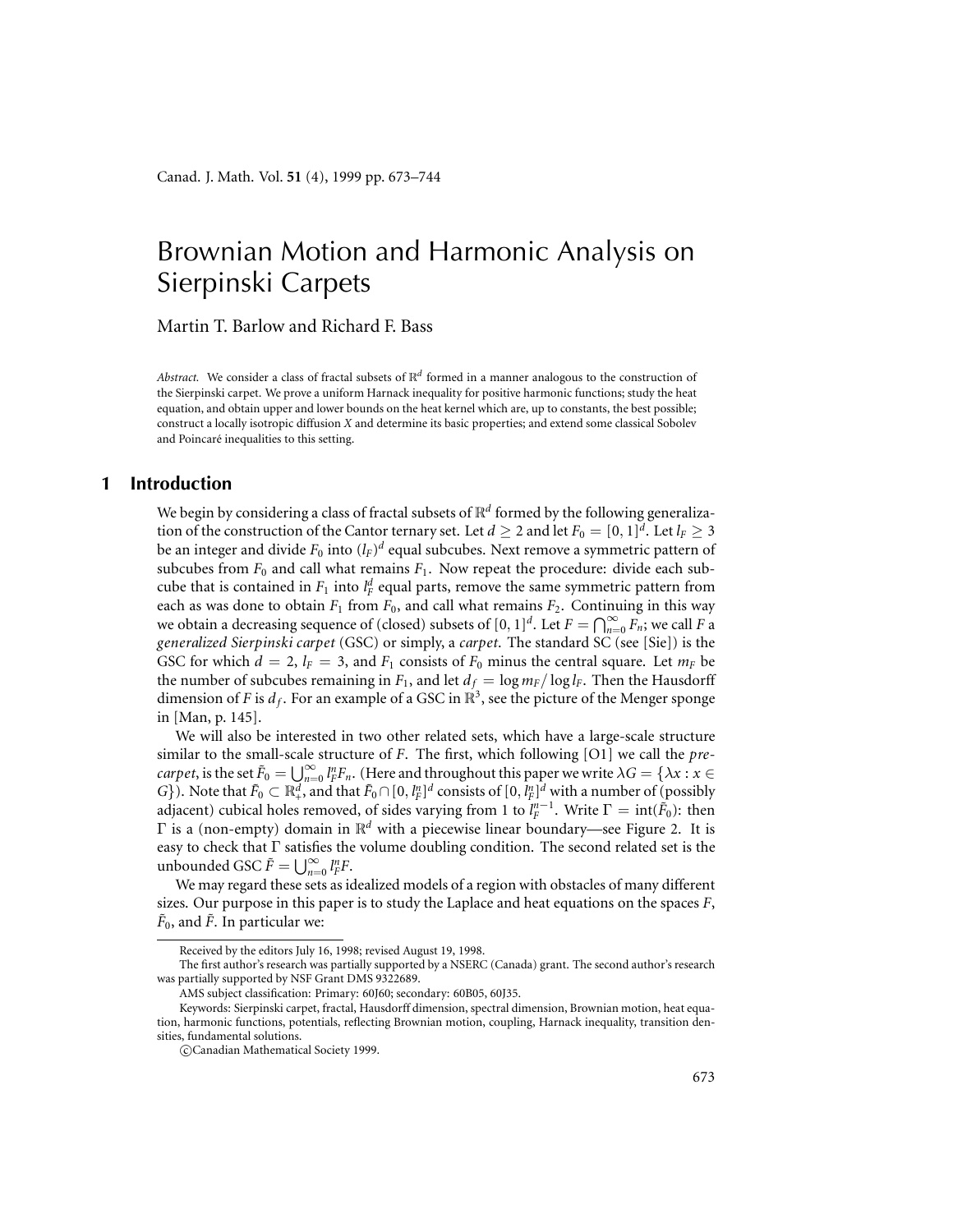

*Figure 1*: The first two stages of the construction of the standard Sierpinski carpet in two dimensions.

| о۱<br>п<br>п<br>п<br>п                                                                                          | п           |
|-----------------------------------------------------------------------------------------------------------------|-------------|
| $\Box$<br>п<br>п<br>п<br>п                                                                                      | п<br>п      |
| α<br>$\Box$<br>$\Box$<br>о<br>п<br>п<br>п<br>п<br>п<br>п                                                        | п<br>Ω<br>Ω |
| о<br>o<br>α<br>□<br>o                                                                                           | п<br>□      |
| α<br>o<br>о<br>о                                                                                                | □           |
| $\Box$<br>о<br>о<br>о<br>□<br>о<br>α<br>п<br>о<br>о                                                             | о<br>α<br>α |
| α<br>α<br>α<br>о<br>о<br>α                                                                                      | о           |
| о<br>о<br>o<br>п<br>о                                                                                           | $\Box$<br>п |
| п<br>o<br>п<br>п<br>о<br>n<br>n<br>п<br>п<br>п<br>n<br>n<br>n<br>▫<br>α<br>α<br>o<br>о<br>о<br>п<br>o<br>o<br>п | n<br>п<br>o |
| п<br>о<br>п<br>п<br>п<br>п                                                                                      |             |
| α<br>$\Box$<br>D<br>п<br>п<br>п<br>о<br>п<br>o<br>п<br>п<br>п                                                   | п<br>п      |
| o<br>▫<br>α<br>о<br>о<br>о<br>o<br>о<br>о<br>o<br>α<br>п<br>α<br>п<br>п<br>п<br>۰<br>п                          | п           |
| п<br>п<br>п<br>п<br>п<br>п<br>□<br>п<br>п<br>п<br>п                                                             | п           |
| $\Box$<br>□<br>п<br>о<br>п<br>п<br>п<br>п                                                                       |             |
| ۰<br>п<br>α<br>о<br>п<br>о                                                                                      | о<br>п      |

*Figure 2*: (Part of) the pre-carpet. The small squares have side 1.

- (1) prove a uniform Harnack inequality for positive harmonic functions on  $\tilde{F}_0$ ;
- (2) study the heat equation on  $\tilde{F}$  and  $F$ , and obtain upper and lower bounds on the heat kernel which are, up to constants, the best possible;
- (3) construct a locally isotropic diffusion *X* on *F* and determine its basic properties;
- (4) extend some classical Sobolev and Poincare inequalities to this setting. ´

Just as the Euclidean dimension enters the standard heat kernel estimates and Sobolev inequalities, the Hausdorff dimension  $d_f$  of *F* plays a role in the analogues for *F*. What makes the fractal case intriguing, however, is that there is another parameter, called the spectral dimension *ds*, which is much more significant. For example, the Sobolev inequality in  $\mathbb{R}^d$  for  $d > 2$  states that if  $p = 2d/(d-2)$  and f and its gradient are in  $L^2(\mathbb{R}^d)$ , then

(1.1) 
$$
||f||_p \le c_1 ||\nabla f||_2.
$$

The corresponding inequality for a GSC (see Theorem 1.5) has the *L<sup>p</sup>* norm of *f* on the left hand side, but now with  $p = 2d_s/(d_s - 2)$ ; the dimension  $d_f$  does not enter into the inequality.

The Hausdorff dimension of *F*,  $d_f$  can be calculated easily from  $l_F$  and the Lebesgue measure of  $F_1$ . On the other hand the spectral dimension  $d_s$  appears to be a "physical" or "analytic" constant rather than a geometric one; we know of no simple formula for *ds* in terms of the geometry of  $F$ , and believe that none exists. Rather,  $d_s$  is defined via the properties of harmonic functions on the sets  $F_n$ . While the exact determination of  $d_s$  seems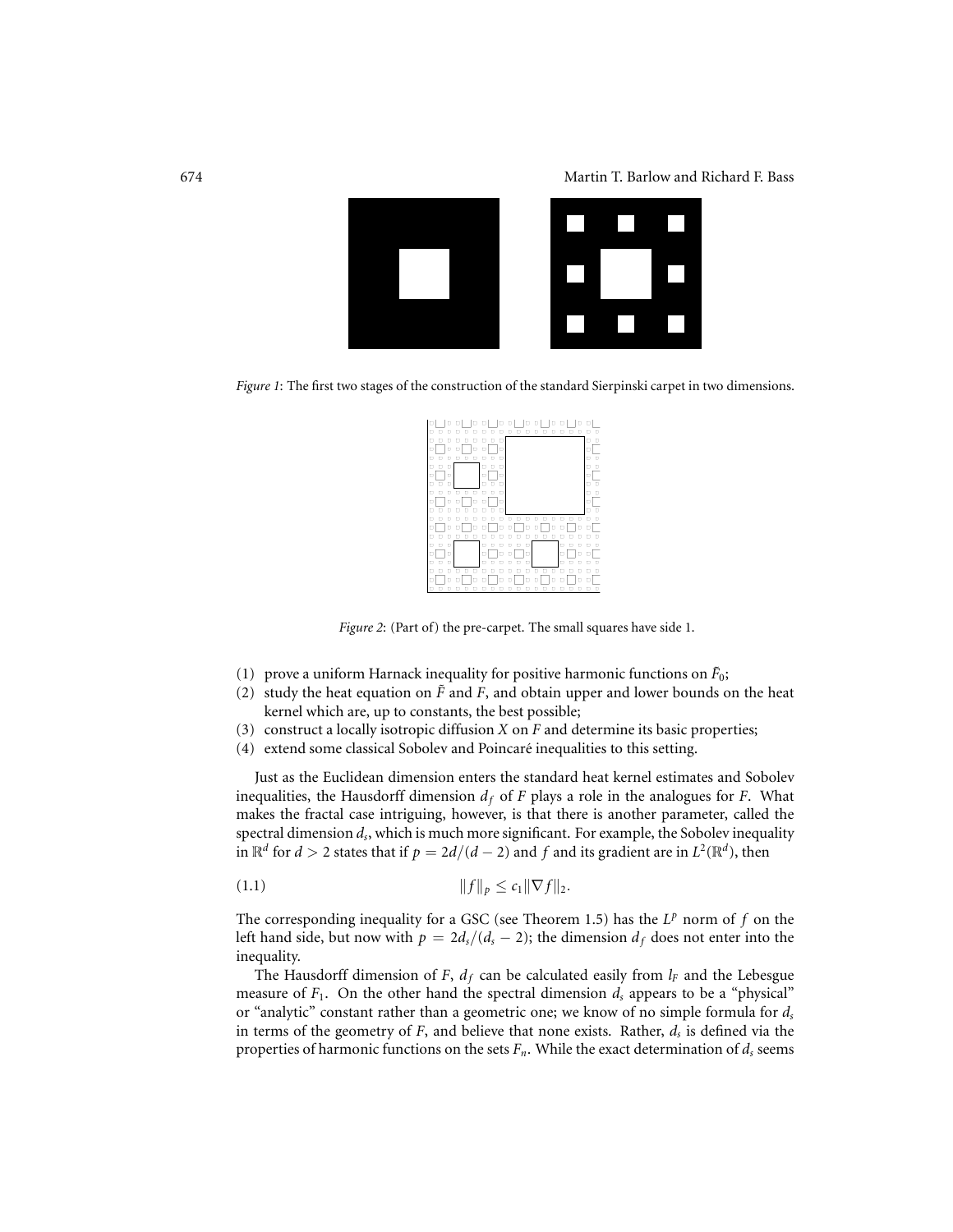to be a hard problem, it is quite easy to obtain certain bounds, and we have in particular that  $1 < d_s \leq d_f < d$ .

Any argument based purely on the geometry of *F* will inevitably lead to results involving geometric constants. Since all the key inequalities relating to *F* involve *ds*, we cannot expect to be able to derive them by, say, starting with an isoperimetric inequality, as is possible in R*<sup>d</sup>*. Other methods suited to R*<sup>d</sup>* also fail, and in fact, even very basic tools (like the cut-off functions used in Moser [M]) do not work.

We therefore had to develop some new techniques. Our basic approach is probabilistic: we construct a diffusion *X* on  $\tilde{F}$ , which, because it is locally isotropic, we call a "Brownian" motion" on  $\tilde{F}$ . We can then use properties of *X* to derive bounds on its transition density (which solves the heat equation on *F*). Given these bounds, we can then derive Sobolev and Poincaré inequalities on  $\tilde{F}$  and  $\tilde{F}_0$ .

The starting point of our analysis, and the hardest result in this paper, is a uniform (elliptic) Harnack inequality. Let *B* be an open set in R*<sup>d</sup>*. We say that *h* is *harmonic on B* ∩ *F<sub>N</sub>* if  $\Delta h(x) = 0$  for  $x \in B \cap \text{int}(F_N)$ , and the normal derivative of *h* is 0 on *B* ∩  $\partial F_N$ almost everywhere with respect to surface measure on  $\partial F_N$ . Write *B*(*x*, *r*) for the usual open ball in  $\mathbb{R}^d$  with centre *x* and radius *r*.

*Theorem 1.1 There exists c<sub>1</sub> not depending on N, such that if*  $x \in F_N$ *,*  $r > 0$ *, and h is positive and harmonic on*  $B(x, 2r) \cap F_N$ , then writing  $A = B(x, r) \cap F_N$ ,

(1.2) 
$$
\sup_{A} h(x) \leq c_1 \inf_{A} h(y).
$$

A similar result holds for the pre-carpet  $\tilde{F}_0$ .

Of course, since  $F_N$  is a Lipschitz domain, for each  $N$  the standard Harnack inequality guarantees there exists  $c_1(N)$  such that (1.2) holds. The point of this theorem is that  $c_1$  can be taken to be independent of *N*.

In an earlier paper [BB1] we proved a uniform Harnack inequality in the case  $d = 2$ . The proof used a "path-crossing" argument which cannot be generalized to the case  $d \geq 3$ . Kusuoka and Zhou [KZ] extended this result to fractals satisfying  $d_s < 2$ , but their method is also tied to the low-dimensional case. Standard approaches to Harnack inequalities in higher dimensions, such as Moser's iterative technique [M] or the Nash-Fabes-Stroock method [FS], do not appear to work for GSCs, and we were therefore forced to use a different approach. Our proof of (1.2) uses the probabilistic technique of coupling. (See [Lv] for a general introduction to this method). More precisely, given distinct points  $x, y \in F_N$ , we construct two reflecting Brownian motions on  $F_N$ , starting at *x*, *y*, such that the two processes meet with a positive probability *p* which is independent of *N*. Using this, we then establish a Harnack inequality with constants independent of *N*. We believe that our use of coupling to prove Harnack inequalities is new; it may also be applicable to a variety of other situations.

Given the Harnack inequality, we modify methods developed by us in earlier work on two-dimensional Sierpinski carpets (see [BB1]–[BB4]). We can construct the process *X* as the limit of (suitably accelerated) reflecting Brownian motions on the sets  $F_N$ . Let  $\mu$  be (a multiple of) the Hausdorff  $x^{d_f}$ -measure on  $\tilde{F}$ .

**Theorem 1.2** There exists a nondegenerate continuous strong Markov process  $X_t$  whose state *space is*  $\tilde{F}$ *.*  $X_t$  *has transition densities which have the strong Feller property and which are*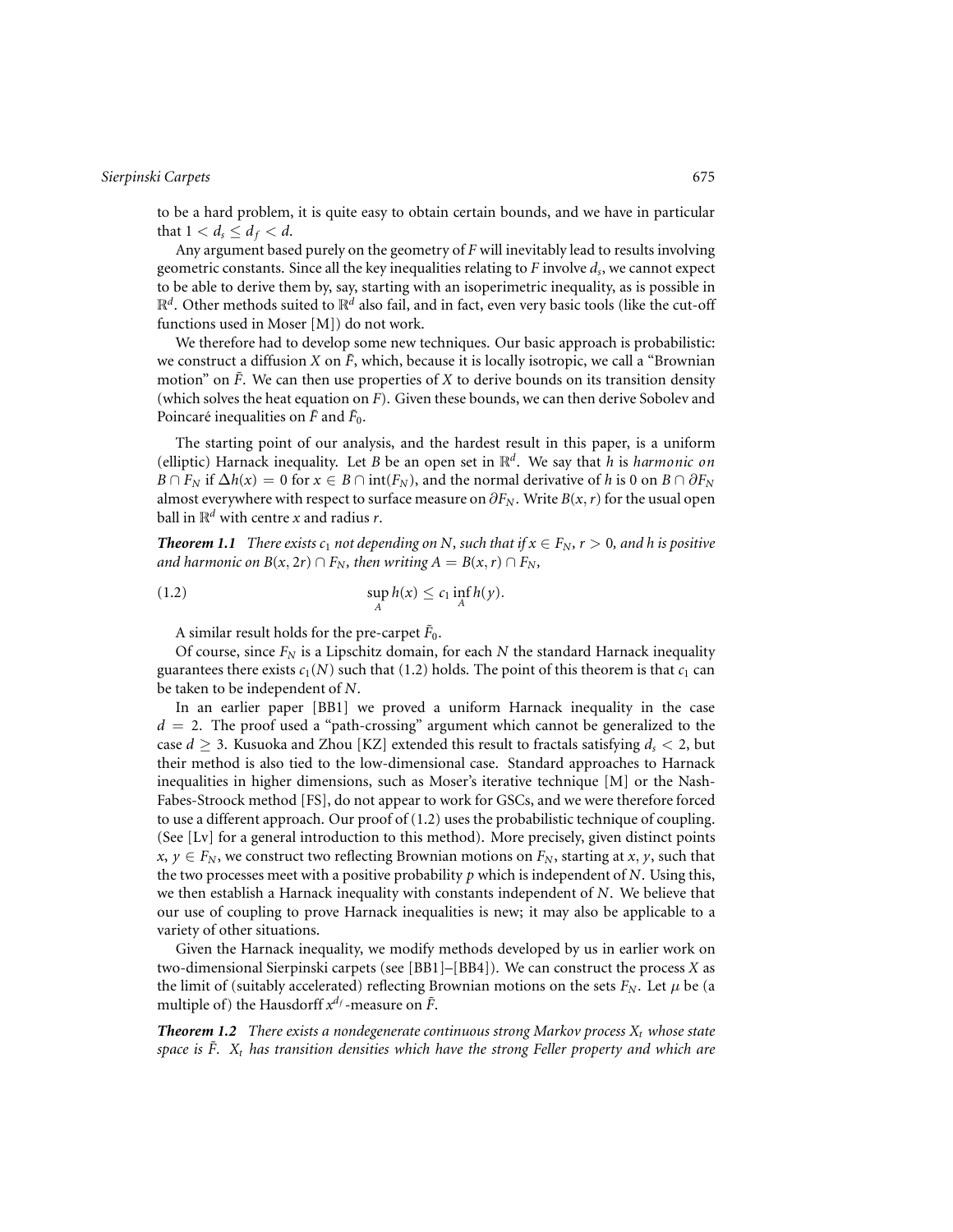$\mu$ -symmetric. The law of the process  $(X_t, t \geq 0)$  is locally invariant under local isometries of  $\tilde{F}$ .

Write  $P_t$  for the semigroup associated with *X*, and let  $(L, \mathcal{D}(L))$  be the infinitesimal generator of  $P_t$ ; we call  $\mathcal L$  the Laplacian on  $\tilde F$ . The heat equation on  $\tilde F$  then becomes

(1.3) 
$$
\frac{\partial u}{\partial t}(x,t) = \mathcal{L}u(x,t), \qquad x \in \tilde{F}, \quad t > 0.
$$

The fundamental solutions to the heat equation are given by the transition densities  $p(t, x, y)$  for the process  $X_t$  on  $\tilde{F}$ . The spectral dimension  $d_s$  is defined from the sequence *R<sub>n</sub>* of electrical resistances across the sets  $l_F^n F_n$ . Let  $d_w = 2d_f/d_s$ ; note that as  $d_s \leq d_f$  we have  $d_w \geq 2$ .

*Theorem 1.3 p*(*t*, *x*, *y*) *is symmetric and jointly continuous on*  $(0, \infty) \times \tilde{F} \times \tilde{F}$ *, and for each x*, *y* the function  $p(t, x, y)$  is  $C^\infty$  in *t*. There exist  $c_1, c_2, c_3, c_4$  such that for all  $x, y ∈ F$  and  $t > 0$ ,

$$
c_1 t^{-d_s/2} \exp\left(-c_2 \left(\frac{|x-y|^{d_w}}{t}\right)^{1/(d_w-1)}\right)
$$
  

$$
\leq p(t, x, y) \leq c_3 t^{-d_s/2} \exp\left(-c_4 \left(\frac{|x-y|^{d_w}}{t}\right)^{1/(d_w-1)}\right).
$$

Let  $W_t$  be Brownian motion on the pre-carpet  $\tilde{F}_0$ , with normal reflection on  $\partial \tilde{F}_0$ , and let  $q(t, x, y)$  be its transition density with respect to Lebesgue measure on  $\tilde{F}_0$ . These transition densities are the fundamental solutions to the heat equation  $\partial u/\partial t = \frac{1}{2}\Delta u$  on  $\tilde{F}_0$  with Neumann boundary conditions.

Since  $\tilde{F}_0$  is locally similar to  $\mathbb{R}^d$ , but has a "fractal" global structure, we would expect  $q(t, x, y)$  to have different behavior for small and large *t*. We would also expect, in view of standard large-deviation theory for Brownian motion, that, if |*x*− *y*| is large in comparison with *t* then  $q(t, x, y)$  will exhibit Gaussian behavior. (Very roughly, if  $|x - y|$  is much larger than *t*, then for the process *W* to move from *x* to *y* in time *t*, it will with high probability stay close to the shortest path connecting *x* and *y*, and it will have no time to feel the fractal structure of  $\tilde{F}_0$ ).

*Theorem 1.4 <i>There exist*  $c_1, \ldots, c_8 \in (0, \infty)$  *such that if x, y*  $\in \tilde{F}_0$  *and* 

(a) 
$$
t \ge \max(1, |x - y|)
$$
, then

$$
c_1t^{-d_s/2}\exp\left(-c_2\left(\frac{|x-y|^{d_w}}{t}\right)\right)
$$

$$
\leq q(t,x,y) \leq c_3 t^{-d_s/2} \exp\left(-c_4 \left(\frac{|x-y|^{d_w}}{t}\right)^{1/(d_w-1)}\right);
$$

 $\left.\sum_{w} \frac{1}{(d_w-1)}\right.$ 

(b) if 
$$
t \leq 1
$$
, then

(1.5)

$$
(1.6) \t c_5 t^{-d/2} \exp(-c_6 |x-y|^2/t) \leq q(t,x,y) \leq c_7 t^{-d/2} \exp(-c_8 |x-y|^2/t).
$$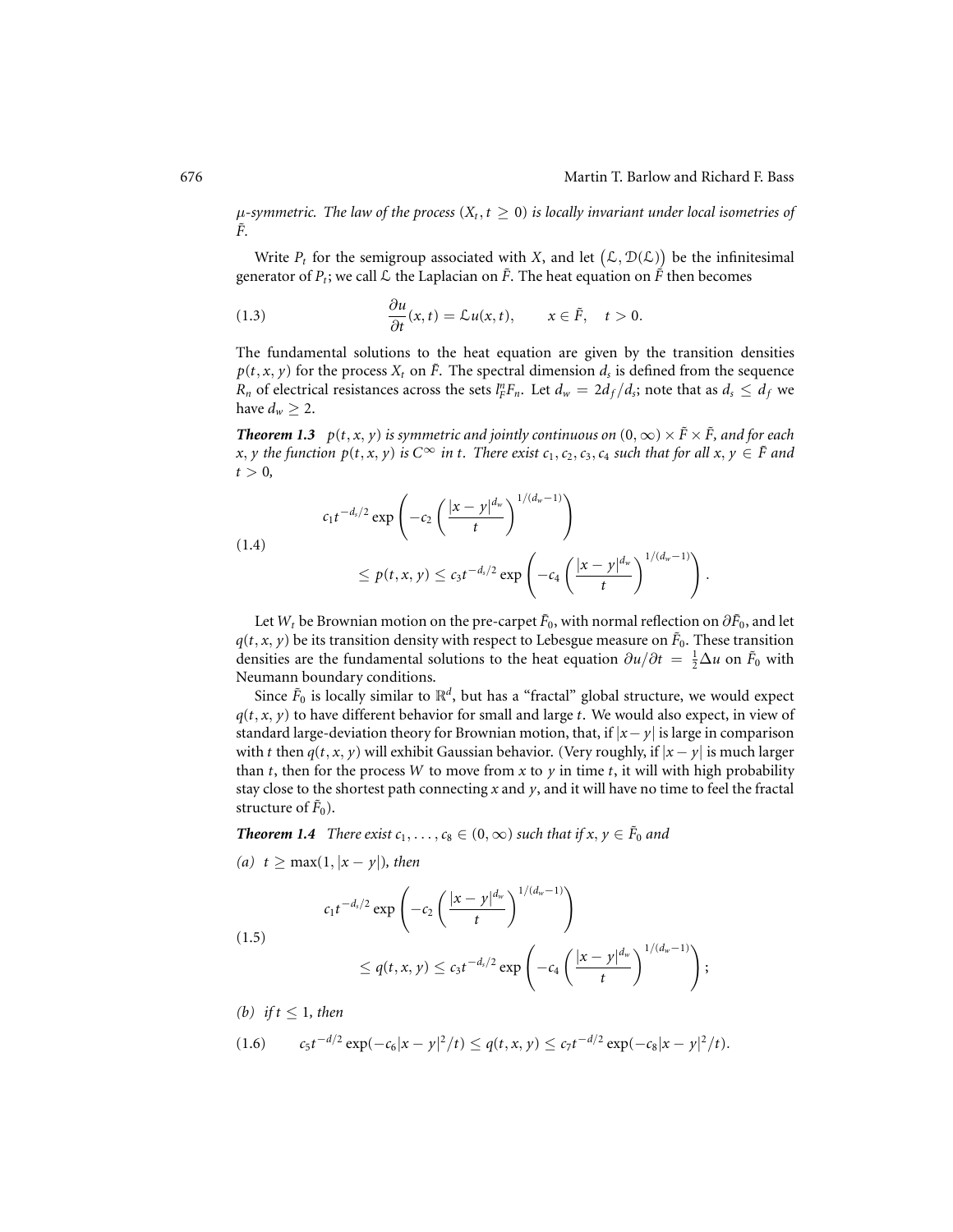*(c) if t* ≥ 1*,* |*x* − *y*| > *t, then*

$$
(1.7) \t c_5 t^{-d_s/2} \exp(-c_6 |x-y|^2/t) \leq q(t,x,y) \leq c_7 t^{-d_s/2} \exp(-c_8 |x-y|^2/t).
$$

As remarked above, the set  $\tilde{F}_0$  satisfies the usual volume doubling condition and an elliptic Harnack inequality. However, since  $q(t, x_0, \cdot)$  is parabolic on the whole space  $(0, \infty) \times \tilde{F}_0$ it follows easily from the bounds in Theorem 1.4 that the (usual) parabolic Harnack inequality on  $\tilde{F}_0$  fails for any GSC for which  $d_w > 2$ . (See Proposition 7.11 for details, and Remark 5.4 for examples of GSCs for which it is known that  $d_w > 2$ ). This answers a question raised in Grigor'yan [Gr]. Essentially the point is that whereas an elliptic Harnack inequality such as Theorem 1.1 contains no information on the space-time scaling of the process *W*, this scaling information appears explicitly in the parabolic Harnack inequality.

To obtain the parabolic estimates above from Theorem 1.1 some additional information on the process *W* is needed. This is provided by exploiting the close connection between resistances and crossing times. For graphs this was proved in [CRRST]—see also [Tet], and for Sierpinski carpets see [BB2], [BB4]. Using this, the resistance bounds in [BB4] and [McG], and the Harnack inequality, we can obtain good bounds on the time taken by *W* to escape from a region of the form *B*(*x*,*r*) ∩  $\tilde{F}_0$ . These bounds then enable us to derive estimates for expressions like  $\int_0^\infty e^{-\lambda t} t^p q(t, x, y) dt$  for suitable *p*, and using these we prove the upper bounds in Theorem 1.4. This method is also new and could easily be modified to give new proofs of the upper bounds of Aronson [A] for the heat kernels of uniformly elliptic operators in divergence form on R*<sup>d</sup>*.

For the key estimate for the lower bound for  $q(t, x, y)$  we again use coupling; this may also have applications outside the fractal context. The bounds in Theorem 1.3 follow easily from those in Theorem 1.4

The relationship between bounds on the behavior of the norm of  $P_t$  and Sobolev and other analytic inequalities has been explored very extensively in recent years, following the basic papers [V1] and [CKS]. Write  $||f||_p^p = \int_{\tilde{F}} |f|^p d\mu$ . As *X* is *µ*-symmetric, we can associate a Dirichlet form  $(\mathcal{E},\mathcal{D}(\mathcal{E}))$  with  $P_t$  (see [FOT]). Since Theorem 1.3 implies easily that

$$
||P_t f||_{\infty} \leq c_1 t^{-d_s/2} ||f||_1,
$$

we can apply the theory mentioned above to immediately deduce a Sobolev inequality on *F*˜.

*Theorem 1.5 Suppose d<sub>s</sub>* > 2*. There exists c<sub>1</sub> such that for all*  $f \in D(\mathcal{E})$ 

$$
||f||_p \leq c_1 \mathcal{E}(f, f)^{\frac{1}{2}}, \quad p = 2d_s/(d_s - 2).
$$

We also obtain a Sobolev inequality on  $\tilde{F}_0$ , and Poincaré and mass-capacity inequalities for both  $\bar{F}$  and  $\bar{F}_0$ ; see Section 7.

Let *G* be the graph whose vertices are the centers of those unit squares that lie in  $\tilde{F}_0$ . Two vertices *x* and *y* will be connected by an edge if  $|x - y| = 1$ . *G* is called the graphical SC. In [BB6] the results of this paper are used to obtain Poincare, Sobolev, and mass-capacity ´ inequalities for *G* and to obtain transition probability estimates for the symmetric random walk on *G*.

Initial interest in the study of random walks or diffusions on fractals came from mathematical physicists working in the theory of disordered media—see [RT], [AO], and for a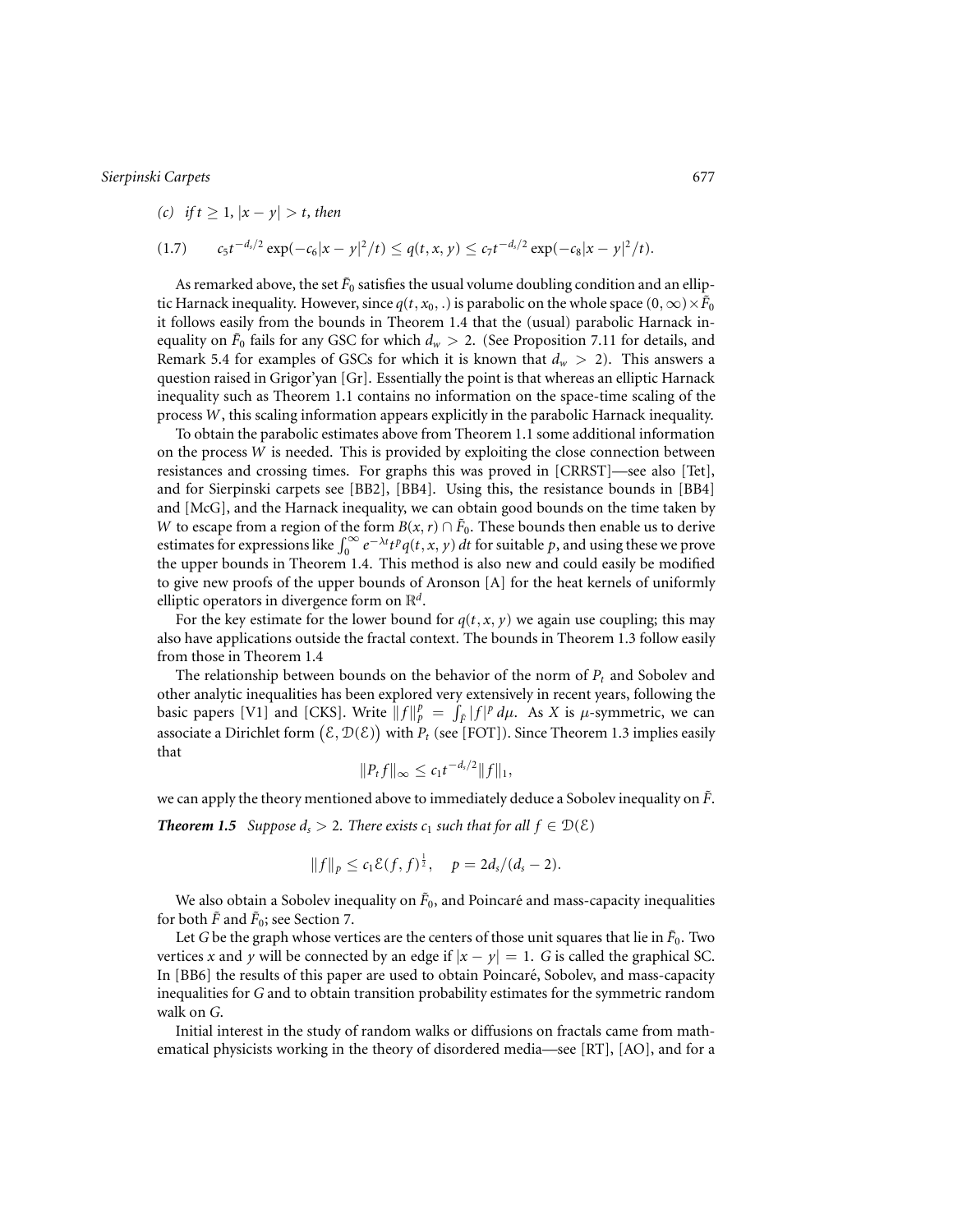survey from a physical viewpoint [HBA]. The initial mathematical work was on the simplest non-trivial regular connected fractal, the Sierpinski gasket, in [Kus1], [Go], [BP]. In particular, [BP] obtained bounds similar to those in Theorem 1.3 for the transition densities of the Brownian motion on the Sierpinski gasket. The Sierpinski gasket *G* is finitely ramified, that is, it can be disconnected by removing a finite number of points. This means that many subsets of *G* have a finite boundary, and so a Harnack inequality can be proved in an elementary way. Subsequently many other finitely ramified fractals have been treated in a similar fashion—see for example [L], [Kig1], [Kig2], [Kum1], and [Fuk]. Note that while some of these papers use probability theory, others employ a purely analytic approach, and construct the Dirichlet form directly. However, no purely analytic derivation of the bounds on the heat kernel is known in the fractal context. While it possible for a finitely ramified fractal to have  $d_s > 2$  (see [Kum2] or [Ny]) these spaces are in some sense quite inhomogeneous. Indeed, Proposition 4.42 of [Bar1] implies that if bounds of the form (1.4) hold on a finitely ramified fractal then *ds* < 2. So if one wishes to study regular higher dimensional fractal spaces which are not simple products one is led to consider infinitely ramified fractals.

Generalized Sierpinski carpets provide a reasonably simple but general family of infinitely ramified fractals. See [GAM], [BAH] for early work by mathematical physicists, and [HHW1], [HHW2] for an approximate approach to the calculation of the spectral dimension. GSCs in two dimensions have been studied in [BB1], [BB2], [BBS], [BB3], [BB4], but as  $d_s \leq d_f < d$  these sets also have  $d_s < 2$ . There are only a few previous papers on GSCs with  $d \geq 3$ . The fractals studied by Kusuoka and Zhou in [KZ] include GSCs, and that paper contains a Harnack inequality similar to Theorem 1.1 above for GSCs with *ds* < 2. (They also have some results for more general GSCs). (See Section 9 of this paper for an example of a GSC with *d* = 3 but *ds* < 2.) In addition, Osada [O1] has proved an isoperimetric inequality, and used it to deduce that

(1.8) 
$$
q(t, x, y) \leq c_1 t^{-d_i/2}, \quad x, y \in \tilde{F}_0, \quad t \geq 1,
$$

where  $d_i$  is the "isoperimetric dimension" of  $\tilde{F}_0$ . Comparing (1.8) with (1.5) we see that  $d_s \geq d_i$ , and we expect that in general the inequality is strict.

For surveys of work on finitely ramified fractals see [Kus2] or [Bar1], and for Sierpinski carpets see [Bas3].

The layout of this paper is as follows. Section 2 introduces the notation we will use together with a few basic facts. Section 3 contains the coupling argument: as this is quite long and hard we give here a very brief summary of the essential ideas. See also [BB5], where these results were announced.

Let  $N \geq 0$ . Let  $S_n^*$  be the set of cubes of side length  $2l_F^{-n}$  with vertices in  $2l_F^{-n}\mathbb{Z}^d$ . Let us  $\sup x \stackrel{m}{\sim} y$  if  $x \in S_1 \in \mathcal{S}_m^*$ ,  $y \in S_2 \in \mathcal{S}_m^*$ , and there is an isometry from  $S_1$  to  $S_2$  that takes *x* to *y*. Given  $x \stackrel{m}{\sim} y$ , we construct two reflecting Brownian motions  $W_t^x$  and  $W_t^y$  on  $F_N$  starting from *x* and *y*, respectively, such that  $W_t^x$  $\stackrel{m}{\sim} W_t^{\gamma}$  for all *t*, and such that with some positive probability  $c_1 > 0$  we have  $W^x_{\sigma_1} \stackrel{m-1}{\sim} W^y_{\sigma_1}$ , where  $\sigma_1$  is the first time either  $W^x$  or  $W^y$  moves more than a few cubes in  $S_m$  away from their starting points. This construction uses the symmetry of  $F_1$  very heavily. If  $(n_m)$  is a sequence of integers and  $\sigma_n$  is the *n*-th time  $W^x$ or  $W<sup>y</sup>$  has moved more than a few cubes in  $S<sub>m</sub>$ , then a renewal-type argument tells us that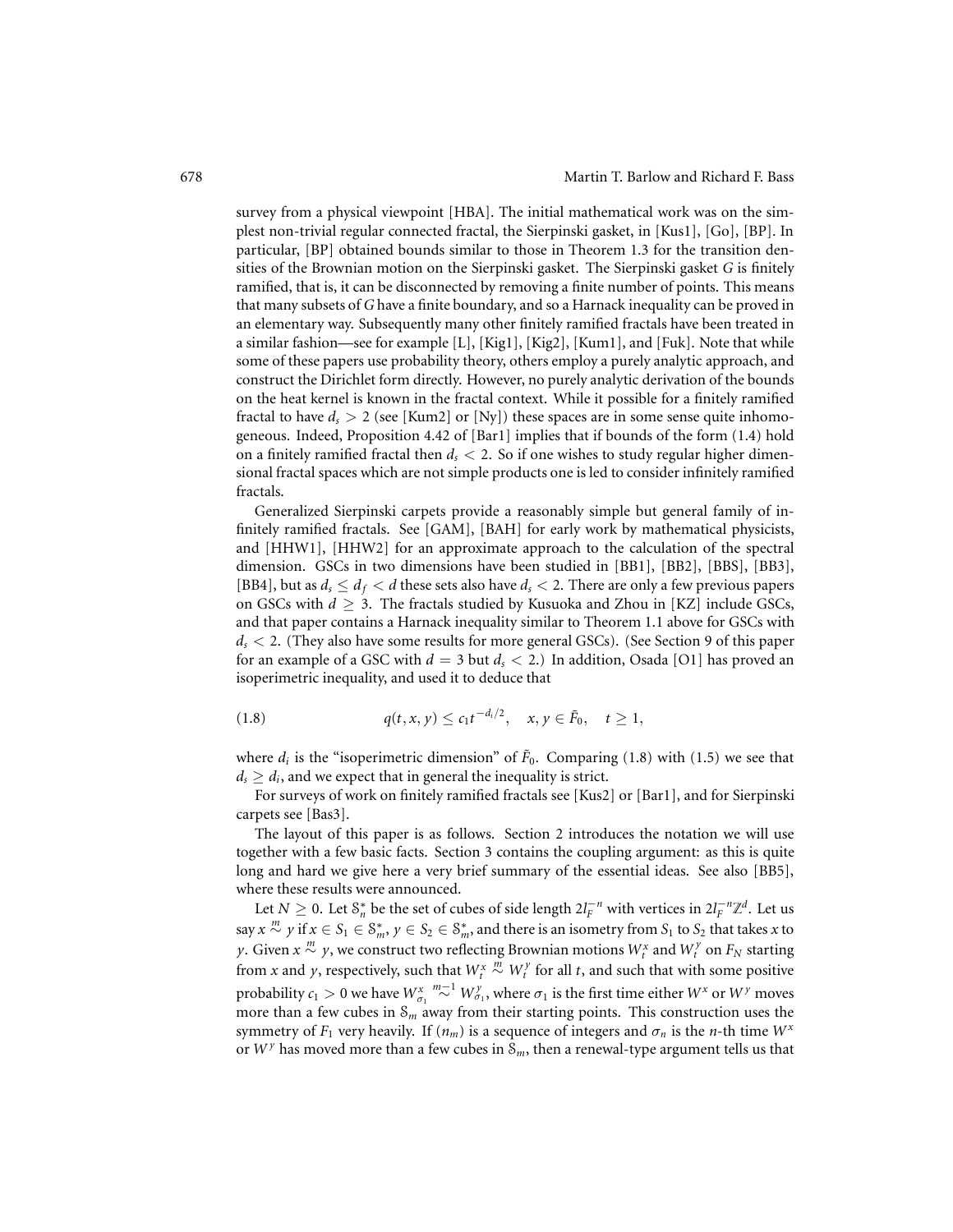$W^x(\sigma_{n_m}) \stackrel{m-1}{\sim} W^y(\sigma_{n_m})$  with probability at least  $1 - (1 - c_1)^{n_m}$ . Repeating this argument for  $m-1, m-2, \ldots$  , we see that there is positive probability that  $W^{\text{x}} \stackrel{0}{\sim} W^{\text{y}}$  at some time before either  $W^x$  or  $W^y$  hits  $\partial F_0$ .

In Section 4 we derive the uniform Harnack inequality from the coupling result. Section 5 contains the construction of the Brownian motion. In Section 6 we establish the bounds on the heat kernel for both  $\tilde{F}$  and  $\tilde{F}_0$ , and in Section 7 we consider Sobolev and Poincaré inequalities. In Section 8 we establish a number of basic properties of the process  $X_t$ . These include transience and recurrence, moduli of continuity, the Hausdorff dimension of the range, the existence of local times, self-intersections, rates of escape, and a zero-one law. The paper is concluded in Section 9 by some examples and open problems.

# **2 Notation and Preliminaries**

We begin by setting up our notation. We use the letter *c* with subscripts to denote constants which depend only on the dimension *d* and the carpet *F*. We renumber the constants for each lemma, proposition, theorem, and corollary.

Let  $d \geq 2$ ,  $F_0 = [0, 1]^d$ , and let  $l_F \in \mathbb{N}$ ,  $l_F \geq 3$  be fixed. For  $n \in \mathbb{Z}$  let  $S_n$  be the collection of closed cubes of side  $l_F^{-n}$  with vertices in  $l_F^{-n}\mathbb{Z}^d$ . For  $A\subseteq \mathbb{R}^d$ , set

$$
\mathcal{S}_n(A) = \{ S : S \subset A, S \in \mathcal{S}_n \}.
$$

For  $S \in S_n$ , let  $\Psi_S$  be the orientation preserving affine map which maps  $F_0$  onto *S*.

We now define a decreasing sequence  $(F_n)$  of closed subsets of  $F_0.$  Let  $1 \leq m_F < l_F^d$  be an integer, and let  $F_1$  be the union of  $m_F$  distinct elements of  $S_1(F_0)$ . We impose the following conditions on *F*1:

# *Hypotheses 2.1*

- *(H1) (Symmetry)*  $F_1$  *is preserved by all the isometries of the unit cube*  $F_0$ *.*
- *(H2) (Connectedness)* Int(*F*1) *is connected, and contains a path connecting the hyperplanes*  ${x_1 = 0}$  *and*  ${x_1 = 1}$ *.*
- *(H3) (Non-diagonality) Let B be a cube in*  $F_0$  *which is the union of*  $2^d$  *distinct elements of*  $S_1$ *. (So B has side length*  $2l_F^{-1}$ ). *Then if*  $\text{int}(F_1 \cap B)$  *is non-empty, it is connected.*
- *(H4) (Borders included)*  $F_1$  *contains the line segment*  $\{x : 0 \le x_1 \le 1, x_2 = \cdots = x_d = 0\}$ *.*

We may think of  $F_1$  as being derived from  $F_0$  by removing the interiors of  $l_F^d - m_F$  squares in  $S_1(F_0)$ . Given  $F_1, F_2$  is obtained by removing the same pattern from each of the squares in  $S_1(F_1)$ . Iterating, we obtain a sequence  $(F_n)$ , where  $F_n$  is the union of  $m_F^n$  squares in  $S_n(F_0)$ . Formally, we define

$$
F_{n+1} = \bigcup_{S \in \mathcal{S}_n(F_n)} \Psi_S(F_1) = \bigcup_{S \in \mathcal{S}_1(F_1)} \Psi_S(F_n), \quad n \geq 1.
$$

We call the set  $F = \bigcap_{n=0}^{\infty} F_n$  a *generalized Sierpinski carpet (GSC)*. Let  $\dim(\cdot)$  denote Hausdorff dimension; by [Hu] dim(*F*) =  $\log m_F / \log l_F$ .

*Remark 2.2* These conditions are natural higher-dimensional analogues of the ones given in [BB4, (2.1)]. Since we are interested in constructing continuous processes on *F*, the hypothesis (H2) is essential. It would be interesting to be able to consider GSCs for which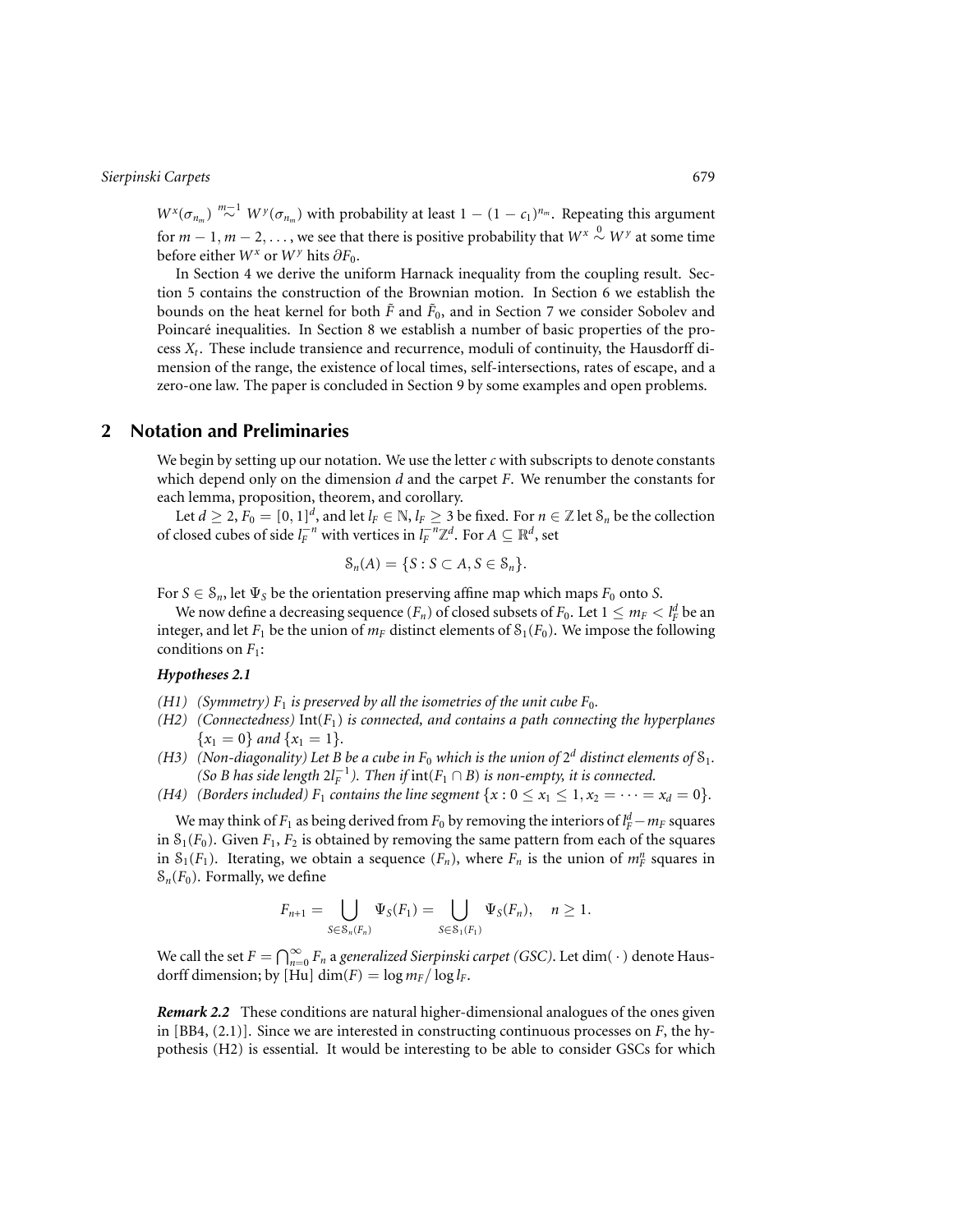the symmetry condition (H1) was either weakened or dispensed with entirely. However, (H1) plays a vital role in this paper, namely, in the key coupling argument in Section 3. Indeed, we do not expect the Harnack inequality Theorem 4.3 to remain true without strong symmetry assumptions on *F*1.

The other two hypotheses, (H3) and (H4), are not so essential. We expect that results similar to those in this paper still hold for GSCs which do not satisfy (H3). However, the natural state space of the limiting process *X* may no longer be *F*, and the added generality would significantly increase the complexity of the arguments. We include (H4) for simplicity—it ensures that the shortest path metric and the Euclidean metric on *F* are comparable. See [BB4, Sect. 8] for some remarks on GSCs which do not satisfy (H4), and [FHK], [Kum1] for constructions of such a shortest path metric in the case of nested fractals.

We will be interested in unbounded analogues of *F*. Set  $F_k = F_0$  for  $k < 0$  and for  $n \in \mathbb{Z}$ let

$$
\tilde{F}_n = \bigcup_{r=0}^{\infty} I_r^r F_{n+r},
$$

and  $\tilde{F} = \bigcap_{n=0}^{\infty} \tilde{F}_n$ . In particular we call  $\tilde{F}_0$  the *pre-carpet* (see [O1]). Let

$$
\mu_n(dx)=m_F^n1_{\tilde{F}_n}(x)dx,
$$

and let  $\mu$  be the weak limit of the  $\mu_n$ :  $\mu$  is a constant multiple of the Hausdorff  $x^{\log m_F/\log l_F}$ . measure on  $\tilde{F}$ .

We need notation for a block of cubes that have a point *x* near the center. For  $x =$  $f(x_1,...,x_d)$ , let  $\phi(x_i)$  be the integer *j* such that  $l_F^{-r}(j - (\frac{1}{2})) \le x_i < l_F^{-r}(j + (\frac{1}{2}))$  and let

$$
(2.2) \tD_r(x) = \left[\frac{\phi(x_1)-1}{l_F^r}, \frac{\phi(x_1)+1}{l_F^r}\right] \times \cdots \times \left[\frac{\phi(x_d)-1}{l_F^r}, \frac{\phi(x_d)+1}{l_F^r}\right].
$$

Observe that  $D_r(x)$  decreases as *r* increases. Note also that  $D_r(x)$  is a cube of side length  $2l_F^{-r}$ .

For distance on the sets  $\tilde{F}_n$  we will frequently find it convenient to use the  $\|\cdot\|_{\infty}$  norm, since in this norm the unit ball is a cube with sides parallel to the axes. We denote by  $B_{\infty}(y, \varepsilon)$  the set  $\{x \in \mathbb{R}^d : ||x - y||_{\infty} < \varepsilon\}$ , and use  $B(x, \varepsilon)$  to denote the usual open balls in  $\mathbb{R}^d$ . Note the following:

#### *Lemma 2.3*

- *(a) If*  $y \in D_n(x)$  *then*  $||x y||_{\infty} \leq (3/2)l_F^{-n}$ *.*
- *(b) If*  $||x y||_{\infty} \le (1/2)l_F^{-n}$  *then*  $y \in D_n(x)$ *.*
- *(c) If*  $x \in \tilde{F}$  *and*  $n \in \mathbb{Z}$  *then*  $m_F^{-n} \leq \mu(D_n(x)) \leq 2^d m_F^{-n}$ .
- *(d) If*  $x \in \tilde{F}_0$  *and*  $n \le 0$  *then*  $m_F^{-n} \le \mu_0(D_n(x)) \le 2^d m_F^{-n}$ .
- *(e)* There exist constants  $c_1$ ,  $c_2$  such that for  $x \in \tilde{F}_0$ ,

$$
c_1 r^d \le \mu_0(B(x,r)) \le c_2 r^d, \quad 0 < r < 1,
$$
  

$$
c_1 r^{d_f} \le \mu_0(B(x,r)) \le c_2 r^{d_f}, \quad r > 1.
$$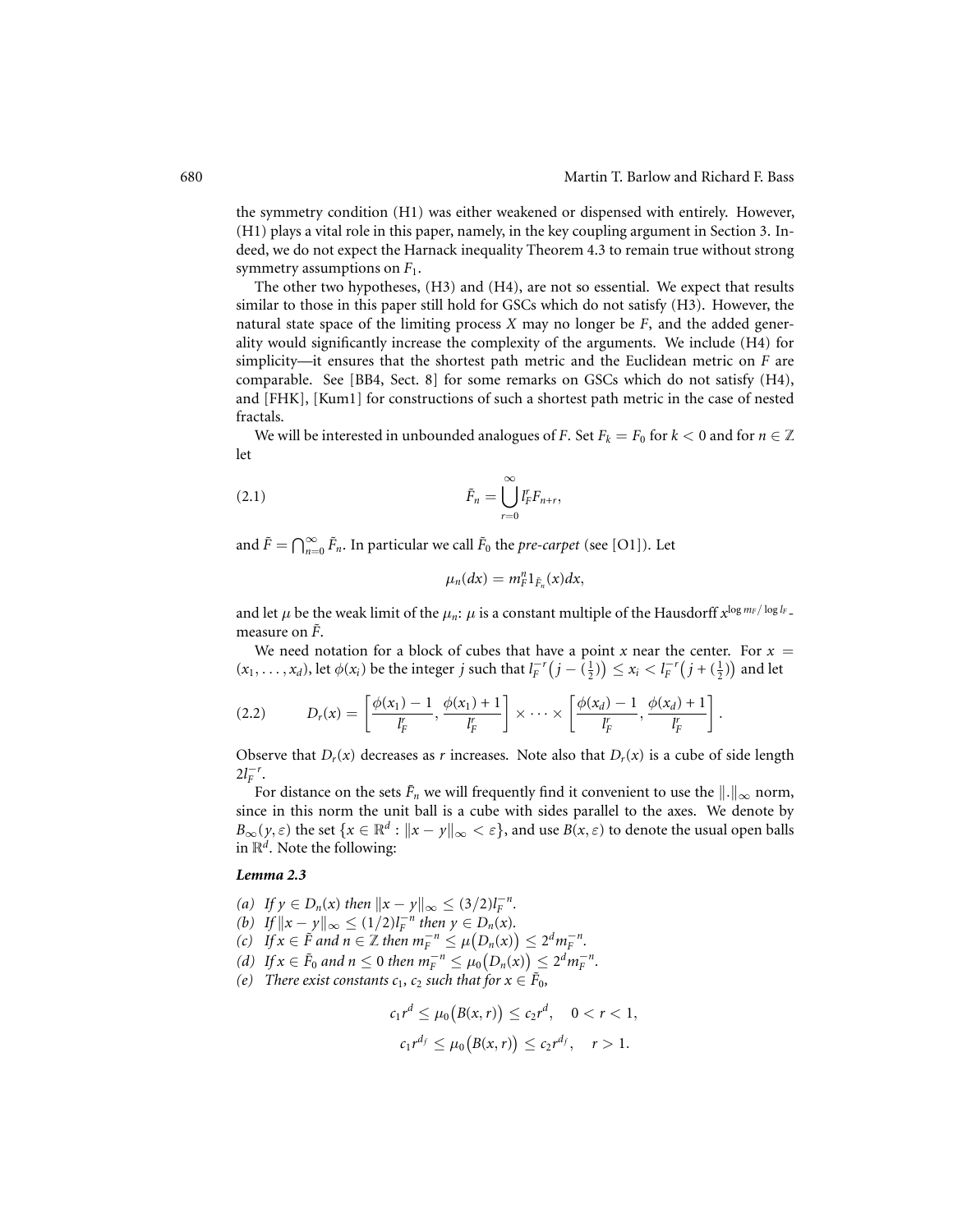*(f)* There exist constants  $c_1$ ,  $c_2$  such that for  $x \in \tilde{F}$ ,

$$
c_1r^{d_f} \leq \mu\big(B(x,r)\big) \leq c_2r^{d_f}, \quad r > 1.
$$

*In particular it follows immediately from (e) that*  $(F_0, |·-·|, \mu_0)$  *satisfies the volume doubling condition (see [Gr]):*

$$
\mu_0\big(B(x,r)\big)\leq c\mu_0\big(B(x,2r)\big),\quad \text{for }x\in\tilde{F}_0,r>0.
$$

A similar volume doubling condition also holds for  $\tilde{F}$ . We write

(2.3) 
$$
H_i(t) = \{x \in \mathbb{R}^d : x_i = t\}, \quad t \in \mathbb{R}.
$$

We write  $B(G)$  for the Borel subsets of the set *G*. For a Borel set *A* and process *X* on  $\mathbb{R}^d$  we write

(2.4) 
$$
\mathfrak{T}_A = \mathfrak{T}(A) = \mathfrak{T}_A(X) = \mathfrak{T}_A^X = \inf\{t > 0 : X_t \in A\}
$$

for the hitting time of *A* and

(2.5) 
$$
\tau_A = \tau(A) = \tau_A(X) = \tau_A^X = \mathfrak{T}(A^c)
$$

for the exit time of *A*. We also let

(2.6) 
$$
\sigma_r(x) = \sigma_r^X(x) = \sigma_r(x, X) = \inf\{t > 0 : X_t \notin D_r(x)\}.
$$

We define the coupling time for two processes:

*Definition 2.4* Let  $X_t^k$ ,  $k = 1, 2$ , be processes on  $\mathbb{R}^d$ . The *coupling time* of  $X^1$ ,  $X^2$  is defined by

$$
(2.7) \t\t TC = TC(X1, X2) = inf{t \ge 0 : Xt1 = Xt2}.
$$

We say the  $X^k$  are *coupled* if  $X_t^1 = X_t^2$  for  $t \geq T_C$ .

Let *D* be an (open) Lipschitz domain in  $\mathbb{R}^d$ . We call a process  $X_t$  a *reflecting Brownian motion on D*, or RBM(*D*) for short, if *X* is a  $\overline{D}$ -valued diffusion which is locally a Brownian motion on *D*, with normal reflection on  $\partial D$ . If *D* is a closed set in  $\mathbb{R}^d$ ,  $D = \overline{\text{int}(D)}$ , and  $\text{int}(D)$  satisfies the conditions above, then we say *X* is a RBM(*D*) if *X* is a RBM( $\text{int}(D)$ ). The existence (and uniqueness in law) of such processes is proved in [BH, Sect. 4], and [Bas1].

In the remainder of this section we will give some basic properties of RBM(*D*), where *D* is a Lipschitz domain. We write *W* for  $RBM(\tilde{F}_0)$ .

In Section 3 we will make frequent use of the following fact.

*Lemma 2.5 Let D be a Lipschitz domain in*  $\mathbb{R}^d$ , and let X be a RBM(*D*)*.* If  $A \subset \mathbb{R}^d$  and A is *polar for standard d-dimensional Brownian motion, then A* ∩ *D is polar for X.*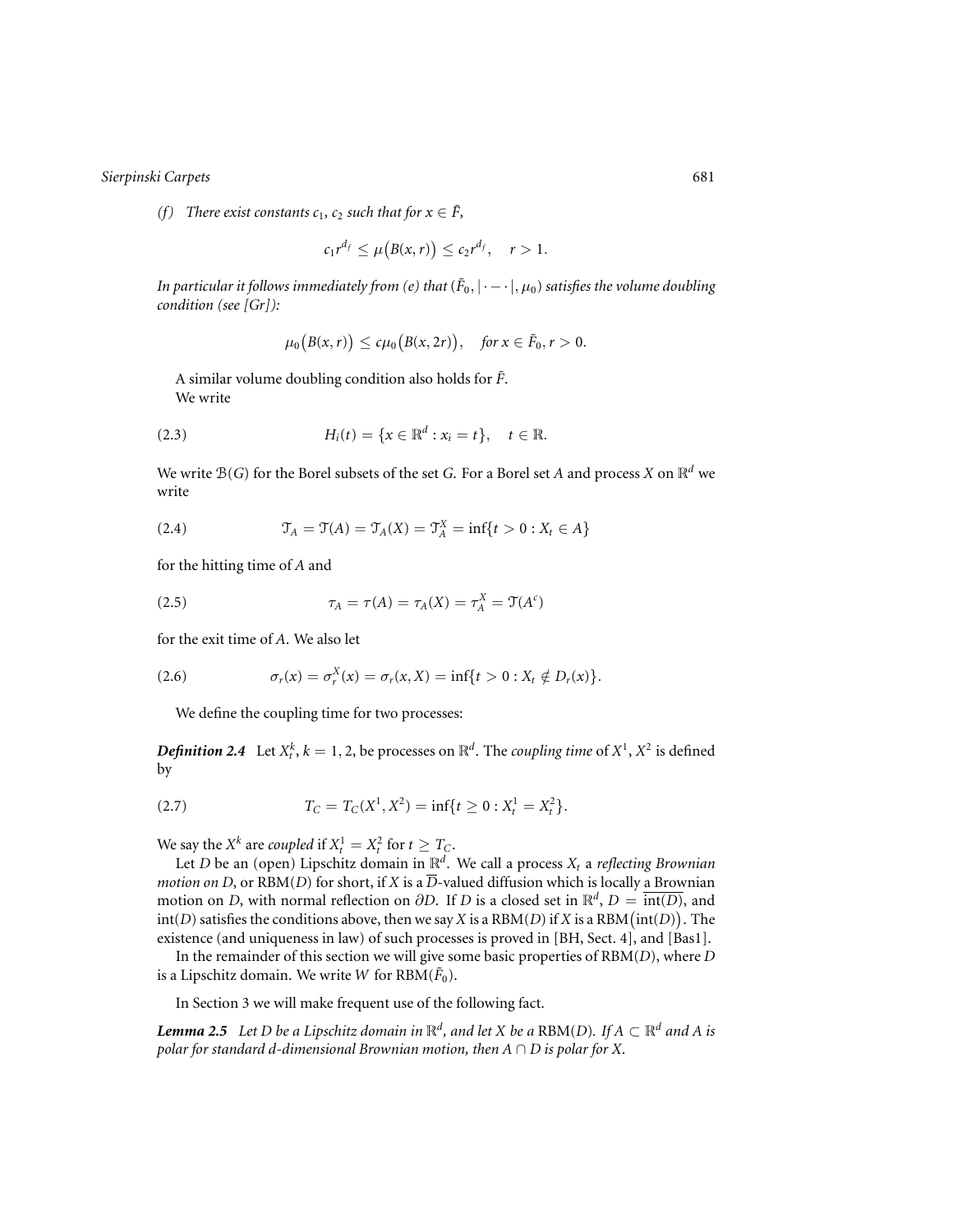Note in particular that subspaces of  $\mathbb{R}^d$  of codimension greater than or equal to 2 are polar for *X*.

**Proof** Suppose  $d > 3$  and A is polar for *d*-dimensional Brownian motion. If  $x \in \overline{D}$ , then there exists  $r_x > 0$  such that  $D \cap B(x, r_x) = D' \cap B(x, r_x)$ , where  $D'$  is the region above the graph of a Lipschitz function in some coordinate system. Since  $\overline{D}$  can be covered by a countable union of balls of this kind and a countable union of polar sets is polar, it is sufficient to consider the case when *D* is the region above the graph of a Lipschitz function and *A* is bounded.

Let  $\nu$  be the Green function for *X* on *D*, and  $\nu$  be the Green function for Brownian motion on  $\mathbb{R}^d$ . By [BH], Corollaries 3.3 and 3.5, there exist  $c_1$  and  $c_2$  such that

$$
(2.8) \t\t\t c_1|y-z|^{2-d} \le v(y,z) \le c_2|y-z|^{2-d}, \t y,z \in D.
$$

Suppose  $\nu$  is a non-zero measure supported on *A* with  $\int \nu(y, z) \nu(dz) \leq 1$  for all  $\gamma$ . Then  $\int w(y, z) \nu(dz)$  is bounded, which implies that *A* is not polar for *d*-dimensional Brownian motion. So no such measure ν exists and *A* is polar for *X*.

If  $d = 2$ , we consider  $\tilde{X}_t = (X_t, Z_t)$  in  $D \times \mathbb{R}$ , where  $Z_t$  is an independent onedimensional Brownian motion and use the above argument to show that  $A \times \mathbb{R}$  is polar for  $\tilde{X}$  since it is polar for 3-dimensional Brownian motion. Г

We need to extend some results that were proved in [BH] for RBM in regions above the graph of a Lipschitz function to RBM in  $\tilde{F}_0$ . We begin with a support theorem for RBM( $\tilde{F}_0$ ).

*Proposition 2.6 Let*  $\varepsilon > 0$  *and let*  $\psi$ *:*  $[0, 1] \rightarrow \tilde{F}_0$  *be a differentiable curve. There exists*  $c_1 > 0$  depending only on  $\varepsilon$  and  $\|\psi'\|_\infty$  such that

$$
\mathbb{P}^{\psi(0)}\big(\sup_{s\leq 1}|W_s-\psi(s)|<\varepsilon\big)\geq c_1.
$$

**Proof** Let  $x = \psi(0)$ . By Proposition 3.6 of [BH] and scaling, there exist  $\delta_1$  and  $\delta_2$  depending on  $\varepsilon$  and  $\|\psi'\|_\infty$  such that with probability at least  $c_2$  we have  $\sup_{s\leq\delta_1}|W_s-\psi(s)|<\varepsilon/3$ and dist( $W_{\delta_1}, \partial D$ ) >  $\delta_2$ . By the Markov property, it thus suffices to show

(2.9) 
$$
\mathbb{P}^{\gamma}\left(\sup_{\delta_1\leq s\leq 1}|W_s-\psi(s)|<\varepsilon\right)\geq c_3
$$

when  $|y - \psi(\delta_1)| < \varepsilon/3$  and dist(*y*,  $\partial D) > \delta_2/2$ . However (2.9) follows by applying the support theorem for standard *d*-dimensional Brownian motion [Bas2, p. 59] with ε replaced by  $\varepsilon/3$  and  $\psi$  replaced by a curve  $\overline{\psi}$  starting at *y* that is always within  $\varepsilon/3$  of  $\psi$  but such that  $\overline{\psi}$  never gets closer than a distance ( $\varepsilon \wedge \delta_2$ )/2 to  $\partial D$ .  $\blacksquare$ 

Fix  $x_0 \in \tilde{F}_0$ . Let  $m \in \mathbb{Z}$ . As  $\tilde{F}_0 \cap D_m(x_0)$  is a bounded Lipschitz domain, by Lemma 4.3 of [BH] and its proof, a RBM $(\tilde{F}_0 \cap D_m(x_0))$  W has a continuous transition density  $\overline{q}_{D_m(x_0)}(t, x, y) = \overline{q}(t, x, y)$  with respect to Lebesgue measure on  $\tilde{F}_0 \cap D_m(x_0)$ . By Theorem 2.3 and Remark 3.11 of [BH],

$$
(2.10) \quad \overline{q}(t,x,y) \le c_1(m)t^{-d/2} \exp(-c_2(x-y)^2/t), \quad x,y \in \tilde{F}_0 \cap D_m(x_0), \quad t \le 1.
$$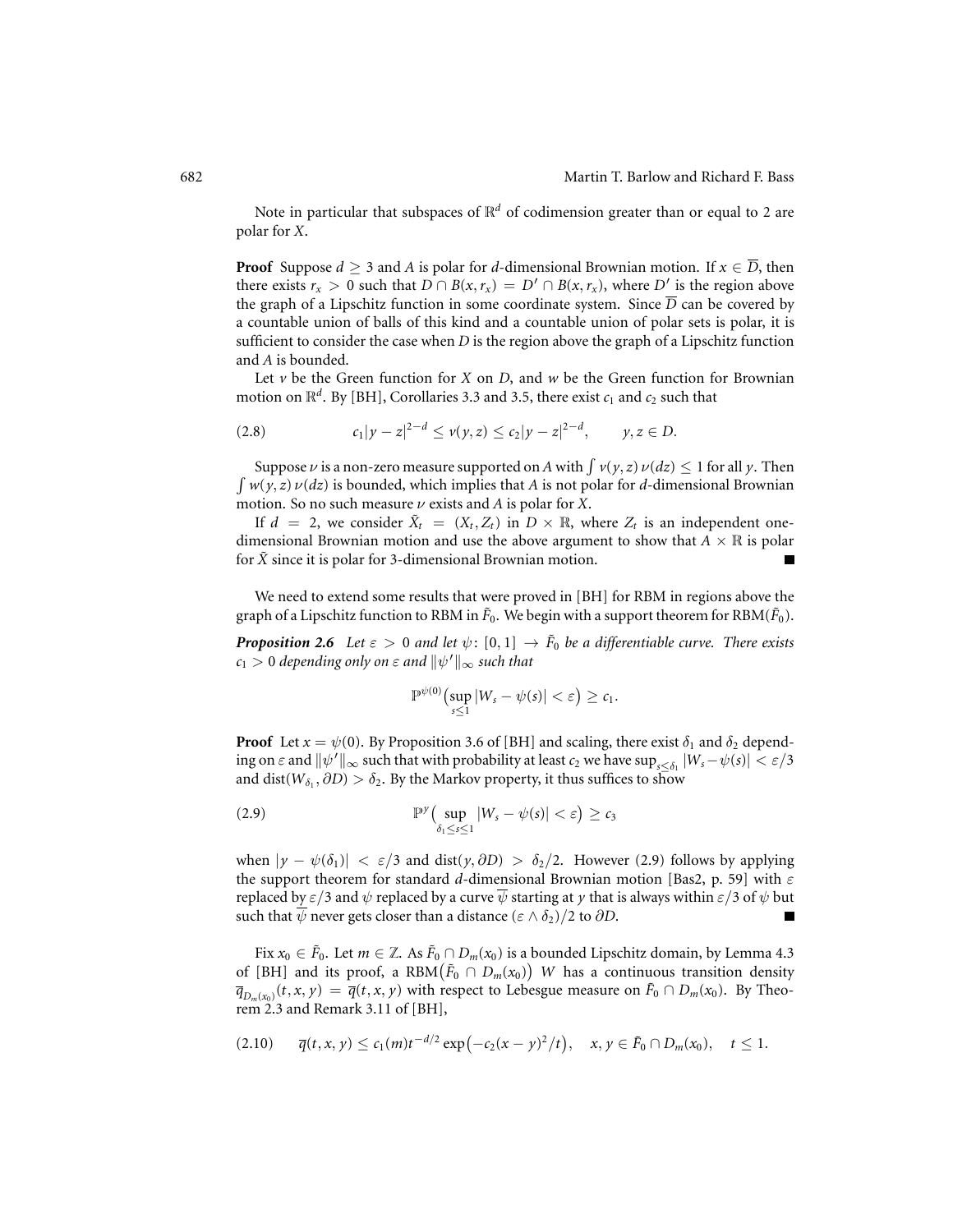Since  $\overline{q}$  is the transition density of a symmetric process,  $\overline{q}(t, x, y) = \overline{q}(t, y, x)$ . By [Bas2, Sect. 4], there is an eigenvalue expansion for  $\overline{q}$ :

(2.11) 
$$
\overline{q}(t,x,y) = \sum_{i=1}^{\infty} e^{-\lambda_i t} \overline{\varphi}_{i,m}(x) \overline{\varphi}_{i,m}(y),
$$

where the convergence is absolute and uniform. This and (2.10) imply

$$
(2.12) \t\t \overline{q}(t,x,y) \leq c_3 t^{-d/2} \exp(-c_4 t), \t x, y \in \tilde{F}_0 \cap D_m(x_0), \t t > 0,
$$

where  $c_3$  and  $c_4$  depend on *m*. Cauchy-Schwarz and (2.11) imply

$$
\overline{q}(t,x,y) \leq \overline{q}(t,x,x)^{\frac{1}{2}}\overline{q}(t,y,y)^{\frac{1}{2}}
$$

and also that  $\overline{q}(t, x, x)$  is nonincreasing in *t* for each  $x \in \overline{F}_0$ .

# **3 Coupling of Brownian Motions**

The coupling argument given in this section is the foundation of the results in this paper. The argument is quite long, and requires several steps. A great deal of notation, especially for various special subsets of R*<sup>d</sup>*, will be required; however, none of the notation introduced in this section will be used elsewhere. The reader may find it helpful to focus on the case  $d = 3$ .

*Lemma 3.1* (A Reflection Principle) Let  $D^0$  be a Lipschitz domain in  $\mathbb{R}^d$ , let  $D = \overline{D^0}$  and *let W be a* RBM(*D*)*. Let H be a hyperplane, g*:  $\mathbb{R}^d \to \mathbb{R}^d$  *be reflection across H, and*  $J_1$ *,*  $J_2$  *be the two half spaces determined by H. Let*  $A \subset \partial D$ *, and*  $B_1$ *,*  $B_2$  *be subsets of A.* 

*Suppose that*

(3.1)  
\n(i) 
$$
g: D \rightarrow D
$$
  
\n(ii)  $g(B_1) = B_2$   
\n(iii)  $B_i \subseteq \overline{J_i}$ ,  $i = 1, 2$   
\n(iv)  $g(A \cap J_1) \subset A$ .

*Then*

(3.2) 
$$
\mathbb{P}^x(W_{\mathcal{T}_A} \in B_1) \geq \mathbb{P}^x(W_{\mathcal{T}_A} \in B_2) \text{ for } x \in J_1 \cap D.
$$

**Proof** Let  $C_2 = A \cap J_2 - B_2$ , and  $C_1 = g(C_2)$ . Note that  $C_1$  is not necessarily contained in *A*. Write  $u_i(x) = \mathbb{P}^x(W_{\mathcal{T}_A} \in B_i)$ , and  $v = u_2 - u_1$ . Since  $W_t$  killed on hitting *A* has continuous paths, the maximum principle holds for *v*. Let  $\beta = \sup_{x \in J_1 \cap D} v(x)$ . Suppose  $\beta > 0$ . As  $v(x) \le 0$  for  $x \in A \cap J_1$ , by the maximum principle we have

$$
\sup_{x \in J_1 \cap D} v(x) = \sup_{y \in H \cap D} v(y).
$$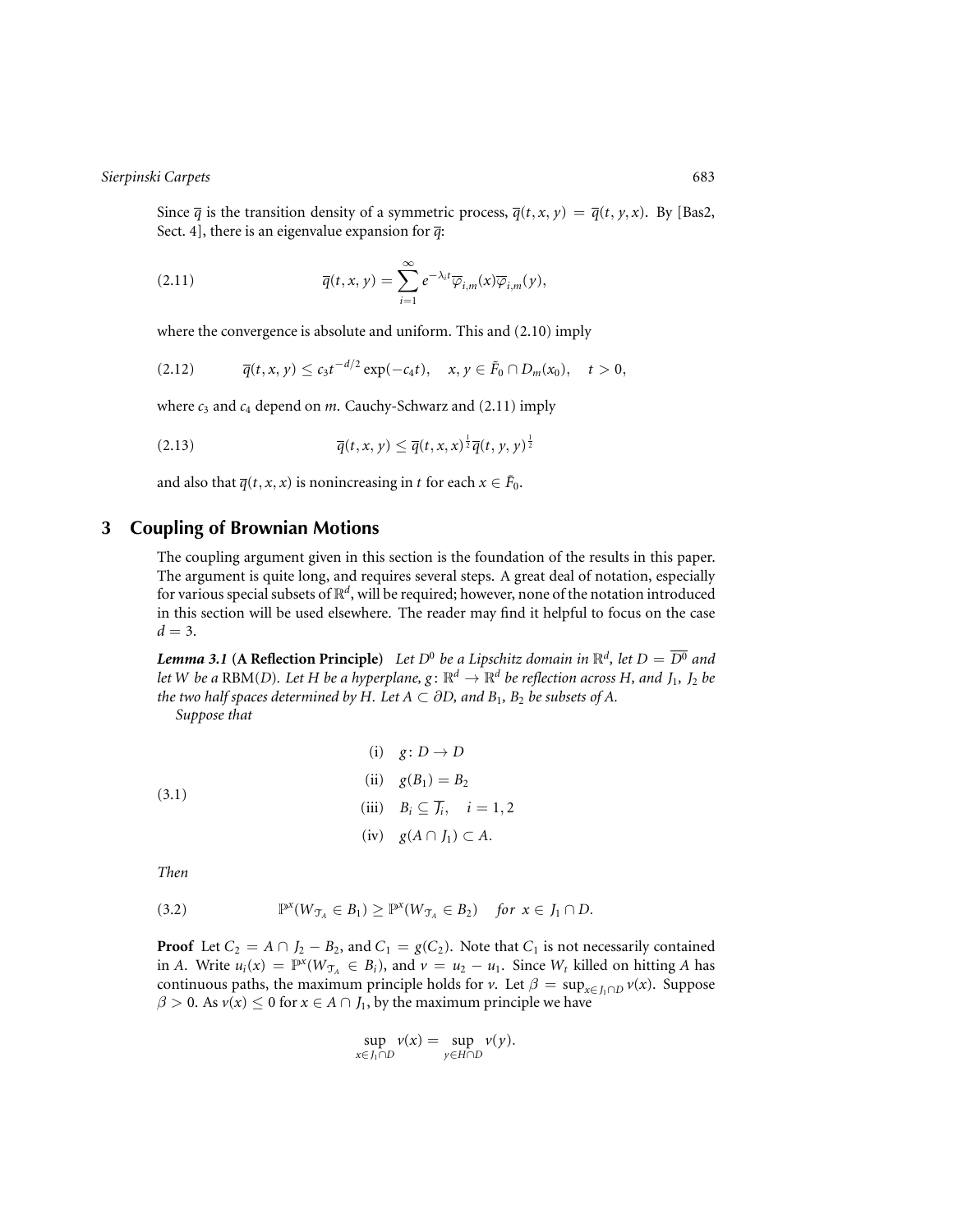Set  $S = \mathcal{T}_{B_1} \wedge \mathcal{T}_{B_2} \wedge \mathcal{T}_{C_1} \wedge \mathcal{T}_{C_2}$ . Then for  $y \in H \cap D$ ,

$$
u_i(y) = \mathbb{P}^y(W_S \in B_i) + \mathbb{E}^y 1_{(W_S \in C_1)} u_i(W_S), \quad i = 1, 2.
$$

Since by symmetry  $\mathbb{P}^{y}(W_S \in B_1) = \mathbb{P}^{y}(W_S \in B_2)$ , it follows that

$$
v(y) = \mathbb{E}^y 1_{(W_S \in C_1)} v(W_S).
$$

However, again by symmetry,  $\mathbb{P}^{y}(W_S \in C_1) = \mathbb{P}^{y}(W_S \in C_2)$ , and so  $\mathbb{P}^{y}(W_S \in C_1) \leq 1/2$ . Hence for  $\gamma \in H \cap D$ ,  $\nu(\gamma) \leq \mathbb{P}^{\gamma}(W_S \in C_1)\beta \leq \beta/2$ . Thus  $\beta \leq \beta/2$ , a contradiction to our assumption that  $\beta > 0$ . Г

The following definition of a sequence of stopping times will be used several times.

*Definition 3.2* Let  $\mathcal{H} = \{H_\alpha, \alpha \in I\}$  be a family of closed non-empty subsets of  $\mathbb{R}^d$  with the property that  $\{\alpha : H_\alpha \cap B(x, 1) \neq \emptyset\}$  is finite for all *x*. (Note this implies that *I* is countable). Write  $H = \bigcup_{\alpha \in I} H_{\alpha}$ . Let  $(X_t, t \geq 0)$  be a continuous process on  $\mathbb{R}^d$  such that *H*<sub>α</sub> ∩ *H*<sub>β</sub> is polar for *X*, for all  $\alpha, \beta \in I$ . Then *successive disjoint hits by X on*  $\mathcal H$  are the sequence of stopping times ( $T_n$ ,  $n \geq 0$ ) defined by:

(3.3)  
\n
$$
T_0 = \inf\{t \ge 0 : X_t \in H\},
$$
\n
$$
\Gamma_n = \{\alpha \in I : X_{T_n} \in H_\alpha\},
$$
\n
$$
T_{n+1} = \inf\{t \ge T_n : X_t \in H - \bigcup_{\alpha \in \Gamma_n} H_\alpha\}.
$$

*Lemma 3.3 Let*  $\mathcal{H}, X, (T_n)$  *be as above. Then*  $\lim_{n \to \infty} T_n = +\infty$ *, a.s.* 

**Proof** Suppose  $T_n < \infty$ . Since  $B(X_{T_n}(\omega), 1)$  intersects at most finitely many  $H_\alpha$ ,  $\Gamma_n$  is a finite set. (In fact, if  $T_n > 0$  then as  $H_\alpha \cap H_\beta$  is polar,  $\Gamma_n$  contains only one element). Therefore  $X_{T_n}(\omega)$  is a positive distance from  $H - \bigcup_{\alpha \in \Gamma_n} H_\alpha$ . Hence  $T_{n+1} > T_n$ . Now suppose  $\lim_{n} T_n(\omega) = S(\omega) < \infty$ . Then as  $\{\alpha : H_\alpha \cap B(X_S(\omega), 1) \neq \varnothing\}$  is finite, there must exist  $\alpha, \beta \in I$  such that  $X_{T_n}(\omega) \in H_\gamma$  for infinitely many *n*, for  $\gamma = \alpha, \beta$ . So  $X_S(\omega) \in H_\alpha \cap H_\beta$ , and hence, by the polarity assumption, we deduce  $\mathbb{P}(S < \infty) = 0$ .

*Definition 3.4* Let  $D = F_{n_0}$ , for some  $n_0 \geq 1$ , and let *W* be RBM(*D*). We define

$$
H_{ij} = \{x : x_i + x_j = 1\}
$$
  
\n
$$
L_i = H_i(0) \cap [0, 1/2]^d,
$$
  
\n
$$
M_{ij} = \{x \in [0, 1]^d : x_i = 0, 1/2 \le x_j \le 1, 0 \le x_k \le 1/2, k \ne j\}, \text{ for } i \ne j,
$$
  
\n
$$
\tau = \inf \{t \ge 0 : W_t \in \bigcup_{i=1}^d H_i(1)\}.
$$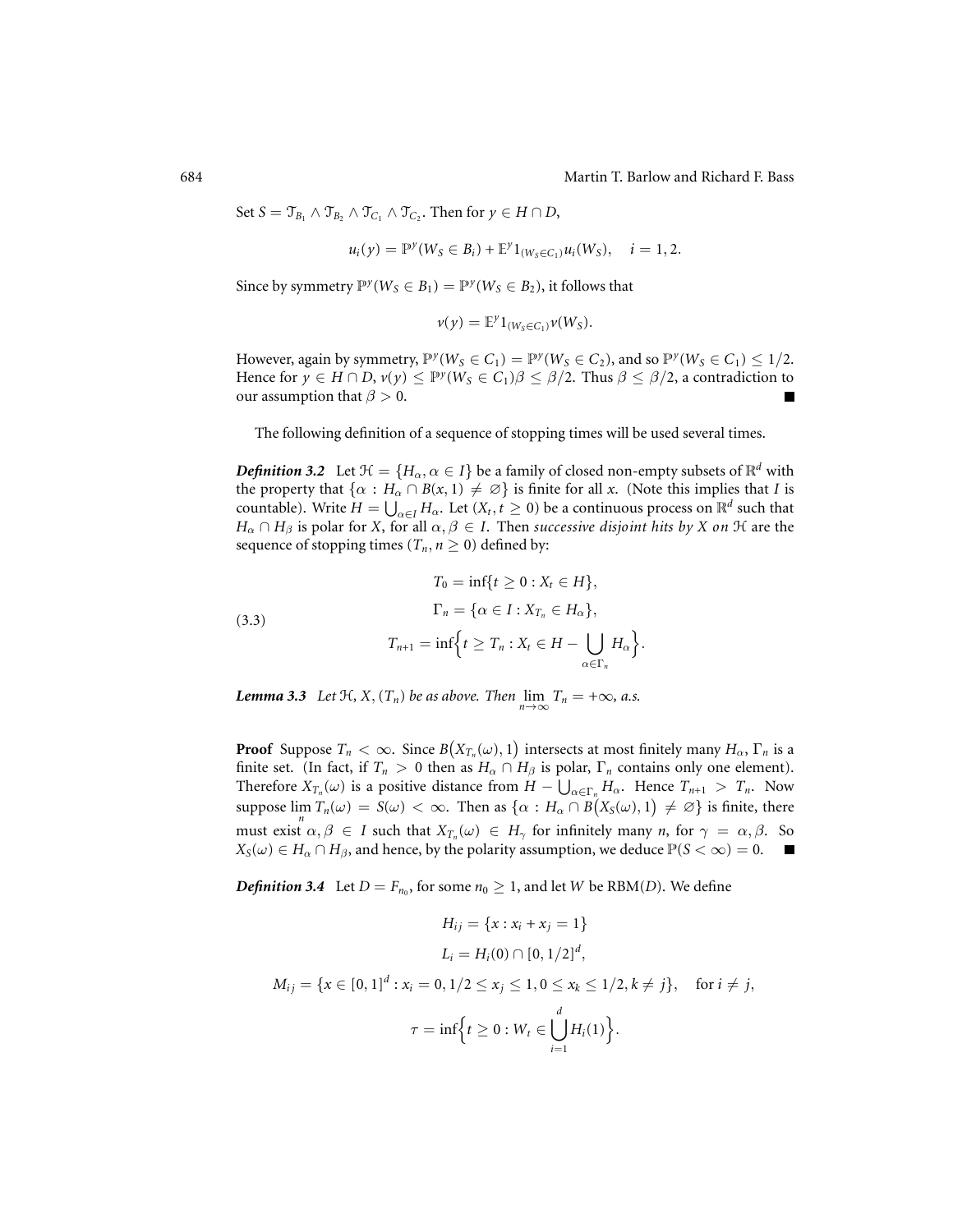The hyperplane *H<sub>i</sub>*(*t*) was defined in (2.3). For any hyperplane  $H \subset \mathbb{R}^d$ , let  $g_H: \mathbb{R}^d \to \mathbb{R}^d$ be reflection in *H*. If  $x = (x_1, \ldots, x_d)$  note that

$$
g_{H_i(\frac{1}{2})}(x) = (x_1, \ldots, x_{i-1}, 1 - x_i, x_{i+1}, \ldots, x_d),
$$
  

$$
g_{H_{12}}(x) = (1 - x_2, 1 - x_1, x_3, \ldots, x_d).
$$

We now use the symmetry of *D*, and the invariance of *W* under certain isometries of *D*, to deduce lower bounds for certain hitting probabilities of *W*. (These are higherdimensional analogues of the "corner" and "knight's" moves in [BB1]). In what follows we use *qi* to denote strictly positive reals which depend only on the dimension *d*.

*Proposition 3.5 Let i, j*  $\in$  {1,...,*d*}*. Then* 

(3.4) 
$$
\mathbb{P}^x(\mathcal{T}_{L_j} \leq \tau) \geq q_1 > 0, \quad \text{for } x \in L_i.
$$

**Proof** Set  $T = \mathfrak{T}\big(H_j(0) \cup \bigcup_{k=1}^d H_k(1)\big).$  We will actually prove that  $\mathbb{P}^{\mathsf{x}}(W_T \in L_j) \geq q_1$  for  $x \in L_i$ . By the symmetry of *D* we can take  $j = 1$ ,  $i = 2$ . (If  $i = j$  the result is trivial). Fix  $x \in L_2$ .

Now apply Lemma 3.1 with  $H = H_1(1/2)$ ,  $A = (H_1(0) \cup \bigcup_{k=1}^d H_k(1)) \cap D$ ,  $B_1 =$ *H*<sub>1</sub>(0)∩*D*, *B*<sub>2</sub> = *H*<sub>1</sub>(1)∩*D*, *J*<sub>1</sub> = {*x* : *x*<sub>1</sub> < 1/2}, *J*<sub>2</sub> = {*x* : *x*<sub>1</sub> > 1/2}. Hypotheses (3.1)(i)– (iv) are easily verified,  $L_2 \subset J_1 \cap D$ , and so we deduce

$$
(3.5) \t\t\t\t\t\mathbb{P}^x\big(W_T \in H_1(0)\big) \geq \mathbb{P}^x\big(W_T \in H_1(1)\big).
$$

We now use Lemma 3.1 again, with  $H = H_{1k}$  ( $k \neq 1$ ), *A* as before,  $B_1 = H_1(0) \cap D$ ,  $B_2 = H_k(1) \cap D$ ,  $J_1 = \{x : x_1 + x_k < 1\}$ ,  $J_2 = \mathbb{R}^d - (H \cup J_1)$ . Once again (3.1)(i)–(iv) are easily verified, and so

(3.6) 
$$
\mathbb{P}^{x}(W_{T} \in H_{1}(0)) \geq \mathbb{P}^{x}(W_{T} \in H_{k}(1)), \quad k \neq 1.
$$

Combining (3.5) and (3.6), and using that fact that

$$
\mathbb{P}^{x}(W_T \in H_1(0)) + \sum_{k=1}^{d} \mathbb{P}^{x}(W_T \in H_k(1)) \geq 1,
$$

we obtain

(3.7) 
$$
\mathbb{P}^{x}(W_T \in H_1(0)) \geq (1+d)^{-1}.
$$

Now set  $G_n = (H_1(0) \cap D) \cap \bigcap_{k=2}^n \{x_k \leq 1/2\}$ , for 2 ≤ *n* ≤ *d*. Write  $G_1 = H_1(0)$ . Let  $1 ≤ n ≤ d - 1$ , set  $G'_n = \overline{G_{n-1} - G_n}$ , and apply Proposition 3.1 with  $H = H_n(1/2)$ ,  $B_1 = G_n, B_2 = G'_n, J_1 = \{x : x_n < 1/2\}, J_2 = \{x : x_n > 1/2\}$ , and *A* as before. We deduce that

$$
\mathbb{P}^x(W_T \in G_n) \geq \mathbb{P}^x(W_T \in G'_n).
$$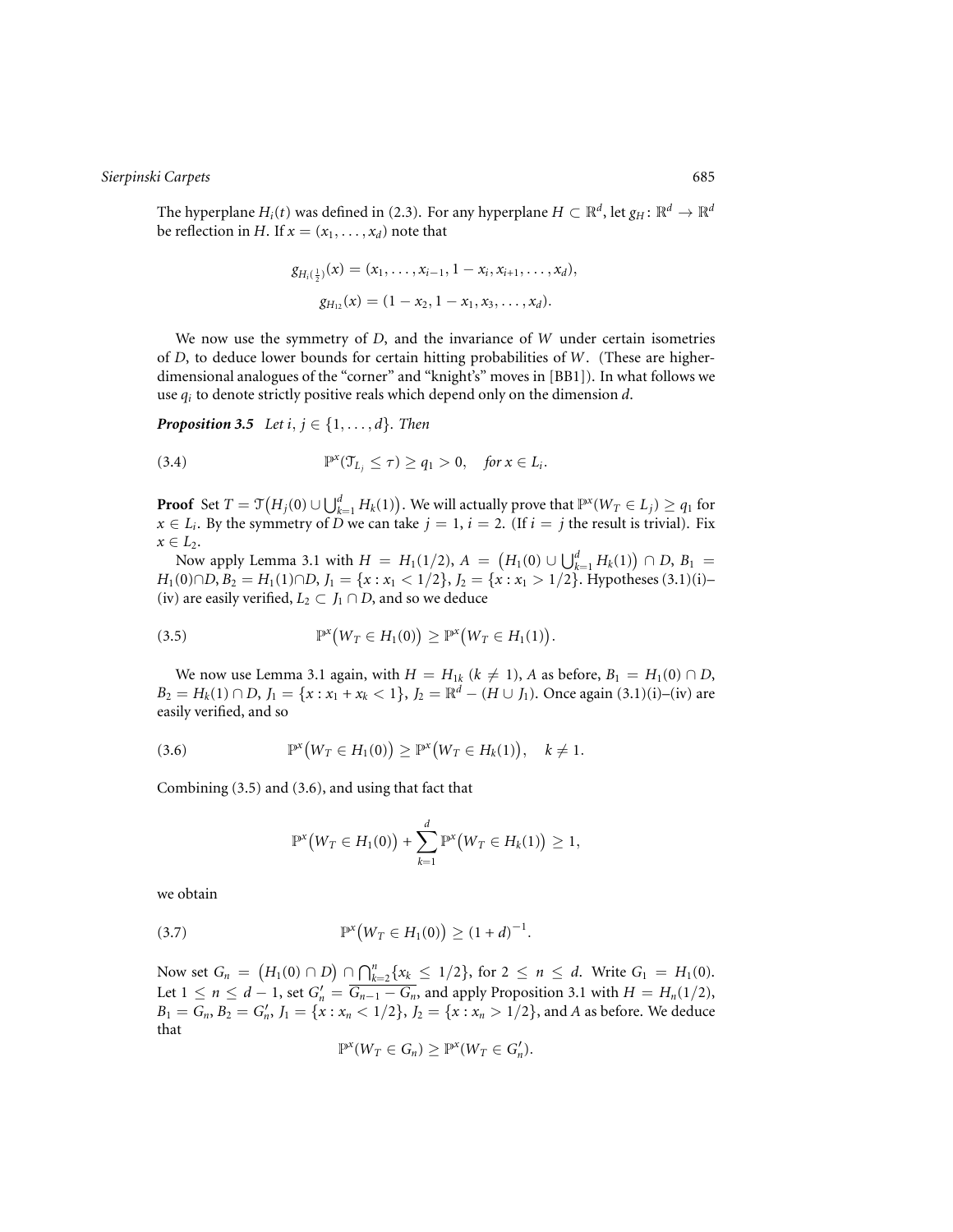Г



*Figure 3*: A corner move.



*Figure 4*: A slide.

Hence

$$
2\mathbb{P}^{x}(W_T \in G_n) \geq \mathbb{P}^{x}(W_T \in G_n) + \mathbb{P}^{x}(W_T \in G'_n) \geq \mathbb{P}^{x}(W_T \in G_{n-1}).
$$

Since  $G_d = L_1$ ,

$$
\mathbb{P}^x(W_T \in L_1) \ge 2^{-(d-1)} \mathbb{P}^x\big(W_T \in H_1(0)\big),
$$

and this proves the proposition with  $q_1^{-1} = (1 + d)2^{d-1}$ .

*Remark 3.6* We call a piece of the path of *W* in which it moves from *Li* to *Lj* a *corner move*. The other kind of move we will need is from  $L_i$  to  $M_{ij}$ , which we will call a *slide*. The next few results lead up to the proof of the following.

*Proposition 3.7 Let*  $1 \le i_0, j_0 \le d$ , *with*  $i_0 \ne j_0$ *. Then* 

$$
\mathbb{P}^x(\mathfrak{T}_{M_{i_0j_0}}\leq \tau)\geq q_2>0,\quad \text{for } x\in L_{i_0}.
$$

By symmetry it is sufficient to prove this in the case  $i_0 = 1$ ,  $j_0 = 2$ . Write  $\Lambda_i^0$  ${0 \le x_i \le 1/2}, \Lambda_i^1 = {1/2 \le x_i \le 1}, \text{ and let}$ 

(3.8)  
\n
$$
K_1^l = D \cap H_1(1) \cap \Lambda_2^l, \quad l = 0, 1,
$$
\n
$$
K_j^l = D \cap H_j(1) \cap \Lambda_1^l, \quad l = 0, 1, \quad 2 \le j \le d,
$$
\n
$$
\Gamma = \bigcup_{i=1}^d H_i(1),
$$
\n
$$
K = H_1(0) \cap \Lambda_2^1 \cap D.
$$

*Lemma* 3.8  $\mathbb{P}^x(\mathcal{T}_{M_{12}} \leq \tau) \geq 2^{2-d} \mathbb{P}^x(\mathcal{T}_K \leq \tau), x \in L_1$ .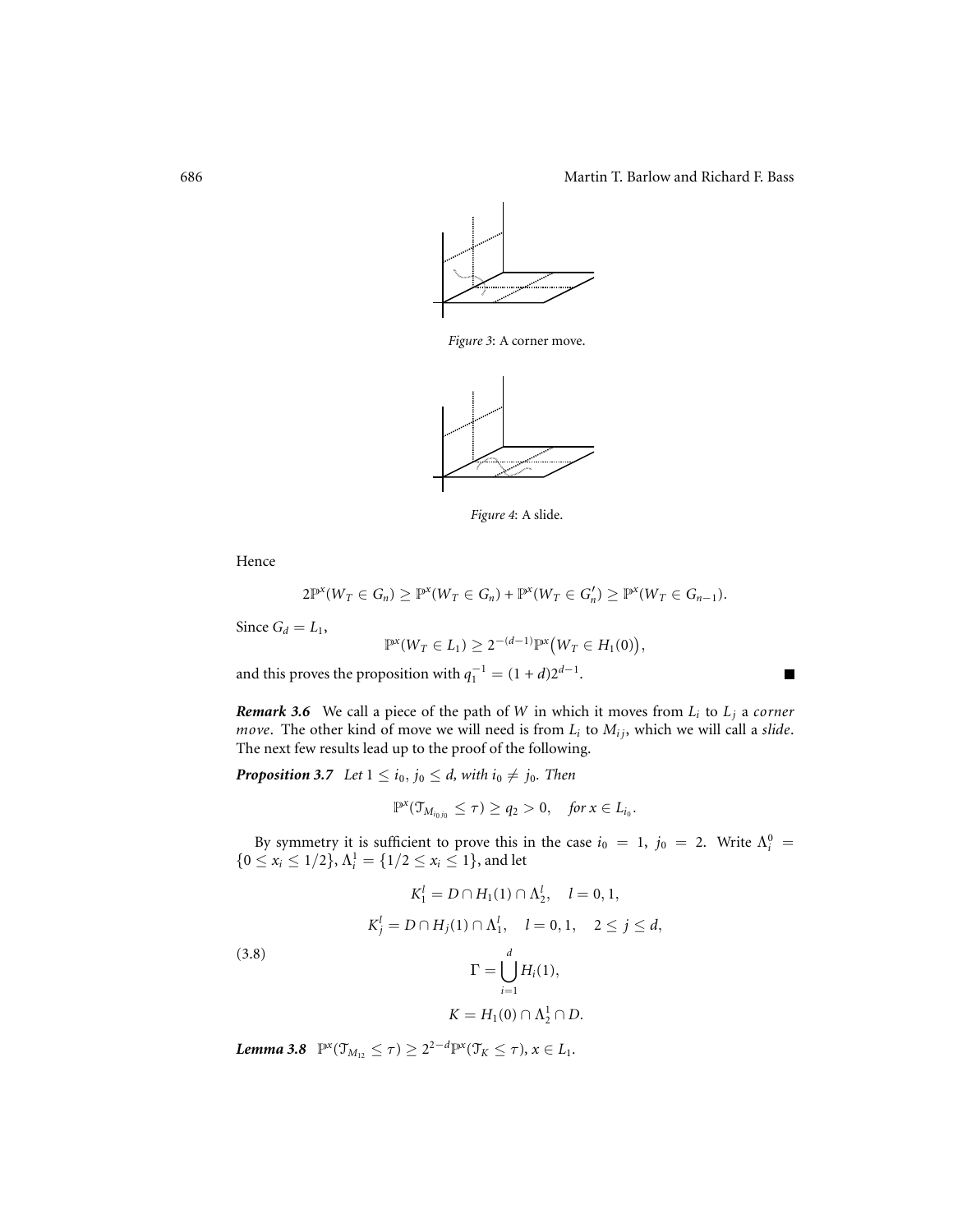**Proof** Set  $G_{d+1} = K$ , and let

$$
G_n = K \cap \bigcap_{i=n}^d \Lambda_i^0, \quad 1 \leq n \leq d.
$$

So  $G_3 = D \cap H_1(0) \cap \Lambda^1_2 \cap \bigcap_3^d \Lambda^0_i = M_{12}.$  Now let  $3 \le n \le d$ , and apply Proposition 3.1 with  $H = H_n(1/2), B_1 = G_n, B_2 = g_H(G_n), J_1 = \{x_n \leq 1/2\}, J_2 = \{x_n > 1/2\}$ , and  $A = \Gamma \cup B_1 \cup B_2 = \Gamma \cup G_{n+1}.$ 

We verify  $(3.1)(i)$ –(iv). (i) and (ii) are obvious, while (iii) is immediate from the observation  $G_n \subset \Lambda_n^0 \subset \overline{J_1}$ . To prove  $(3.1)(iv)$  let  $x \in A \cap J_1$ . If  $x \in B_1$ ,  $g_H(x) \in B_2$ , so  $\sup$ <sub>i</sub>  $x \in \Gamma$ . Then  $x \in \bigcup_{i \neq n} H_i(1)$ , and so  $g_H(x) \in \bigcup_{i \neq n} H_i(1)$ . Then  $g_H(A \cap J_1) \subset A$ , as required. Finally, note that  $L_1 \subset J_1$ . So by (3.2),

$$
\mathbb{P}^{x}(W_{\mathcal{T}_A} \in G_n) \geq \mathbb{P}^{x}\big(W_{\mathcal{T}_A} \in g_H(G_n)\big), \quad x \in L_1.
$$

Hence, since  $G_{n+1} = G_n \cup g_H(G_n)$ , we deduce

$$
\mathbb{P}^{x}(W_{\mathcal{T}(\Gamma \cup G_{n+1})} \in G_n) \geq \frac{1}{2} \mathbb{P}^{x}(W_{\mathcal{T}(\Gamma \cup G_{n+1})} \in G_{n+1}) = \frac{1}{2} \mathbb{P}^{x}(\mathcal{T}_{G_{n+1}} < \mathcal{T}_{\Gamma}).
$$

Since  $\mathbb{P}^x(\mathcal{T}_{G_n} < \mathcal{T}_{\Gamma}) \geq \mathbb{P}^x(W_{\mathcal{T}_{\Gamma \cup G_{n+1}} } \in G_n)$ , it follows that  $\mathbb{P}^x(\mathcal{T}_{G_n} < \mathcal{T}_{\Gamma}) \geq$  $(1/2)\mathbb{P}^{\mathbf{x}}(\mathcal{T}_{G_{n+1}} < \mathcal{T}_{\Gamma})$  for  $3 \leq n \leq d$ , and the result follows immediately.

*Lemma* 3.9  $\text{Set } A = K \cup \bigcup_{i=1}^{d} H_i(1)$ *. For*  $x \in L_1$ *,* 

 $P(X \in K) \ge P(X \in K) \ge P(X \in K_2^0)$ ,  $(b)$   $\mathbb{P}^x(W_{\mathcal{T}_A} \in K_2^0) \geq \mathbb{P}^x(W_{\mathcal{T}_A} \in K_2^1)$ *.* 

**Proof** These follow from Proposition 3.1 with  $H = H_{12}$ , for (a), and with  $H = H_1(1/2)$ , for  $(b)$ .

 $\textbf{Lemma 3.10} \quad P^{\text{x}}(W_{\tau} \in H_2(1)) \geq q_3 > 0 \text{ for } x \in L_1.$ 

**Proof** For  $1 \leq i \leq d$  set

 $F_i = \{W \text{ hits } L_2, L_3, \ldots, L_d \text{ in order before } \tau, \text{ and } W_\tau \in H_i(1)\}.$ 

Let  $F = \bigcup_{1 \leq i \leq d} F_i$ . By Proposition 3.5  $\mathbb{P}^x(F) \geq q_1^{d-1}$ . Set  $q_4 = q_1^{d-1}$ . Now let *N* be a random variable independent of  $(W_t, t \geq 0)$  with  $\mathbb{P}(N = i) = (d - 1)^{-1}$  for  $i \in$  $\{1, 3, \ldots, d\}.$ 

Let  $\Lambda_i = \{x : x_2 = x_i\}$  for  $i \neq 2$ , let  $g_i = g_{\Lambda_i}$ , and define

$$
W_t^* = \begin{cases} W_t & 0 \leq t \leq \mathfrak{T}_{\Lambda_N}, \\ g_N(W_t) & \mathfrak{T}_{\Lambda_N} \leq t. \end{cases}
$$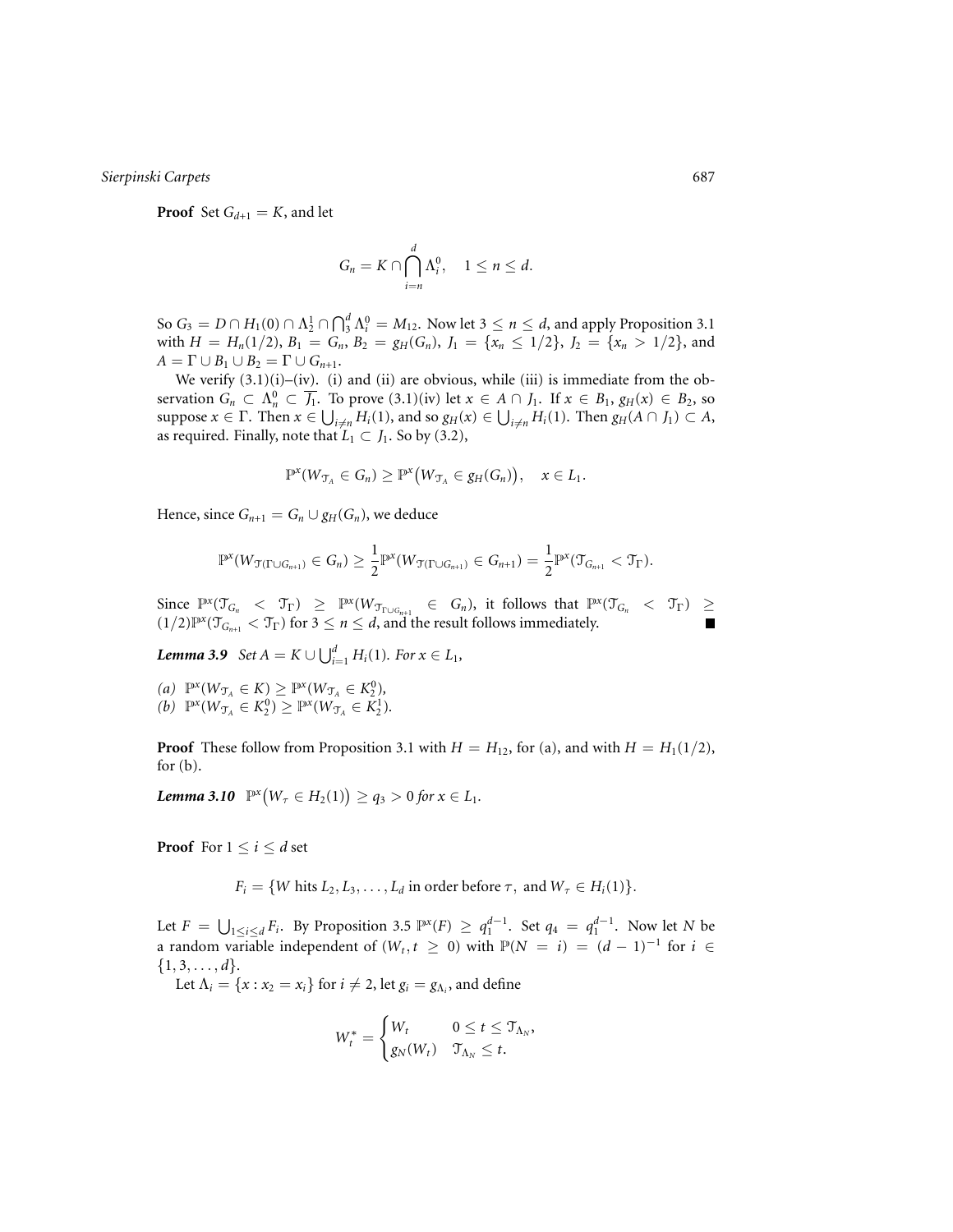Е

Then  $W^*$  is also a RBM(*D*). Note that  $\mathcal{T}_{\Lambda_N} \leq \max_{i \neq 2} \mathcal{T}_{\Lambda_i} < \tau$  on *F*, and that on  $F_k \cap \{N = k\}, W^*_{\tau} = g_N(W_{\tau}) = g_k(W_{\tau})$ , so that as  $g_k : H_k(1) \to H_2(1)$ , we have  $W^*_{\tau} \in$  $H_2(1)$ . Therefore

$$
\mathbb{P}^{x}(W_{\tau} \in H_{2}(1)) = \mathbb{P}^{x}(W_{\tau}^{*} \in H_{2}(1))
$$
  
\n
$$
\geq \mathbb{P}^{x}(\bigcup_{k \neq 2} F_{k} \cap \{N = k\})
$$
  
\n
$$
= \sum_{k \neq 2} \mathbb{P}^{x}(F_{k}) \cdot \mathbb{P}(N = k)
$$
  
\n
$$
= (d - 1)^{-1} \mathbb{P}^{x}(F) \geq (d - 1)^{-1} q_{4}.
$$

**Proof of Proposition 3.7** From Lemma 3.10 we have, writing  $A = K \cup \bigcup_{i=1}^{d} H_i(1)$ ,

$$
q_3 \leq \mathbb{P}^{x}(W_{\tau} \in H_2(1))
$$
  
=  $\mathbb{P}^{x}(W_{\tau} \in H_2(1), \mathcal{T}_K < \tau) + \mathbb{P}^{x}(W_{\tau} \in H_2(1), \mathcal{T}_K = \tau)$   
=  $\mathbb{P}^{x}(W_{\mathcal{T}_A} \in K) + \mathbb{P}^{x}(W_{\mathcal{T}_A} \in H_2(1)).$ 

From Lemma 3.9,

$$
\mathbb{P}^x\big(W_{\mathcal{T}_A} \in H_2(1)\big) \leq \mathbb{P}^x(W_{\mathcal{T}_A} \in K_2^0) + \mathbb{P}^x(W_{\mathcal{T}_A} \in K_2^1) \leq 2\mathbb{P}^x(W_{\mathcal{T}_A} \in K).
$$

So Proposition 3.7 follows, with  $q_2 = q_3/3$ .

*Definition 3.11* A set  $A \subset \mathbb{R}^d$  is a *half-face* if there exists  $i \in \{1, ..., d\}$ ,  $a = (a_1, ..., a_d) \in$  $\frac{1}{2}\mathbb{Z}^d$  with  $a_i \in \mathbb{Z}$  such that

$$
A = \{x : x_i = a_i, \ a_j \le x_j \le a_j + 1/2 \text{ for } j \ne i\}.
$$

For *A* as above set  $\iota(A) = i$ . Let *A* be the collection of half-faces, and set

$$
(3.9) \qquad A^* = \bigcup \{A : A \in \mathcal{A}\}, \quad A_0^* = \bigcup \{A \cap B; A, B \in \mathcal{A}, A \neq B\}.
$$

Note that  $\dim(A_0^*) = d - 2$ , so that  $A_0^*$  is polar for RBM(*D*) by Lemma 2.5 for any Lipschitz domain  $D \subset \mathbb{R}^d$ . Recall the definition of  $\tilde{F}_0$ . Set

$$
\mathcal{A}_F = \{ A \in \mathcal{A} : A \subset \tilde{F}_0 \}.
$$

We define a graph structure on  $A$  by taking  $\{A, B\}$  to be an edge if

(3.10)  $\dim(A \cap B) = d - 2$ , and  $A \cup B \subset C$  for some  $C \in S_0$ .

Let  $\mathcal{E}(\mathcal{A})$  be the set of edges, and let

(3.11) 
$$
\mathcal{E}(\mathcal{A}_F) = \{\{A, B\} \in \mathcal{E}(\mathcal{A}) : A, B \in \mathcal{A}_F\}
$$

be the edges in the subgraph  $(A_F, \mathcal{E}(A_F))$ . Write  $d_F$  for the natural graph distance on  $\mathcal{A}_F$ . Since  $\tilde{F}_0$  is connected we deduce immediately

**Lemma 3.12** The graph  $(A_F, \mathcal{E}(A_F))$  is connected.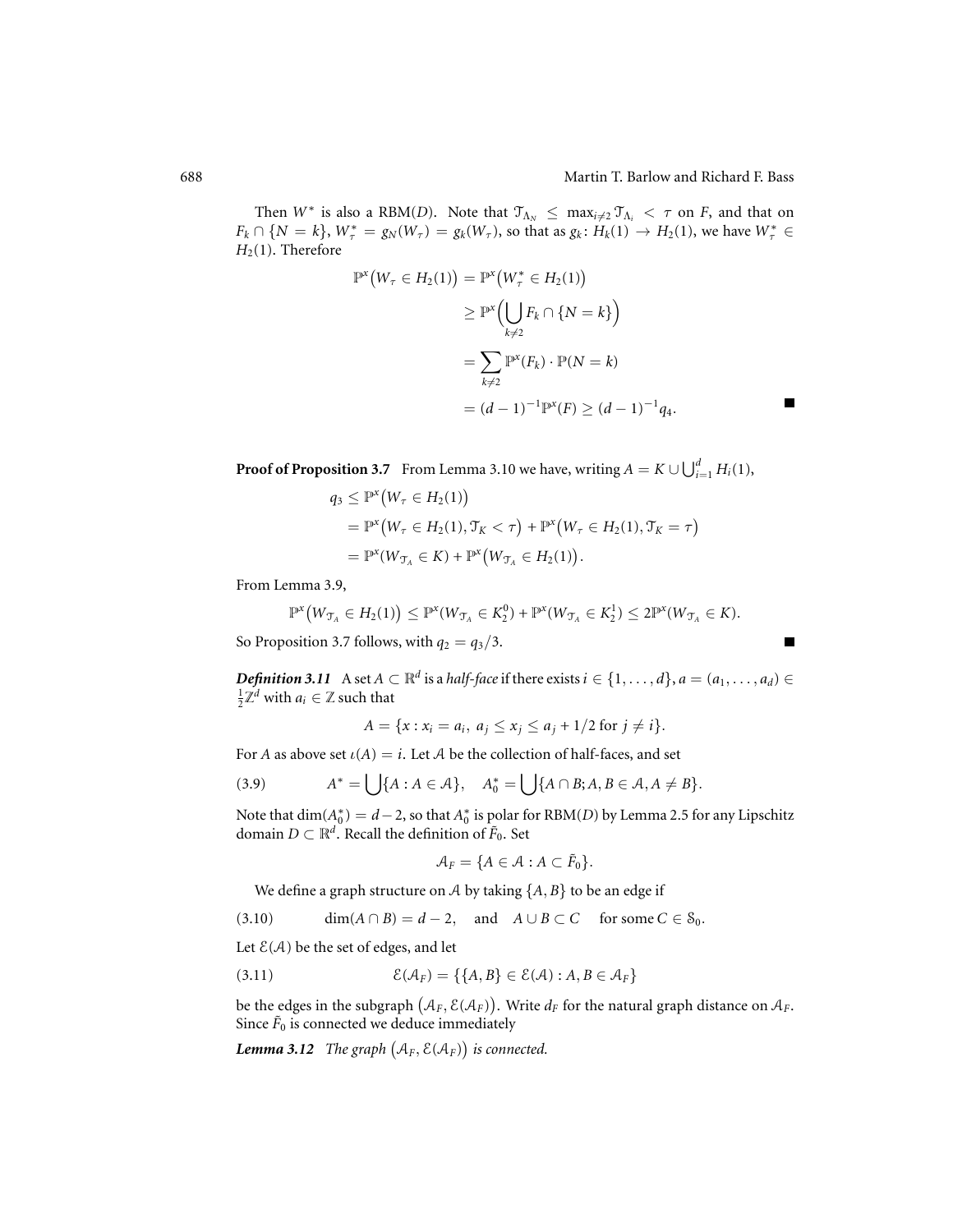We will need terminology for the various types of edges in  $E(A)$ . We call an edge  $\{A, B\}$ an  $i - j$  corner if  $\iota(A) = i$ ,  $\iota(B) = j$ , and  $i \neq j$  and call  $\{A, B\}$  an  $i - j$  slide if  $\iota(A) =$  $\iota(B) = i$ , and the line joining the centers of *A* and *B* is parallel to the  $x_i$  axis. We say two edges are of the same *type* if they are both *i* − *j* corners, or both *i* − *j* slides, for some pair (*i*, *j*). Note that the move  $(L_i, L_j)$  is an *i* − *j* corner, and  $(L_i, M_{ij})$  is an *i* − *j* slide.

Now set

(3.12) 
$$
\mathcal{A}_F^{(2)} = \{(A, B) \in \mathcal{A}_F : \iota(A) = \iota(B)\},
$$

$$
\mathcal{E}(A_F^{(2)}) = \{\{(A, A'), (B, B')\} : \{A, B\}, \{A', B'\} \text{ are edges of the same type in } \mathcal{E}(\mathcal{A}_F)\}.
$$

The graph  $\left(\mathcal{A}_F^{(2)},\mathcal{E}(\mathcal{A}_F^{(2)})\right)$  is not connected, and this will cause us some additional trouble. Write  $d_F^{(2)}$  for the graph distance (with values in  $\mathbb{Z}_+ \cup \{+\infty\}$ ) on  $\mathcal{A}_F^{(2)}$ .

Let  $g_i^R$ :  $\mathbb{R}^d \to \mathbb{R}^d$  be reflection in the hyperplane  $H_i(0)$ , and let  $\mathcal{G}_R$  be the group generated by the  $g_i^R$ ; thus  $\mathcal{G}_R$  is the set of transformations that can be obtained by a sequence of reflections parallel to the axes. Note that  $\mathcal{G}_R$  is commutative. For  $n \in \mathbb{Z}$  let  $\mathcal{S}_n^*$  be the collection of cubes of side  $2l_F^{-n}$  with vertices in  $2l_F^{-n}\mathbb{Z}^d$ . For  $C \in \mathcal{S}_n^*$  let  $\psi_C$  be the translation which maps  $\mathcal C$  onto  $\left[-l_F^{-n}, l_F^{-n}\right]^d$ , and let

$$
\mathcal{G}(C,D) = \{ \psi_D^{-1} \circ g \circ \psi_C : g \in \mathcal{G} \}.
$$

For  $x, y \in \mathbb{R}^d$  write  $x \stackrel{n}{\sim} y$  if there exist  $C, D \in \mathcal{S}_n^*$ , and  $g \in \mathcal{G}(C, D)$  such that  $x \in C$ , *y* ∈ *D*, and *g*(*x*) = *y*. Similarly, for *A*, *B* ∈ *A* write *A*  $\stackrel{n}{\sim}$  *B* if there exist *C*, *D* ∈  $S_n^*$ , and *g* ∈ *G*(*C*, *D*), such that *g*(*A*) = *B*. We write ∼ for ∼.

*Proposition 3.13 Let A, B* ∈  $A_F$ *, with A* ∼ *B. Let*  $C_0$  ∈  $S(\tilde{F}_0)$  *with A* ⊂  $C_0$ *. Suppose*  $B = B_0, B_1, \ldots, B_n = A$  is a chain in  $A_F$  with  ${B_{i-1}, B_i} \in \mathcal{E}(\mathcal{A}_F)$  for  $1 \le i \le n$ . Then there *exist*  $A_0, A_1, \ldots, A_n$  *in*  $A_F$  *such that* 

- *(a)*  $\{(A_{i-1}, B_{i-1}), (A_i, B_i)\}\in \mathcal{E}(\mathcal{A}_F^{(2)})$  *for*  $1 ≤ i ≤ n$ .
- *(b)*  $A_i \subset C_0$  *for*  $0 \le i \le n$ *.*
- *(c)*  $A_i$  ∼  $B_i$  *for*  $0 \le i \le n$ .
- $(d)$   $(A_0, B_0) = (A, B), (A_n, B_n) = (A, A).$

 $\text{In particular, } d_F^{(2)}\big((A, B), (A, A)\big) = d_F(A, B).$ 

**Proof** Let  $C_1$  be a cube in  $S_0(\tilde{F}_0)$  such that  $B_0 \cup B_1 \subset C_1$ . For  $i = 0, 1$ , let  $D_i$  be the unique cube in  $S_0^*$  containing *C<sub>i</sub>*. Let *A*<sup>0</sup> = *A*. As *A*<sup>0</sup> ∼ *B*<sub>0</sub>, there exists *g* ∈  $\mathcal{G}(D_0, D_1)$ with  $g(A_0) = B_0$ . If  $g(C_0) \neq C_1$ , then since  $B_0 \subset C_1 \cap g(C_0)$  there exists an isometry  $h \in \mathcal{G}(D_1, D_1)$  mapping  $g(C_0)$  to  $C_1$  and preserving  $B_0$ . If  $C_1 = g(C_0)$  take *h* to be the identity. Let  $g' = h \circ g$ : then  $g'(A_0) = B_0$ , and  $g'(C_0) = C_1$ . Set  $A_1 = (g')^{-1}(B_1)$ . Since *A*<sub>1</sub> ⊂ *C*<sub>0</sub> ⊂  $\tilde{F}_0$ , *A*<sub>1</sub> ∈ *A<sub>F</sub>*. It is clear that the edges  $(A_0, A_1)$ ,  $(B_0, B_1)$  in  $A_F$  are of the same type; therefore  $\{(A_0, A_1), (B_0, B_1)\}\in \mathcal{E}(\mathcal{A}_F^{(2)})$ . Also, since  $g'(A_1) = B_1$ , we have  $A_1 \sim B_1$ .

Continuing in this way we can construct a sequence  $A_i$ ,  $0 \le i \le n$ , in  $A_F$  satisfying conditions (a), (b), (c) above. To prove (d), note that since  $A_n \sim B_n = A$ , we have  $A_n \sim A$ . However, since *A* and  $A_n$  are both contained in  $C_0$ , this implies that  $A_n = A$ .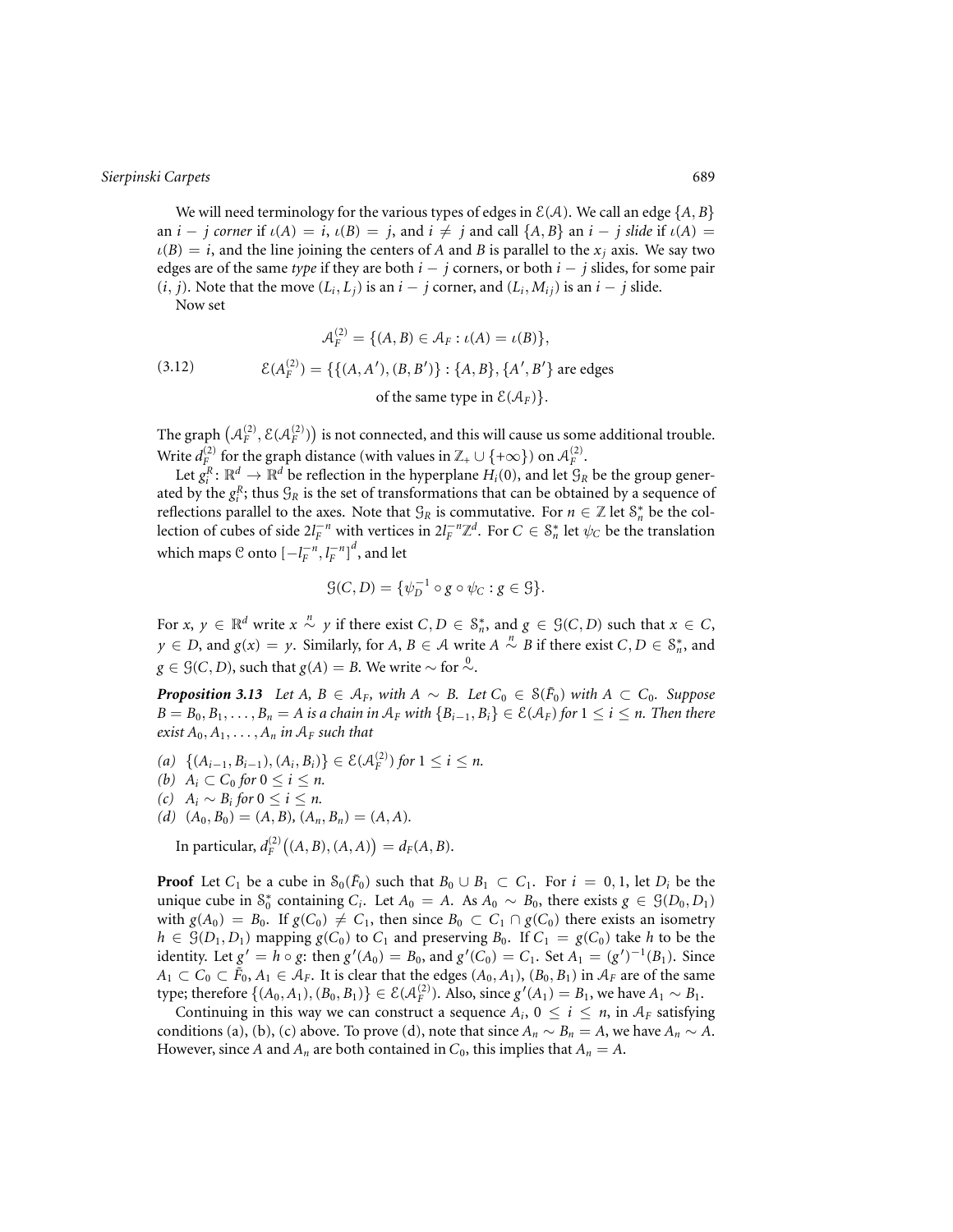This argument also proves that  $d_F^{(2)}\big((A, B), (A, A)\big) \le d_F(A, B)$ ; the reverse inequality is evident.  $\blacksquare$ 

Let

$$
\widehat{F}_N = \bigcup_{x \in \mathbb{Z}^d} (x + F_N).
$$

Let  $G \subset \mathbb{R}^d$  be a union (finite or infinite) of cubes in  $\mathcal{S}_{\mathfrak{Q}}$ : we will assume *G* is connected. We now construct a reflecting Brownian motion on  $G \cap F_N$  from a driving process  $\xi$  on  $F_N$ . We begin with a deterministic construction.

Let  $\xi(t)$ ,  $t \ge 0$  be a continuous path on  $\hat{F}_N$  with  $\xi(0) = z$  which satisfies the conditions  $\xi(t) \notin A_0^*$  for any  $t \ge 0$ . Let  $x \in G \cap \widehat{F}_N$  with  $x \sim z$ , and let  $\eta = (\eta_0, \eta_1, \dots) \in \{0, 1\}^{\mathbb{Z}_+}.$ We construct from  $\xi$  and  $\eta$  a continuous path  $w(t)$  on  $\tilde{F}_N$ , with  $w(0) = x$ .

Let  $T_n$ ,  $n \geq 0$  be successive disjoint hits by  $\xi(\cdot)$  on A. (We can of course take the process *X* in Definition 3.2 to be deterministic.) If  $z \notin A^*$  then  $T_0 > 0$ . Then each of  $z, x$  lies in exactly one cube in  $S_0^*$ : call these cubes  $D^*$ ,  $D^z$ , and let  $\psi \in \mathcal{G}(D^z, D^x)$  be such that  $\psi(z) = x$ . Define

$$
w(t) = \psi\big(\xi(t)\big), \quad 0 \le t \le T_0.
$$

Let  $z' = \xi(T_0)$ ,  $x' = w(T_0)$ ; we have  $x', z' \in A^* - A_0^*$ . Thus each of  $x', z'$  lies in exactly two cubes in  $S_0$ : call these cubes  $S_0^x$ ,  $S_1^x$ ,  $S_0^z$ ,  $S_1^z$ . Using lexicographic ordering of the cubes in S<sub>0</sub>, we can ensure these labels are uniquely specified. As  $x' \in G$ , there are two possibilities:

(i) Exactly one of  $S_0^x$ ,  $S_1^x$  is contained in *G*,

(3.14) (ii)  $S_0^x$ ,  $S_1^x$  are both contained in *G*.

For  $y = x, z, i = 0, 1$  let  $D_i^y \in S_0^*$  satisfy  $S_i^y \subset D_i^y$ . For  $i, j = 0, 1$  there exists a unique  $\hat{\psi}_{ij} \in \mathcal{G}(D_i^z, D_j^x)$  such that  $\psi_{ij}(z') = x'$ , and  $\psi_{ij}(S_i^z) = S_j^x$ . The uniqueness is evident; the existence is proved as in Proposition 3.13. Note that  $\psi_{0j} = \psi_{1j}$  on  $S_0^z \cap S_1^z$ .

(i) Let  $S_i^x$  ⊂ *G*, so (int  $S_{1-i}^x$ ) ∩ *G* = ∅. Now define

$$
\varphi\colon S_0^z\cup S_1^z\to S_i^x\quad\text{by}\ \varphi=\psi_{ij}|_{S_j^z}\quad\text{for}\ j=0,1,
$$

and let  $w(t) = \varphi\big(\xi(t)\big)$ ,  $T_0 \le t \le T_1$ . (ii) For  $k = 0, 1$  define  $\varphi_k : S_0^z \cup S_1^z \to S_0^x \cup S_1^x$  by

$$
\varphi_k=\psi_{ij}|_{S_j^z},\quad i=0,1;
$$

here  $j = j(i, k) = i + k \pmod{2}$ . Set  $w(t) = \varphi_{\eta_0}(\xi(t))$ ,  $T_0 \le t \le T_1$ .

Note that in either case, for each  $t \in [T_0, T_1]$ , there exists *i*, *j* such that  $w(t) = \psi_{ij}(\xi(t))$ , so that  $w(t) \sim \xi(t)$  for  $T_0 \le t \le T_1$ . (We also have  $w(t) \sim \xi(t)$  on the initial segment  $[0, T_0]$ .)

The same construction can now be repeated on each of the time intervals  $[T_{i-1}, T_i]$ , using, as above, the index  $\eta_{i-1}$  to make a choice of maps each time case (ii) arises. The path  $w \in C(\mathbb{R}_+, G \cap F_N)$  is a function of *G*,  $\xi$ ,  $\eta$  and  $x$  only; we write

$$
(3.15) \t\t\t w = \Gamma_0(x, G, \xi, \eta).
$$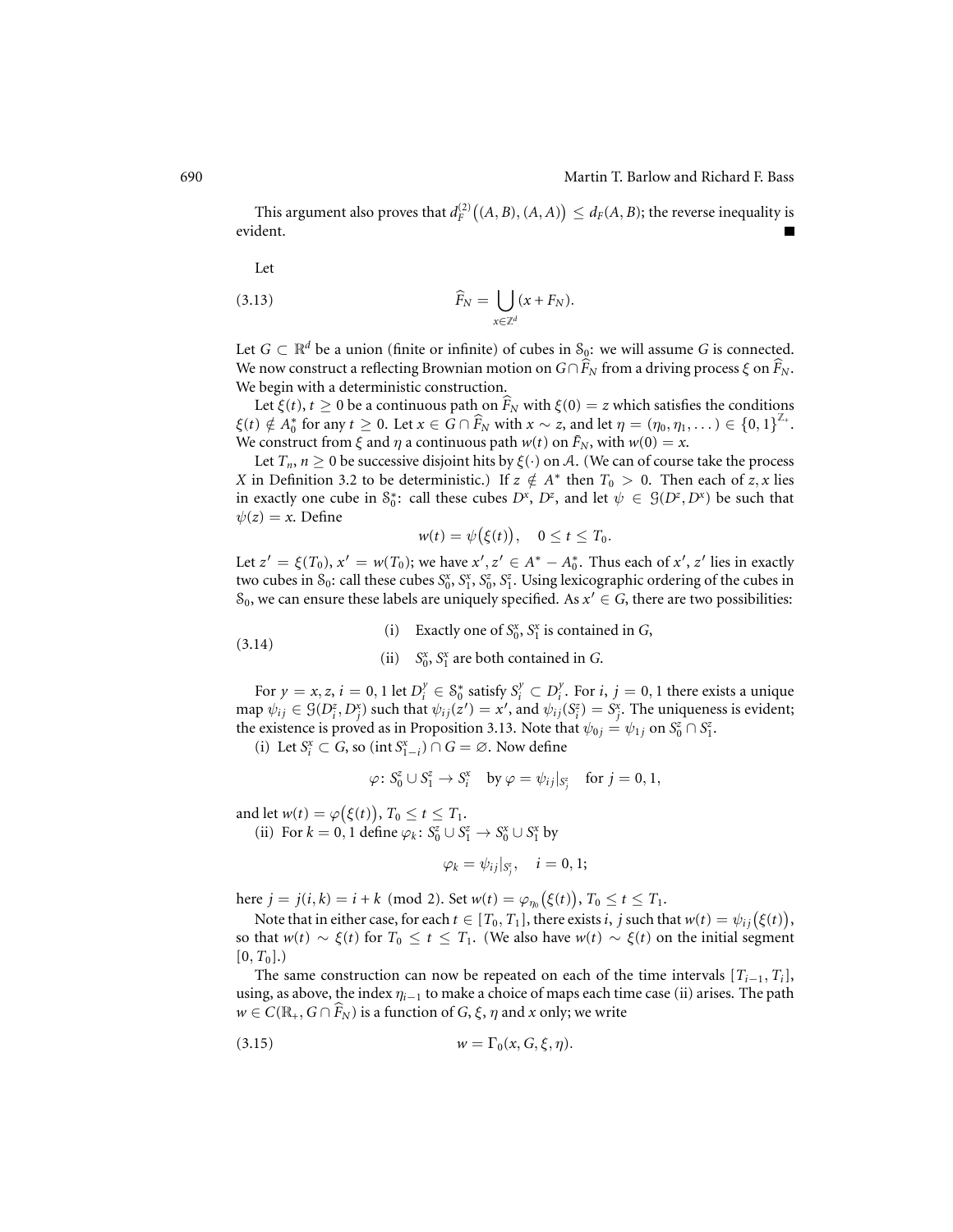We can now define a pair of Brownian motions on  $\tilde{F}$ . Recall the definition of  $A_0^*$  from (3.9). The following theorem follows in a straightforward fashion from the properties of  $\Gamma_0$ .

*Theorem 3.14 Let*  $(\Omega, \mathcal{F}, \mathcal{F}_t, \mathbb{P})$  *be a probability space carrying a reflecting Brownian motion*  $\xi_t$  *on*  $\widehat{F}_N$ , and independent sequences  $(\eta_i^1, i \ge 0)$ ,  $(\eta_i^0, i \ge 0)$  *of i.i.d. Bernoulli random variables. Let each of*  $G_k$ *,*  $k = 1, 2$ *, be a union of cubes in*  $S_0$ *. Suppose*  $\xi_0 = z \notin A_0^*$ , and let  $x_k \in G_k \cap F_N$ , satisfy  $x_1 \sim x_2 \sim z$ . Let  $T_i$ ,  $i \geq 0$  be successive disjoint hits by  $\xi$  on  ${\mathcal A},$  and *suppose that*  $\eta_i^k \in \mathcal{F}_{T_i}$ ,  $k = 1, 2, i \geq 0$ *. Set* 

(3.16) 
$$
X_t^k = \Gamma_0(x_k, G_k, \xi, \eta^k), \quad k = 1, 2.
$$

*Then*

*(a)*  $X^k$  *is a* RBM( $G_k \cap \hat{F}_N$ )*, with*  $X^k_0 = x_k$ .

*(b)*  $X_t^k$  ∼  $\xi_t$  *for*  $t \geq 0$ *.* 

*(c) X*<sup>1</sup> *and X*<sup>2</sup> *are conditionally independent given* ξ*.*

*(d)* If  $T_i(X^k)$ ,  $i \geq 0$  *denote successive disjoint hits by*  $X^k$  *on*  $A$ *, then*  $T_i(X^k) = T_i$  *for*  $i \geq 0$ *.* 

**Proof** Note that  $A_0^*$  is polar for  $\xi_t$ , so that  $(T_i)$  and  $X^k$  are well-defined. (b), (c), (d) are all evident from the definition of  $\Gamma_0$ .

For (a), let  $S_j^x$ ,  $S_j^z$  denote the cubes in  $S_0$  given in the construction of  $\Gamma_0$ . Fix *k*. We have

$$
X_t^k = \varphi(\xi_t), \quad 0 \le t \le T_1,
$$

where  $\varphi: S_0^z \cup S_1^z \to \tilde{F}_N$ . In case  $(3.14)$ (ii)  $\varphi$  is an isometry between  $(S_0^z \cup S_1^z) \cap \tilde{F}_N$  and  $(S_0^{x_k} \cup S_1^{x_k}) \cap \widehat{F}_N$ , so that  $X_t^k$  is a RBM( $\widehat{F}_N$ ) on the time interval [0, *T*<sub>1</sub>]. In case (3.14)(i), if  $S_k^{x_1} \subset \tilde{F}_0$ , then  $\varphi$  can be written in the form  $\varphi = \varphi_0 \circ \varphi_1$ , where  $\varphi_1$  is reflection in the hyperplane containing  $S_0^{x_k} \cap S_1^{x_k}$ , and  $\varphi_0$  is an isometry of  $\mathbb{R}^d$ . Again, it is clear that  $X_t$  is a  $RBM(F_N)$  on  $[0, T_1]$ .

*Remark* We will call a pair of processes defined in this way *linked* RBMs.

The next sequence of results will extend the lower bounds on the probabilities of certain moves, given in Propositions 3.3 and 3.7, to joint moves by a pair of RBM *X<sup>k</sup>*, defined by (3.16). We begin by introducing some further notation.

*Definition 3.15* Let *J* = {−1, 1}<sup>*d*</sup>, and let  $\mathcal{E}(J) = \{ \{x, y\} \in J : |x - y| = 2 \}$ . Then  $J$ ,  $E$ (*J*) is the natural graph of vertices of the hypercube. For  $a = (a_1, \ldots, a_d) \in J$ , let

$$
C_a = \{x \in [-1,1]^d : 0 \le x_i a_i \le 1\}
$$

be the portion of  $[-1, 1]^d$  that is in the orthant determined by *a*. For example, if  $d = 3$  and  $a = (1, -1, 1)$  then

$$
C_a = [0,1] \times [-1,0] \times [0,1].
$$

Let *J*1, *J*<sup>2</sup> be non-empty, connected subsets of *J*, and let

$$
D_i = \bigcup_{a \in J_i} (C_a \cap \hat{F}_N), \quad i = 1, 2.
$$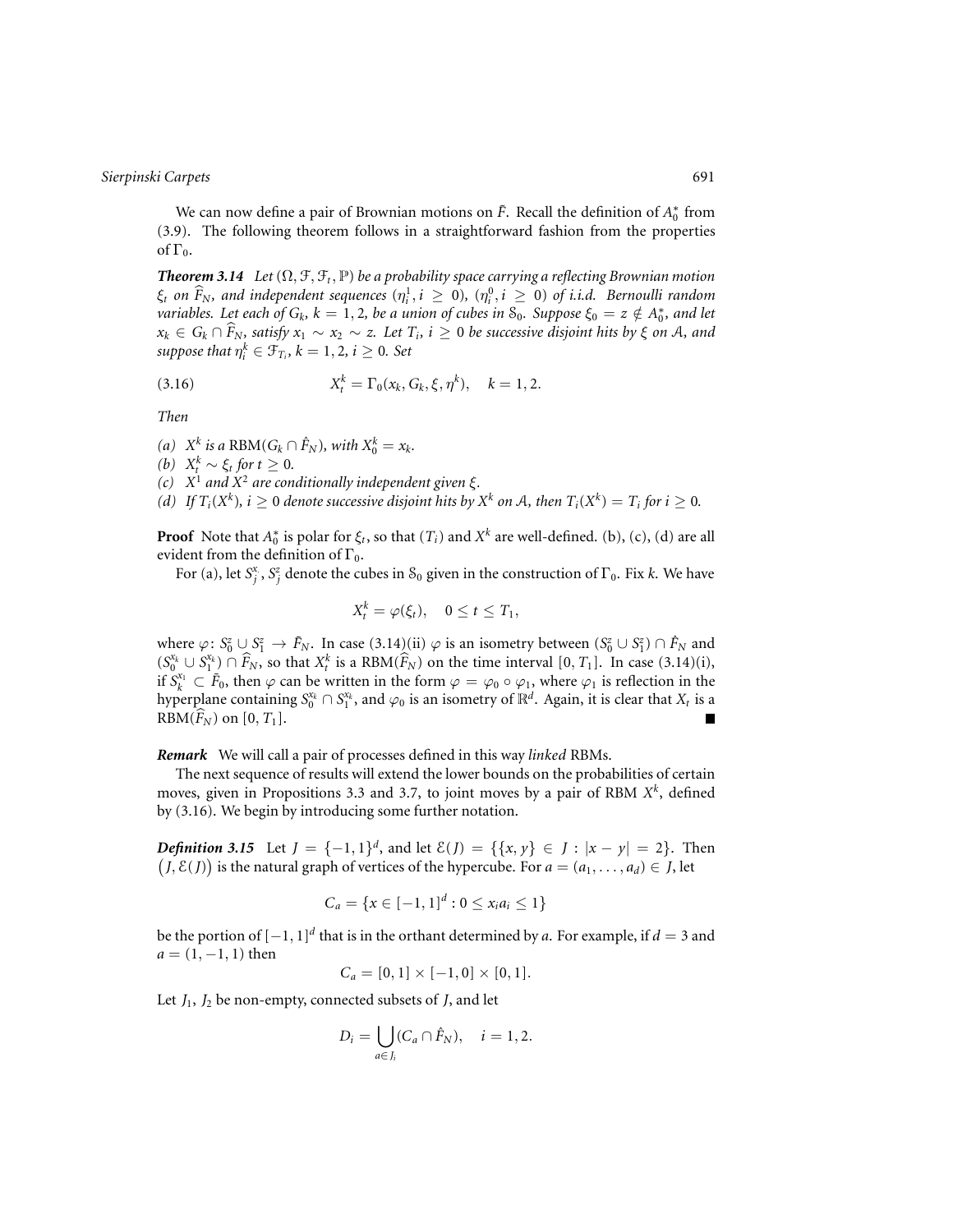For  $e = \{a, b\} \in \mathcal{E}(J)$ , let

$$
G_e = C_a \cap C_b, \quad G = \bigcup_{e \in \mathcal{E}(J)} G_e, \quad L_e = G_e \cap [-\frac{1}{2}, \frac{1}{2}]^d.
$$

Thus  $L_e \in A$ ; for  $j \neq \iota(L_e)$  let  $M_{ej}$  be the unique half face contained in  $G_e$  which is obtained by translating *Le* a distance 1/2 parallel to the *j*-axis.

We remark that

(3.17) 
$$
L_e \sim L_f \text{ if and only if } \iota(L_e) = \iota(L_f),
$$

$$
M_{ei} \sim M_{fj} \text{ if and only if } i = j \text{ and } \iota(L_e) = \iota(L_f).
$$

Now let  $x_k \in D_k$ ,  $k = 1, 2$ , satisfy  $x_1 \sim x_2$ , with  $x_k \notin A_0^*$ , let  $\eta^k$ ,  $\xi$ ,  $(\mathcal{F}_t)$  be as in Theorem 3.14, and let

(3.18) 
$$
X^{k} = \Gamma_{0}(x_{k}, D_{k}, \xi, \eta^{k}), \quad k = 1, 2,
$$

be a pair of linked RBMs on *D*1, *D*2, respectively. Let

$$
\tau = \inf\{t \ge 0 : \xi_t \in \partial[-1,1]^d\},\
$$

and let  $(T_n, n \ge 0)$  be successive disjoint hits by  $\xi$  on  $\mathcal{H} = \{G_e, e \in \mathcal{E}(J)\} \cup \{\partial [-1, 1]^d\}.$ Note that  $\tau = T_M$  for some (random)  $M \geq 0$ . Let  $\pi: [-1,1]^d \to [0,1]^d$  be defined by  $\pi(x_1, \ldots, x_d) = (|x_1|, \ldots, |x_d|)$ . Since

$$
\pi(X_t^1) = \pi(X_t^2) = \pi(\xi_t), \quad 0 \le t \le \tau,
$$

we see that if  $(T_n^k, n \ge 0, k = 1, 2)$  are successive disjoint hits by  $X^k$  on  $H$ , then  $T_n^k = T_n$ for  $0 \le n \le M$ .

We now define a number of processes associated with  $X^k$  and  $\xi$ . For  $n < M$ , let  $I_n \in$  $\{1,\ldots,d\}$  be such that  $\xi_{T_n} \in H_{I_n}(0)$ , and for  $a \in J$  let  $A_n(a)$  be the unique element of *J* such that  $C_a \cap C_{A_n(a)} \subset H_{I_n}(0)$ . Set  $\mathcal{G}_t = \sigma(\xi_s, s \leq t)$ ; note that  $I_n$  and  $A_n(a)$  are  $\mathcal{G}_{T_n}$ measurable on  $\{n < M\}$ . For each  $0 \le n < M$ ,  $X_{T_n}^k$  lies in exactly two of the cubes  $C_a$ , while  $X_{T_M}^k$  lies in exactly one cube, a.s. For  $1 \leq n < M$  let  $Z_n^k$  be the unique element of  $J_k$ such that  $C_{Z_n^k} \supset \{X_{T_{n-1}}^k, X_{T_n}^k\}$ . Choose  $a_k$  such that  $x_k \in C_{a_k}$  and let  $Z_0^k = a_k$ .

Set, for  $n \geq 0$ ,

(3.19) 
$$
p_n(a, b) = \mathbb{P}^x(Z_n^1 = a, Z_n^2 = b \mid \mathcal{G}_{T_n})1_{(n < M)},
$$

$$
p_n^k(a) = \mathbb{P}^x(Z_n^k = a \mid \mathcal{G}_{T_n})1_{(n < M)}.
$$

*Lemma* 3.16  $p_n(a, b) = p_n^1(a)p_n^2(b)$ .

**Proof** Write  $\mathcal{F}_t^{(k)}$  for the natural filtration of  $X^k$ . Then  $Z_n^k \in \mathcal{F}_{T_n}^{(k)}$ , while  $\{M \leq n\} \in$  $\mathcal{G}_{T_n}$ . By (3.18)  $\mathcal{F}_t^{(1)}$  and  $\mathcal{F}_t^{(2)}$  are conditionally independent given  $\mathcal{G}_{T_n}$ ; the result follows immediately.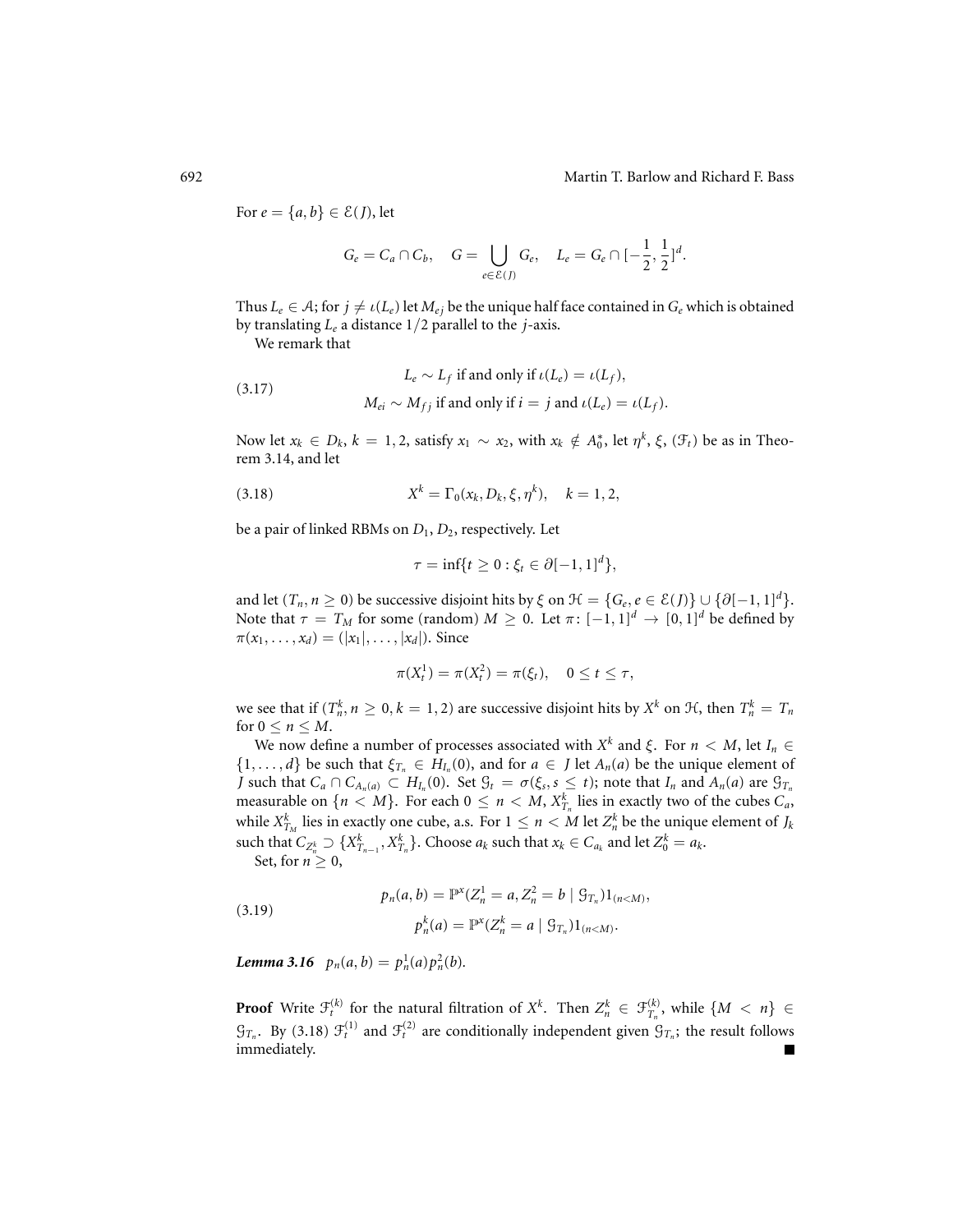Now write

(3.20) 
$$
V_n^k(a) = 1_{J_k}(A_n^k(a)), \quad a \in J.
$$

*Lemma 3.17 For*  $a \in J_k$ *,* 

$$
(3.21) \quad p_{n+1}^k(a) = 1_{(n+1
$$

To simplify notation, in the next two proofs we will omit the superscript *k* from *X*, *pn*, *etc*.

**Proof** Note first that since  $X_{T_n} \in C_{Z_n} \cap C_{A_n(Z_n)}$ , we have  $Z_{n+1} \in \{Z_n, A_n(Z_n)\}$ . So also  $Z_n \in \{Z_{n+1}, A_n(Z_{n+1})\}$ , and

$$
(3.22) \qquad \{Z_n, A_n(Z_n)\} = \{Z_{n+1}, A_n(Z_{n+1})\}, \quad \text{on } \{n+1 < M\}.
$$

Suppose first that  $A_n(a) \notin J_k$ . Then (3.22) implies that  $Z_{n+1} = a$  and  $n+1 < M$  if and only if  $Z_n = a$ , and  $n + 1 < M$ . So

(3.23) 
$$
1_{(n+1
$$

Now suppose that  $A_n(a) \in J_k$ . Then to have  $Z_{n+1} = a$  it is necessary that  $X_{T_n} \in C_a$ , while if  $X_{T_n} \in C_a$  then  $Z_{n+1} = a$  if and only if  $n + 1 < M$  and  $X_{T_{n+1}} \in C_a$ . Since the set  $C_a \cup C_{A_n(a)}$  is symmetric about the hyperplane  $H_{I_n}(0)$ , it follows that

$$
(3.24) \t 1_{(n+1
$$

Combining (3.23) and (3.24) gives (3.21).

Now let 
$$
U_n^k = \{a : p_n^k(a) > 0\}
$$
,  $u_n^k = \#(U_n^k)$ , and

(3.25) 
$$
q_n^k = 1_{(n < M)} \min\{p_n(a) : p_n(a) > 0\}.
$$

*Lemma* 3.18 *For*  $n \geq 0$ ,  $q_n^k 1_{(n < M)} \geq 2^{-2^d} 1_{(n < M)}$ .

**Proof** Note first that as  $p_0(a_k) = 1$ ,  $q_0 = 1$ . From (3.21) we have that on  $\{n + 1 < M\}$ either  $p_{n+1}(a) = p_n(a)$ , or  $p_{n+1}(a) = \frac{1}{2}$  $(p_n(a) + p_n(A_n(a)))$ .

Suppose  $n + 1 < M$ , and  $U_n = U_{n+1}$ . Choose  $a \in U_{n+1}$  such that  $q_{n+1} = p_{n+1}(a)$ . If  $A_n(a) \notin J_k$ , then  $p_{n+1}(a) = p_n(a) \ge q_n$ . If  $A_n(a) \in J_k$  then  $p_n(A_n(a)) > 0$ , since otherwise  $p_{n+1}(A_n(a)) = p_n(a)/2 > 0$ , so that  $A_n(a) \in U_{n+1} - U_n$ . Therefore

$$
p_{n+1}(a) \geq \frac{1}{2}\Big(p_n(a)+p_n(A_n(a))\Big) \geq q_n.
$$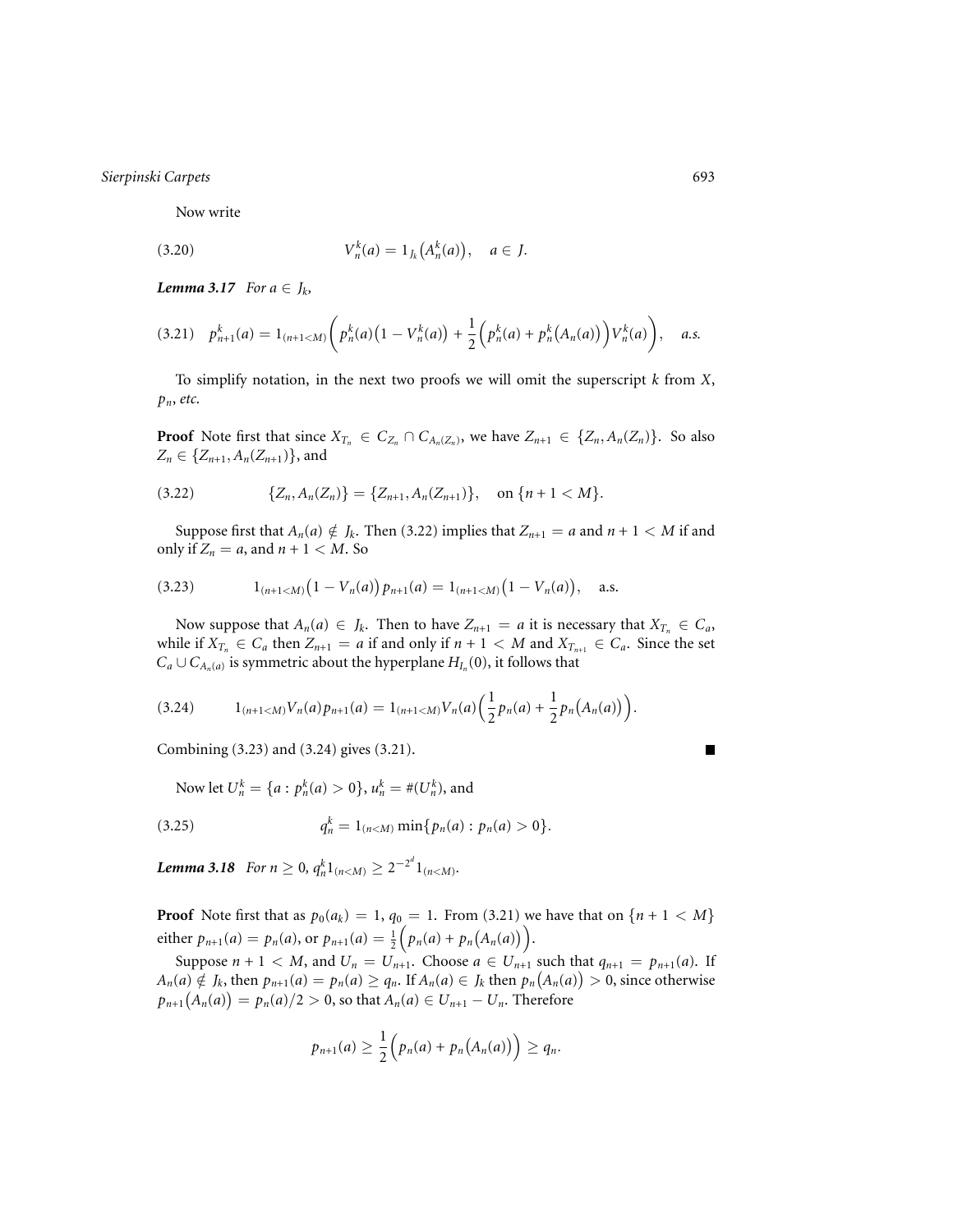So if  $U_n = U_{n+1}$  we have  $q_{n+1} \ge q_n$ , on  $\{n+1 < M\}.$ 

If  $n + 1 < M$ , and  $U_n \neq U_{n+1}$ , we have  $u_{n+1} - u_n \geq 1$ . Again choose *a* such that  $q_{n+1} = p_{n+1}(a)$ ; since at least one of *a* or  $A_n(a)$  must be in  $U_n$  we deduce  $q_{n+1} \geq q_n/2$ . So, in all cases we have

$$
q_{n+1} \geq 2^{-(u_{n+1}-u_n)}q_n \quad \text{on } \{n+1 < M\},\
$$

and since  $1 \le u_1 \le u_n \le 2^d$ , for all *n*, the result follows.

For the RBM(·)  $X^k$  defined above, and  $A_1, A_2 \in \mathcal{A}$ , set

$$
(3.26) \tT(A_1, A_2) = \inf\{t \ge 0 : (X_t^1, X_t^2) \in (A_1, A_2)\}.
$$

Given two linked processes  $X_t^k$ ,  $k = 1, 2$ , we let  $\mathbb{P}^{(x_1, x_2)}$  denote the joint law of the pair  $(X_t^1, X_t^2)$  with  $X_t^k$  started at  $x_k$ ,  $k = 1, 2$ . When the starting points are clear, we just write  $\mathbb{P}$ . We can now give a lower bound on the probability of certain joint moves.

*Theorem 3.19 There exists a constant*  $p_1 = p_1(d) > 0$ *, with the following properties. Suppose for*  $k = 1, 2, e_k, f_k \in \mathcal{E}(J)$ ,  $x_k \in L_{e_k}, x_1 \sim x_2, x_k \notin A_0^*$ , with  $\iota(L_{f_1}) = \iota(L_{f_2}) = i$ , and  $G_{f_k} \subset D_k$ . Then

(a) 
$$
\mathbb{P}(T(L_{f_1}, L_{f_2}) < \tau) \ge p_1
$$
.  
\n(b) If  $j \neq i$ , then  $\mathbb{P}(T(M_{f_1j}, M_{f_2j}) < \tau) \ge p_1$ .

**Proof** Let  $\overline{\xi}_t = \pi(\xi_t)$ ; note that  $T_i$ ,  $0 \le i \le M$ , are also successive disjoint hits by  $\overline{\xi}$  on H. For  $r \geq 1$  define sets  $B_r$  by  $B_r = H_r(0) \cap [0, 1/2]^d$ ,  $1 \leq r \leq d$ , and  $B_{kd+r} = B_r$ , for  $k \geq 1, 1 \leq r \leq d$ . Let

$$
S_0 = 0, \quad S_{r+1} = \inf\{t \ge S_r : \overline{\xi}_t \in B_{r+1}\}, \quad r \ge 1.
$$

Thus the stopping times  $(S_0, S_1, \ldots)$  form a subsequence of  $(T_0, T_1, \ldots)$ . For  $r \ge 0$ , let  $N_r$ be such that  $T_{N_r} = S_r$ .

Suppose that  $S_r < \tau$ , and that  $U_{N_r}^k \neq J_k$ . Then (since  $J_k$  is connected) there exists  $a \in U_{N_r}^k$ ,  $b \in J_k - U_{N_r}^k$  such that  $\{a, b\} \in \mathcal{E}(J)$ . Let  $j = \iota(C_a \cap C_b)$ . If  $S_{r+d} < \tau$ , then for some  $i \in \{0, \ldots, d-1\}$ ,  $\overline{\xi}_{S_{r+1}}$  lies in the hyperplane  $H_j(0)$ , so that  $A^k_{N_{r+1}}(a) = b$ . Hence, by (3.21),  $p_{1+N_{r+1}}^k(b) > 0$ , so that  $b \notin U_{N_{r+d}}^k$ . So, if  $S_{d2^d} < \tau$  we must have  $p_{N_{d2^d}}^k(a) > 0$  for each  $a \in J_k$ . Therefore, by Lemmas 3.16 and 3.18,

(3.27) 
$$
p_{N_m}(a,b) \geq 4^{-2^d} \quad \text{on } \{N_m < M\},
$$

for each  $a \in J_1, b \in J_2$ , and any  $m \ge d2^d$ .

Since each move from  $B_r$  to  $B_{r+1}$  is a corner move of the type considered in Proposition 3.3, we also have from (3.4) that

P*xk* (*TNm* < τ ) ≥ *q<sup>m</sup>* <sup>1</sup> (3.28) .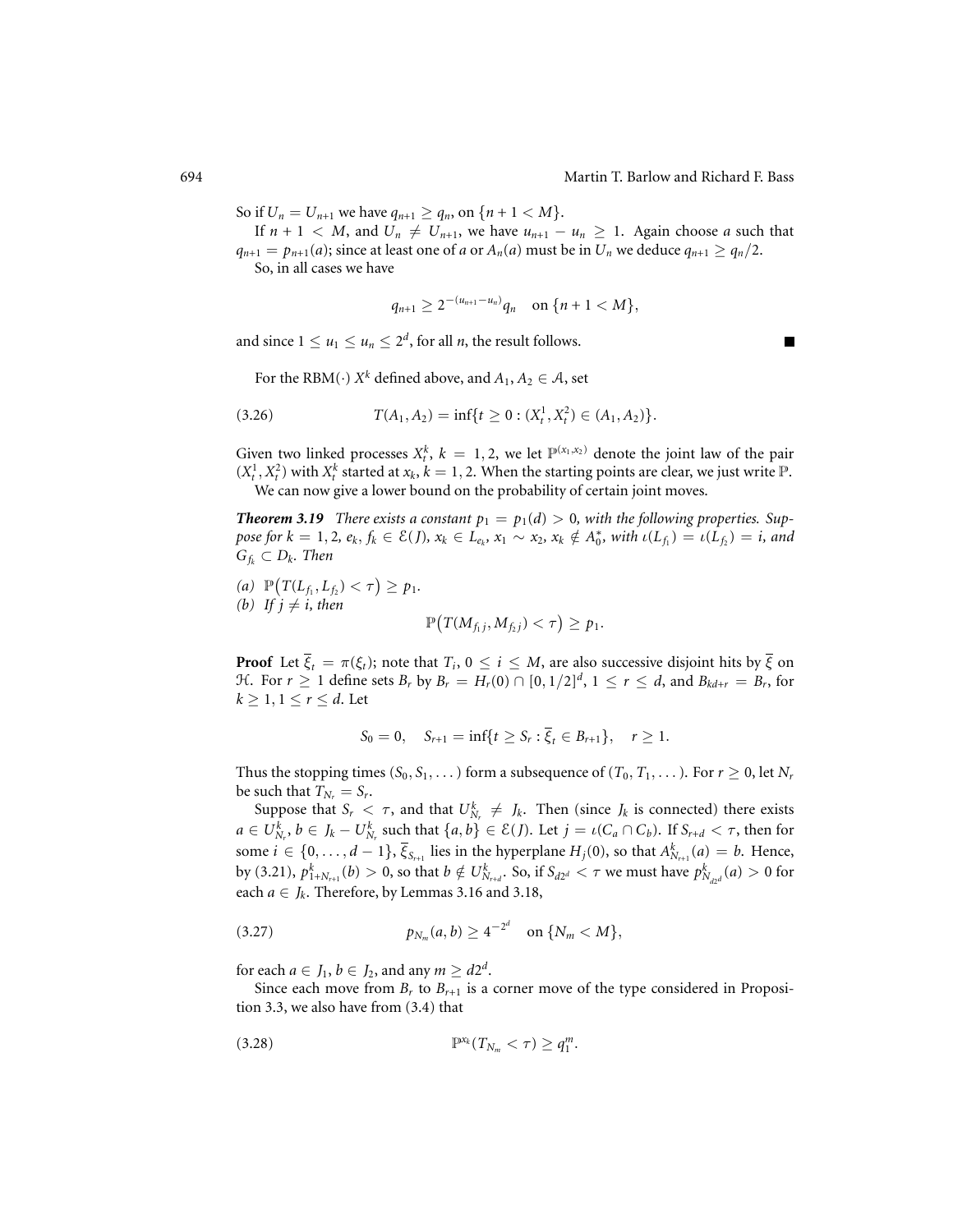Let  $d2^d \le m \le (d+1)2^d$  be such that  $\iota(B_m) = \iota(L_{f_1})$ . Choose  $b_k \in J_k$  such that  $L_{f_k} \subset C_{b_k}$ . Then note that  $X_{T_{N_m}}^k \in L_{f_k}$  on the event  $\{N_m \langle M, Z_{N_m}^k = b_k\}$ , so that, using (3.27) and (3.28),

$$
\mathbb{P}\big(T(L_{f_1}, L_{f_2}) < \tau\big) \ge \mathbb{P}(X_{T_{N_m}}^k \in L_{f_k}, T_{N_m} < \tau) \\
\ge \mathbb{E}\big(p_{N_m}(b_1, b_2)1_{(N_m < M)}\big) \\
\ge 4^{-2^d} q_1^{(d+1)2^d},
$$

which proves (a).

To prove (b), let  $S' = \inf\{t \geq T_m : \overline{\xi}_t \in M_{ij}\}.$  Then by Proposition 3.7

$$
\mathbb{P}(S' < \tau \mid T_m < \tau) \ge q_2.
$$

We have  $S' = T_{N'}$  for some  $N' \ge m$ , on  $\{S' < \tau\}$ . Then  $X^k_{T_{N'}} \in M_{f_k}$  on the event  $\{N' < M, Z_{N'}^k = b_k\}$ , and so

$$
\mathbb{P}\left(T(M_{f_1j}, M_{f_2j}) < \tau\right) \ge \mathbb{P}(Z_{N'}^k = b_k, k = 1, 2, N' < M)
$$
\n
$$
\ge 4^{-2^d} \mathbb{P}(N' < M)
$$
\n
$$
= 4^{-2^d} \mathbb{P}(N' < M \mid T_M < \tau) \mathbb{P}(T_m < \tau)
$$
\n
$$
\ge 4^{-2^d} q_2 q_1^m \ge 4^{-2^d} q_2 q_1^{(d+1)2^d},
$$

proving (b).

For the next result, we recall from Section 2 the definition of the cubes  $D_n(x)$  and the stopping times  $\sigma_n(x)$ .

*Corollary 3.20 Let*  $\xi$ ,  $\eta^1$ ,  $\eta^2$ ,  $(\Omega, \mathcal{F}, \mathcal{F}_t, \mathbb{P})$  *be as above, and let*  $x_1 \sim x_2$ , with  $x_k \notin A_0^*$ . Set  $X^k = \Gamma_0(x_k, \tilde{F}_N, \xi, \eta^k)$ *. Let*  $x_k \in A_k \in A$ *, and let*  $\{(A_1, A_2), (B_1, B_2)\} \in \mathcal{E}(\mathcal{A}_F^{(2)})$ *. Then* 

$$
\mathbb{P}\big(T(B_1,B_2) < \sigma_0(x_1,X^1) \land \sigma_0(x_2,X^2)\big) \geq p_1.
$$

**Proof** This is immediate from (3.17) and Theorem 3.19, by mapping the cubes  $D_0(x_i)$  to  $[-1, 1]^{d}$ .

Given processes  $X_t^1$ ,  $X_t^2$  on  $\tilde{F}_N$ , set for  $m \in \mathbb{Z}$ ,

(3.29) 
$$
\kappa_m(X^1, X^2) = \inf\{t \ge 0 : X_t^1 \stackrel{m}{\sim} X_t^2\}.
$$

*Theorem 3.21 Let*  $N \ge 0$ *. Let*  $x_1 \stackrel{n}{\sim} x_2$ *, with*  $x_k \notin l_F^{-n}A_0^*$ *,*  $x_k \in F_N$ *. There exist a pair of process*  $(W_t^1, W_t^2)$  *on*  $\tilde{F}_N$  *with*  $W_0^k = x_k$  *such that* 

*(i)*  $W^k$  are  $RBM(\tilde{F}_N)$ ,  $k = 1, 2$ .  $(iii)$   $W_t^1$  $\stackrel{n}{\sim}$  *W*<sub>t</sub><sup>2</sup> *for t* ≥ 0*.* 

П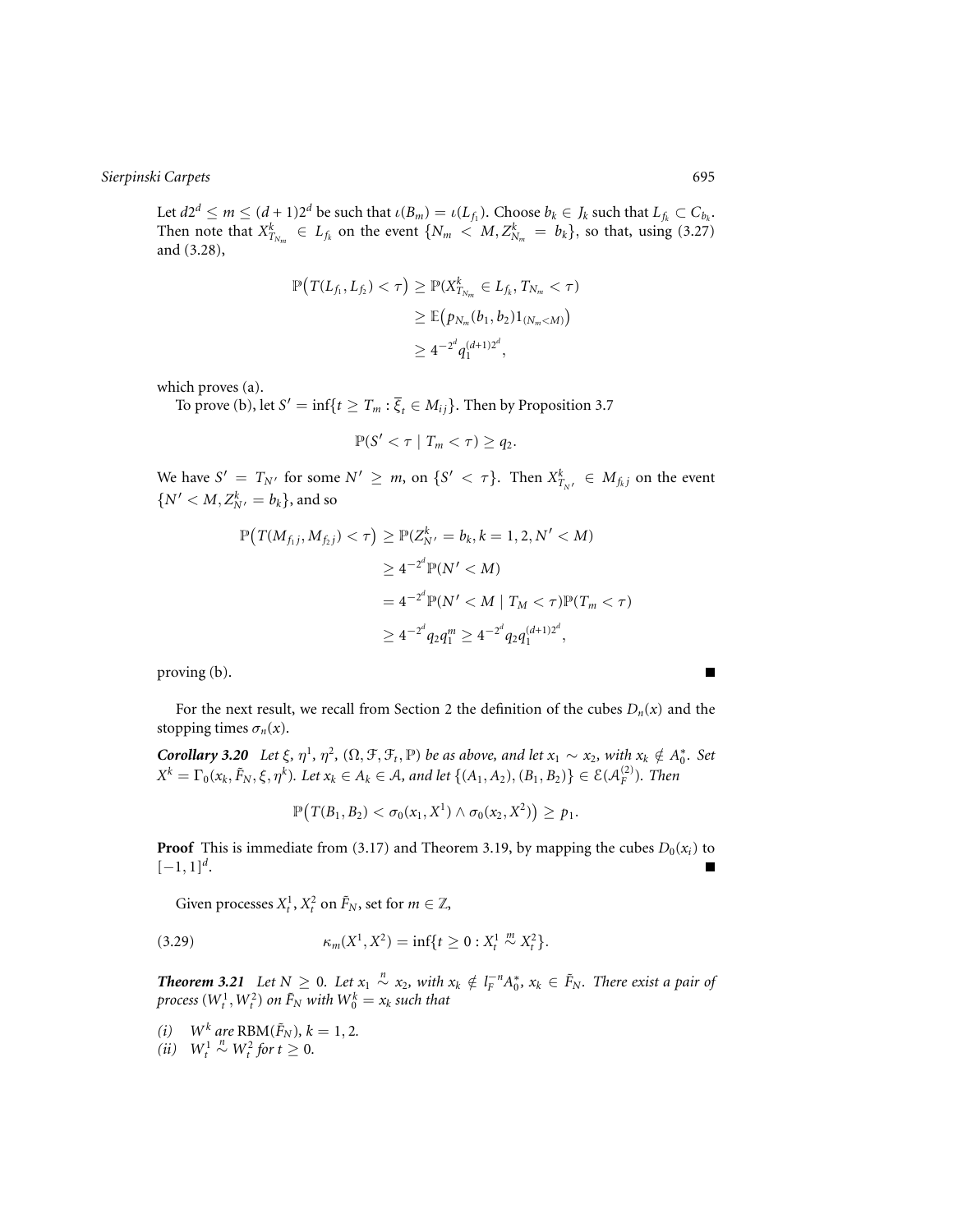(*iii*) Writing 
$$
\kappa_m = \kappa_m(W^1, W^2)
$$
 then

(3.30) 
$$
\mathbb{P}\Big(\sup_{0 \le t \le \kappa_{n-1}} \max_{k=1,2} ||W_t^k - x_k||_{\infty} \le (1 + l_F)l_F^{-n}, \kappa_{n-1} < \infty \Big) \ge p_2 > 0
$$
  
for some  $p_2 = p_2(d, l_F)$ .

**Proof** By scaling, it is enough to prove the result for  $n = 0$ . Let  $A_k \in A_F$ ,  $C_k \in S_1(\tilde{F}_{-1})$ , *D<sub>k</sub>* ∈  $S_{-1}^*$  be such that  $x_k$  ∈  $A_k$  ⊂  $C_k$  ⊂  $D_k$ . Then there exists  $g$  ∈  $\mathcal{G}(D_1, D_2)$  such that  $g(C_1) = C_2$ . Let  $x'_1 = g(x_1)$ ; as  $x'_1$  $\sim$ <sup>-1</sup> *x*<sub>1</sub> ∼ *x*<sub>2</sub>, we have *x*<sup>1</sup><sub>1</sub> ∼ *x*<sub>2</sub>. Set *A*<sup>1</sup><sub>1</sub> = *g*(*A*<sub>1</sub>); we also have  $A'_1 \sim A_2$ .

The restriction of the graph  $\big(A_F,\mathcal{E}( \mathcal{A}_F)\big)$  to  $C_2$  is connected, so  $A_1'$  and  $A_2$  are connected by a chain  $A'_1 = \alpha'_0, \alpha'_1, \ldots, \alpha'_m = A_2$  where  $\alpha'_i \subset C_2, \alpha'_i \in A_F$ , and where  $m \le c_1(d, l_F)$ . Let  $C' \in S_0(\tilde{F}_0)$  be such that  $A_2 \subset C'$ . Then, as in Proposition 3.13, there exists  $B_i$ ,  $0 \leq$  $i \leq m$ , such that  $B_i \subset C'$ ,  $B_i \in A_F$ ,  $B_0 = B_m = A_2$ , and  $\{(\alpha'_i, B_i), (\alpha_{i+1}, B_{i+1})\} \in \mathcal{E}(\mathcal{A}_F^{(2)})$  $for 0 ≤ i ≤ m − 1.$  Set  $α_i = g^{-1}(α'_i)$ . Then  ${(α_i, B_i), (α_{i+1}, B_{i+1})} ∈ E(A_F^{(2)})$  also, and  $(\alpha_0, B_0) = (A_1, A_2), (\alpha_m, B_m) = (g^{-1}(A_2), A_2),$  which implies that  $\alpha_m \stackrel{-1}{\sim} B_m$ .

Let  $\xi, \eta^k$ ,  $(\mathcal{F}_t)$  be as in Theorem 3.14, and let  $W^k = \Gamma_0(x_k, \tilde{F}_N, \xi, \eta^k)$ . Set for  $i \ge 1$ 

$$
S_0 = 0,
$$
  
\n
$$
S_i = \inf\{t \ge S_{i-1} : W_t^1 \in \alpha_i \text{ and } W_t^2 \in B_i\},
$$
  
\n
$$
R_i = \inf\{t \ge S_{i-1} : W_t^1 \notin D_0(W_{S_{i-1}}^1) \text{ or } W_t^2 \notin D_0(W_{S_{i-1}}^2)\}.
$$

By Corollary 3.20  $\mathbb{P}(S_i \leq R_i \mid \mathcal{F}_{S_{i-1}}) \geq p_1$ , and therefore if  $G = \bigcap_{i=1}^m \{S_i \leq R_i\}$  we have  $\mathbb{P}(G) \ge p_1^m$ . Note that on the event *G*,  $W_{S_i}^k \in C_k$ , so that  $\|W_t^k - x_k\|_{\infty} \le l_F + 1$  for  $0 \le t \le S_m$ . Write  $Y_k = W_{S_m}^k$ ; on *G* we have  $Y_2 \in A_2$ ,  $Y_1 \in \alpha_m = g^{-1}(A_2)$ , so that  $g(Y_1)$ and  $Y_2$  both lie in  $A_2$ . However  $Y_1 \sim Y_2$ , and  $Y_1 \stackrel{-1}{\sim} g(Y_1)$ , so that  $g(Y_1) \sim Y_2$ . Hence (since  $Y_k \notin A_0^*$ ) we have  $g(Y_1) = Y_2$ , so that  $Y_1 \stackrel{-1}{\sim} Y_2$ . Thus  $\kappa_{-1} \le S_m$ , and taking  $p_2 = p_1^{c_1(d, l, F)}$ this proves the theorem.

The following result is used to start off the final coupling given in Theorem 3.25.

*Lemma* 3.22 *Let*  $n \geq 0$ *, and let*  $x_k \in \tilde{F}_n$ ,  $k = 1, 2$ *. There exists a constant*  $p_3 = p_3(d) > 0$ *and processes*  $W_t^k$  *on*  $\tilde{F}_n$  *with*  $W_0^k = x_k$  *such that writing*  $\kappa_n = \kappa_n (W^1, W^2)$ *,* 

- *(i)*  $W^k$  *are* RBM( $\tilde{F}_n$ )*,*  $k = 1, 2$ *,*
- $(iii)$   $\mathbb{P}(\sup_{0 \le t \le \kappa_n} \max_k ||W_t^k x_k||_{\infty} \le 2l_F^{-n}, \kappa_n < \infty) \ge p_3.$

Recalling the definition of  $\kappa_n$  from (3.29), the lemma says that  $W_t^1$  $\sim$ <sup>*n*</sup> $W_t^2$  at time  $t = \kappa_n$ and neither  $W_t^1$  nor  $W_t^2$  has moved too far from its starting point.

**Proof** By scaling it is enough to consider the case  $n = 0$ . First we note the following property of a Brownian motion on R*<sup>d</sup>*, which is connected with "reflection coupling". Let *B* = *B*(0, 1/4) ⊂  $\mathbb{R}^d$  and let *y*<sub>1</sub>, *y*<sub>2</sub> ∈ *B*(0, 1/8) with *y*<sub>1</sub> = −*y*<sub>2</sub>. Let *H* be the hyperplane through 0 perpendicular to the line connecting  $y_1, y_2$ , and let  $\psi \colon \mathbb{R}^d \to \mathbb{R}^d$  be reflection in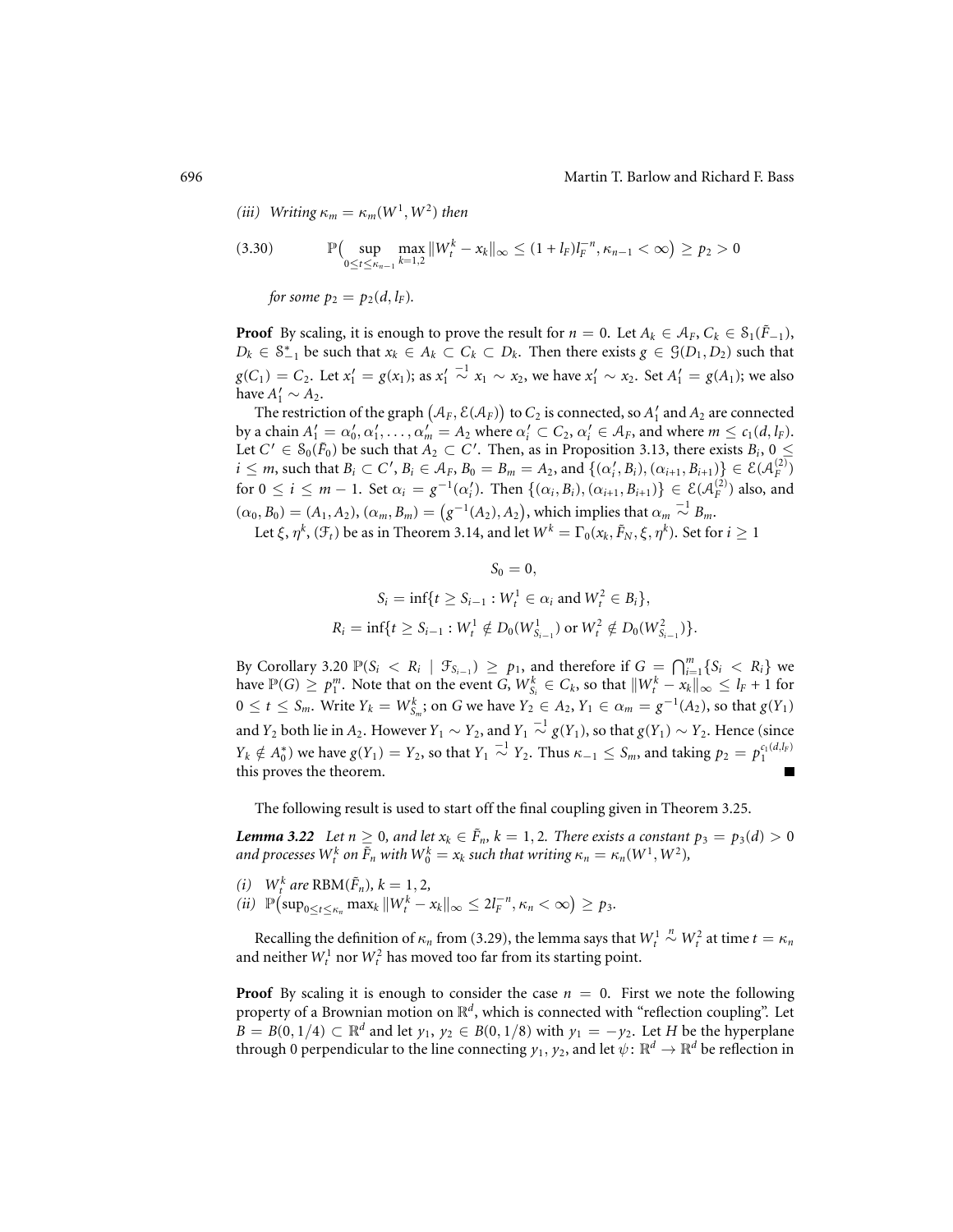*H*. Then if  $V_t^1$ ,  $t \ge 0$ , is a Brownian motion on  $\mathbb{R}^d$  with  $V_0^1 = \gamma_1$ ,  $\mathbb{P}(\mathfrak{T}_H(V^1) < \mathfrak{T}_{B^c}(V^1)) \ge 0$  $c_1(d) > 0$ . (Here  $c_1$  depends only on the dimension *d*.) So if  $V^2 = \psi(V^1)$ , we deduce

(3.31) 
$$
\mathbb{P}\big(T_C(V^1,V^2) < \mathfrak{T}_{B^c}(V^1) \land \mathfrak{T}_{B^c}(V^2)\big) \geq c_1 > 0.
$$

Now fix  $x_1, x_2 \in \tilde{F}_0$ , and let  $S_k^* \in S_0^*, S_k \in S_0(\tilde{F}_0)$  satisfy  $x_k \in S_k \subset S_k^*$ . Let  $g \in \mathcal{G}(S_2^*, S_1^*)$ be such that  $g: S_2 \to S_1$ . Let  $z_k$  be the center of  $S_k$ , and write  $B_k = B(z_k, 1/8)$ . For  $k = 1, 2$ let  $U_t^k$ ,  $t \ge 0$  be independent RBM( $\tilde{F}_0$ ) with  $U_0^k = x_k$ , on a probability space ( $\Omega, \mathcal{F}, \mathbb{P}$ ). Let  $θ_t$  be the standard shift operators on  $Ω: U_s^k(θ_tω) = U_{s+t}^k(ω)$ . Let

$$
A_k = \{U_1^k \in B_k, \, \sigma(x_k, U^k) > 1\}.
$$

Note that on  $A_k$  we have  $\sup_{0 \le s \le 1} \|U_s^k - x_k\|_{\infty} \le 3/2$ . By Proposition 2.6 there exists  $c_2 = c_2(d) > 0$ , (not depending on  $x_k$ ), such that

$$
\mathbb{P}^{x_k}(A_k)\geq c_2.
$$

Let  $Y_1 = U_1^1$ ,  $Y_2 = g(U_1^2)$ . Set  $Z = (Y_1 + Y_2)/2$ , and let  $B' = B(Z, 1/4)$ . On  $A_1 \cap A_2$  we have  $|Y_k - z_1| \leq 1/8$ , so that  $|Z - z_1| \leq 1/8$ , and  $|Z - Y_k| \leq 1/8$ . In particular  $B' \subset S_1$ . Let *H* be the hyperplane containing *Z* and perpendicular to the direction  $Y_2 - Y_1$ , and let  $h\colon \mathbb{R}^d \to \mathbb{R}^d$  be reflection in *H*. Set  $W^1 = U^1$ , and let  $\tilde{U}_t^2 = h(U_t^1),$   $t \geq 0$ . Set

$$
W_t^2 = U_t^2 1_{(A_1 \cap A_2)^c} + 1_{A_1 \cap A_2} \left[ 1_{[0,1]}(t) U_t^2 + 1_{(1,\infty)}(t) g^{-1}(\tilde{U}_t^2) \right].
$$

If  $S = \inf\{t \ge 1 : (W_t^1, W_t^2) \notin S_1 \times S_2\}$  then  $W^2$  is a  $RBM(\tilde{F}_0)$  started at  $x_2$  for  $0 \le t \le S$ . It is then straightforward to extend  $W^2$  to a RBM( $\tilde{F}_0$ ) on [0,  $\infty$ ).

Write  $T'_C = T_C(U^1, \tilde{U}^2) \circ \theta_1$ ,  $\tau' = (\tau_{B'}(U^1) \wedge \tau_{B'}(U^2)) \circ \theta_1$ , and let  $A_3 = \{T'_C < \tau'\}.$ By (3.31) we have

$$
\mathbb{P}(T'_C<\tau'\mid A_1\cap A_2)\geq c_1,
$$

so that, writing  $A = A_1 \cap A_2 \cap A_3$ ,  $\mathbb{P}(A) \ge c_1 c_2^2$ . On *A* we have, by the definition of  $W^2$ , that  $W_{T'_C}^1 \sim W_{T'_C}^2$ , so that  $\kappa_0 \leq T'_C$ . Also, on *A*,  $\max_k \sup_{1 \leq t \leq T'_C} \|W_t^k - W_1^k\|_\infty \leq 1/4$ , so that  $\max_k \sup_{0 \le t \le T'_C} ||W_t^k - x_k||_\infty \le 3/2 + 1/4 < 2$ .

Recall from (2.6) the definition of the exit times  $\sigma_r(x)$ .

*Proposition 3.23 Let N, m, n*  $\in \mathbb{Z}$ *, m*  $\geq$  *n*+3*, x*  $\in \tilde{F}_N$ *, and z be the center of D<sub>n</sub>(x). Suppose*  $x_1 \stackrel{m}{\sim} x_2, x_k \notin A_0^*$ , and  $\|x_k - z\|_{\infty} \leq l_F^{-n} (1 - l_F^{-1}), k = 1, 2$ . Then there exist  $\text{RBM}(\tilde{F}_N)$   $W_t^k$ , *with*  $W_0^k = x_k$ *, such that if*  $n_0 = d2^d (2l_F)^{(m-n)d}$ *, then* 

$$
\mathbb{P}\big(T_C(W^1,W^2)<\sigma_n(z,W^1)\wedge\sigma_n(z,W^2)\big)\geq p_1^{n_0}.
$$

**Proof** Suppose first that  $m = 0$ . (So  $|n| = -n \ge 3$ .) Let  $x_k \in A_k \in A_F$ , and let  $C_k \in S_0(\tilde{F}_0)$ be such that  $A_k \subset C_k$ . Note that in the  $\| \cdot \|_\infty$  norm  $C_k$  is at least a distance  $l_F^{|n|-1} - 1 \geq$  $l_F^2 - 1 \ge l_F + 1$ , from  $D_n(x)^c$ . Hypotheses 2.1 (H1)–(H4) imply we can find a chain of cubes in  $S_0(\tilde{F}_0)$  of length less than or equal to  $n_1 = (2l_F)^{|n|d}$  connecting  $C_1$  and  $C_2$ , and contained in the cube center *z* and side  $2(l_F^{|n|} - 2)$ . If  $A, B \subset C$ , where  $C \in \mathcal{S}_0(\tilde{F}_0)$ , then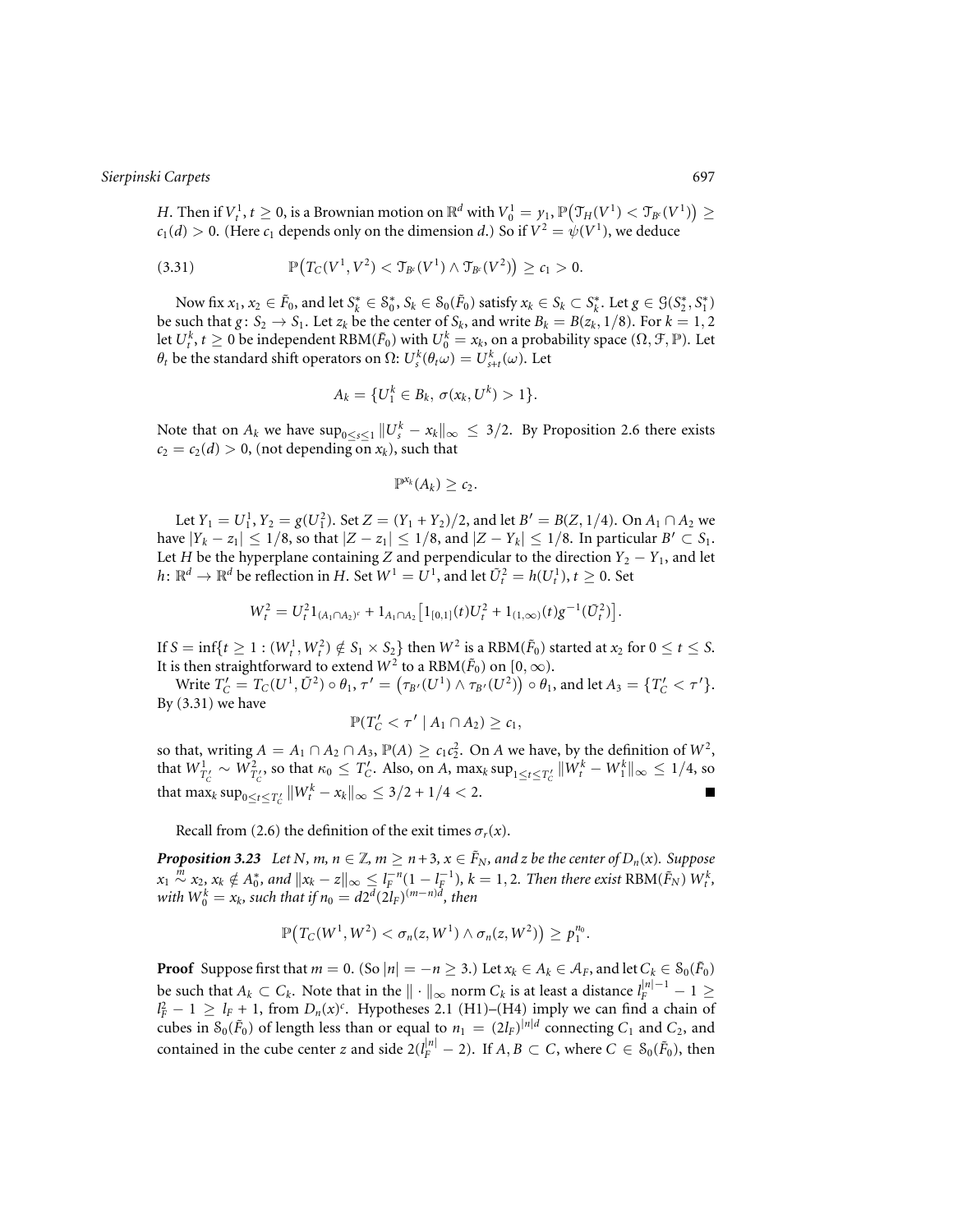г

certainly  $d_F(A, B) \leq d2^d$ , the total number of half-faces contained in *C*. So we can find a chain  $A_1 = \alpha_0, \alpha_1, \ldots, \alpha_r = A_2$  in  $A_F$ , where  $r \le n_0 = d2^d(2l_F)^{-nd}$ , and where each  $\alpha_i$  is a distance at least 2 from  $D_n(x)^c$ .

We have  $A_1 \sim A_2$ ; we can therefore as in Proposition 3.13 find a chain  $(\alpha_i, B_i)$  in  $A_F^{(2)}$ such that  $(\alpha_0, B_0) = (A_1, A_2), (\alpha_r, B_r) = (A_2, A_2)$ , and each  $B_i \subset C_2$ . Using Corollary 3.20, we therefore have that if  $W^k = \Gamma_0(x_k, \tilde{F}_N, \xi, \eta^k)$ , with  $\xi$ ,  $\eta^k$  as above, then the process  $(W^1, W^2)$  moves along the chain  $(\alpha_i, B_i)$  with probability at least  $p_1^r \ge p_1^{n_0}$ . As the half-faces in the chain are all a distance at least 2 from  $D_n(x)^c$ , and since  $C_2 \subset D_0(x_2) \subset$  $D_{n+3}(x_2)$ , it follows that

$$
(3.32) \quad \mathbb{P}\big(T_{D_{n+3}(x_2)}(W^1) < \sigma_n(z)(W^1),\, T_C(W^1,W^2) < \sigma_0(z,W^1) \land \sigma_0(z,W^2)\big) \geq p_1^{n_0}.
$$

This implies the result when  $m = 0$ ; if  $m \neq 0$ , we can scale by  $l_F^m$ , and replace  $(N, m, n)$  by  $(N - m, 0, n - m).$ 

The following lower bound on the probability of hitting small cubes is an essential ingredient in the Harnack inequality Theorem 4.3.

*Corollary 3.24 Let N,*  $n \in \mathbb{Z}$ *,*  $x \in \tilde{F}_N$ *, and z be the center of*  $D_n(x)$ *. There exists*  $\delta = \delta(l_F, d)$ *such that if*  $y_1, y_2 \in B(z, \frac{1}{2}l_F^{-n})$ *, and W is a* RBM( $\tilde{F}_N$ )*, then* 

$$
\mathbb{P}^{\gamma_1}\big(\sigma_{n+j+2}(\gamma_2,W)<\sigma_n(z)\big)\geq \delta^j,\quad j\geq 1.
$$

**Proof** We begin with the case  $j = 1$ . Take  $m = n + 3$ ; as in the previous proof we can suppose  $m = 0$ . Let  $x_1 = y_1$ , and choose  $x_2 \in D_0(y_2)$  such that  $x_1 \sim x_2$ , and  $C_2$  so that  $C_2 \subset D_0(y_2)$ . Then (3.32) implies that, writing  $n_1 = d2^d(2l_F)^{3d}$ ,  $\delta = p_1^{n_1}$ ,

$$
\mathbb{P}\big(\sigma_0(y_2)<\sigma_n(z)\big)\geq \delta.
$$

We now iterate. Write  $S_k = \sigma_{n+k+2}(y_2)$ , and let  $z_k$  be the center of  $D_k(y_2)$ . Since  $W_{S_1}$ ,  $y_2 \in B_{\infty}(z_{n+1}, l_F^{-n-1})$ , and  $\sigma_{n+1}(z_{n+1}) \le \sigma_n(z_n)$ , we have

$$
\mathbb{P}^{\gamma_1}\big(S_2 < \sigma_n(z)\big) \geq \mathbb{E}^{\gamma_1}\Big(1_{(S_1 < \sigma_n(z))}\mathbb{P}^{W_{S_1}}\big(S_2 < \sigma_{n+1}(z_{n+1})\big)\Big) \geq \delta^2.
$$

This gives the case  $j = 2$ , and by induction we obtain the general case.

*Theorem 3.25* Let N,  $n \in \mathbb{Z}$ ,  $x_0, x, y \in \tilde{F}_N$ ,  $\varepsilon > 0$ . There exist constants  $p_4 = p_4(d, l_F) > 0$ ,  $\delta = \delta(\varepsilon, d, l_F) > 0$ , and coupled RBM( $\tilde{F}_N$ )  $W_t^x$ ,  $W_t^y$ , with  $W_0^x = x$ ,  $W_0^y = y$ , with the *following properties.*

*(a) If x*, *y* ∈ *D*<sub>*n*+2</sub>(*x*<sub>0</sub>)*, then* 

(3.33) 
$$
\mathbb{P}\big(T_C(W^x, W^y) < \sigma_n(x, W^x) \land \sigma_n(x, W^y)\big) > p_4.
$$

*(b) If*  $||x - y||_{∞} ≤ l<sub>F</sub><sup>-n</sup>δ$ *, then* 

$$
\mathbb{P}\big(T_C(W^x, W^y) < \sigma_n(x, W^x) \land \sigma_n(x, W^y)\big) > 1 - \varepsilon.
$$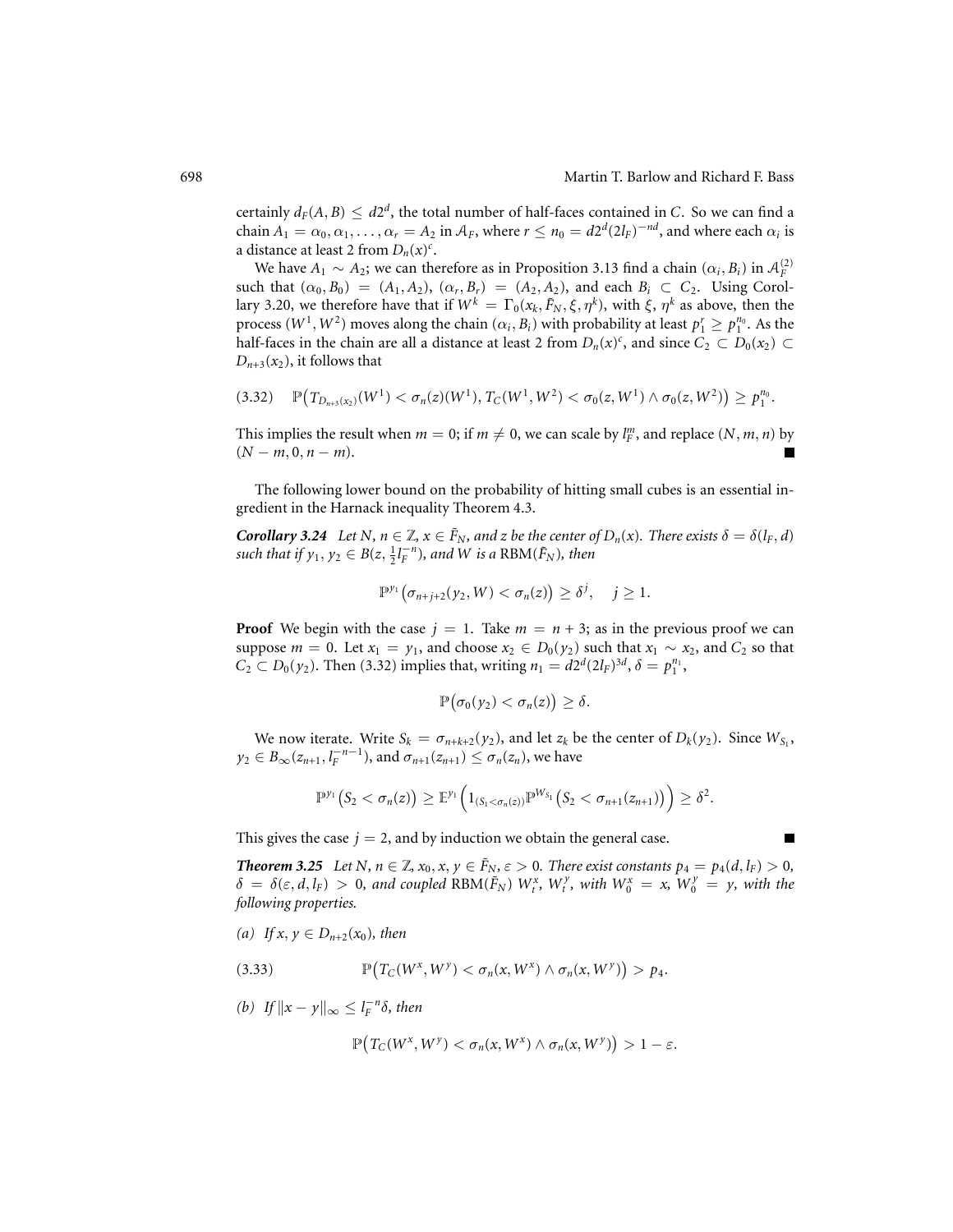**Proof** By scaling it is sufficient to prove this for  $n = 0$ .

Set  $A^*_{\mathbb{Z}} = \bigcup_{n \in \mathbb{Z}} l_F^{-n} A_0^*$ , and note that  $A^*_{\mathbb{Z}}$  is polar for any RBM( $\tilde{F}_N$ ); this ensures that the various sequences of successive disjoint hits below are well-defined. Write  $x_1 = x$ ,  $x_2 = y$ . Let  $m_0 \geq 0$  (to be chosen below), and let  $M \geq \max(N, m_0)$ . We construct processes  $W_t^k$ successively on the intervals  $[0, \kappa_M]$ ,  $[\kappa_M, \kappa_{M-1}]$ ,..., where the  $\kappa$  are given by (3.29), as follows.

Suppose first that  $W_t^k$ ,  $0 \le t \le \kappa_m = \kappa_m(W^1, W^2)$ ,  $k = 1, 2$ , have been defined. Use Theorem 3.21 applied conditionally on  $\sigma(W_s^k, s \leq \kappa_m, k=1,2)$  to define  $\text{RBM}(\tilde{F}_N)$   $X_t^{k,m,1},$  $t \geq 0$ , such that

(3.34) 
$$
X_0^{k,m,1} = W_{\kappa_m}^k, \quad k = 1, 2,
$$

$$
X_t^{1,m,1} \stackrel{m}{\sim} X_t^{2,m,1}, \quad t \ge 0,
$$

and the estimate (3.30) holds. Set

$$
S_{m,1} = \inf\{t \geq 0 : \max_{k} ||X_t^{k,m,1} - W_{\kappa_m}^k||_{\infty} \geq (1 + l_F)l_F^{-m}\}.
$$

If  $S_{m,1} > \kappa_{m-1}(X^{1,m,1}, X^{2,m,1})$  we say that "trial  $(m, 1)$  succeeds", and otherwise we say "trial"  $(m, 1)$  fails"; (3.30) implies the probability of success is at least  $p_2$ . We now define  $W^k$  on an additional interval in [0,  $\infty$ ) by

$$
W_{\kappa_m+t}^k = X_t^{k,m,1}, \quad 0 \le t \le S_{m,1} \wedge \kappa_{m-1}(X^{1,m,1},X^{2,m,1}).
$$

If trial  $(m, 1)$  succeeds we have defined  $W^k$  on  $[0, \kappa_{m-1}]$ , and are ready to repeat the same construction at level *m* − 1. If trial (*m*, 1) fails, we repeat the attempt, using Theorem 3.21 to define RBM( $\tilde{F}_N$ ),  $X_t^{k,m,2}$ ,  $t \ge 0$ , satisfying (3.34), (3.30), and with initial conditions

$$
X_0^{k,m,2}=X_{S_{m,1}}^{k,m,1}, \quad k=1,2.
$$

Continuing in this way, we make trials  $(m, i)$ ,  $i = 1, 2, \ldots$  at achieving coupling at level *m* − 1, until one succeeds. As the probability of success (conditional on the past) is at least *p*<sub>2</sub> for each trial, we have  $\kappa_{m-1} < \infty$  a.s.

We use a similar argument to define  $W^k$  on the initial segment  $[0, \kappa_M]$ , except that here we use Lemma 3.22 instead of Theorem 3.21. Finally, we note that  $T_C(W^1, W^2) = \kappa_n$  for all sufficiently small *n*, and define  $W^k$  on  $\left[T_C(W^1,W^2),\infty\right)$  by taking  $W^1_t$  to be a  $\text{RBM}(\tilde{F}_n)$ for  $t \geq T_C(W^1, W^2)$ , and setting  $W_t^2 = W_t^1$ .

Set  $p = min(p_2, p_3)$ , and let  $a_0, a_1, \ldots, a_M, \ldots$  be positive integers, to be chosen below. Let  $Y_i$ ,  $0 \le i \le M + 1$ , be the number of the trial at level *i* that first succeeds. From (3.30) we have

$$
\mathbb{P}(Y_i > r | Y_{i+1}, \ldots, Y_{M+1}) < (1-p)^r.
$$

Let  $m_0 \geq 0$ , and let

$$
G = \{Y_i \leq a_i, m_0 \leq i \leq M+1\}.
$$

Therefore

$$
\mathbb{P}(G^{c}) \leq \sum_{i=m_0}^{M+1} (1-p)^{a_i},
$$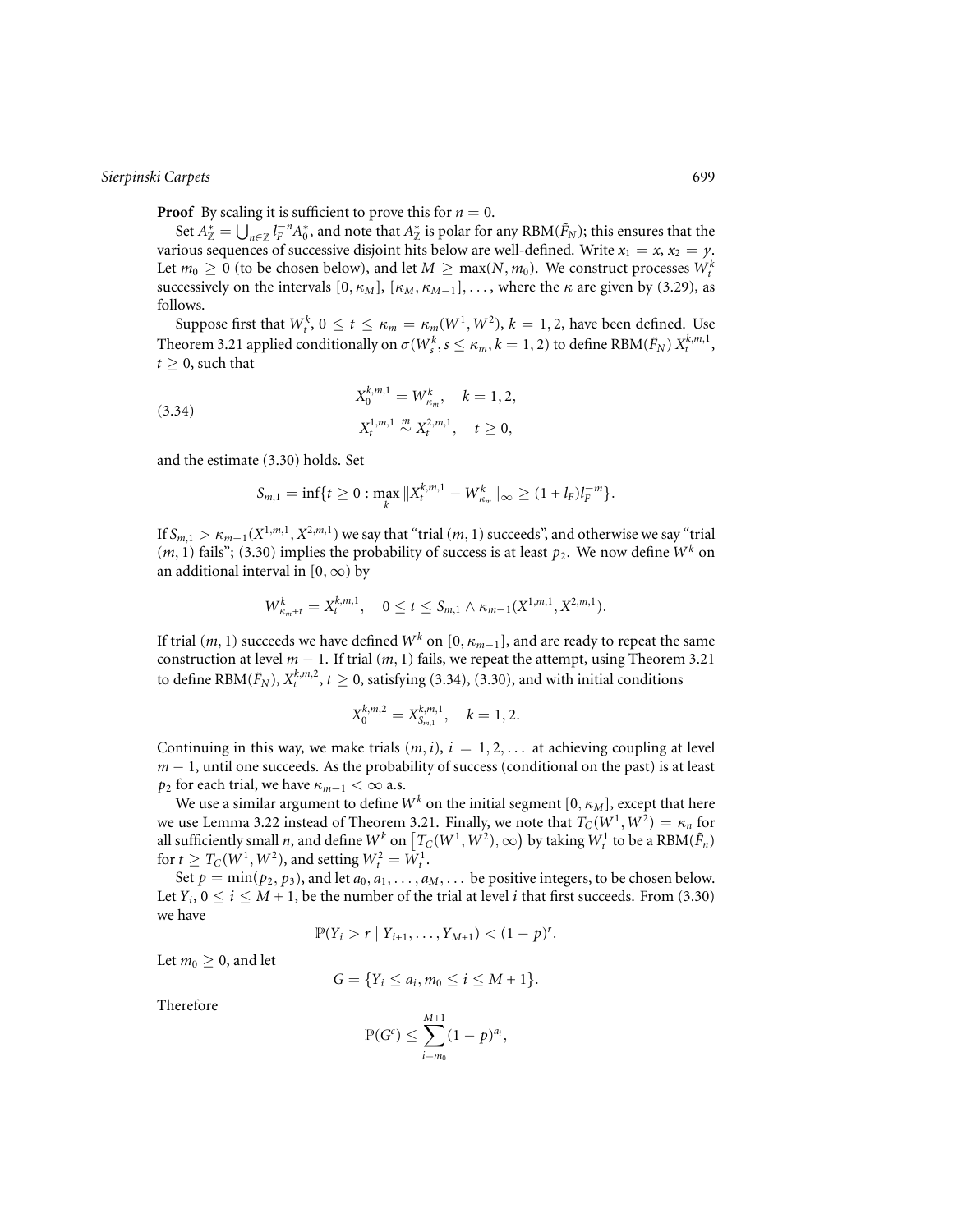while on *G* we have

$$
||V_t^k - x_k||_{\infty} \le \sum_{i=m_0}^{M+1} a_i (1 + l_F) l_F^{-i}, \quad \text{ for } 0 \le t \le \kappa_{m_0}.
$$

Now take  $a_i = (2l_F/3)^i$ ; then as  $l_F \geq 3$  we have  $a_i \geq i$ , so that

$$
\mathbb{P}(G^c)\leq p^{-1}(1-p)^{m_0},
$$

while

$$
\sum_{i=m_0}^{\infty} a_i (1+l_F) l_F^{-i} \leq 3(1+l_F) (2/3)^{m_0}.
$$

Now choose  $m_0$  to be the smallest integer such that  $m_0 \geq 3$ ,  $3(1 + l_F)l_F^{-m_0} \leq (2l_F)^{-1}$ , and  $p^{-1}(1-p)^{m_0} \leq 1/2$ . Note that  $m_0$  depends only on *d* and *l<sub>F</sub>*. Let *z* be the center of the cube  $D_0(x)$ . On *G* we have, for  $k = 1, 2$ ,

$$
||x_k - z||_{\infty} \le ||x_0 - z||_{\infty} + ||x_k - x_0||_{\infty} \le \frac{1}{2} + \frac{3}{2}l_F^{-2} \le \frac{2}{3}.
$$

Therefore

$$
\sup_{0\leq t\leq\kappa_{m_0}}\|V_t^k-z\|_\infty\leq\|x_k-z\|_\infty+(2l_F)^{-1}\leq\frac{2}{3}+(2l_F)^{-1}\leq1-l_F^{-1},
$$

so that on *G*,  $\kappa_{m_0} < \sigma(z, V^1) \wedge \sigma(z, V^2)$ .

By Proposition 3.23 there exist  $\text{RBM}(\tilde{F}_N)$   $U_t^k$ , with  $U_0^k = V_{\kappa_{m_0}}^k$ , such that

$$
\mathbb{P}\big(T_C(U^1,U^2)<\sigma_0(z,U^1)\wedge \sigma_0(z,U^2)\big)\geq p_1^{n_1},
$$

where  $n_1 = d2^d(2l_F)^{m_0d}$ . Now define

$$
W_t^k = \begin{cases} V_t^k & 0 \leq t \leq \kappa_{m_0}, \\ U_{t-\kappa_{m_0}}^k & \kappa_{m_0} \leq t, \end{cases}
$$

and let  $W_t^x = W_t^1$ ,  $W_t^y = W_t^y 1_{(t < T_C)} + W_t^x 1_{(t \ge T_C)}$ . We have

$$
\mathbb{P}\left(T_C(W^x, W^y) < \sigma_0(x, W^x) \land \sigma_0(x, W^y)\right) \\
\geq \mathbb{P}(G)\mathbb{P}\left(T_C(U^1, U^2) < \sigma_0(z, U^1) \land \sigma_0(z, U^2) \mid G\right) \\
\geq \frac{1}{2}p_1^{n_1} = p_4.
$$

Since  $p_4$  depends only on *d* and  $l_F$ , this proves (a).

To prove (b), we use (a) iteratively. Let *m* be the smallest integer divisible by 4 such that  $(1 - p_4)^{(m-5)/4} < \varepsilon$ , and let  $\delta = \frac{1}{2}l_F^{-m}$ . We define inductively RBM( $\tilde{F}_N$ )  $W^x$ ,  $W^y$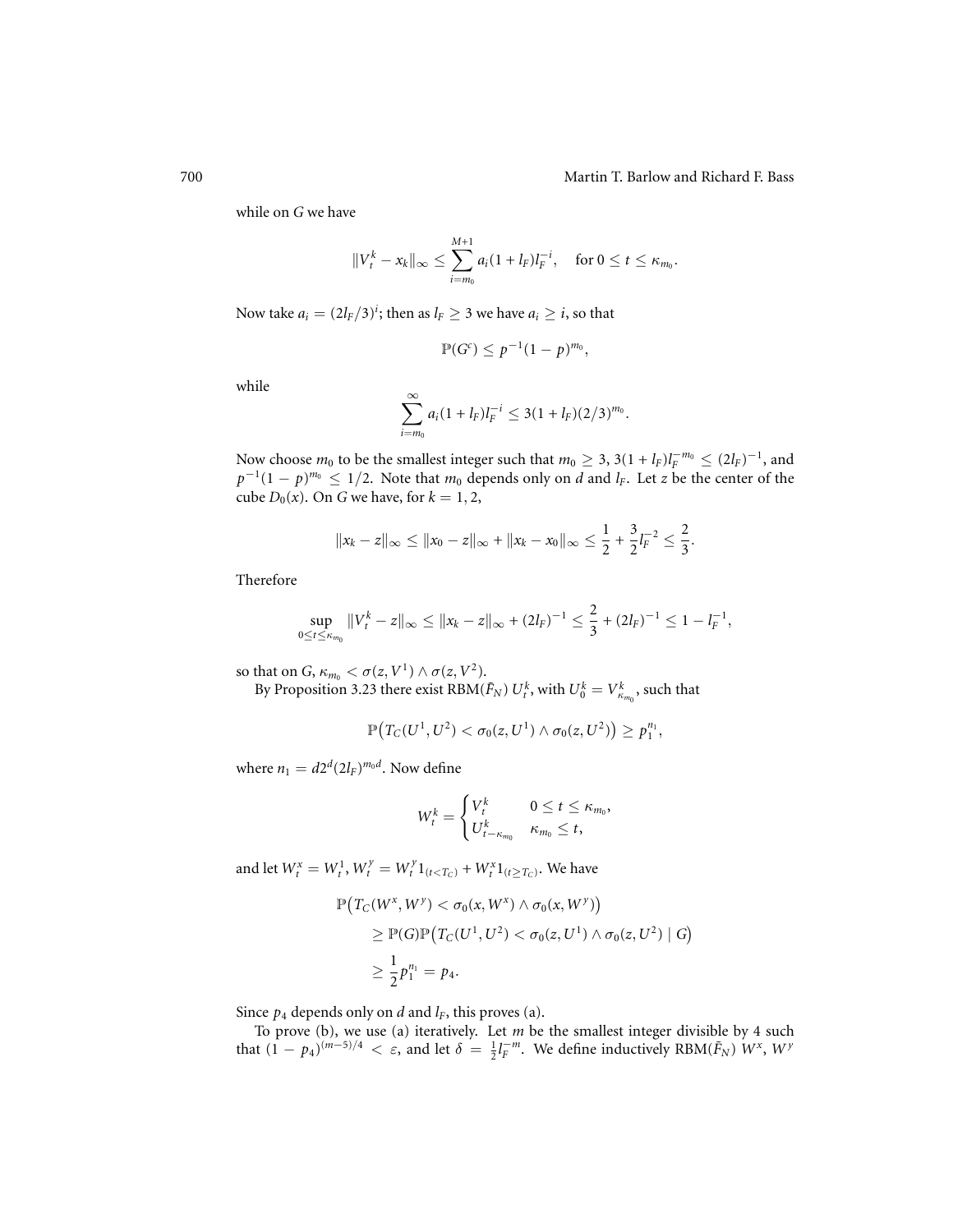successively on intervals  $[T_i, T_{i+1}]$ , stopping times  $T_i$ , and random variables  $X_i = W_{T_i}^x$ ,  $Y_i = W_{T_i}^y$  such that  $Y_i \in D_{m-4i}(X_i)$ .

We take  $X_0 = x$ ,  $Y_0 = y$ ; since  $||x - y||_{\infty} \le \delta \le \frac{1}{2}l_F^{-m}$ , we have  $y \in D_m(x)$ . Suppose now *W<sup><i>x*</sup>, *W*<sup>*y*</sup> are defined on [0, *T<sub>i</sub>*], and *Y<sub>i</sub>* ∈ *D<sub>m−4<i>i*</sub>(*X<sub>i</sub>*). Apply (a) with *n* = *m*−4*i*−2 to obtain RBM $(\tilde{F}_N)$   $V_t^{x,i}$ ,  $V_t^{y,i}$  with  $V_0^{x,i} = X_i$ ,  $V_0^{y,i} = Y_i$  satisfying (3.33). Set  $S_i = \sigma_{m-4i-2}(X_i, V^{x,i}) \wedge$  $\sigma_{m-4i-2}(X_i, V^{\gamma,i})$  and  $T_C^i = T_C(V^{\mathbf{x},i}, V^{\gamma,i})$ , and let

$$
T_{i+1} = T_i + S_i,
$$
  
\n
$$
W_t^z = V_{t-T_i}^{z,i}, \quad T_i \le t \le T_{i+1}, \quad z = x, y,
$$
  
\n
$$
X_{i+1} = W_{T_{i+1}}^x, \quad Y_{i+1} = W_{T_{i+1}}^y.
$$

Note that as  $V_t^{x,i} = V_t^{y,i}$  for  $t>T_C^i$ , we have  $W_t^x = W_t^y$  for  $t>T_C=T_C(W^x,W^y).$  If  $T_C^i<\infty$ *S<sub>i</sub>* then  $Y_{i+1} = X_{i+1}$  ∈  $D_{m-4i-4}(X_{i+1})$ . Otherwise we have, as  $X_{i+1}$ ,  $Y_{i+1}$  ∈  $D_{m-4i-2}(X_i)$ , that

(3.35)  
\n
$$
||X_{i+1} - X_i||_{\infty} \vee ||Y_{i+1} - Y_i||_{\infty} \le \frac{3}{2} I_F^{-(m-4i-2)},
$$
\n
$$
||X_{i+1} - Y_{i+1}||_{\infty} \le 2I_F^{-(m-4i-2)} \le \frac{1}{2} 4I_F^{-2} I_F^{-(m-4i-4)},
$$

so since  $4l_F^{-2} < 1$  we have  $Y_{i+1} \in D_{m-4(i+1)}(X_{i+1})$ .

For each *i*, we have, by (a)

$$
\mathbb{P}(T_0^i
$$

Let  $H = \{T_C^i < S_i \text{ for some } i \leq \frac{1}{4}(m-5)\}\text{, so that } \mathbb{P}(H^c) \leq (1 - p_4)^{(m-5)/4} < \varepsilon \text{. On } H$ we have, using (3.35), and writing  $l = (m - 5)/4$ ,

$$
||X_{l} - x||_{\infty} \vee ||Y_{l} - y||_{\infty} \le \sum_{i=0}^{l} \frac{3}{2} l_{F}^{-m+4i+2}
$$
  

$$
\le \frac{3}{2} l_{F}^{2-m} l_{F}^{4(l+1)} (l_{F}^{4} - 1)^{-1}
$$
  

$$
\le \frac{3}{2} l_{F}^{2-m} l_{F}^{-3} l_{F}^{m-5+4} = \frac{3}{2} l_{F}^{2} < \frac{1}{6}.
$$

So, on *H*,  $W^x$  and  $W^y$  couple before leaving  $D_0(x)$ , and  $\mathbb{P}(H) \geq 1 - \varepsilon$ .

*Remark 3.26* Much of the argument above only uses the symmetry of  $F_1$  with respect to reflection in the sets  $H_i(1/2)$ , which is a strictly weaker condition than Hypothesis 2.1 (H1). We do use (H1) however in the proof of Proposition 3.5, when we reflect in the hyperplanes  $H_{ij}$ .

*Remark 3.27* The arguments above use essentially only three properties of the Markov process *W*: its continuity, the fact that *W* is symmetric with respect to the symmetries of the cube, and the fact that  $A_0^*$  is polar for W. We use this in [BB6], where we couple a "cable" process" associated with the graphical pre-carpet.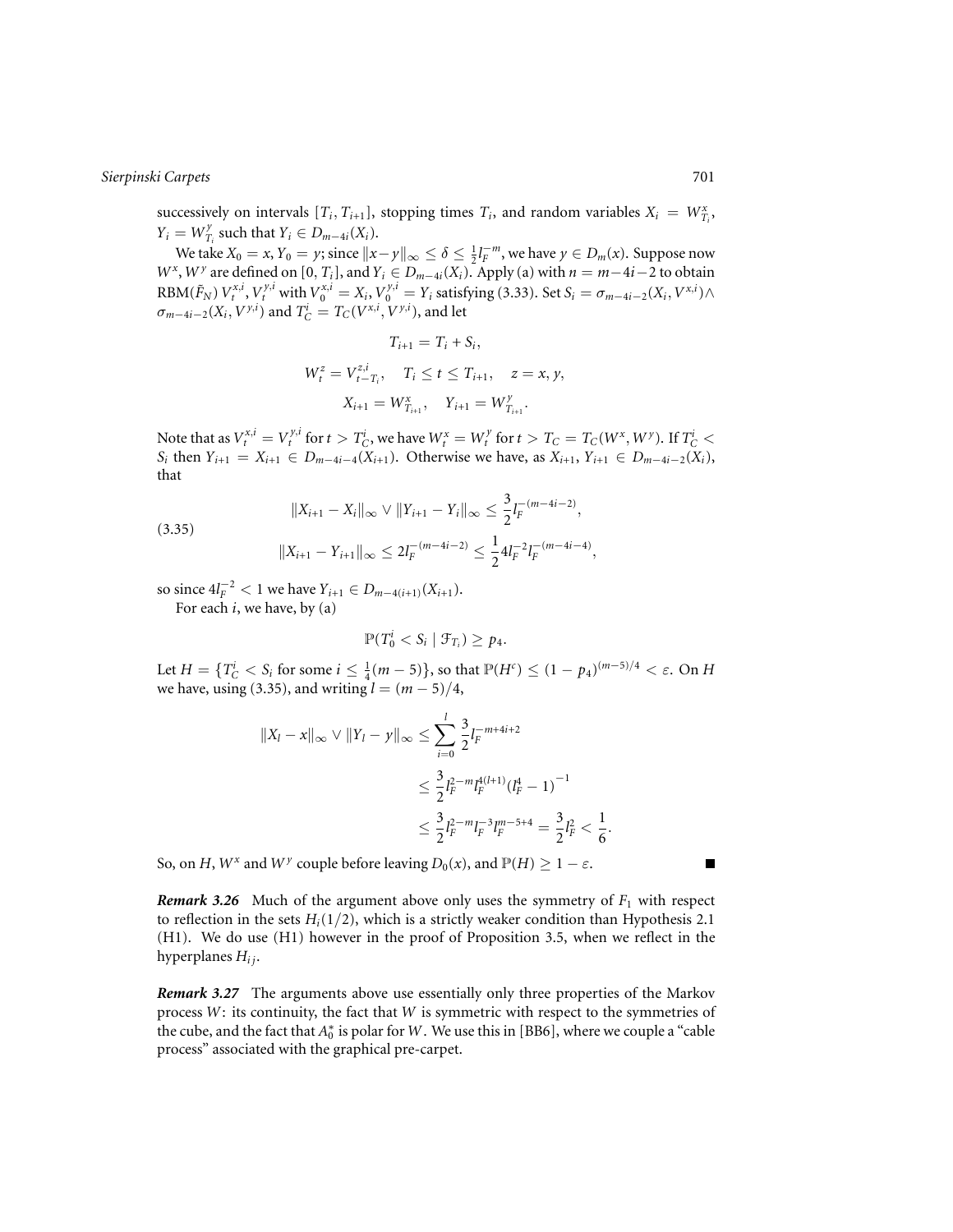Г

# **4 Uniform Harnack Inequality**

In this section we use the coupling of Section 3 to prove a Harnack inequality for harmonic functions on  $\tilde{F}_N$  with constants which are independent of *N*. The proofs use ideas of [LR] and [Ca]. For a function *f* and a Borel set *A*, define

$$
\operatorname{Osc}_A f = \sup_A f - \inf_A f.
$$

*Proposition 4.1 There exists*  $\theta \in (0, 1)$  *independent of n and N such that if*  $x_0 \in \tilde{F}_N$ *, and h is harmonic on*  $D_n(x_0) \cap \tilde{F}_N$ *, then* 

$$
\operatorname{Osc}_{D_{n+2}(x_0)} h \leq \theta \operatorname{Osc}_{D_n(x_0)} h.
$$

**Proof** There is nothing to prove if  $\text{Osc}_{D_n(x_0)} h$  is infinite, so we may suppose *h* is bounded on *D<sub>n</sub>*(*x*<sub>0</sub>). By adding a constant to *h*, we may suppose inf<sub>*D<sub>n</sub>*(*x*<sub>0</sub>)</sub> *h* = 0. Let *x*, *y*  $\in$  *D<sub>n+2</sub>*(*x*<sub>0</sub>) $\cap$  $\tilde{F}_N$ , and let  $W^x$ ,  $W^y$  be the RBM( $\tilde{F}_N$ ) given in Theorem 3.25(a). Let  $U = \sigma_n(x_0, W^x) \wedge$  $\sigma_n(x_0, W^y)$  and  $T_C = T_C(W^x, W^y)$ ; by (3.33) we have

$$
\mathbb{P}(T_C \geq U) \leq 1 - p_4,
$$

where  $p_4$  depends only on *d* and  $l_F$ . Set  $\theta = 1 - p_4$ . Since *h* is harmonic we have

(4.1) 
$$
h(x) = \mathbb{E}h(W_{U \wedge T_C}^x)
$$

$$
= \mathbb{E}\big[h(W_{T_C}^x); T_C < U\big] + \mathbb{E}\big[h(W_U^x); T_C \geq U\big]
$$

and similarly

(4.2) 
$$
h(y) = \mathbb{E}\big[h(W_{T_C}^y); T_C < U\big] + \mathbb{E}\big[h(W_U^y); T_C \geq U\big].
$$

Since  $h(W_{T_C}^x) = h(W_{T_C}^y)$ , subtracting (4.2) from (4.1) gives

$$
|h(x) - h(y)| = |\mathbb{E}\left[h(W_U^x) - h(W_U^y); T_C \ge U\right]|
$$
  

$$
\le \mathbb{P}(T_C \ge U) \operatorname{Osc}_{D_n(x_0)} h
$$
  

$$
\le \theta \operatorname{Osc}_{D_n(x_0)} h.
$$

*Theorem 4.2 <i>There exist* M and  $\alpha$  *depending only on d and*  $l_F$  *such that if*  $x_0 \in \tilde{F}_n$  *and* h *is harmonic in*  $D_n(x_0) \cap \tilde{F}_N$ *, then* 

$$
|h(x) - h(y)| \le M|x - y|^{\alpha} \lim_{D_n(x_0)} |h|, \quad x, y \in D_{n+2}(x_0).
$$

**Proof** By iterating Proposition 4.1,

(4.3) 
$$
\operatorname{Osc}_{D_{n+2j}(x)} h \leq \theta \operatorname{Osc}_{D_{n+2(j-1)}(x)} h \leq \theta^j \operatorname{Osc}_{D_n(x)} |h| \leq 2\theta^j \sup_{D_n(x_0)} |h|.
$$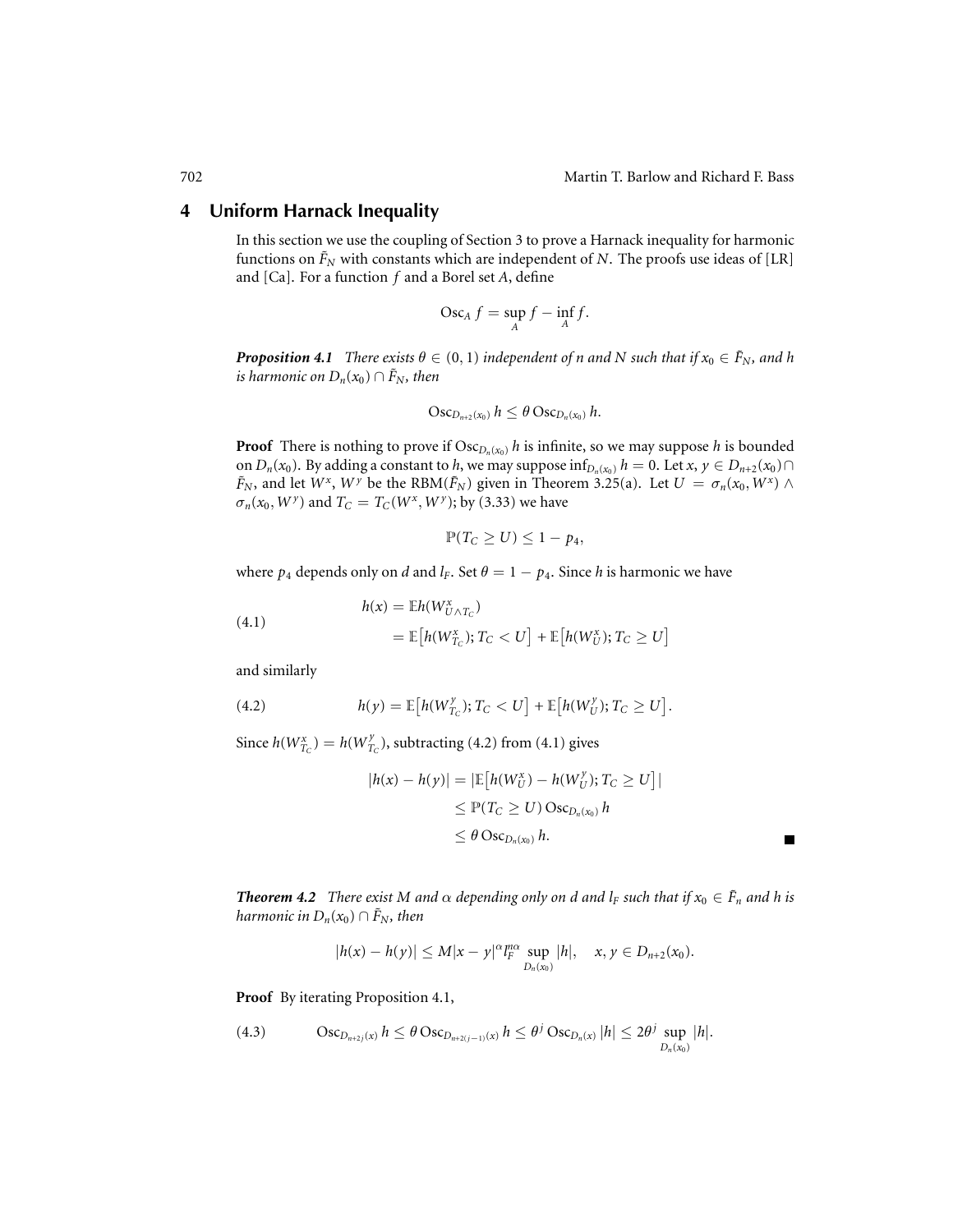Let  $||x - y||_{\infty} = r$ , and choose *j* such that *y* ∈ *D*<sub>*n*+2*j*</sub>(*x*) − *D*<sub>*n*+2(*j*+1)</sub>(*x*); by Lemma 2.3

$$
\frac{3}{2}l_F^{-n-2j} \ge r \ge \frac{1}{2}l_F^{-n-2j-2}.
$$

So  $c_1\theta^j \ge (l_F^n r)^{\log(1/\theta)/2 \log l_F} \ge c_2\theta^j$ , and hence by (4.3),

$$
|h(y)-h(x)| \leq \mathrm{Osc}_{D_{n+2j}(x)} h \leq c_3 l_F^{n\alpha} r^{\alpha} \sup_{D_n(x_0)} |h|,
$$

where  $\alpha = \log(1/\theta)/2 \log l_F$ .

*Theorem 4.3* **(Uniform Harnack Inequality)** *There exists*  $c_1$  *depending only on d and*  $l_F$ *such that if*  $x_0 \in \tilde{F}_N$  *and h is nonnegative and harmonic in*  $D_n(x_0) \cap \tilde{F}_N$ *, then* 

(4.4) 
$$
h(x) \leq c_1 h(y), \quad x, y \in D_{n+4}(x_0).
$$

**Proof** Let *z* be the center of  $D_n(x_0)$ . By looking at  $h + \varepsilon$  and then letting  $\varepsilon \downarrow 0$ , we may assume *h* is bounded below by a positive constant in  $D_n(x_0)$ . Multiplying by a constant, we may assume  $\inf_{D_{n+4}(x_0)} h = 1$ . Since  $\tilde{F}_N$  is a Lipschitz domain, *h* is bounded and continuous on  $A = B(z, l_F^{-n}(\overline{1-l_F}^{-1}))$ ; we need to show that we can bound *h* in  $D_{n+4}(x_0)$  by a constant independent of *n* and *N*.

By Corollary 3.24 we have, for  $x \in A$ , and  $\delta = \delta(d, l_F)$ ,

$$
\mathbb{P}^{\mathcal{Y}}\big(\mathfrak{T}_{D_{n+j}(x)} < \sigma_n(x_0)\big) > \delta^j, \quad j \geq 3.
$$

This yields an estimate on the minimum of *h* on  $D_{n+j}(x)$ ; we have

$$
1 = h(y) \geq \mathbb{E}^y \big[ h\big(X(\mathfrak{T}_{D_{n+j}(x)})\big); \mathfrak{T}_{D_{n+j}(x)} < \sigma_n(x_0) \big] \geq \delta^j \inf_{D_{n+j}(x)} h,
$$

so that

(4.5) 
$$
\inf_{D_{n+j}(x)} h \leq \delta^{-j}, \quad x \in A, j \geq 3.
$$

Now choose  $M \ge 3$  so that  $\theta^{-M} \ge \delta^{-2}/(\delta^{-1}-1)$ . Let  $j_0 = 2M-2$ . If  $x \in A$ ,  $D_{n+j-2M}(x) \subset$  $D_n(x_0)$  for  $j \ge j_0$ , and so from Proposition 4.1

(4.6) 
$$
\begin{aligned} \text{Osc}_{D_{n+j-2M}(x)} \, h &\geq \theta^{-M} \, \text{Osc}_{D_{n+j}(x)} \, h \\ &\geq \frac{\delta^{-2}}{\delta^{-1} - 1} \, \text{Osc}_{D_{n+j}(x)} \, h, \quad j \geq j_0, x \in A. \end{aligned}
$$

Let  $K = 2M + 3$ . Suppose there exists  $x' \in D_{n+4}(x_0)$  such that  $h(x') \geq \delta^{-K-j_0-2}$ . We use induction to construct a sequence  $x_j$ ,  $j \ge j_0$  such that  $x_{j_0} = x^j$  and

$$
h(x_j) \geq \delta^{-K-j-1},
$$

(4.8) 
$$
||x_j - z||_{\infty} \leq \frac{3}{2} l_F^{-n-4} + \frac{3}{2} l_F^{-n-3} \sum_{i=j_0}^{j} l_i^{-j}.
$$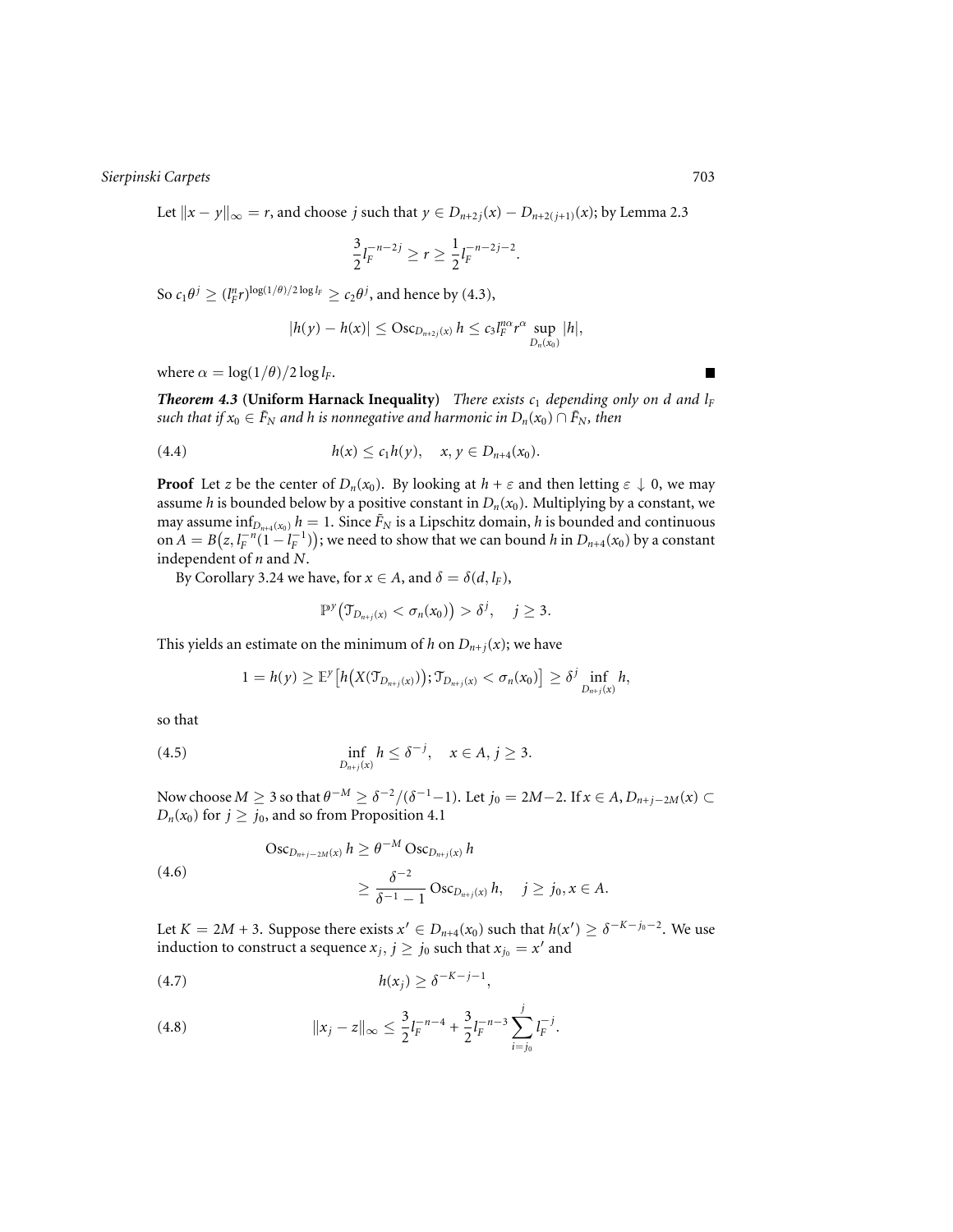Suppose we have constructed  $x_{j_0}, \ldots, x_j$ . Since by (4.8)  $x_j \in A$ , we have by (4.5) that

$$
\inf_{D_{n+K+j}(x_j)} h \leq \delta^{-K-j},
$$

while by (4.7)

 $h(x_j) \geq \delta^{-K-j-1}$ .

Hence

$$
Osc_{D_{n+K+j}(x_j)} h \geq (\delta^{-1} - 1)\delta^{-K-j}.
$$

By (4.6),

$$
Osc_{D_{n+K+j-2M}(x_j)} h \geq \delta^{-K-j-2}.
$$

Since *h* is nonnegative, this implies that there must exist a point  $x_{j+1} \in D_{n+j+3}(x_j)$  such that  $h(x_{j+1}) \ge \delta^{-K-j-2}$ . As  $||x_{j+1} - x_j||_{\infty} \le \frac{3}{2} l_F^{-n-j-3}$ ,  $x_{j+1}$  satisfies (4.7) and (4.8).

By induction, we therefore have a sequence  $x_j$ ,  $j \geq j_0$  in *A* with  $h(x_j) \to \infty$ , which contradicts the fact that *h* is bounded on *A*. It follows that *h* is bounded on  $D_{n+4}(x_0)$  by δ<sup>−</sup>*K*−*j*0<sup>−</sup>2. П

*Remark 4.4* Note that the proofs of the results in this section do not use the symmetry assumption Hypothesis 2.1 (H1) directly, but only through Corollary 3.24 and Theorem 3.25. So if  $\tilde{F}_N$  is a generalized Sierpinski carpet at level *N*, for which  $F_1$  satisfies Hypothesis 2.1  $(H2)$ – $(H4)$ , and in addition we know that Corollary 3.24 and Theorem 3.25 hold for  $\tilde{F}_N$ , then all the results in this section hold for  $\tilde{F}_N$ .

*Remark 4.5* The proof of Theorem 1.1. is immediate from Theorem 4.3.

# **5 Constants and Inequalities**

## **Constants**

We define the resistance constant  $R_n$  by

(5.1) 
$$
R_n^{-1} = \inf \biggl\{ \int_{l_F^n F_n} |\nabla f|^2 dx : f = 0 \text{ on } x_1 = 0, f = 1 \text{ on } x_1 = l_F^n \biggr\}.
$$

Thus  $R_n$  is the resistance between two opposite faces of the set  $l_F^n F_n$ . In [McG] (see also [KZ] and for the case  $d = 2$  [BB3]), it is shown that there exists a constant  $\rho_F$  and constants  $c_1$ , *c*<sup>2</sup> such that

$$
c_1\rho_F^n \leq R_n \leq c_2\rho_F^n.
$$

The proof uses a subadditivity argument, which does not yield the value of  $\rho_F$ . We call  $\rho_F$ the *resistance scale factor* of *F*, and define the *time scale factor* by  $t_F = (m_F)(\rho_F)$ . We define the fractal dimension, dimension of the walk, and spectral dimension of *F* by

(5.3)  
\n
$$
d_f = \log m_F / \log l_F,
$$
\n
$$
d_w = \log t_f / \log l_F,
$$
\n
$$
d_s = 2d_f / d_w = 2 \log m_F / \log t_F.
$$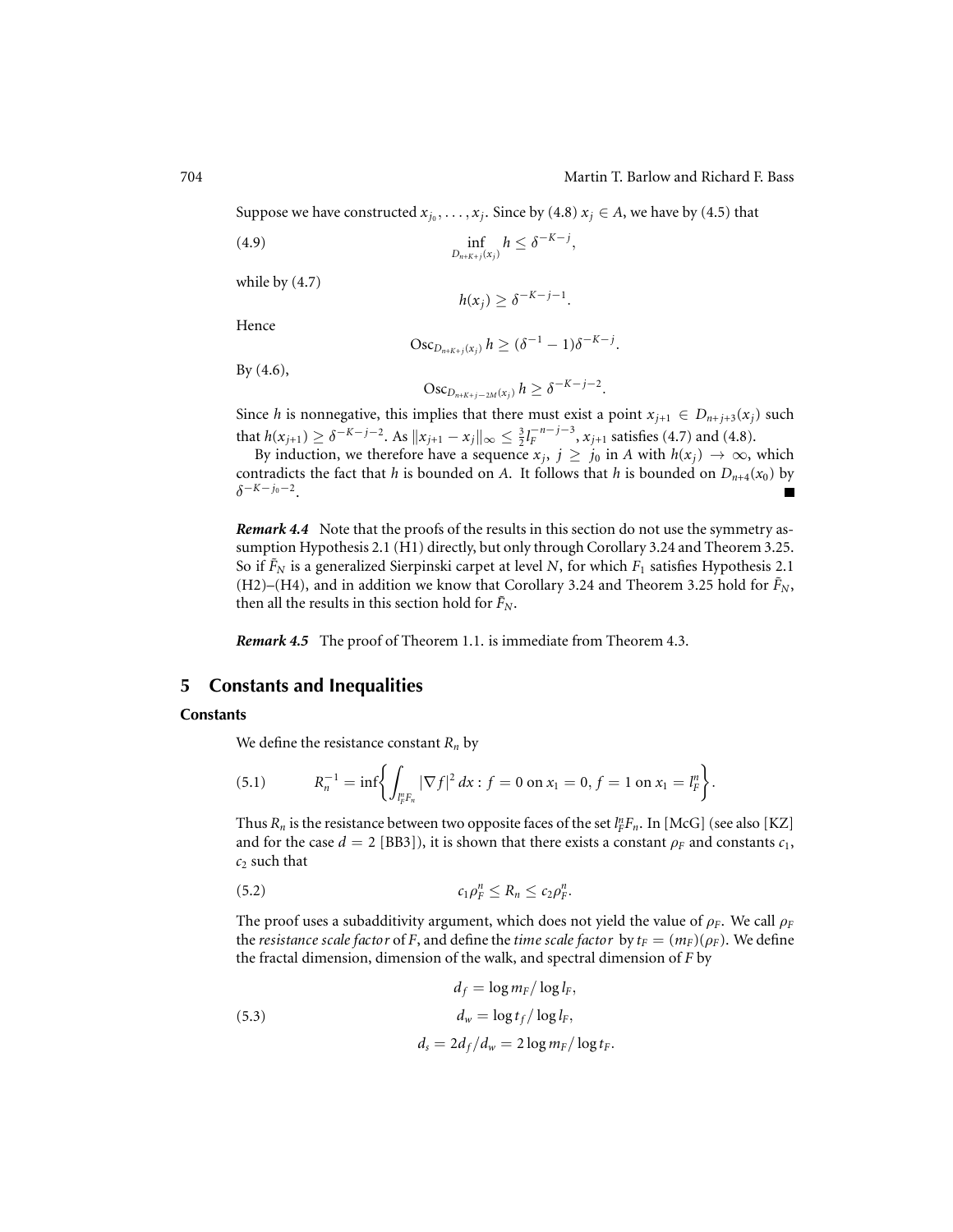$d_f$  is the Hausdorff dimension (and also the packing dimension) of *F* and  $\tilde{F}$ .

Using standard shorting and cutting arguments (see [DS], and also [BB3, Prop. 5.3]) we have the following estimates for  $\rho_F$ .

## *Proposition 5.1*

 $(a)$   $t_F \geq l_F^2$ . *(b)*  $\rho_F \leq 2^{1-d}l_F$ .

**Proof** (a) Note that  $l_F^n F_n$  consists of  $m_F$  sets each congruent to  $l_F^{n-1} F_{n-1}$ . For  $1 \le i \le l_F$ let *a<sub>i</sub>* be the number of sets congruent to  $l_F^{n-1}F_{n-1}$  contained in  $l_F^nF_n \cap \{x: (i-1)l_F^{n-1} \leq$ *x*<sub>1</sub> ≤ *il*<sup>*n*−1</sup>}. Then  $\sum a_i = m_F$ , and applying shorts on each of the sets {*x*<sub>1</sub> = *il*<sup>*n*−1</sup>} we have from Kirchoff's laws

(5.4) 
$$
R_n \geq R_{n-1} \sum_{i=1}^{l_F} a_i^{-1}.
$$

Using (5.2) it follows that

$$
\rho_F \geq \sum_{i=1}^{l_F} a_i^{-1}.
$$

By Cauchy-Schwarz,

$$
l_F^2 = \Big(\sum_{i=1}^{l_F} a_i^{\frac{1}{2}} a_i^{-\frac{1}{2}}\Big)^2 \le \Big(\sum_{i=1}^{l_F} a_i\Big) \Big(\sum_{i=1}^{l_F} a_i^{-1}\Big) = m_F \Big(\sum_{i=1}^{l_F} a_i^{-1}\Big).
$$

(a) is now clear.

(b) Using Hypothesis 2.1 (H4) we have that the two sides  $\{x_1 = 0\}$  and  $\{x_1 = l_F^n\}$  of  $l_F^n F_n$ are connected by 2*<sup>d</sup>*−<sup>1</sup> disjoint blocks, each consisting of *lF* copies of *l <sup>n</sup>*−<sup>1</sup> *<sup>F</sup> Fn*<sup>−</sup><sup>1</sup> arranged in series. (In the case  $d = 3$  we are considering the cubes that touch the four edges connecting  ${x_1 = 0}$  and  ${x_1 = l_F^n}$ ). Therefore

$$
R_n \le R_{n-1} 2^{-(d-1)} l_F,
$$

from which (b) follows immediately.

*Remark 5.2* Note that while (a) is true for any GSC satisfying Hypotheses 2.1 (H1) and (H2), (b) relies on (H4), and does not always hold for more general GSCs.

*Corollary 5.3 For GSCs which satisfy Hypotheses 2.1 (H1)–(H4) the following inequalities hold:*

$$
d_w \geq 2, \qquad d_s \leq d_f < d,
$$

(5.7) 
$$
d_w \leq 1 + d_f - (d-1)(\log 2/\log l_F) < 1 + d_f,
$$

(5.8) 
$$
d_s > \frac{2d_f}{1 + d_f} > 1.
$$

П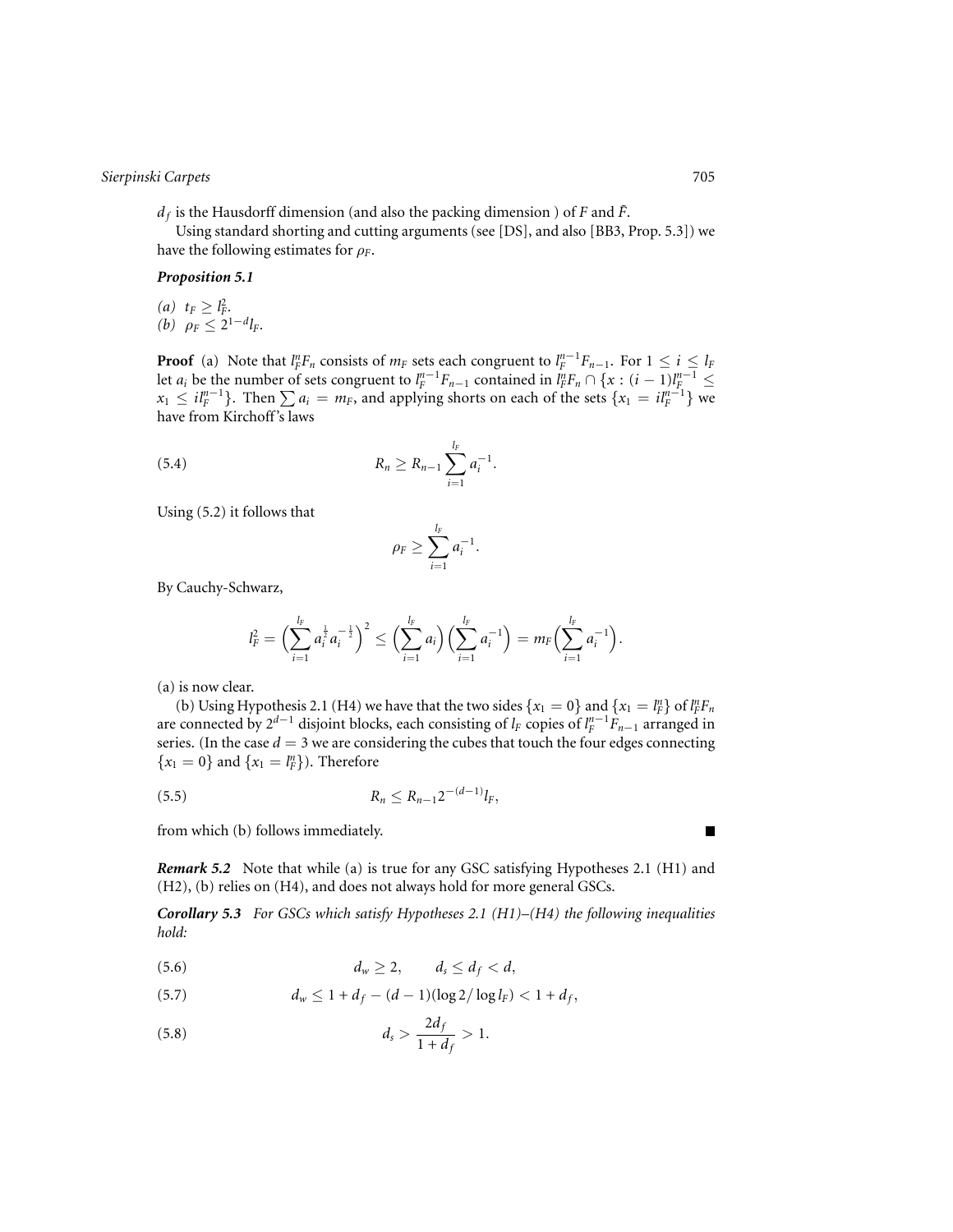**Proof** (5.6) and (5.7) are immediate from Proposition 5.1 and the definitions of  $d_f$ ,  $d_w$ ,  $d_s$ . Hypothesis 2.1 (H2) implies that  $m_F > l_F$ , so  $d_f > 1$ , and (5.8) follows from (5.7). г

*Remarks* 5.4 1. Note that the proof of Proposition 5.1(a) shows that  $t_F > l_F^2$  provided that the  $a_i$  are not all equal. In fact we have a proof that strict inequality holds in Proposition 5.1(a) for any GSC. However, the proof is rather longer than that given above. As a consequence, we know that  $d_w > 2$  and  $d_s < d_f$  in (5.6).

2. Let  $1 \leq b \leq a, d \geq 2$ , and consider the GSC given by taking  $l_F = a$ , and  $F_1 = a$  $F_0- \big((a-b)/2a,(a+b)/2a\big)^d.$  So  $F_1$  is obtained by removing a central block of  $b^d$  cubes of side  $a^{-1}$ . We denote this GSC by SC(*a*, *b*, *d*). We have  $m_F = a^d - b^d$ , and the estimates (5.4) and (5.5) give

(5.9) 
$$
\frac{a-b}{a^{d-1}} + \frac{b}{a^{d-1} - b^{d-1}} \le \rho_F \le \frac{a}{a^{d-1} - b^{d-1}}.
$$

In the particular case of the standard 3-dimensional SC,  $SC(3, 1, 3)$ , this implies that  $25/72 \le \rho_F \le 27/72$ , so that

$$
2.0028 < d_w < 2.0729, \qquad 2.8614 < d_s < 2.9615.
$$

This may be compared with the estimate

$$
d_s \geq d_i = \frac{\log 26}{\log(26/8)} \approx 2.7642
$$

obtained in [O1] using an isoperimetric inequality.

#### **Processes**

Let  $\partial_a F_n = \{x \in F_n : x_1 \vee \cdots \vee x_d = 1\}$ . We let  $W_i^n$  be Brownian motion on  $\tilde{F}_n$  with normal reflection on  $\partial \tilde{F}_n$ . Let  $\tau_n^W = \inf\{t : W_t^n \in \partial_a F_n\}$ . Let  $G_n = \{x \in F_n : x_1 \vee \cdots \vee x_d \le \frac{1}{2}\}.$ Then there exist  $c_1$ ,  $c_2$  such that for all  $n \geq 0$ 

$$
(5.10) \t c_1(t_F/l_F^2)^n \leq \inf_{x \in G_n} \mathbb{E}^x \tau_n^W \leq \sup_{x \in F_n} \mathbb{E}^x \tau_n^W \leq c_2(t_F/l_F^2)^n;
$$

this is proved just as in [BB1, Prop. 4.2] and [BB2, Prop. 2.2 and 2.3]. We make the remark that  $(t_F/l_F^2)^{-n}$  is also comparable to the first eigenvalue for the Laplacian on  $F_n$  with Dirichlet boundary conditions on ∂*aFn* and Neumann boundary conditions elsewhere; see [BB2, Prop. 2.2].

Let  $X_t^n = W^n((t_F/l_F^2)^n t)$  and let  $\mathbb{P}_n^x$  be the law of  $X_t^n$  when  $X_0^n = x$ . We have the following estimates on the  $\mathbb{P}_n^{\cdot}$  laws of  $\sigma_r(x) = \sigma_r(x, X)$ .

# *Proposition 5.5*

*(a) For*  $0 \leq r \leq n$ ,  $x \in \tilde{F}_n$ ,  $c_1 t_F^{-r} \leq \mathbb{E}_n^x \sigma_r(x) \leq c_2 t_F^{-r}.$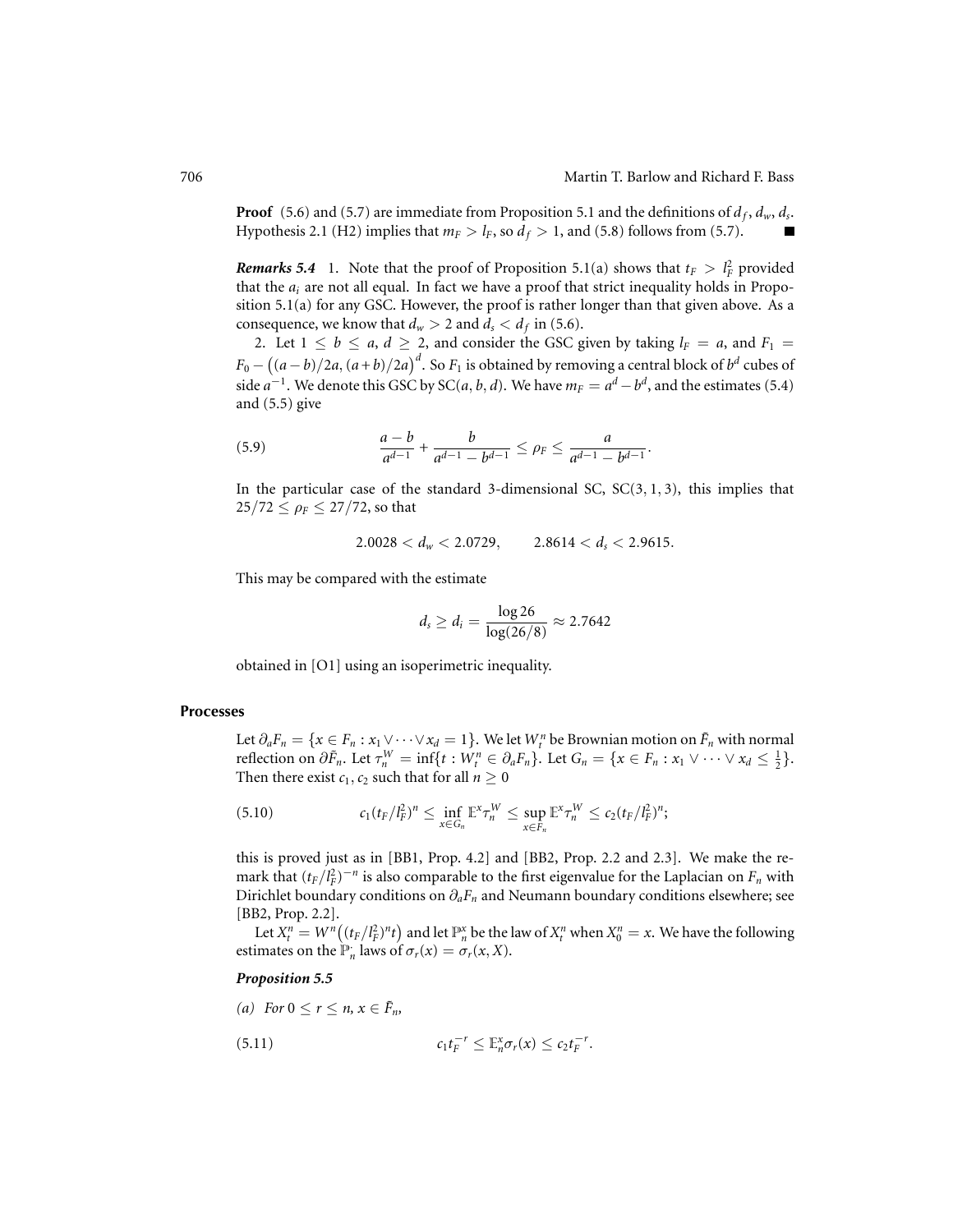(b) Let 
$$
n \ge 0
$$
. If  $m \le n$  and  $t \ge l_F^{n-m}/t_F^n$ , then

(5.12) 
$$
\mathbb{P}_n^x(\sigma_m(x) \leq t) \leq c_3 \exp(-c_4(t_F^{-m}/t)^{1/(d_w-1)}).
$$

*If*  $m \le n$  and  $t \ge l_F^{n-m}/t_F^n$ , or if  $m > n$  and  $t > 0$ , then

(5.13) 
$$
\mathbb{P}_n^x(\sigma_m(x) \leq t) \leq c_5 \exp\left(-c_6 (l_F^{2n}/t_F^n)(l_F^{-2m}/t)\right).
$$

*(c) For*  $x \in \tilde{F}_n$ ,  $\lambda > l_F^{-n}$ ,

(5.14) 
$$
\mathbb{P}_n^{\mathsf{x}}(\sup_{s\leq t}|X_s^n-X_0^n|\geq\lambda)\leq c_7\exp\bigl(-c_8(\lambda^{d_w}/t)^{1/(d_w-1)}\bigr).
$$

**Proof** As the proofs are similar to those in [BB1, Prop. 4.4] and [BB4, (3.1), Prop. 3.3 and Theorem 3.4] we only give a sketch of the argument.

Note that (5.11) follows from (5.10) using scaling, which proves (a).

We turn to the proof of (b). It is easy to see (5.11) holds if  $r \leq n + 2$ . By scaling we may suppose  $n = 0$  and  $r > 2$ . In this case,  $D_r(x)$  is a subset of the region above a Lipschitz function. Let  $\overline{v}(y, z)$  be the Green function for a RBM in  $\tilde{F}_0$  killed on exiting  $D_r(x)$ . By Corollary 3.3 of [BH] and integration,

$$
\mathbb{E}^x \sigma_r^W(x) = \int_{\bar{F}_0} \overline{\nu}(x, y) \, dy \le c_9 l_F^{-2r}.
$$

As in the proof of Proposition 2.5, if  $d \geq 3$ , there exists *K* not depending on *r* such that  $\overline{v}(y, z) \geq c_{10}|y - z|^{2-d}$  for  $y, z \in D_{r+K}(x)$ . An integration then gives

$$
\mathbb{E}^{\mathbf{x}} \sigma_r^W(\mathbf{x}) \ge \int_{D_{r+K}(\mathbf{x})} \overline{\nu}(\mathbf{x}, \mathbf{y}) \, d\mathbf{y} \ge c_{11} l_F^{-2r}.
$$

The case  $d = 2$  is similar.

Since  $X_t$  is a time change of  $W_t$ , we then have

$$
c_{12}t_F^{-n}l_F^{-2r+2n} \leq \mathbb{E}_n^x \sigma_r^X(x) \leq c_{13}t_F^{-n}l_F^{-2r+2n}, \quad r > n+2.
$$

It follows as in [BB1, Lemma 4.3] that for  $t \geq 0, x \in \tilde{F}_n$ ,

(5.15) 
$$
\mathbb{P}_n^x(\sigma_r(x) \leq t) \leq c_{14} + c_{15}a_{nr}t,
$$

where  $c_{14} \in (0, 1)$  and  $a_{nr} = t_F^n$  if  $r \leq n + 2$ , and  $a_{nr} = l_F^{2r-2n} t_F^n$  if  $r > n + 2$ . If  $x(t)$ is a continuous path in  $\tilde{F}_n$  we call an *r-crossing* a segment of the path  $t_1 \leq s \leq t_2$  where *x*(*t*<sub>2</sub>) ∈  $\partial D_n(x(t_1))$  and  $x(s) \in D_n(x(t_1))$  for  $t_1 \leq s < t_2$ . If  $m \leq r$  then any path from *x* to  $D_m(x)^c$  must include at least  $l_F^{r-m}/4$  disjoint *r*-crossings. So, writing  $M = l_F^{r-m}/4$ ,  $\sigma_m(x) \geq \sum_{i=1}^M V_i$ , where the  $V_i$  satisfy the bounds in (5.15). By [BB1, Lemma 1.1],

$$
\log \mathbb{P}_n^{\mathbf{x}}(\sigma_m(x) \leq t) \leq 2(a_{nr}Mt/c_{14})^{1/2} - M\log(1/c_{14}).
$$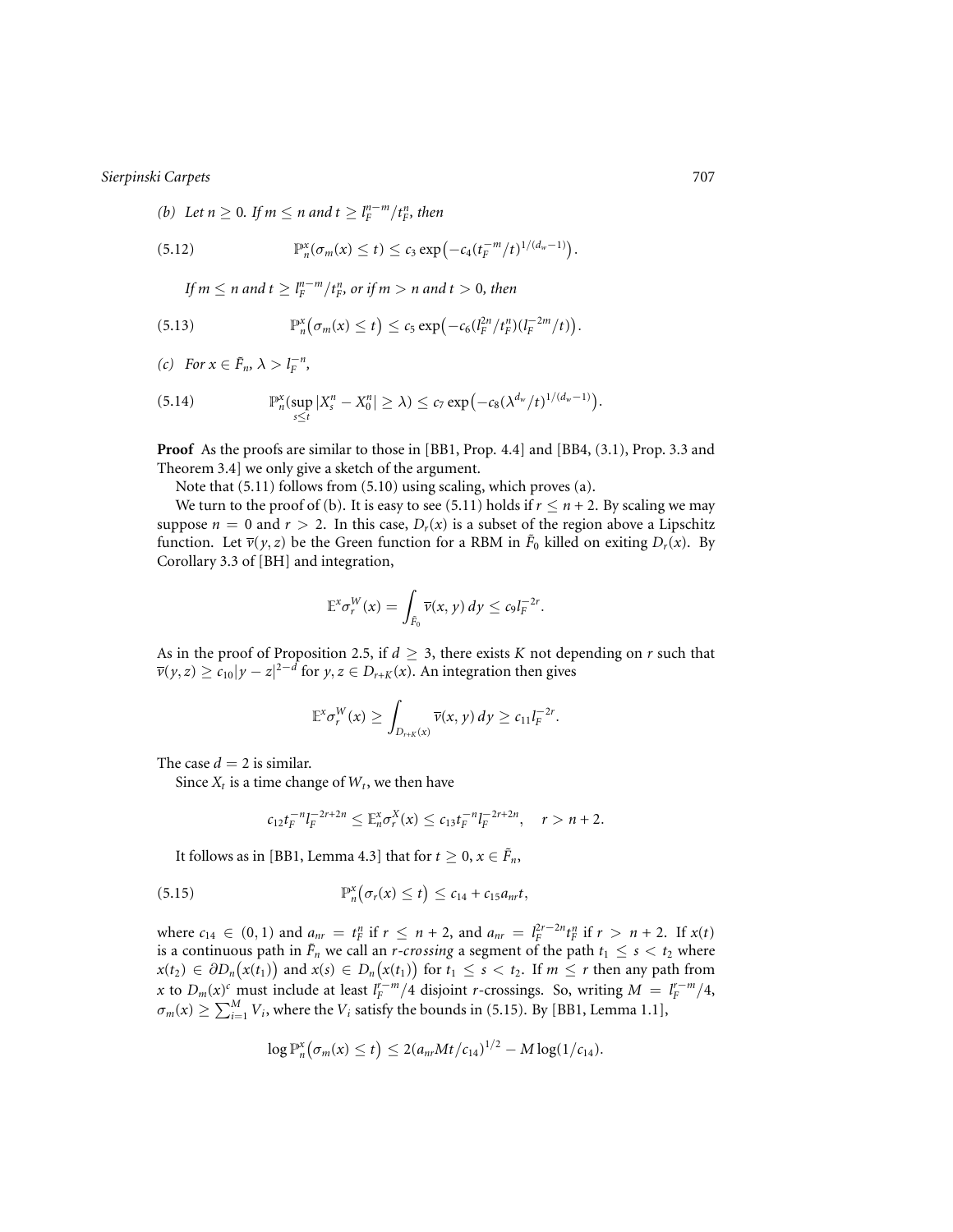$\blacksquare$ 

It therefore follows that for  $r \geq m$ ,

$$
(5.16) \t\t \log \mathbb{P}^x(\sigma_m(x) \leq t) \leq c_{15} \big[ (t_F^r l_F^{r-m} t)^{1/2} - l_F^{r-m} \big] \t\t \text{for } r \leq n+2,
$$

and

$$
(5.17) \qquad \log \mathbb{P}^x(\sigma_m(x) \leq t) \leq c_{16} \left[ (l_F^{2r-2n} t_F^{n} l_F^{n-m} t)^{1/2} - l_F^{r-m} \right] \text{ for } r > n+2.
$$

The bounds in (b) then follow on choosing *r* to minimize the right hand sides of (5.16) and (5.17).

(c) follows easily from (b); for a similar proof see, for example, [BB4, Theorem 3.4(b)].

*Definition* 5.6 Let *A* and *B* be Borel sets. For  $A \subset \tilde{F}$  write  $\partial_{\tilde{F}}A$  for the relative boundary of *A* in  $\tilde{F}$ . A local isometry of  $\tilde{F}$  is a triple ( $\varphi$ , *A*, *B*) where *A*, *B*  $\subset \tilde{F}$  and  $\varphi$  is an isometry between *A* and *B* and also between  $\partial_F A$  and  $\partial_F B$ . A Markov process  $Y = (\mathbb{Q}^x, Y_t)$ ,  $x \in$  $\hat{F}, t > 0$ , is said to be *invariant with respect to the local isometries of*  $\hat{F}$  if for every local isometry ( $\varphi$ , *A*, *B*) and  $x \in A$ ,

(5.18) 
$$
\mathbb{Q}^{x}(\varphi(Y_{t\wedge \tau(A)})\in \cdot\,,t\geq 0)=\mathbb{Q}^{\varphi(x)}(Y_{t\wedge \tau(B)}\in \cdot\,,t\geq 0).
$$

We will also say that *Y* is *locally isotropic*.

As in [BB1] we have the theorem

*Theorem 5.7 There exists a strong Markov process*  $X = (\mathbb{P}^x, X_t)$ ,  $x \in \overline{F}$ ,  $t \geq 0$ , with state *space*  $\tilde{F}$  such that X has a Feller transition semigroup which is  $\mu$ -symmetric, X has continuous *paths, and the process X is invariant with respect to the local isometries of*  $\tilde{F}$ *.* 

As a consequence of our results on the transition densities of  $X_t$  later on, we shall see that  $X_t$  actually has a strong Feller transition semigroup.

The proof of Theorem 5.7 is the same as that in [BB1, Sect. 6]. We briefly review the outline of the proof and refer the reader to that paper for details. Define

$$
U_n^{\lambda} f(x) = \mathbb{E}^x \int_0^{\infty} e^{-\lambda t} f(X_t^n) dt.
$$

By the Harnack inequality and the modulus of continuity estimates for harmonic functions proved in Section 4 of this paper, it is not hard to see that when *f* is bounded and continuous, then  $\{U_n^{\lambda} f\}_{n=1}^{\infty}$  is equicontinuous on compact sets. By a diagonalization and limit argument, there exists a subsequence  $n'$  such that  $U_{n'}^{\lambda} f$  converges uniformly on compacts, say to  $U^{\lambda}f$ , for all  $\lambda > 0$  and  $f$  bounded and continuous. Since  $\{ \mathbb{P}^x_{n,\lambda} \}$  is tight, for each  $x$  there exist convergent subsequences. Any limit point  $\mathbb{P}^x$  satisfies  $\mathbb{E}^x \int_0^\infty e^{-\lambda t} f(X_t) dt = U^{\lambda} f(x)$ for *f* bounded and continuous, from which one deduces that  $\mathbb{P}_{n'}^{\mathbf{x}}$  converges. If one calls the limit  $\mathbb{P}^x$  and lets  $X_t$  be the canonical process on *F*, one then can show that  $(\mathbb{P}^x, X_t)$  has the strong Markov property as well as the other required properties. It is then straightforward to extend ( $\mathbb{P}^{x}, X_t$ ) to a process on  $\tilde{F}$ .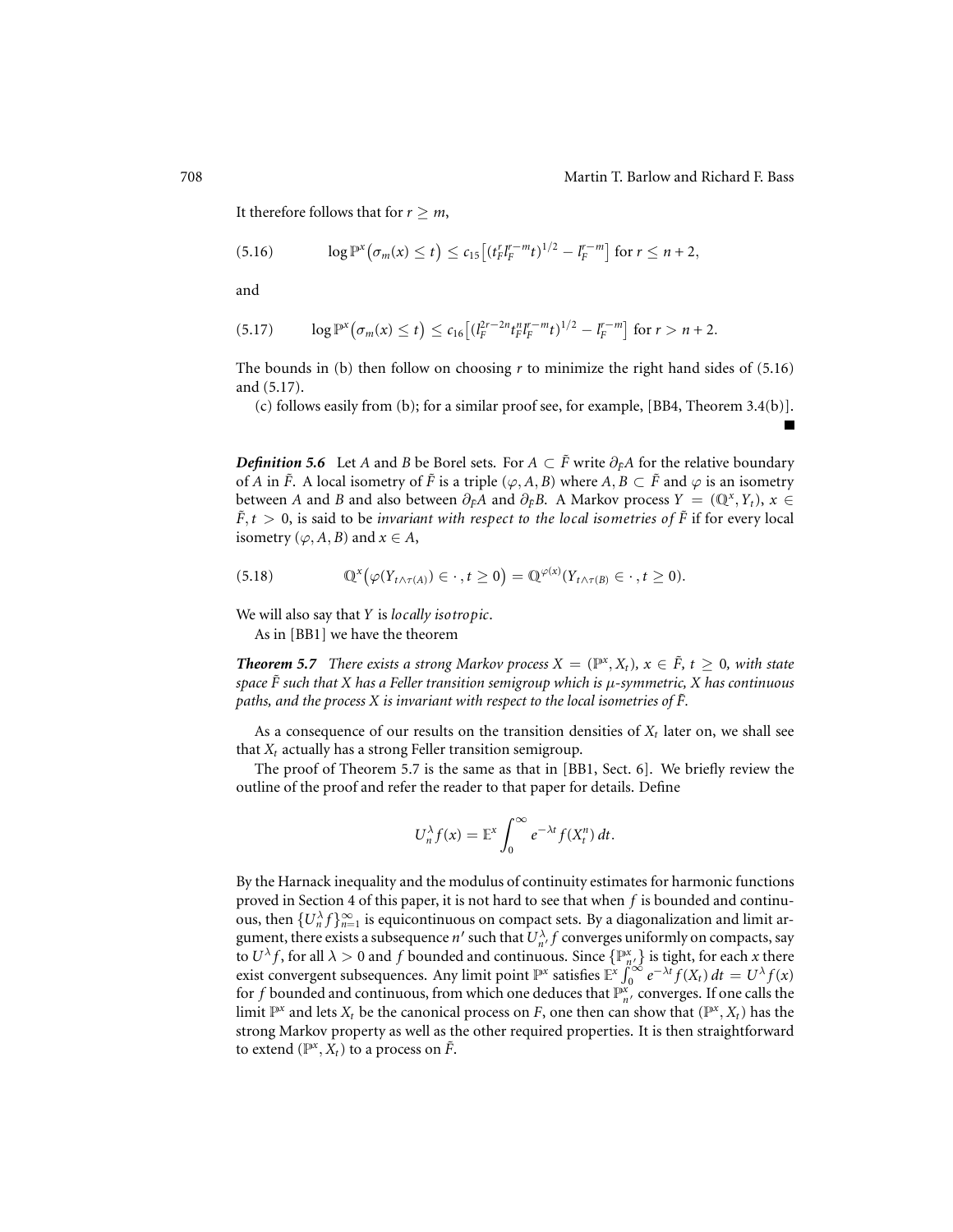Many properties of *X* follow almost immediately from the corresponding properties of the *X<sup>n</sup>*. Thus from Proposition 5.5 we deduce

*Proposition 5.8 For*  $r \in \mathbb{Z}$ ,  $t > 0$ ,

(5.19) 
$$
\mathbb{P}^{x}(\sigma_r(x) \leq t) \leq c_1 \exp(-c_2(t_r^r t)^{-1/(d_w-1)}),
$$

$$
(5.20) \t\t\t c_3t_F^{-r} \leq \mathbb{E}^x \sigma_r(x) \leq c_4t_F^{-r},
$$

*and*

$$
(5.21) \qquad \mathbb{P}^x(\sup_{s\leq t}|X_s-X_0|\geq\lambda)\leq c_5\exp\bigl(-c_6(\lambda^{d_w}/t)^{1/(d_w-1)}\bigr),\quad \lambda>0.
$$

We also have the *weak scaling property*: the  $\mathbb{P}^{l_F^r x}$  law of  $l_F^{-r} X(t_F^r t)$  satisfies the estimates  $(5.19)$ – $(5.21)$ .

Let  $P_t$  be the semigroup of the process  $X_t$  (acting on  $L^2(\tilde{F}, \mu)$ ), and  $(\mathcal{L}, \mathcal{D}(\mathcal{L}))$  be the infinitesimal generator of  $(P_t)$ . Since *X* is  $\mu$ -symmetric, we have for  $f, g \in L^2(\tilde{F}, \mu)$ ,

$$
\int f(x)P_t g(x) \mu(dx) = \int P_t f(x)g(x) \mu(dx).
$$

By [FOT] there exists a Dirichlet form  $\mathcal E$  with domain  $\mathcal D(\mathcal E) \subset L^2(\tilde{F}, \mu)$  associated with the semigroup  $(P_t)$ . See [FOT, Chapter 1] for details of the relations between *X*,  $P_t$  and  $(\mathcal{E}, \mathcal{D}(\mathcal{E}))$ ; here we just note that  $\mathcal{D}(\mathcal{L})$  is dense in  $\mathcal{D}(\mathcal{E})$  and that

(5.22) 
$$
\mathcal{E}(f,g) = -\int \mathcal{L}f(x)g(x)\,\mu(dx), \quad f \in \mathcal{D}(\mathcal{L}), \quad g \in \mathcal{D}(\mathcal{E}).
$$

If  $h: \tilde{F} \to \mathbb{R}$  we say *h* is *harmonic* (with respect to *X*) if  $h \in \mathcal{D}(\mathcal{L})$  and  $\mathcal{L}h = 0$ , or, equivalently, if  $h(X_t)$  is a local martingale.

*Theorem 5.9 Let*  $x_0$  ∈  $\tilde{F}$ ,  $n \in \mathbb{Z}$ , and h be nonnegative and harmonic in  $D_n(x_0) \cap \tilde{F}$ . There *exist*  $c_1$ *,*  $c_2$  *and*  $\alpha$ *, depending only on d and*  $l_F$  *such that* 

$$
(a)
$$

(5.23) 
$$
h(x) \le c_2 h(y), \quad x, y \in D_{n+4}(x_0).
$$

*(b)*

(5.24) 
$$
|h(x) - h(y)| \leq c_1 |x - y|^{\alpha} \lim_{D_n(x_0)} |h|, \quad x, y \in D_{n+2}(x_0),
$$

**Proof** (a) By (5.19) we have that  $X_t$  leaves a point *x* immediately. It follows from the symmetry of *X* that if  $x \in \partial D_m(0)$ , then  $\mathbb{P}^x(\tau_{D_m(0)} > 0) > 0$ , and by the Blumenthal 0-1 law this probability must be 1. This shows that if *f* is a continuous function on  $\partial D_m(0)$ , then *f*( $X_{\sigma_m(0)}$ ) is a continuous functional of the path except for a null set, so  $u_n(x) = \mathbb{E}_n^x f(X_{\sigma_m(0)})$ converges (along a subsequence) to  $u(x) = \mathbb{E}^x f(X_{\sigma_m(0)})$ . By Theorem 4.3 the functions  $u_n$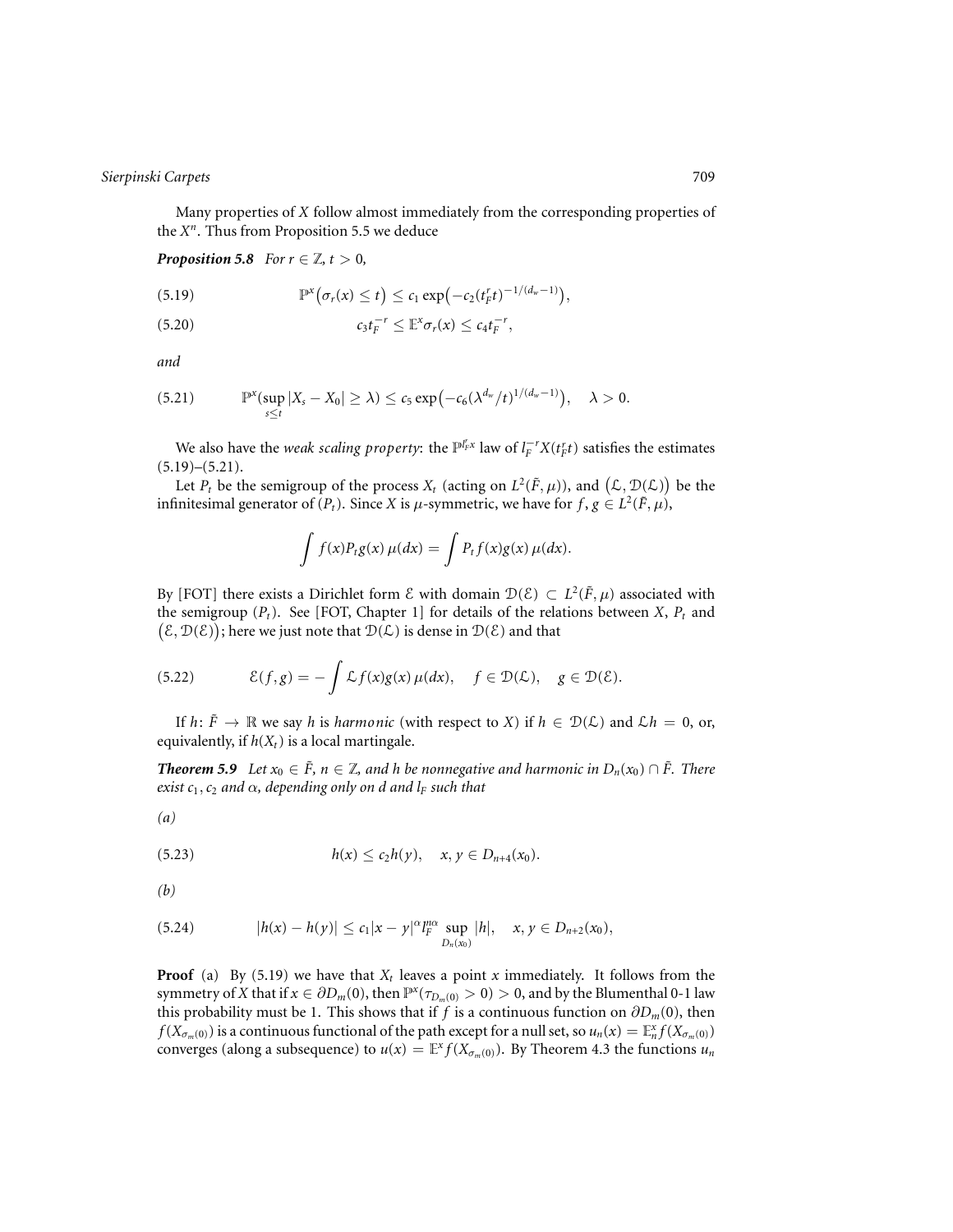Ē

satisfy (5.23) with constants independent of *n*, and therefore *u* also satisfies (5.23). This proves the result when *u* is non-negative and continuous on  $D_n(x_0) \cap \tilde{F}$ ; by a limit argument we then obtain the result for all positive harmonic functions.

(b) This is standard using an argument of Moser [M].

*Remark 5.10* By very analogous methods, we can construct a process  $\hat{X}$  on domains of the form  $\tilde{F} \cap D_n(x_0)$  with normal reflection on  $\partial D_n(x_0)$ . We let  $\hat{W}^m_t$  be  $RBM(\tilde{F}_0 \cap D_m(x_0))$ , set  $\hat{X}_t = \hat{W}^m((t_F/l_F^2)^n t)$ , and proceed as in the proof of Theorem 5.7.

For use in Section 6 we note the estimates,

$$
(5.25) \qquad \mathbb{P}^{x}\big(\sigma_{r}(x,\hat{X})\leq t\big)\leq c_{1}\exp\big(-c_{2}(t_{F}^{r}t)^{-1/(d_{w}-1)}\big), \quad t>0, r\geq n,
$$

and

$$
(5.26) \t\t\t\t\mathbb{E}^x \sigma_r(x,\hat{X}) \leq c_3 t_F^{-r}, \quad r \geq n.
$$

*Remark 5.11* Note that the process *X* in Theorem 5.7 is only obtained as a subsequential limit of the processes  $X^n$ . If we had  $X = \lim X^n$  then it would follow easily that X was self-similar, that is, that the  $\mathbb{P}^x$  law of  $l_F^{-1}X_t$  would be equal to the  $\mathbb{P}^{x/l_F}$  law of  $X_{t/t_F}$ . See Section 9 for some further remarks on this point.

However, a self-similar process  $Y_t$  on  $\tilde{F}$  can be constructed as follows. By Proposition 5.1 we have  $\rho_F m_F \geq l_F^2$ , so that  $\rho_F \geq l_F^d m_F^{-d} l_F^{2-d} \geq l_F^{1-d}$ . So *F* satisfies the "good borders" hypothesis in [KZ], and we may now follow the argument of [KZ] to construct a diffusion *Y<sub>t</sub>* on  $\tilde{F}$  that is also self-similar. We refer the reader to [KZ] for details. Briefly, in that paper  $\mathcal{E}_n$  is defined to be the Dirichlet form for a graphical approximation to  $Y^n$ ,  $\frac{1}{n} \sum_{j=1}^n \mathcal{E}_j$ is shown to have subsequential limit points, and if  $\mathcal E$  is one of those subsequential limit points, it is shown that  $\mathcal E$  is a closable Dirichlet form. The process  $Y_t$  is then the Markov process associated with E.

# **6 Transition Density Estimates**

Let  $(\mathbb{P}^x, W_t)$  be a RBM( $\tilde{F}_0$ ). We have the following estimates on the transition densities of  $W_t$ .

*Proposition 6.1 W<sub>t</sub> has continuous transition densities*  $q(t, x, y)$  *with respect to Lebesgue measure*  $\mu_0$  *on*  $\bar{F}_0$ *, which satisfy* 

(6.1) 
$$
q(t, x, y) = q(t, y, x) \leq q(t, x, x)^{\frac{1}{2}} q(t, y, y)^{\frac{1}{2}},
$$

 $q(t, x, x)$  *is nonincreasing in t for each*  $x \in \overline{F}_0$ *, and for each*  $t_0$ 

(6.2) 
$$
q(t,x,y) \leq c_1(t_0)t^{-d/2}, \quad 0 \leq t \leq t_0, \quad x, y \in \tilde{F}_0.
$$

**Proof** Fix  $x, y \in \tilde{F}_0$  and select  $m < 0$  so that  $x, y \in D_{m+4}(x_0) \cap \tilde{F}_0$ . Let *C* be a small subset of  $D_{m+4}(x_0) \cap \tilde{F}_0$  containing *y*. Let  $S_1 = \sigma_m(x_0)$ ,  $U_i = \inf\{t > S_i : W_t \in D_{m+2}(x_0)\}$ , and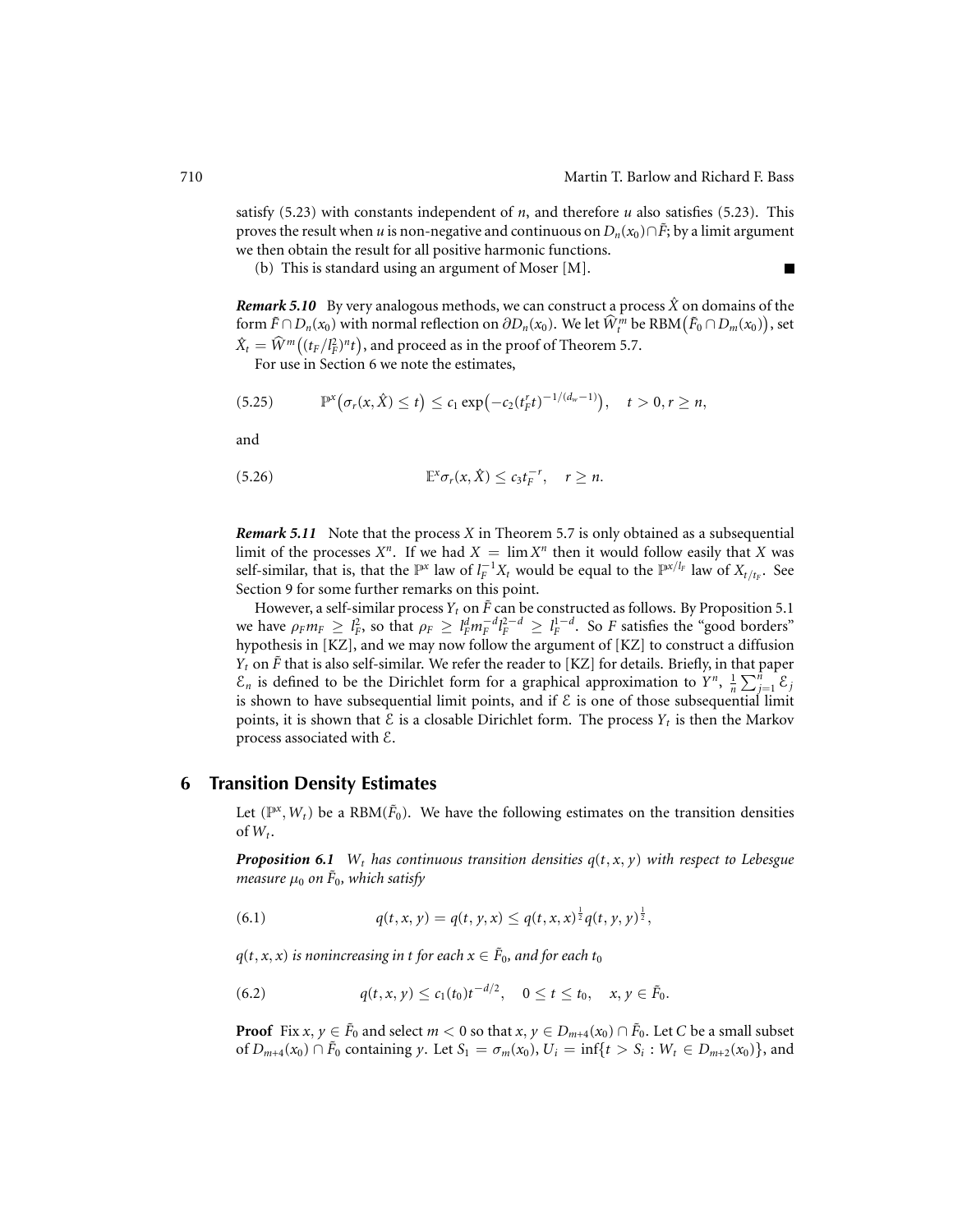$S_{i+1} = \inf\{t > U_i : W_t \notin D_m(x_0)\}.$  Then

(6.3) 
$$
\mathbb{P}^{x}(W_{t} \in C) = \mathbb{P}^{x}(W_{t} \in C, t < S_{1}) + \mathbb{P}^{x}(W_{t} \in C, U_{1} < t < S_{2}) + \mathbb{P}^{x}(W_{t} \in C, U_{2} < t < S_{3}) + \cdots
$$

If  $\overline{q}(t, x, y)$  is the transition density for  $W_t$  killed on exiting  $D_m(x_0)$ , the first term on the right of (6.3) is

$$
\int_C \overline{q}(t,x,z)\,dz.
$$

The second term is

$$
\int_C \mathbb{E}^x \bigg[ \int_0^t \overline{q}(t-s, W_{U_1}, z); U_1 \in ds \bigg] dz.
$$

Note that this is less than

(6.4) 
$$
\sup_{w \in \partial D_{m+2}(x_0)} \sup_{z \in D_{m+4}(x_0)} \sup_{r \leq t} \overline{q}(r, w, z) \mathbb{P}^x(U_1 \leq t) \mu_0(C),
$$

and the succeeding terms of (6.3) are bounded similarly. Provided *t* is small enough, (5.13) and (2.10) imply that the *i*-th term of (6.3) is bounded by  $c_2 \rho^i t^{-d/2} \mu_0(C)$ , where  $\rho < 1$ . Therefore  $\mathbb{P}^x(W_t \in dy)$  is absolutely continuous with respect to Lebesgue measure, the density  $q(t, x, y)$  satisfies

(6.5) 
$$
q(t, x, z) = \overline{q}(t, x, z) + \mathbb{E}^{x} \left[ \int_{0}^{t} \overline{q}(t - s, W_{U_{1}}, z); U_{1} \in ds \right] + \cdots,
$$

and the series is uniformly convergent in a neighborhood of *y*. Since for each *w* we know that  $\overline{q}(t, w, z)$  is continuous in *z*, this implies that  $q(t, x, z)$  is continuous in *z* for *z* in a neighborhood of *y*.

Taking  $y = x$ , we obtain from (6.5) that

(6.6) 
$$
q(t,x,x) \leq c_3 t^{-d/2}, \quad t \leq t_1, \quad x \in \tilde{F}_0.
$$

Since  $q(t, x, y) < \infty$  for *t* small enough, the semigroup property shows that  $q(t, x, y) < \infty$ for all *t*. Letting  $m \to -\infty$ , (2.13) implies (6.1). Finally, (6.2) is implied by (6.6), (6.1), and the semigroup property.

*Proposition 6.2 There exist c*<sub>1</sub> *and c*<sub>2</sub> *such that*  $q(t, x, y) \ge c_1 t^{-d/2}$  *<i>if*  $|x - y| \le c_2 t^{\frac{1}{2}}$ ,  $t \le 1$ .

**Proof** Let  $\overline{q}(t, x, y)$  be the transition density for *W* killed on exiting  $\tilde{F}_0 \cap D_4(x_0)$ . Let *D'* be the region above the graph of a Lipschitz function in some coordinate system such that  $D' \cap D_4(x_0) = \tilde{F}_0 \cap D_4(x_0)$ . Let  $q'(t,x,y)$  be the transition densities for RBM in  $D'$ . Let  $S_i$ and *Ui* be defined as in Proposition 6.1, and as in (6.5),

$$
q'(t,x,y) = \overline{q}(t,x,y) + \mathbb{E}^{x} \bigg[ \int_{0}^{t} q'(t-s, W_{U_{1}}, y); U_{1} \in ds \bigg], \quad x, y \in D_{8}(x_{0}).
$$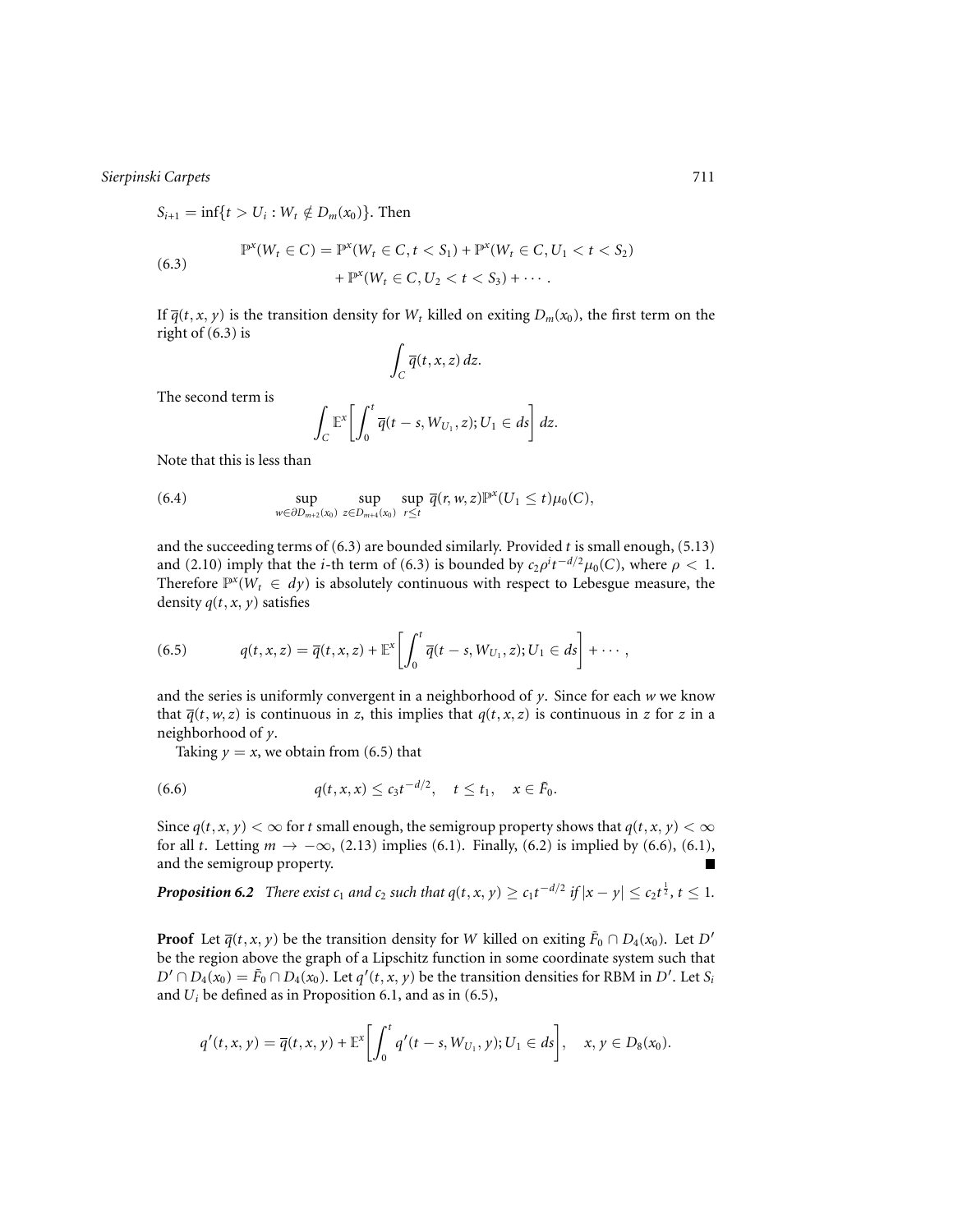П

By [BH], Theorem 3.4,

$$
q'(t,x,y) \ge c_3 t^{-d/2} \exp(-c_4 |x-y|^2/t), \quad x, y \in D_8(x_0),
$$

while [BH], Theorem 3.1 says that

$$
q'(t-s, w, y) \leq c_5 t^{-d/2} \exp(-c_6|w-y|^2/(t-s)).
$$

Since  $\mathbb{P}^x(U_1 \le t)$  ≤ *c*<sub>7</sub> exp(−*c*<sub>8</sub>/*t*) by (5.13) for *t* sufficiently small and *x* ∈ *D*<sub>8</sub>(*x*<sub>0</sub>), then if we take  $t_0$  sufficiently small

$$
\overline{q}(t,x,y) \ge c_9 t^{-d/2} \exp(-c_{10}|x-y|^2/t), \quad x,y \in D_8(x_0), \quad t \le t_0,
$$

and so

$$
\overline{q}(t,x,y) \geq c_{11}t^{-d/2}, \quad x,y \in D_8(x_0), \quad |x-y| \leq c_{12}t^{\frac{1}{2}}, \quad t \leq t_0.
$$

The proposition now follows by repeated applications of the semigroup property.

*Lemma 6.3 Let*  $x \in \tilde{F}_0$ *. Then writing*  $\sigma_{-n}(x) = \sigma_{-n}(x, W)$ *,* 

$$
(6.7) \qquad \mathbb{P}^{x}\big(\sigma_{-n}(x) \leq t\big) \leq c_1 \exp\big(-c_2 (t t_F^{-n})^{-1/(d_w-1)}\big), \quad t \geq l_F^n, \quad n \geq 0,
$$

(6.8) 
$$
\mathbb{P}^{x}\big(\sigma_{-n}(x)\leq t\big)\leq c_{3}\exp(-c_{4}l_{F}^{2n}/t), \quad 0\leq t\leq l_{F}^{n}, \quad n\in\mathbb{Z},
$$

$$
(6.9) \quad \mathbb{P}^{\mathcal{Y}}(\sigma_{-n}(x) \geq t) \leq c_5 \exp(-c_6 t t_F^{-n}), \quad t > 0, \quad x \in \tilde{F}_0, \quad y \in D_{-n}(x), \quad n \geq 0.
$$

**Proof** (6.7) and (6.8) are just restatements of (5.12) and (5.13). To prove (6.9), note first the estimate  $\mathbb{E}^{\gamma}\sigma_{-n}(y) \leq c_7 t_F^n$  given in (5.11). Let  $t_0 = 2c_7^{-1} t_F^2$ . Then  $\mathbb{P}^{\gamma}(\sigma_{-n-2}(y) >$  $t_0t_f^n$   $\leq \frac{1}{2}$  for  $y \in \tilde{F}_0$ . If  $y \in D_{-n}(x)$ , then  $\sigma_{-n-2}(y) \geq \sigma_{-n}(x)$ , so  $\mathbb{P}^y(\sigma_{-n}(x) > t_0t_f^n) \leq \frac{1}{2}$ . Iterating and using the strong Markov property we deduce that  $\mathbb{P}^y\big(\sigma_{-n}(x)>kt_0t_F^n\big)\leq 2^{-k}$ for  $k \geq 1$ , and (6.9) follows easily.

Integrating these bounds we obtain:

#### *Lemma 6.4*

*(a)* There exists  $c_1 = c_1(p)$  such that

(6.10) 
$$
\mathbb{E}^{\gamma}\sigma_{-n}(x)^p \leq c_1 t_F^{pn}, \quad y \in D_{-n}(x), \quad p > 0, \quad n \geq 0.
$$

*(b) There exist constants c*2*, c*3*, such that*

(6.11) 
$$
\mathbb{E}^x e^{-\lambda \sigma_{-n}(x)} \leq c_2 \exp(-c_3(\lambda t_F^{n})^{1/d_w}), \quad 0 \leq \lambda \leq 1, \quad n \geq 0.
$$

*Lemma 6.5 There exists c<sub>1</sub> such that if*  $x_0 \text{ } \in \text{ } \tilde{F}_0$  *and*  $A \text{ } \subset D_6(x_0)$  *then* 

$$
\mathbb{E}^{y} \int_{0}^{\sigma_{-n}(x_{0})} 1_{A}(W_{s}) ds \leq c_{1} \mu_{0}(A) t_{F}^{n(1-d_{s}/2)}, \quad n \geq 0,
$$

$$
y \in (D_{-n}(x_{0}) - D_{-n+2}(x_{0})) \cap \tilde{F}_{0}.
$$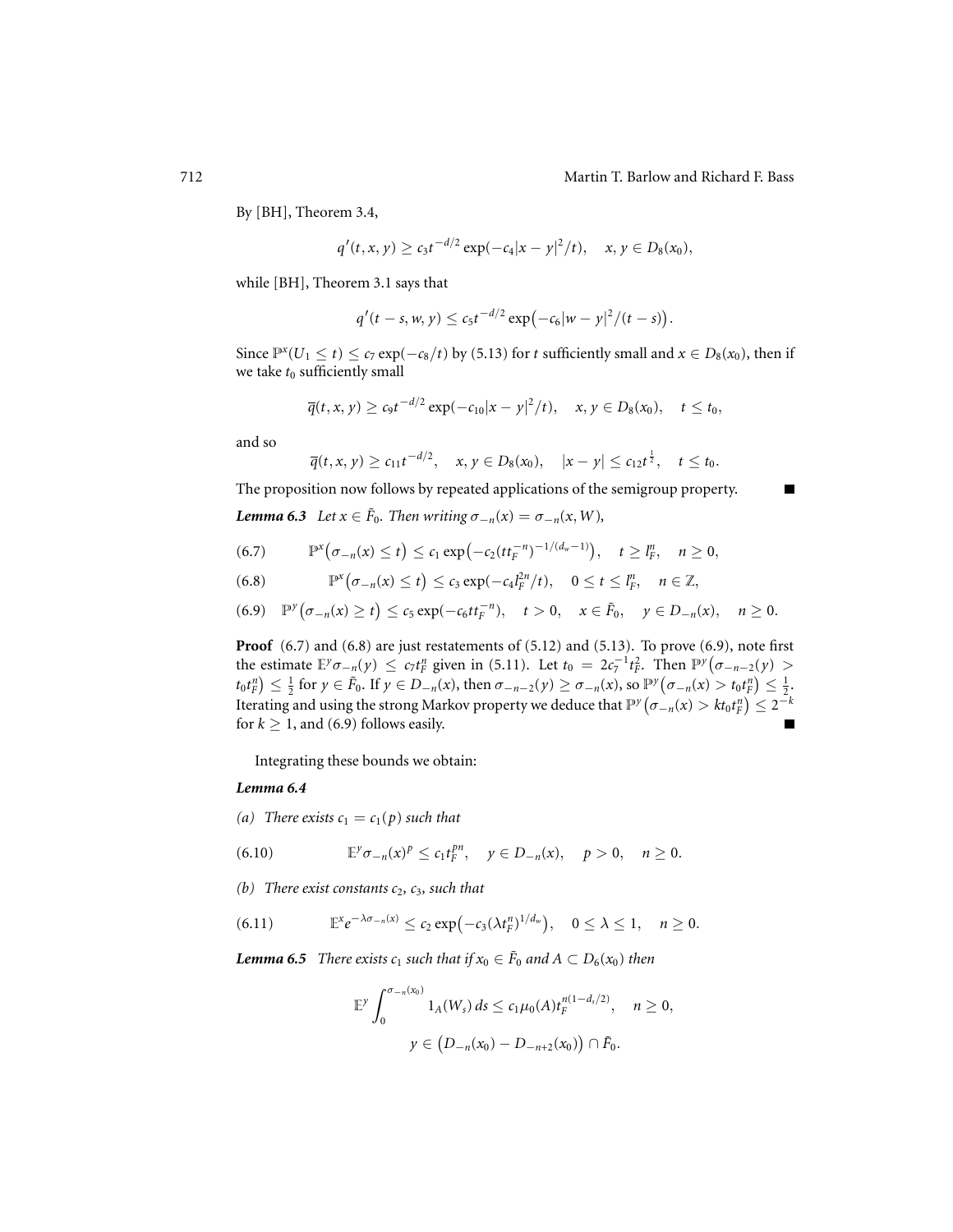**Proof** Let *n*,  $x_0$  be fixed, let  $\overline{q}_n(t, x, y)$  be the transition density of *W* killed on exiting *D*−*n*(*x*<sub>0</sub>), and let  $\overline{v}(x, y) = \int \overline{q}_n(t, x, y) dt$ . So

(6.12) 
$$
\mathbb{E}^{\gamma} \int_0^{\sigma_{-n}(x_0)} 1_A(W_s) ds = \int_A \overline{\nu}(y, z) \mu_0(dz).
$$

Let *z* ∈ *A*. Then  $\overline{v}(\cdot, z)$  is harmonic on  $(D_{-n}(x_0) - \{z\}) \cap \tilde{F}_0$ , and is zero on the boundary of *D*<sub>−*n*</sub>(*x*<sub>0</sub>). Thus it is sufficient to bound (6.12) in the case  $y \text{ ∈ } ∂D_{-n+2}(x_0)$ . So let  $y_0 \text{ ∈ }$ ∂*D*<sub>−*n*+2</sub>(*x*<sub>0</sub>) ∩  $\tilde{F}_0$ . Note that if  $m = -n + 3$  then  $D_m(y_0) \subset D_{-n}(x_0)$ , and  $D_m(y_0)$  ∩ *D*−*n*+4(*x*<sub>0</sub>) = ∅. So  $\overline{v}(\cdot, z)$  is harmonic on *D<sub>m</sub>*(*y*<sub>0</sub>) and applying Theorem 4.3 in *D<sub>m</sub>*(*y*<sub>0</sub>) we have

$$
\overline{\nu}(\gamma_0,z)\leq c_2\overline{\nu}(\gamma,z),\quad y\in D_{m+2}(\gamma_0).
$$

Therefore

$$
\overline{\nu}(\gamma_0, z) \le c_2 \mu_0 \big( D_{m+2}(\gamma_0) \big)^{-1} \int_{D_{m+2}(\gamma_0)} \overline{\nu}(\gamma, z) \, \mu_0(dy)
$$
\n
$$
\le c_3 m_F^{-n} \int_{D_{-n}(x_0)} \overline{\nu}(\gamma, z) \, \mu_0(dy)
$$
\n
$$
= c_3 t_F^{-nd_s/2} \mathbb{E}^z \sigma_{-n}(x_0) \le c_4 t_F^{-nd_s/2} t_F^n.
$$

As this estimate holds for any  $z \in A$ , using (6.12) proves the lemma.

 $\blacksquare$ 

*Lemma* 6.6 *Let*  $p > 0$ *. There exists*  $c_1 = c_1(p)$  *such that if*  $x_0 \in \tilde{F}_0$  *and*  $A \subset D_6(x_0)$  *then* 

$$
\mathbb{E}^{\gamma}\int_0^{\sigma_{-n}(x_0)}t^p1_A(W_t)\,dt\leq c_1\mu_0(A)t_F^{n(1+p-d_s/2)},\quad n\geq 0,\quad y\in\partial D_{-n+1}(x_0).
$$

**Proof** Fix  $x_0$  and *A*, and let  $\overline{q}_n(t, x, y)$  be the transition density of *W* killed on exiting *D*−*n*(*x*<sub>0</sub>). Set

$$
w(x, y) = \int_0^\infty \overline{q}_n(t, x, y) t^p dt;
$$

note that  $w(x, y) = w(y, x)$ . Set

$$
g(y) = \mathbb{E}^y \int_0^{\sigma_{-n}(x_0)} t^p 1_A(W_t) dt = \int_A w(y, z) \mu_0(dz).
$$

Let *y*<sub>0</sub> ∈  $\partial D_{-n+2}(x_0)$ . Then  $D_{-n+4}(y_0) \cap A = \emptyset$ , and so if  $y \in D_{-n+4}(y_0)$ , then writing *T* =  $\sigma$ <sub>−n+4</sub>( $y_0$ ), and using Lemmas 6.4 and 6.5,

$$
\begin{split} g(y) &= \mathbb{E}^y \int_T^{\sigma_{-n}(x_0)} t^p 1_A(W_t) \, dt \\ &\leq c_2 \mathbb{E}^y \bigg( T^p \mathbb{E}^{W_T} \int_0^{\sigma_{-n}(x_0)} 1_A(W_t) \, dt \bigg) + c_3 \mathbb{E}^y \bigg( \mathbb{E}^{W_T} \int_0^{\sigma_{-n}(x_0)} t^p 1_A(W_t) \, dt \bigg) \\ &\leq c_4 \mu_0(A) (t_F^n)^{p+1-d_s/2} + c_3 \mathbb{E}^y g(W_T). \end{split}
$$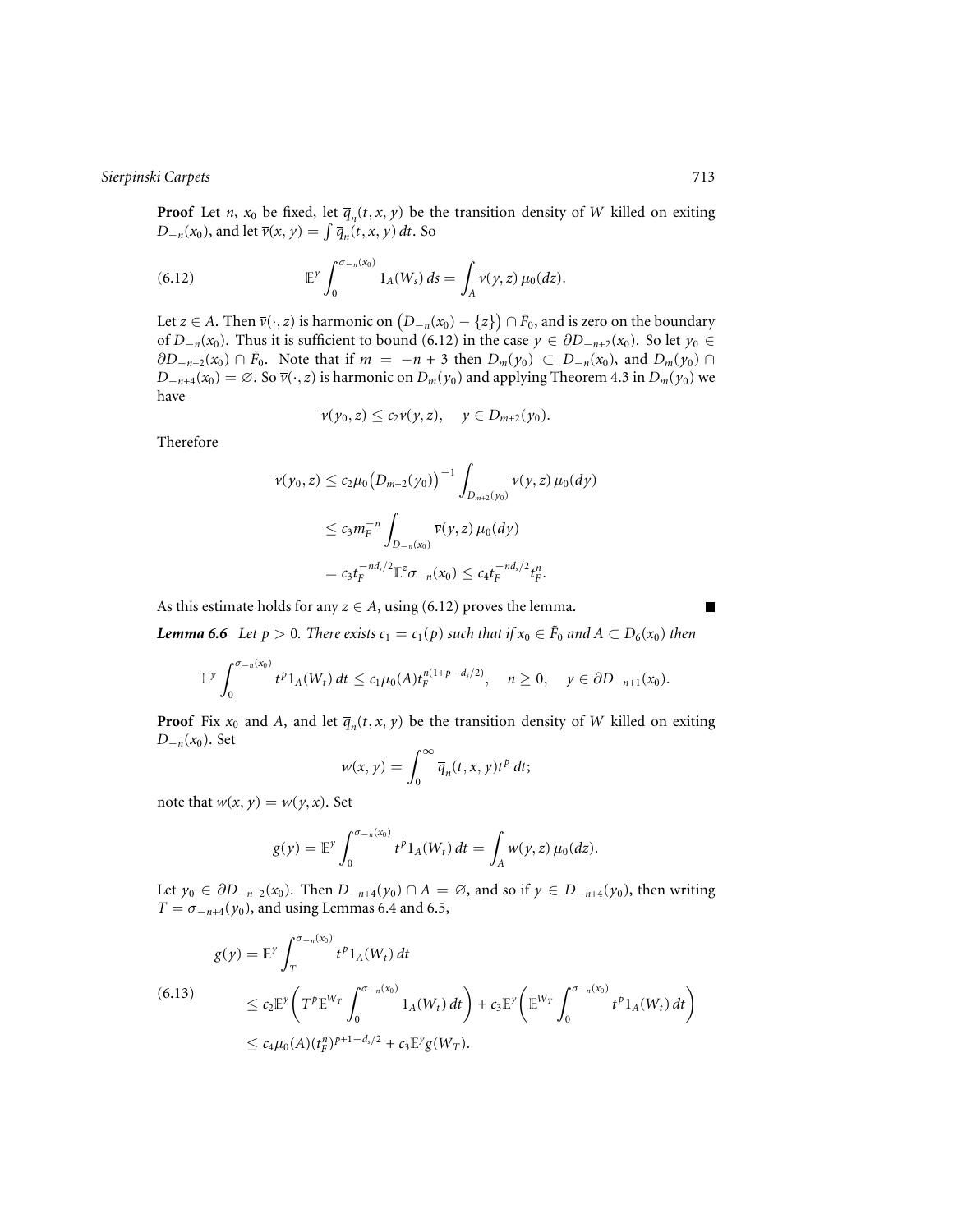Now let

$$
h(y) = \mathbb{E}^y g(W_T).
$$

*h* is harmonic on *D*<sup>−</sup>*n*+4(*y*0), so applying Theorem 4.3 in *D*<sup>−</sup>*n*+4(*y*0), we have

$$
h(y_0) \leq c_5 h(y), \quad y \in D_{-n+6}(y_0).
$$

Using the definitions of *g* and *h* and the strong Markov property,

$$
h(y) = \mathbb{E}^y g(W_T)
$$
  
\n
$$
= \mathbb{E}^y \mathbb{E}^{W_T} \int_0^{\sigma_{-n}(x_0)} t^p 1_A(W_T) dt
$$
  
\n
$$
= \mathbb{E}^y \int_T^{\sigma_{-n}(x_0)} (t - T)^p 1_A(W_T) dt
$$
  
\n
$$
\leq \mathbb{E}^y \int_0^{\sigma_{-n}(x_0)} t^p 1_A(W_T) dt = g(y).
$$

We deduce that

$$
h(y_0) \le c_5 \mu_0 (D_{-n+6}(y_0))^{-1} \int_{D_{-n+6}(y_0)} g(y) \mu_0(dy)
$$
  

$$
\le c_6 m_F^{-n} \int_{D_{-n}(y_0)} \int_A w(y, z) \mu_0(dz) \mu_0(dy)
$$
  

$$
= c_6 m_F^{-n} \int_A \mu_0(dz) \int_{D_{-n}(y_0)} w(z, y) \mu_0(dy).
$$

However,

$$
\int_{D_{-n}(y_0)} w(z, y) \,\mu_0(dy) = \mathbb{E}^z \int_0^{\sigma_{-n}(x_0)} t^p dt = c_7 \mathbb{E}^z \sigma_{-n}(x_0)^{p+1} \leq c_8 (t_F^{n})^{1+p}.
$$

Therefore

$$
h(y_0) \leq c_9 \mu_0(A) (t_F^n)^{1+p-d_s/2},
$$

and using (6.13) it follows that

(6.14) 
$$
\mathbb{E}^{y_0} \int_0^{\sigma_{-n}(x_0)} t^p 1_A(W_t) dt \leq c_{10} \mu_0(A) (t_F^n)^{1+p-d_s/2}
$$

for  $y_0 \in \partial D_{-n+2}(x_0) \cap \tilde{F}_0$ . Now if  $y_1 \in \partial D_{-n+1}(x_0)$ , then applying (6.14) in the case  $n+1$ we have

$$
\mathbb{E}^{y_1} \int_0^{\sigma_{-n}(x_0)} t^p 1_A(W_t) dt \leq \mathbb{E}^{y_1} \int_0^{\sigma_{-n-1}(x_0)} t^p 1_A(W_t) dt
$$
  

$$
\leq c_{11} \mu_0(A) (t_L^n)^{1+p-d_s/2},
$$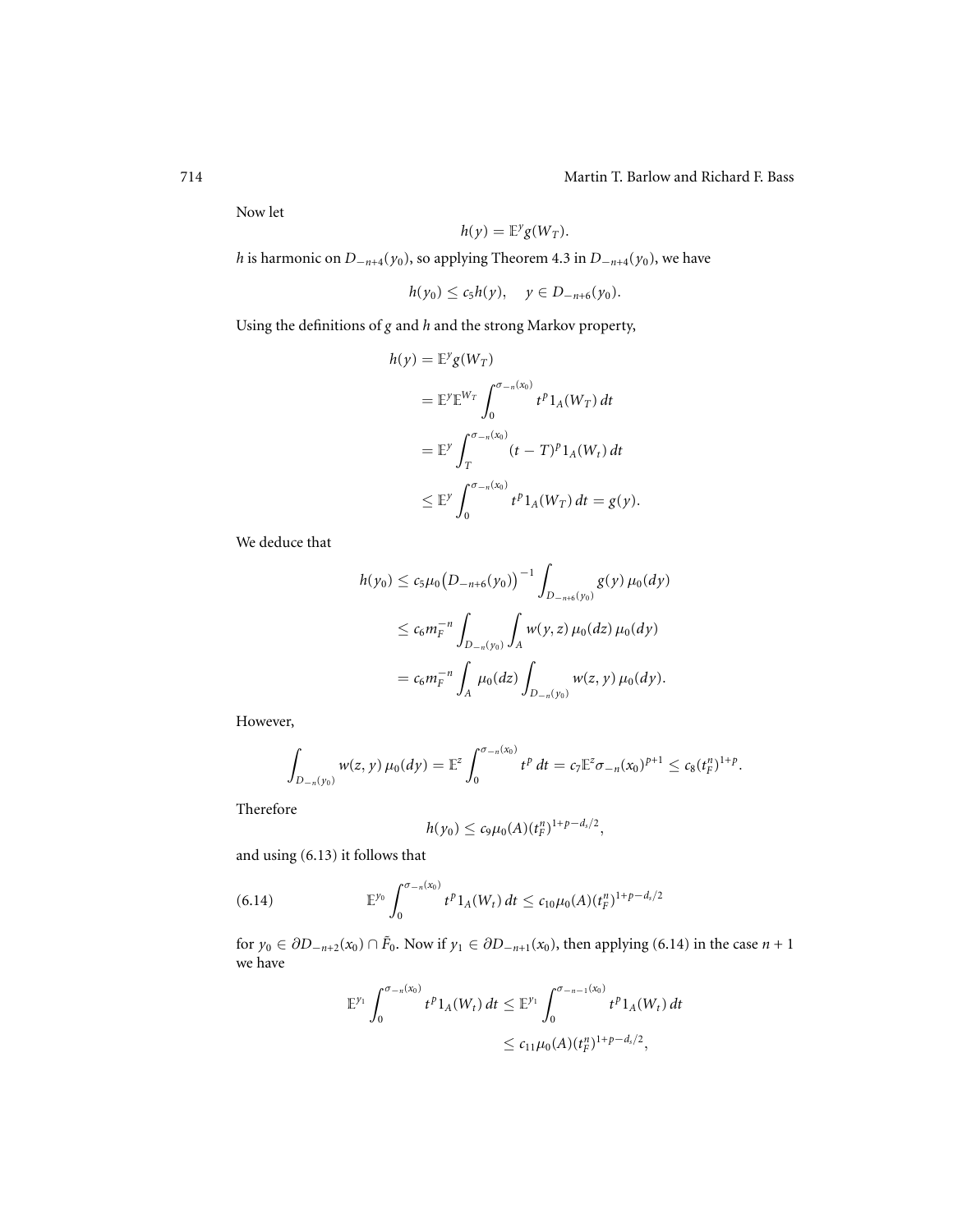proving the lemma.

Choose  $p > d > d_s$ , and for  $\lambda > 0$  write

$$
g_{\lambda,p}(x,y)=\int_0^\infty q(t,x,y)t^pe^{-\lambda t}\,dt.
$$

*Proposition 6.7 There exists*  $c_1 = c_1(p)$  *such that* 

$$
g_{\lambda,p}(x,x) \leq c_1 \lambda^{-p-1+d_s/2}, \quad x \in \tilde{F}_0, \lambda \leq 1.
$$

**Proof** (In this proof, we suppress the dependence of the constants  $c_i$  on  $p$ .) Fix  $x \in \tilde{F}_0$ , and write  $\sigma_{-n} = \sigma_{-n}(x)$ . Let  $A \subset D_6(x)$ , and set

(6.15)  
\n
$$
V(A) = \mathbb{E}^{x} \int_{0}^{\infty} 1_{A}(W_{s}) s^{p} e^{-\lambda s} ds
$$
\n
$$
= \mathbb{E}^{x} \int_{0}^{\sigma_{0}} 1_{A}(W_{t}) t^{p} e^{-\lambda t} dt + \sum_{n=0}^{\infty} \mathbb{E}^{x} \int_{\sigma_{-n}}^{\sigma_{-n-1}} 1_{A}(W_{t}) t^{p} e^{-\lambda t} dt.
$$

Write  $\overline{q}(t, x, y)$  for the transition density of *W* killed at  $\sigma_0(x)$ . Then by (2.12)

$$
\overline{q}(t,x,y)\leq c_2t^{-d/2}e^{-c_3t},\quad t>0.
$$

Therefore

$$
\mathbb{E}^{x} \int_{0}^{\sigma_{0}(x)} 1_{A}(W_{t}) t^{p} e^{-\lambda t} dt = \int_{A} \int_{0}^{\infty} \overline{q}(t, x, y) t^{p} e^{-\lambda t} dt \mu_{0}(dy)
$$
  

$$
\leq c_{2} \int_{A} \mu_{0}(dy) \int_{0}^{\infty} t^{p-d/2} e^{-c_{3}t} dt = c_{4} \mu_{0}(A).
$$

Write  $J_n$  for the *n*-th term of the sum in (6.15), and note that

$$
J_n = \mathbb{E}^x \bigg( e^{-\lambda \sigma_{-n}} \mathbb{E}^{W_{\sigma_{-n}}} \int_0^{\sigma_{-n-1}} 1_A(W_t) (\sigma_{-n} + t)^p e^{-\lambda t} dt \bigg)
$$
  
\n
$$
\leq c_5 \bigg( \mathbb{E}^x e^{-\lambda \sigma_{-n}} \sigma_{-n}^p \mathbb{E}^{W_{\sigma_{-n}}} \int_0^{\sigma_{-n-1}} 1_A(W_t) dt \bigg)
$$
  
\n
$$
+ c_5 \mathbb{E}^x \bigg( e^{-\lambda \sigma_{-n}} \mathbb{E}^{W_{\sigma_{-n}}} \int_0^{\sigma_{-n-1}} t^p 1_A(W_t) dt \bigg).
$$

Using the bounds in Lemmas 6.4–6.6, we therefore have

$$
J_n\mu_0(A)^{-1} \leq c_5 \mathbb{E}^x (\sigma_{-n}^p e^{-\lambda \sigma_{-n}}) t_F^{n(1-d_s/2)} + c_5 \mathbb{E}^x (e^{-\lambda \sigma_{-n}}) t_F^{n(1+p-d_s/2)}
$$
  

$$
\leq c_5 t_F^{n(1-d_s/2)} \Big( \big(\mathbb{E}^x (\sigma_{-n}^{2p})\big)^{1/2} \big(E^x (e^{-\lambda \sigma_{-n}})\big)^{1/2} + t_F^{np} E^x e^{-\lambda \sigma_{-n}} \Big)
$$
  

$$
\leq c_6 t_F^{n(1+p-d_s/2)} \exp(-c_7 (\lambda t_F^{n})^{1/d_w}).
$$

 $\blacksquare$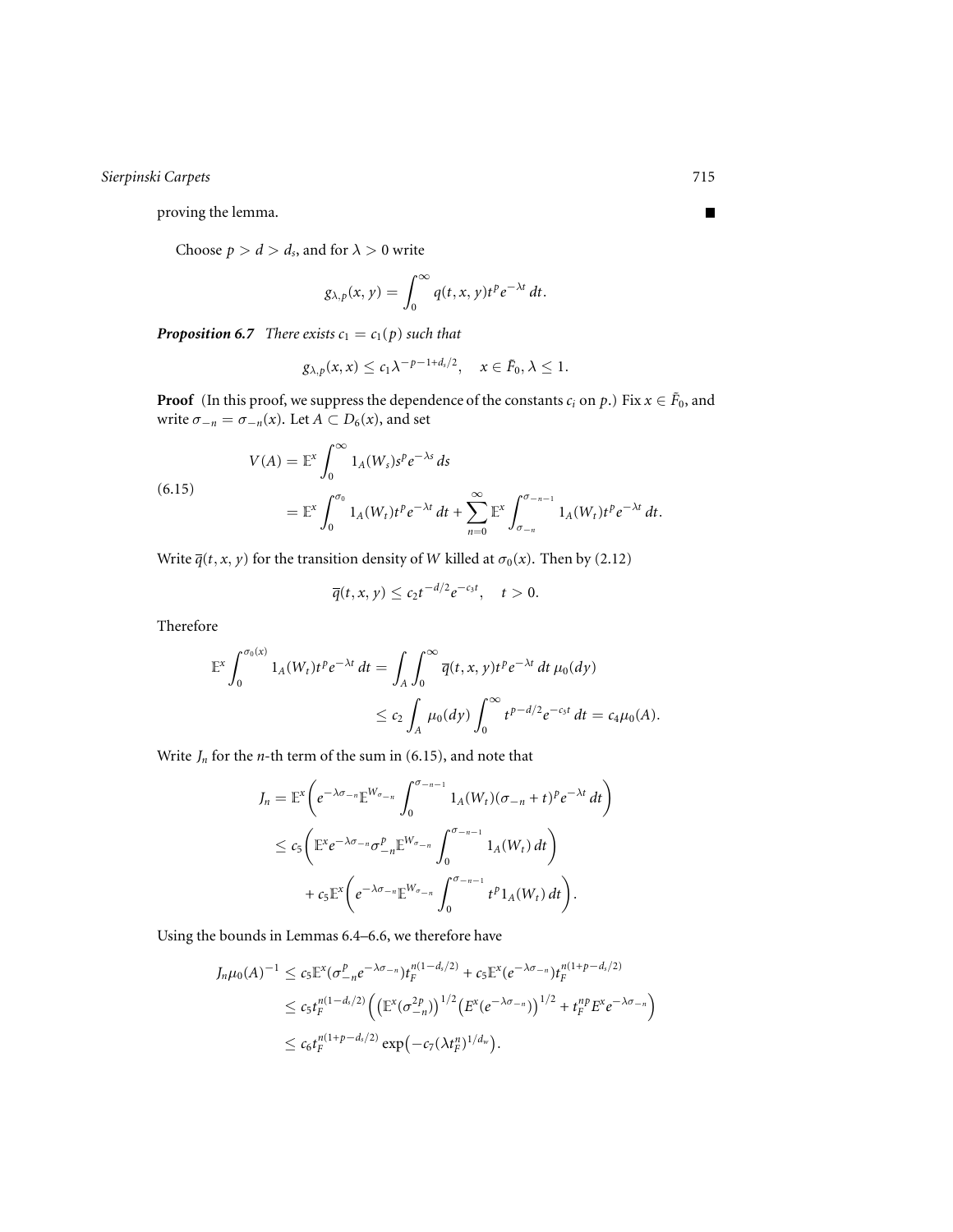Г

Г

Writing  $\beta = 1 + p - d_s/2$ , we deduce from the calculations above that

$$
V(A) \leq c_8\mu_0(A)\Big(1+\sum_{n=0}^{\infty} (t_F^{\beta})^n\exp\big(-c_9(\lambda t_F^n)^{1/d_w}\big)\Big).
$$

Let  $m_0$  be such that  $t_F^{m_0} \geq 1/\lambda > t_F^{m_0-1}$ . Then, as  $\beta > 0$ , the sum above is bounded by  $c_{10}\mu_0(A)t_F^{m_0\beta}$ . So

$$
V(A) = \int_A g_{\lambda, p}(x, y) \mu_0(dy) \leq c_{11} \mu_0(A) \lambda^{-1 - p + d_s/2},
$$

and as  $g_{\lambda, p}(x, y)$  is continuous, this proves the proposition.

*Theorem* 6.8 *For*  $x \in \tilde{F}_0$ *,* 

$$
q(t, x, y) \le \begin{cases} c_1 t^{-d/2}, & 0 < t \le 1, \\ c_1 t^{-d_s/2}, & 1 \le t < \infty. \end{cases}
$$

**Proof** The bound for  $t \in (0, 1]$  is given by (6.2). If  $t \ge 1$ , let  $\lambda = t^{-1}$ . Since  $q(t, x, x)$  is non-increasing in *t*,

$$
c_2 t^{1+p-d_s/2} \ge g_{1/t,p}(x, x)
$$
  
\n
$$
\ge \int_{t/2}^t q(s, x, x) s^p e^{-s/t} ds
$$
  
\n
$$
\ge q(t, x, x) \int_{t/2}^t s^p e^{-s/t} ds = c_3 t^{1+p} q(t, x, x).
$$

This proves the theorem if  $x = y$ , and the general case now follows from (6.1).

*Theorem 6.9 <i>There exist*  $c_1, \ldots, c_8 \in (0, \infty)$  *such that if*  $x, y \in \tilde{F}_0$  *and* 

*(a) t* ≥ 1*,*  $|x - y|$  ≤ *t, then* 

$$
c_1 t^{-d_s/2} \exp \left(-c_2 \left(\frac{|x-y|^{d_w}}{t}\right)^{1/(d_w-1)}\right)
$$

(6.16)

$$
\leq q(t, x, y) \leq c_3 t^{-d_s/2} \exp \left(-c_4 \left(\frac{|x-y|^{d_w}}{t}\right)^{1/(d_w-1)}\right);
$$

*(b)* if  $t \ge 1$ ,  $|x - y| \ge t$ , or if  $t \le 1$ , then writing  $D(t) = d$ ,  $t \le 1$ ,  $D(t) = d$ , for  $t > 1$ ,

$$
(6.17) \t c_5 t^{-D(t)/2} \exp(-c_6 |x-y|^2/t) \le q(t,x,y) \le c_7 t^{-D(t)/2} \exp(-c_8 |x-y|^2/t).
$$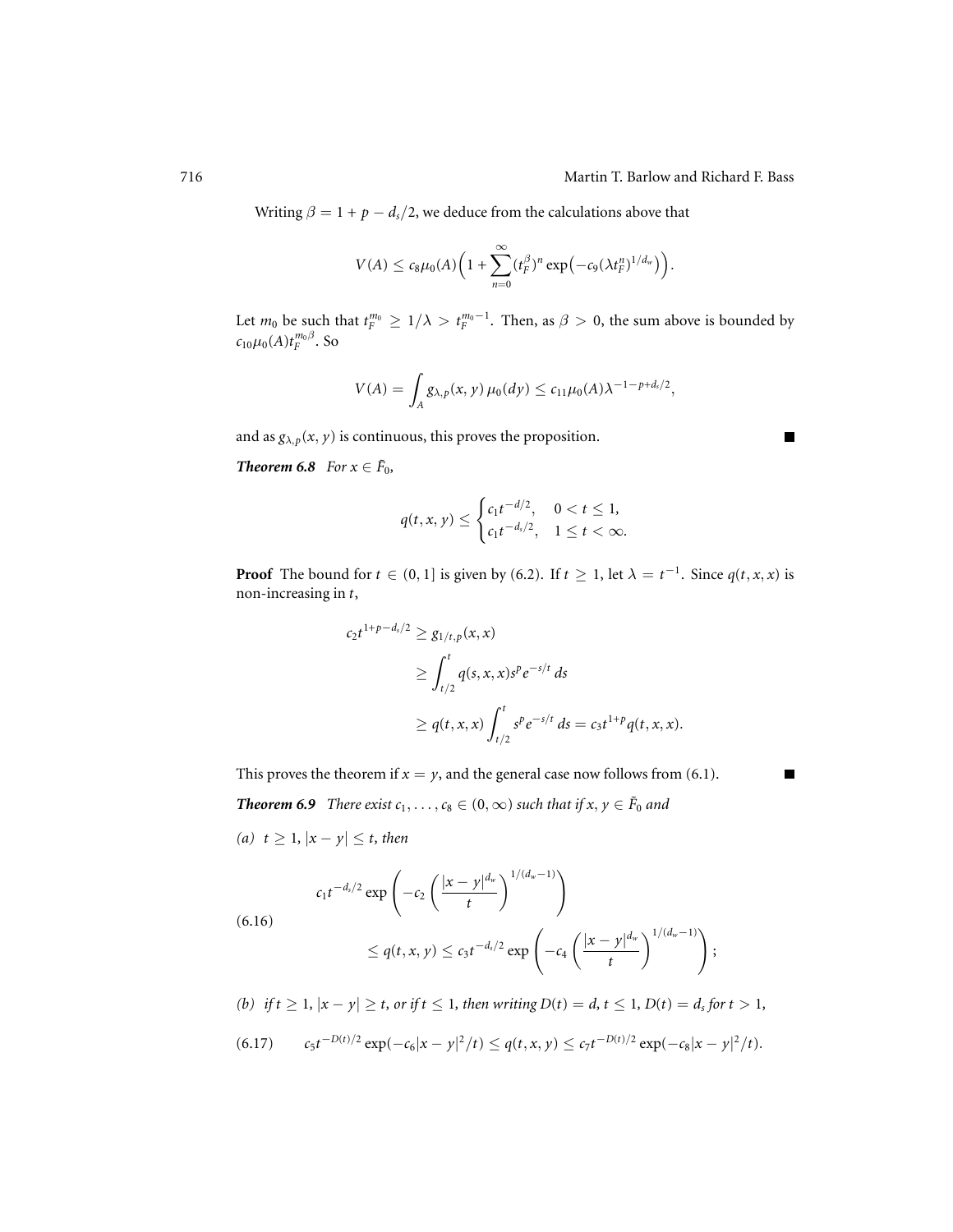**Proof** The argument for the upper bounds in (a) and (b) follows that of [BB4] quite closely. Fix *x*, *y*, *t*, and choose small neighborhoods  $C_x$ ,  $C_y$  of *x* and *y*. Let  $A_x = \{z \in \tilde{F}_0 :$  $|x-z| \le |x-y|$ }, and define  $A_y$  similarly. Let  $\nu_x = \mu_0|_{C_x}$ ,  $\nu_y = \mu_0|_{C_y}$ , and let

$$
S = \inf\{t \ge 0 : |W_t - W_0| > \frac{1}{3}|x - y|\}.
$$

As  $\mu_0(A_x \cap A_y) = 0$ ,

$$
\int_{C_y} \int_{C_x} q(t, x', y') \mu_0(dx') \mu_0(dy') = \mathbb{P}^{\nu_x}(W_t \in C_y)
$$
\n
$$
= \mathbb{P}^{\nu_x}(W_t \in C_y, W_{t/2} \in A_x)
$$
\n
$$
+ \mathbb{P}^{\nu_x}(W_t \in C_y, W_{t/2} \in A_y).
$$
\n(6.18)

We begin with the second term in  $(6.18)$ .

$$
\mathbb{P}^{\nu_x}(W_t \in C_y, W_{t/2} \in A_y) = \mathbb{P}^{\nu_x}(S < t/2, W_t \in C_y, W_{t/2} \in A_y)
$$
\n
$$
\leq \mathbb{P}^{\nu_x}(S < t/2) \sup_{y' \in A_y} \mathbb{P}^{y'}(W_{t/2} \in C_y)
$$
\n
$$
\leq \mu_0(C_x) \sup_{x' \in C_x} \mathbb{P}^{x'}(S < t/2) \sup_{y' \in A_y} \mathbb{P}^{y'}(W_{t/2} \in C_y).
$$

For the first term in (6.18) we have, using the symmetry of *W*,

$$
\mathbb{P}^{\nu_x}(W_t \in C_y, W_{t/2} \in A_x) = \mathbb{P}^{\nu_y}(W_t \in C_x, W_{t/2} \in A_x),
$$

which can be bounded in exactly the same way as (6.19). Therefore, as *q* is continuous it follows from (6.18), (6.19) and (6.1) that

(6.20) 
$$
q(t, x, y) \leq 2 \sup_{x'} \mathbb{P}^{x'} (S < t/2) \sup_{z} q(t/2, z, z).
$$

The upper bounds in (a) and (b) now follow immediately from (6.20) on using the bounds given in Lemma 6.3 and Theorem 6.8.

We now turn to the lower bounds in (a) and (b). Using a standard chaining argument such as in the proof of Theorem 7.4 of [BB4], these can be proved once we establish the estimates

$$
(6.21) \t q(t,x,y) \geq c_9 t^{-d_s/2}, \t |x-y| \leq c_{10} t^{1/d_w}, \t t \geq 1,
$$

$$
(6.22) \t q(t,x,y) \geq c_{11}t^{-d/2}, \quad |x-y| \leq c_{12}t^{1/2}, \quad t \leq 1.
$$

(6.22) is proved in Proposition 6.2, so we just prove (6.21).

We deduce from the upper bound  $(6.16)$  that there exists  $c_{13}$  such that

(6.23) 
$$
q(t,x,x) \geq c_{13}t^{-d_s/2}, \quad x \in \tilde{F}_0, \quad t \geq 1;
$$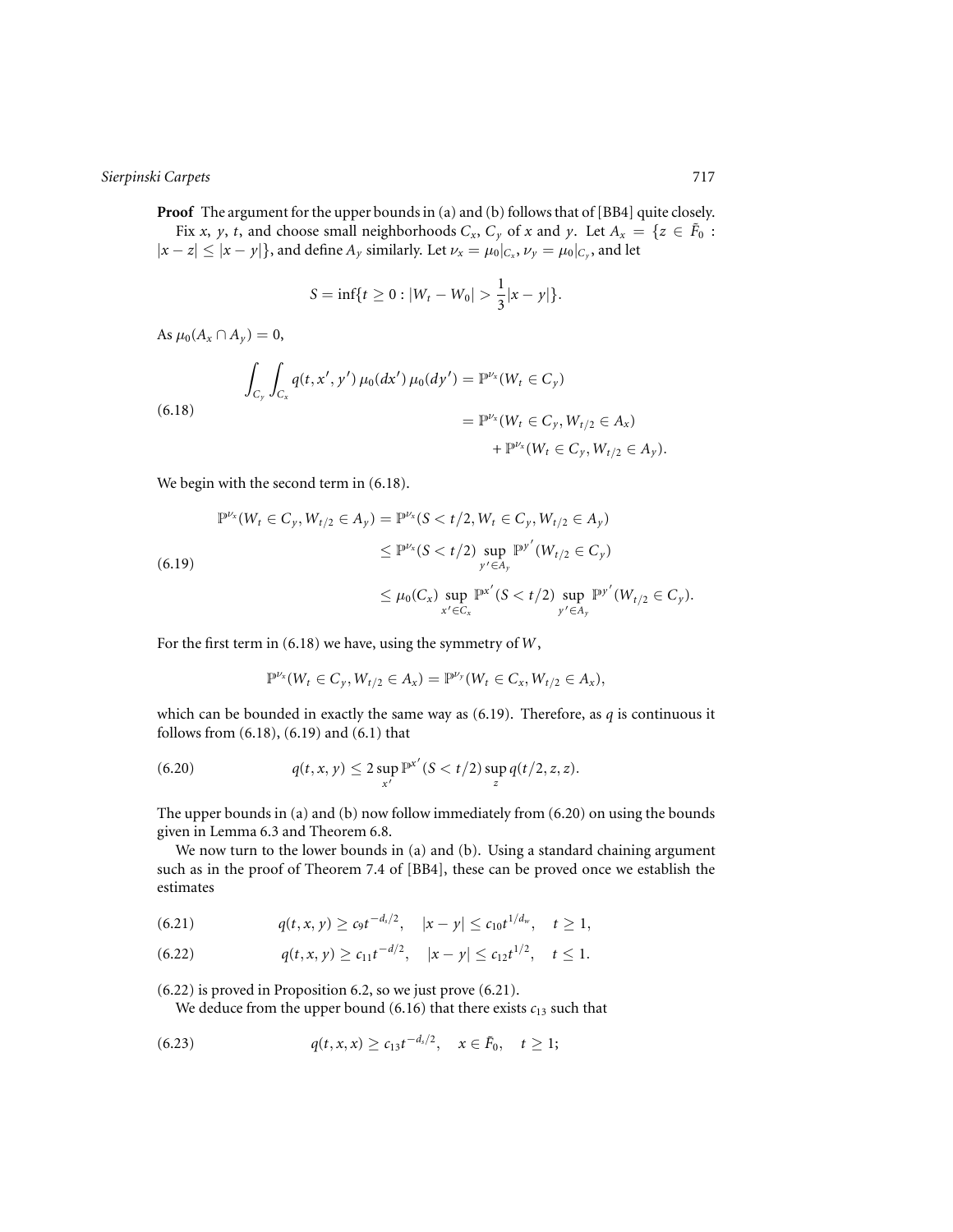.

the proof is as follows (*cf.* Lemma 7.1 in [BB4]). By (5.19)

$$
\mathbb{P}^x(\sigma_r(x) \leq t) \leq c_{14} \exp\left(-c_{15}(t_f^r t)^{-1/(d_w-1)}\right)
$$

Pick *a* such that  $c_{14} \exp(-c_{15}a^{-1/(d_w-1)}) \leq \frac{1}{2}$  and let  $r = \left[\log(2a/t)/\log t_F\right]$ . Then

$$
\mathbb{P}^{\mathsf{x}}\big(W_{s} \in D_{r}(x)\big) \geq \mathbb{P}^{\mathsf{x}}\big(\sigma_{r}(x) > t/2\big) \geq \frac{1}{2}
$$

and

$$
\mu_0(D_r(x)) \leq c_{16}m_F^{-r} \leq c_{17}t^{d_s/2}.
$$

By Cauchy-Schwarz,

$$
1/4 \leq \left[\mathbb{P}^{x}\big(W_{t/2} \in D_{r}(x)\big)\right]^{2} = \left(\int_{D_{r}(x)} q(t/2, x, y) \,\mu_{0}(dy)\right)^{2}
$$
  
 
$$
\leq \mu_{0}\big(D_{r}(x)\big) \int_{D_{r}(x)} q(t/2, x, y)^{2} \,\mu_{0}(dy)
$$
  
 
$$
\leq \mu_{0}\big(D_{r}(x)\big) q(t, x, x).
$$

(6.23) now follows immediately.

By  $(6.16)$  there exists  $c_{18}$  such that

$$
q(t,x,y)\leq c_{18}t^{-d_s/2}, \quad x,y\in \tilde{F}_0.
$$

Now fix  $t \ge 1$  and  $x \in \tilde{F}_0$ . Take  $c_{19} = (c_{13} \wedge c_{18})/2$  and let  $A = \{y : q(t/2, x, y) > 0\}$ *c*19*t*<sup>−</sup>*ds*/<sup>2</sup>}. Then

$$
c_{13}t^{-d_s/2} \le q(t, x, x) = \int q(t/2, x, y)q(t/2, x, y) \mu_0(dy)
$$
  
 
$$
\le \int_A c_{18}t^{-d_s/2}q(t/2, x, y) \mu_0(dy) + \int_{A^c} c_{19}t^{-d_s/2}q(t/2, x, y) \mu_0(dy).
$$

Therefore

$$
c_{13} \le c_{18} \mathbb{P}^x(W_{t/2} \in A) + c_{19} \mathbb{P}^x(W_{t/2} \in A^c)
$$
  
=  $c_{19} + (c_{18} - c_{19}) \mathbb{P}^x(W_{t/2} \in A).$ 

So, if  $c_{20} = (c_{13} - c_{19})/(c_{18} - c_{19})$ , then  $\mathbb{P}^x(W_{t/2} \in A) \ge c_{20}$ . Let  $\varepsilon = c_{20}/4$ , and choose *m* such that

$$
\mathbb{P}^{\gamma}\big(\sigma_m(x)\geq t/2\big)<\varepsilon,\quad y\in D_m(x).
$$

By (6.9) this will hold if *m* is chosen so that  $tt_F^m \ge c_{21} \ge tt_F^{m-1}$ , for a suitable  $c_{21}$ . Write  $D = D_m(x)$ . As  $\varepsilon$  depends only on *d* and *l<sub>F</sub>*, by Theorem 3.25(b) there exists  $\delta > 0$ ,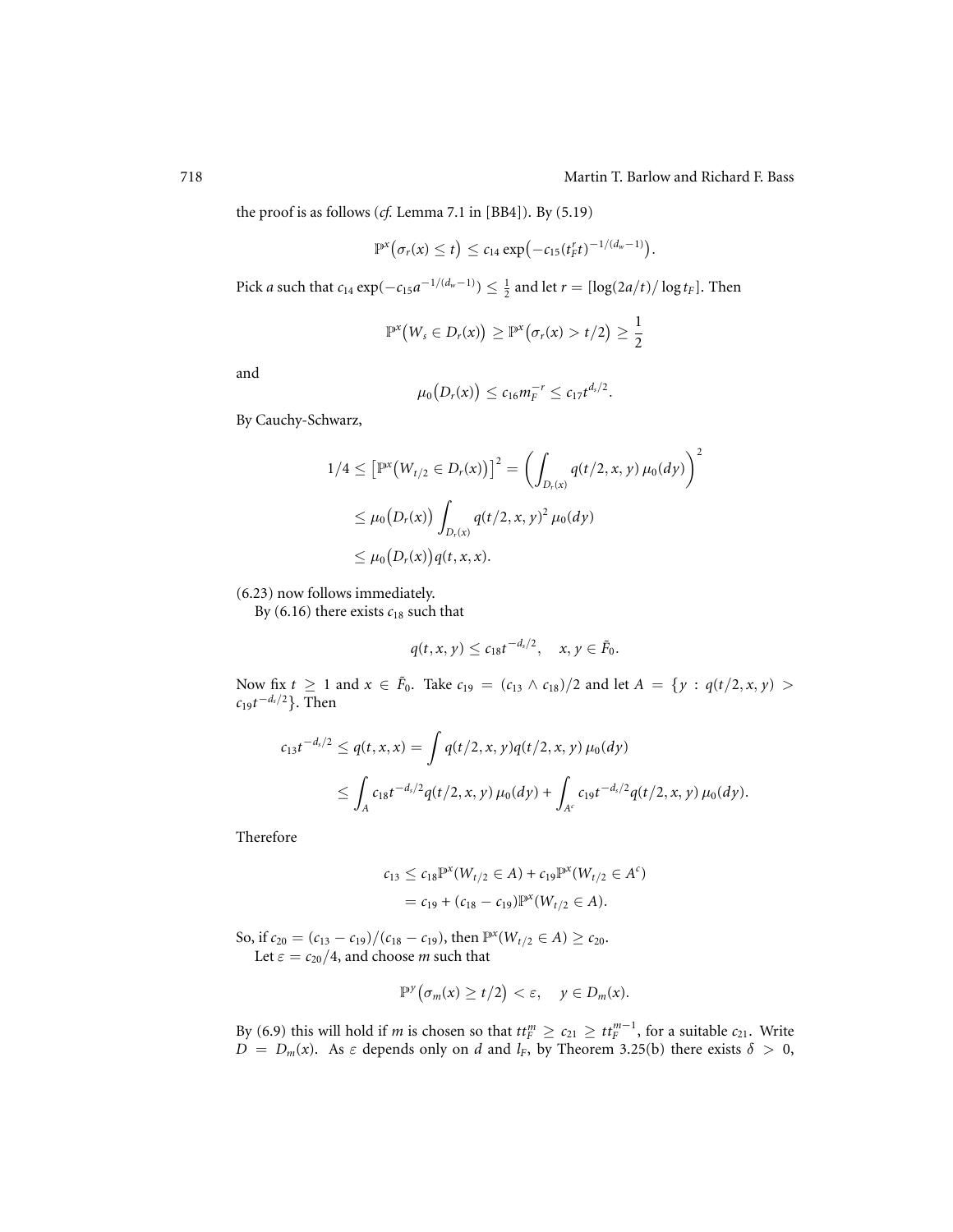depending only on *d* and *l<sub>F</sub>*, such that if  $|x - y| \leq \delta l_F^{-m}$ , then there exist RBM( $\tilde{F}_0$ ),  $W^x$ , *W <sup>y</sup>* , starting at *x*, *y*, respectively, such that

$$
\mathbb{P}\big(T_C(W^x, W^y) < \mathcal{T}_D(W^x) \land \mathcal{T}_D(W^y)\big) > 1 - \varepsilon.
$$

Therefore, writing  $T_C = T_C(W^x, W^y)$ ,

$$
1 - \varepsilon < \mathbb{P}\big(T_C < \mathfrak{T}_D(W^x) \land \mathfrak{T}_D(W^y)\big) \\
\leq \mathbb{P}(T_C \leq t/2) + P\big(\mathfrak{T}_D(W^x) \geq t/2\big) + P\big(\mathfrak{T}_D(W^y) \geq t/2\big),
$$

so that

$$
\mathbb{P}(T_C \leq t/2) \geq 1-3\varepsilon.
$$

Thus

$$
\mathbb{P}(W_{t/2}^y \in A) \ge \mathbb{P}(W_{t/2}^x \in A, T_C \le t/2)
$$
  
\n
$$
\ge \mathbb{P}(W_{t/2}^x \in A) - \mathbb{P}(T_C > t/2)
$$
  
\n
$$
\ge c_{20} - 3\varepsilon = c_{20}/4.
$$

So if  $|x - y| \leq \delta l_F^{-m}$ , then

$$
q(t, x, y) \ge \int_A q(t/2, x, z) q(t/2, z, y) \mu_0(dz)
$$
  
 
$$
\ge c_{19} t^{-d_s/2} \mathbb{P}^y(W_{t/2} \in A) \ge c_{19} c_{20} t^{-d_s/2} / 4.
$$

Since  $l_F^{-m} \le c_{21}t^{1/d_w}$  and  $\delta$  depends only on *d* and  $l_F$ , the estimate (6.21) follows.

Observe that Theorem 6.9 is the same as Theorem 1.4. For  $\lambda \geq 0$  let  $\sim$ 

$$
v^{\lambda}(x, y) = \int_0^{\infty} q(t, x, y) e^{-\lambda t} dt
$$

be the  $\lambda$ -potential kernel density for *W*. Let  $\nu = \nu^0$ ;  $\nu$  is the Green function for *W*. Integrating the bounds in Theorem 6.9 we have:

*Corollary 6.10 Let*  $d_s > 2$ *. Then* 

$$
c_1|x - y|^{d-2} \le v(x, y) \le c_2|x - y|^{d-2} \quad \text{if } |x - y| \le 1,
$$
  

$$
c_3|x - y|^{d_w - d_f} \le v(x, y) \le c_4|x - y|^{d_w - d_f} \quad \text{if } |x - y| \ge 1.
$$

Recall that for  $n \ge 0$  the process  $X^n$  on  $\tilde{F}_n$  is given by

(6.24) 
$$
X_t^n = l_F^{-n} W_{t(t_F^n)}, \quad t \ge 0.
$$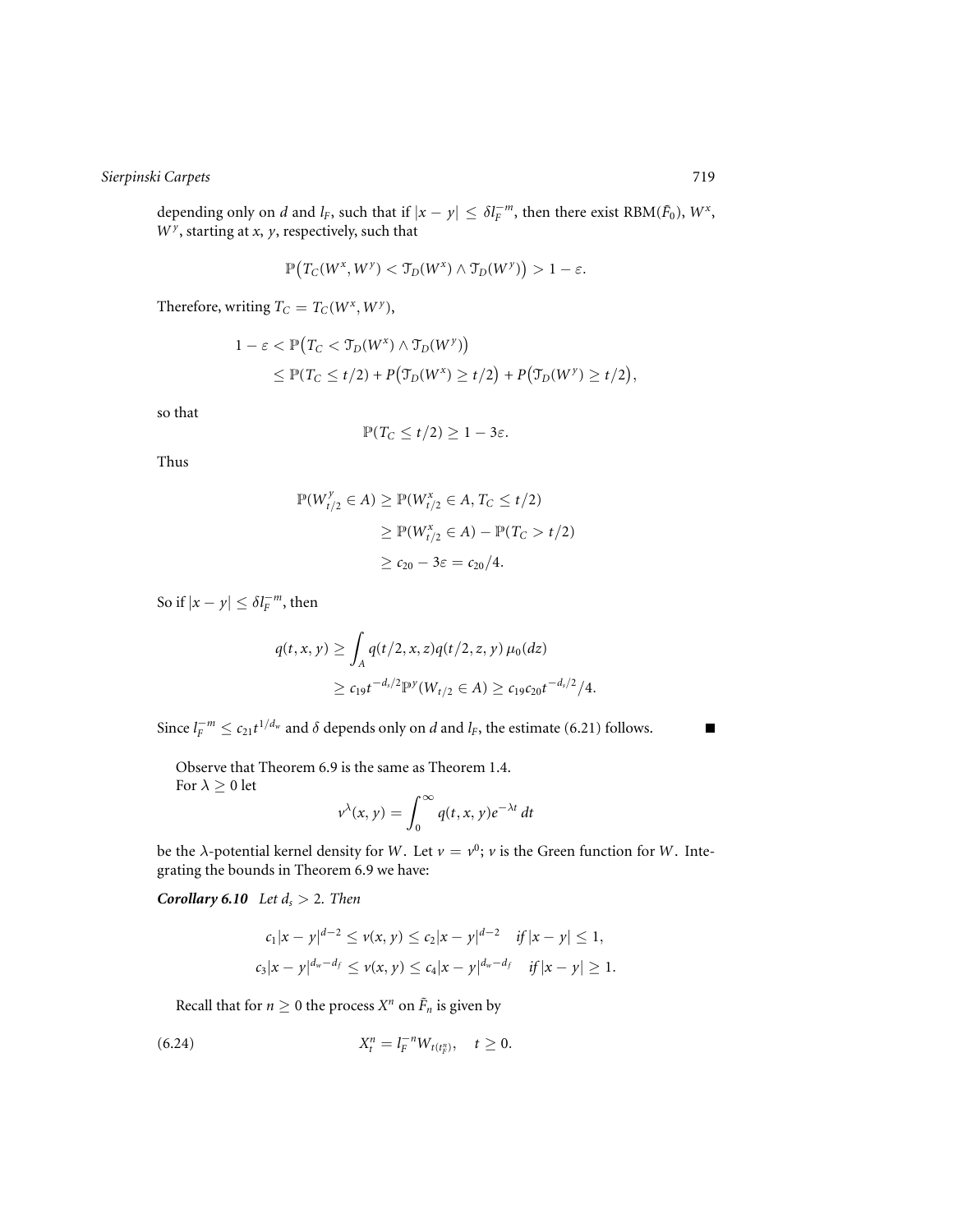Let  $p_n(t, x, y)$  be the transition density of  $X^n$  with respect to  $\mu_n$ . Then from (6.24) we have the scaling relation

(6.25) 
$$
p_n(t, x, y) = m_F^n q(t_F^n t, l_F^n x, l_F^n y).
$$

Theorem 6.9(a) therefore implies:

*Corollary 6.11 There exist*  $c_1, c_2, c_3, c_4 \in (0, \infty)$  *such that if*  $n \geq 0, x, y \in \tilde{F}_n$  *and*  $t \geq t_F^{-n}$ *,*  $|x - y| \leq l_F^{n(d_w - 1)}t$ , then

$$
c_1 t^{-d_s/2} \exp\left(-c_2 \left(\frac{|x-y|^{d_w}}{t}\right)^{1/(d_w-1)}\right)
$$
  

$$
\leq p_n(t, x, y) \leq c_3 t^{-d_s/2} \exp\left(-c_4 \left(\frac{|x-y|^{d_w}}{t}\right)^{1/(d_w-1)}\right).
$$

*Remark 6.12* Taking a limit along a subsequence shows that the density  $p(t, x, y)$  of  $X_t$ with respect to  $\mu$  exists and gives the bounds in Theorem 1.3.

Define the  $\lambda$ -resolvent of *X* by  $U^{\lambda} f(x) = \mathbb{E}^{x} \int_{0}^{\infty} e^{-\lambda s} f(X_{s}) ds$  for  $\lambda \geq 0$  and write *U* for *U*0. Set also

$$
u^{\lambda}(x, y) = \int_0^{\infty} e^{-\lambda t} p(t, x, y) dt,
$$

and write  $u(x, y) = u^0(x, y)$ . Then  $u^{\lambda}$  is the density of the  $U^{\lambda}$ , and *u* is a Green function for *X*. The following bounds for  $u^{\lambda}(x, y)$  are obtained by integrating those for  $p(t, x, y)$ ; in (b) and (c) below one uses Laplace's method.

## *Corollary 6.13*

(a) If  $d_s > 2$  then

(6.27) 
$$
c_1|x-y|^{d_w-d_f} \leq u(x,y) \leq c_2|x-y|^{d_w-d_f}, \quad x, y \in \tilde{F}.
$$

*(b)* If  $d_s < 2$  then for  $\lambda > 0$ ,  $x, y \in \tilde{F}$ ,

$$
c_3 \lambda^{d_s/2-1} \exp(-c_4 \lambda^{1/d_w} |x-y|) \leq u^{\lambda}(x,y) \leq c_5 \lambda^{d_s/2-1} \exp(-c_6 \lambda^{1/d_w} |x-y|).
$$

*(c)* If  $d_s = 2$  *then writing r* =  $\lambda^{1/d_w} |x - y|$ ,

$$
c_7\bigl(\log^+(1/r)+e^{-c_8r}\bigr)\leq u^\lambda(x,y)\leq c_9\bigl(\log^+(1/r)+e^{-c_{10}r}\bigr).
$$

Since there are only countably many GSCs, and (as far as we know) there is no simple expression for *ds*, it is unlikely that any GSC actually satisfies case (c) above. However, we include it for completeness.

We now show that  $p(t, x, y)$  is  $C^{\infty}$  in *t* and each of the partial derivatives is Hölder continuous in *x* and *y*. Let  $m < -2$  be fixed and let  $\overline{P}_t$  be defined on  $D_m(0)$  by

$$
\overline{P}_t f(x) = \mathbb{E}^x \big[ f(X_t); t < \sigma_m(0) \big].
$$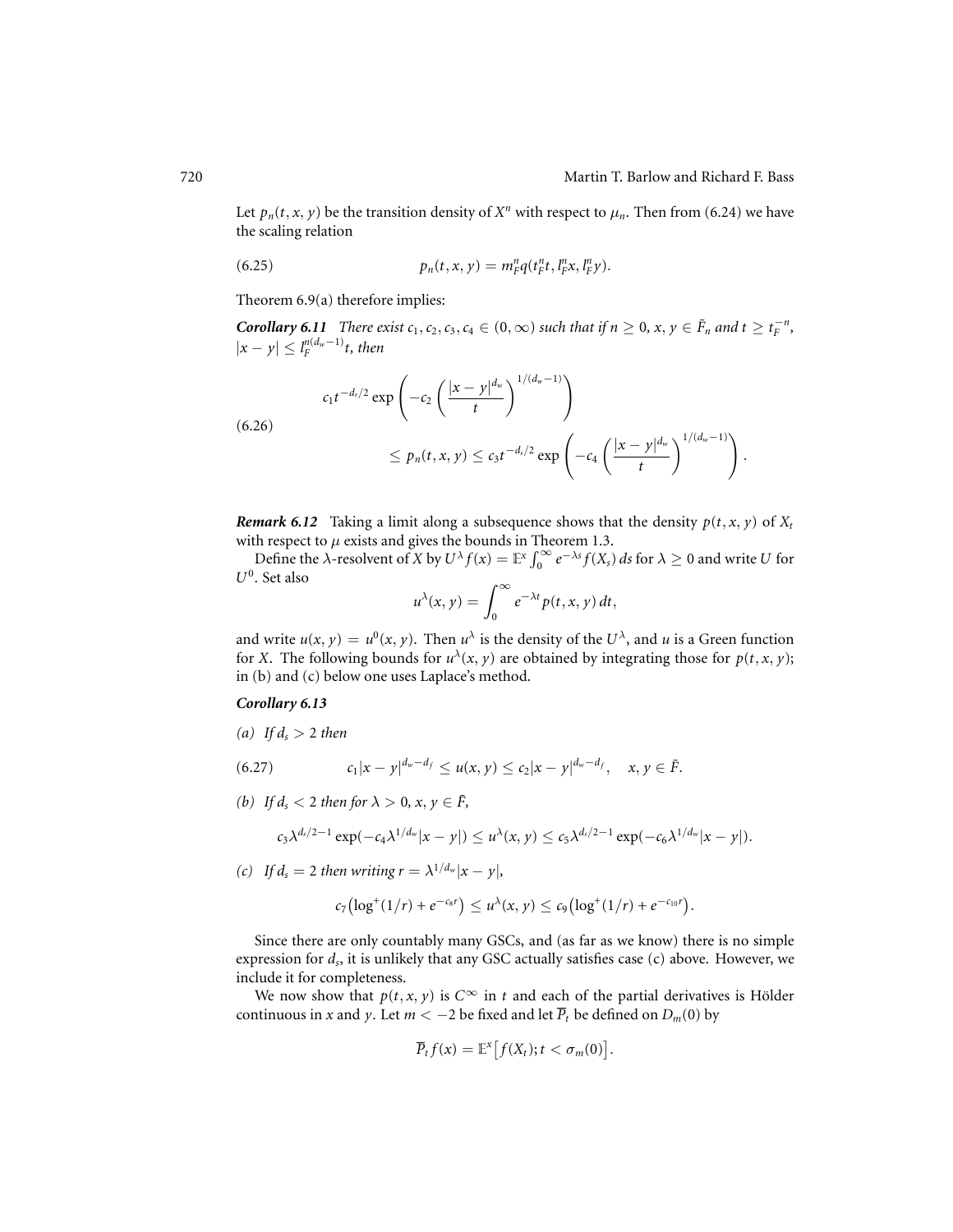Let  $\overline{p}(t, x, y)$  be the corresponding transition density for  $X_t$  killed on exiting  $D_m(0)$ . Since  $\overline{p}(t, x, y) \leq p(t, x, y)$ , we have

(6.28) 
$$
\overline{p}(t,x,y) \leq c_1 t^{-d_s/2}, \quad x,y \in D_m(0) \cap \tilde{F}, \quad t \geq 0.
$$

Let  $\overline{u}^{\lambda}(x, y) = \int_0^{\infty} e^{-\lambda t} \overline{p}(t, x, y) dt$  and let  $\overline{U}^{\lambda}$  be the corresponding resolvent operator. Write  $\overline{U}$  for  $\overline{U}^0$ .

## *Proposition 6.14*

*(a) There exist c*<sup>1</sup> *and* β *not depending on m such that if f is bounded, then*

$$
|\overline{U}^{\lambda} f(x) - \overline{U}^{\lambda} f(y)| \leq c_1 (1 + \lambda^{-1}) |x - y|^{\beta} ||f||_{\infty}, \quad x, y \in D_{m+2}(0) \cap \tilde{F}.
$$

*(b)*  $\overline{U}^{\lambda} f$  *is continuous in*  $D_m(0) \cap \overline{F}$  with a modulus of continuity that depends only on  $\lambda$ *, m and*  $||f||_{\infty}$ *.* 

**Proof** (a) Let  $\overline{U}_{D_n(x_0)}$  be the Green operator for  $X_t$  killed on exiting  $D_n(x_0)$ . If  $x_0 \in D_m(0)$ and  $D_n(x_0) \cap \tilde{F} \subset D_m(0) \cap \tilde{F}$ , then for bounded *h* 

(6.29) 
$$
\overline{U}h(x)=\overline{U}_{D_n(x_0)}h(x)+\mathbb{E}^x\overline{U}h(X_{\sigma_n(x_0)}), x\in D_n(x_0).
$$

The second term is harmonic in  $D_{n+2}(x_0)$ , and so by Theorem 5.9 there exist  $c_2$  and  $\alpha$ (independent of *m*) such that

$$
|\mathbb{E}^{\mathbf{x}}\overline{U}h(X_{\sigma_n(x_0)})-\mathbb{E}^{\mathbf{y}}\overline{U}h(X_{\sigma_n(x_0)})|\leq c_2|x-y|^{\alpha}I_F^{\alpha\alpha}\|\overline{U}h\|_{\infty}
$$

if *x*, *y* ∈ *D*<sub>*n*+2</sub>(*x*<sub>0</sub>). On the other hand, by (5.20),

$$
\|\overline{U}_{D_n(x_0)}h\|_{\infty}\leq c_3t_F^{-n}\|h\|_{\infty}.
$$

Taking  $x = x_0$  we therefore deduce that if *n*, *y* satisfy

(6.30) 
$$
D_n(x) \cap \tilde{F} \subset D_m(0) \cap \tilde{F}, \quad y \in D_{n+2}(x)
$$

then

(6.31) 
$$
|\overline{U}h(x)-\overline{U}h(y)| \leq 2c_3t_F^{-n}||h||_{\infty}+c_2|x-y|^{\alpha}I_F^{n\alpha}||\overline{U}h||_{\infty},
$$

$$
\leq c_4(||h||_{\infty}+||\overline{U}h||_{\infty})(t_F^{-n}+|I_F^{-n}|x-y|^{\alpha}).
$$

Now suppose  $x \in D_{m+2}(0)$  and  $|x - y| \leq l_F^{-2}/2$ . Then if  $n \geq 0$ , (6.30) is satisfied. Choosing *n* be the greatest integer less than  $\alpha \log |x - y|^{-1} / ((\alpha + d_w) \log l_F)$  it follows from (6.31) that

$$
|\overline{U}h(x)-\overline{U}h(y)|\leq c_5(||h||_{\infty}+||\overline{U}h||_{\infty})|x-y|^{\beta},
$$

where  $\beta = \alpha d_w(\alpha + d_w)^{-1}$ .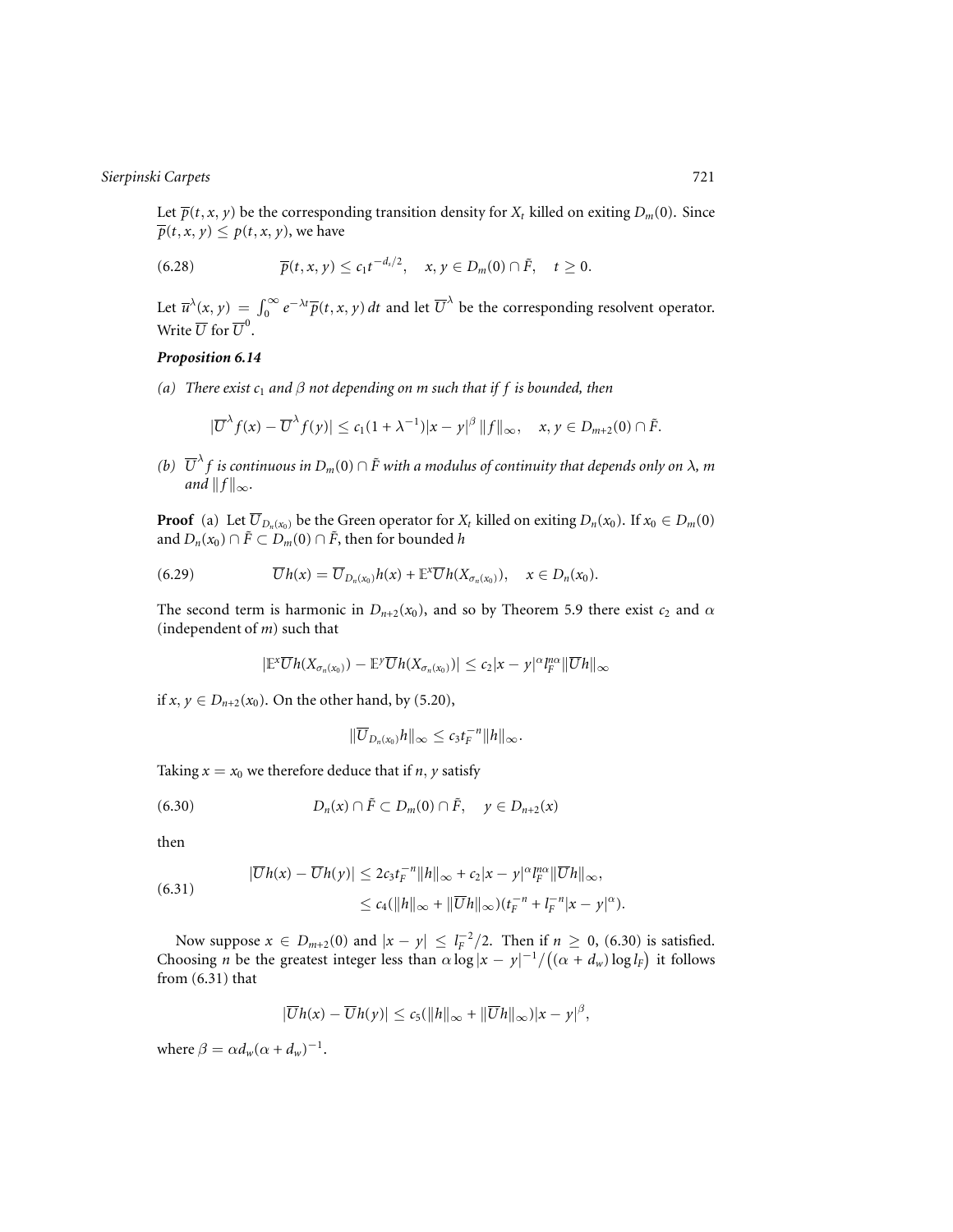By the resolvent identity,

$$
\overline{U}^{\lambda} f = \overline{U} (f - \lambda \overline{U}^{\lambda} f).
$$

Set  $h = f - \lambda \overline{U}^{\lambda} f$ ; as  $\|\overline{U}^{\lambda} f\|_{\infty} \leq \lambda^{-1} \|f\|_{\infty}$ , we deduce  $\|h\|_{\infty} \leq 2 \|f\|_{\infty}$ . As  $\overline{U}h = \overline{U}^{\lambda} f$ ,  $\|\overline{U}h\|_{\infty} \leq \lambda^{-1} \|f\|_{\infty}$ , and so  $\|h\|_{\infty} + \|\overline{U}h\|_{\infty} \leq (2 + \lambda^{-1})\|f\|_{\infty}$ . Therefore

$$
|\overline{U}^{\lambda} f(x) - \overline{U}^{\lambda} f(y)| \leq c_6 (1 + \lambda^{-1}) |x - y|^{\beta} ||f||_{\infty}.
$$

Finally, if  $|x-y| \le 1$  then we can find a chain  $x = x_0, x_1 \cdots x_k = y$  with  $|x_{i-1} - x_i| \le l_F^{-2}/2$ and  $k \leq c_7(d, l_F)$ . So, using the triangle inequality (a) follows.

(b) Let  $A = \partial_r D_m(0)$  be the relative boundary of  $D_m(0) \cap \tilde{F}$  in  $\tilde{F}$ . Write  $D = D_m(0) \cap$ *F* − *A*. If *x* ∈ *D* then there exists *n*<sup>0</sup> ≥ 2 such that  $D_{n_0}(x) \cap \tilde{F} \subset D$ . If  $y \in D_{n_0+2}(x) \cap \tilde{F}$  and *y* ≠ *x* choose *n* so that *y* ∈ *D*<sub>2*n*</sub>(*x*) − *D*<sub>2*n*+2</sub>(*x*). Then (6.30) holds, and so by (6.31)

$$
\begin{aligned} |\overline{U}h(x) - \overline{U}h(y)| &\leq c_8(||h||_{\infty} + \|\overline{U}h\|_{\infty})(t_F^{-n} + l_F^{-n\alpha}) \\ &\leq c_9(||h||_{\infty} + \|\overline{U}h\|_{\infty})|x - y|^{\gamma} \end{aligned}
$$

for some  $\gamma > 0$ . Thus  $\overline{U}h$  is continuous on *D*.

We now show  $\overline{U}h$  vanishes continuously on *A*. For  $n \geq 1$  set  $B_n = \bigcup_{z \in A} D_n(z) \cap \tilde{F}$ ,  $b_n = \sup_{x \in B_n} |\overline{U}h(x)|$ . Note that by (5.20)  $b_1 \le c_3 t_F^{-m} ||h||_{\infty}$ .

By Corollary 3.24, there exists  $\delta$  depending only on  $l_F$ ,  $d$  such that

$$
\mathbb{P}^{x}\big(X_{\sigma_n(x)}\notin D_m(0)\big)\geq \delta, \quad x\in B_{n+2}.
$$

Since  $\overline{U}h = 0$  outside  $D_m(0)$ ,

$$
|\overline{U}h(x)| \leq c_3 t_F^{-n} ||h||_{\infty} + |\mathbb{E}^x \overline{U}h(X_{\sigma_n(x)})|
$$
  

$$
\leq c_3 t_F^{-n} ||h||_{\infty} + (1 - \delta)b_{n-2}, \quad x \in B_{n+2}.
$$

Thus

$$
b_{n+2}\leq c_3t_F^{-n}\|h\|_{\infty}+(1-\delta)b_n.
$$

Thus  $b_n \to 0$  as  $n \to \infty$ . We therefore have that  $\overline{U}h$  is continuous on  $D_m(0) \cap \tilde{F}$  with a modulus of continuity depending on *m* and  $||h||_{\infty}$ . Using the resolvent identity as in (a), we obtain (b).

*Proposition 6.15 There exist reals*  $0 \leq \lambda_1 \leq \lambda_2 \leq \cdots$  *and bounded continuous functions*  $\varphi_i$  *on*  $D_m(x_0)$  *such that* 

- *(a)* the only subsequential limit point of  $\{\lambda_i\}$  is  $\infty$ ;
- *(b)* the  $\varphi_i$  form a complete orthonormal system for  $L^2(D_m(x_0), \mu)$ ;
- *(c) we have the expansion*

(6.32) 
$$
\overline{p}(t,x,y) = \sum_{i=1}^{\infty} e^{-\lambda_i t} \varphi_i(x) \varphi_i(y)
$$

*where the convergence is absolute and uniform for each*  $t > 0$ *.*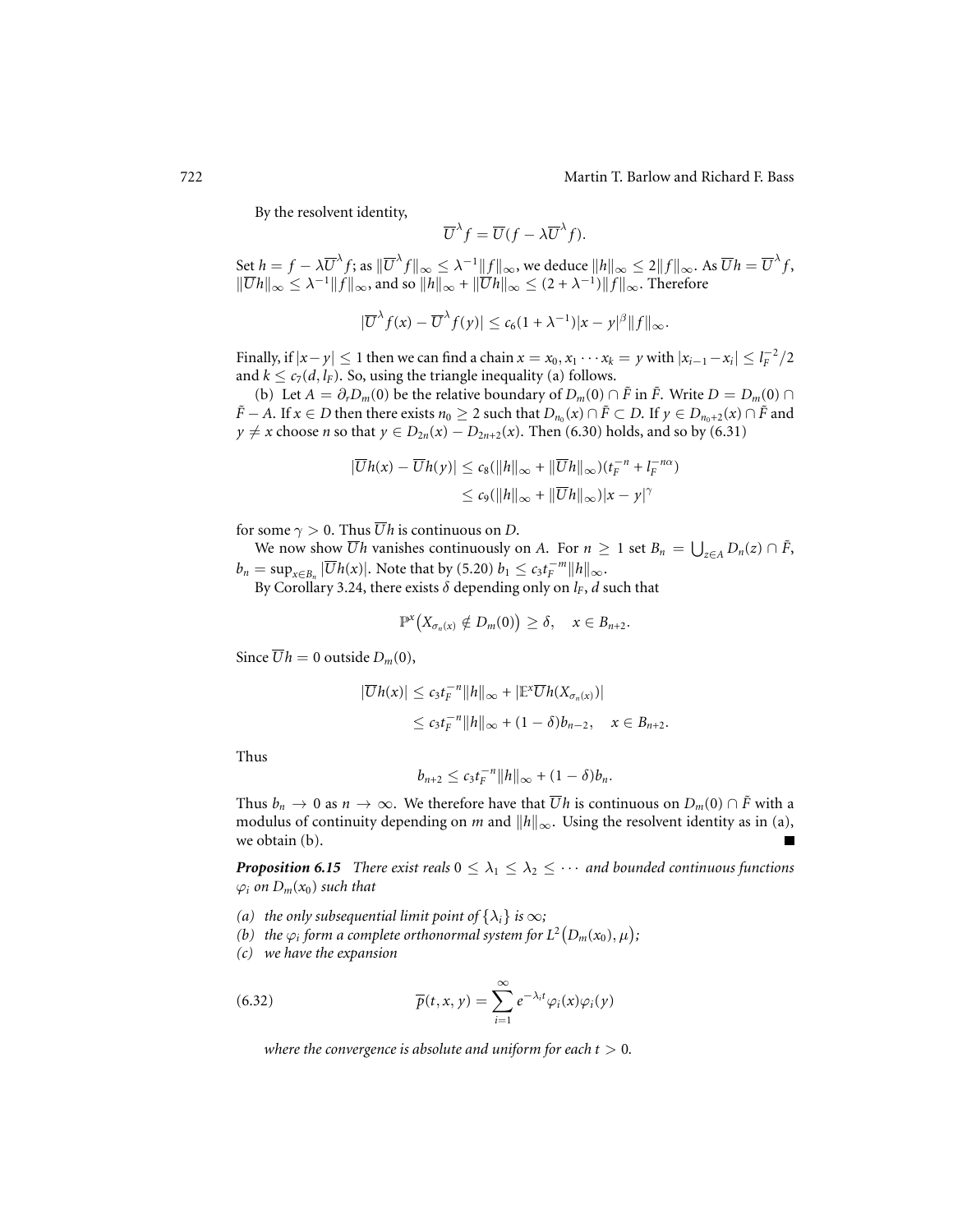**Proof** We first show that if  $\overline{P}_t f = 0$  a.e. for  $f \in L^2$ , then  $f = 0$  a.e. By [FOT], Lemma 1.4.3 the semigroup  $(\overline{P}_t)$  is strongly continuous on  $L^2(F, \mu)$ , so that  $\|\overline{P}_t f - f\|_2 \to 0$  as  $t \downarrow 0$ . If  $\overline{P}_t f = 0$ , then

$$
0 = \int f(\overline{P}_t f) = \int (\overline{P}_{t/2} f)(\overline{P}_{t/2} f),
$$

or  $\overline{P}_{t/2}f = 0$  a.e. By induction  $\overline{P}_{t/2^n}f = 0$  a.e., and so  $f = 0$  a.e.

 $\overline{p}(t,x,y)$  is symmetric and bounded. Since  $\mu\big(D_m(x_0)\big)<\infty,$  then

$$
\int_{D_m(x_0)}\int_{D_m(x_0)}\overline{p}(t,x,y)^2\,\mu(dx)\,\mu(dy)<\infty.
$$

By [RS-N],  $\overline{P}_t$  is a self-adjoint completely continuous operator on  $L^2$ , and by the proofs in [Bas2, Sect. II.4], there exist  $\tilde{\varphi}_i$  that form a complete orthonormal system of functions in *L*<sup>2</sup> with

$$
\overline{p}(t,x,y)=\sum_{i=1}^{\infty}e^{-\lambda_{i}t}\tilde{\varphi}_{i}(x)\tilde{\varphi}_{i}(y)
$$

for  $\mu^2$  a.e. pair  $(x, y)$ . Moreover the convergence is absolute and takes place in  $L^\infty\bigl(D_m(x_0)\times$  $D_m(x_0)$ , and (a) holds.

Next note  $\overline{P}_t \tilde{\varphi}_i = e^{-\lambda_i t} \tilde{\varphi}_i$  a.e., so  $\overline{U}^{\lambda} \tilde{\varphi}_i = (\lambda + \lambda_i)^{-1} \tilde{\varphi}_i$  a.e. Setting  $\varphi_i = (\lambda + \lambda_i) \overline{U}^{\lambda} \tilde{\varphi}_i$ , we have  $\varphi_i = \tilde{\varphi}_i$  a.e., while by Proposition 6.14  $\varphi_i$  is continuous. If  $s < t$ ,

$$
e^{\lambda_i t}\overline{P}_t\tilde{\varphi}_i(x)=e^{\lambda_i s}\overline{P}_s(e^{\lambda_i(t-s)}\overline{P}_{t-s}\tilde{\varphi}_i)(x)=e^{\lambda_i s}\overline{P}_s\tilde{\varphi}_i(x)
$$

because 
$$
e^{\lambda_i(t-s)}\overline{P}_{t-s}\tilde{\varphi}_i = \tilde{\varphi}_i
$$
 a.e. and  $\overline{P}_s$  has a density. It follows that for each *x* and *i*,  $e^{\lambda_i t}\overline{P}_t\tilde{\varphi}_i(x)$  is constant in *t*. Writing  $w_i(x)$  for  $e^{\lambda_i t}\overline{P}_t\tilde{\varphi}_i(x)$ ,

$$
\overline{U}^{\lambda}\tilde{\varphi}_i(x)=\int_0^t e^{-\lambda t}\overline{P}_t\tilde{\varphi}_i(x)\,dt=\int_0^{\infty} e^{-\lambda t}e^{-\lambda_i t}w_i(x)\,dt=(\lambda+\lambda_i)^{-1}w_i(x).
$$

Hence

$$
e^{\lambda_i t} \overline{P}_t \tilde{\varphi}_i(x) = w_i(x) = \varphi_i(x)
$$

for all *t* and *x*. Since  $\int \tilde{\varphi}_i^2(x) \mu(dx) = 1$ , from Cauchy-Schwarz and Remark 6.12,

$$
\varphi_i(x)=e^{\lambda_i t}\overline P_t\tilde\varphi_i(x)\le e^{\lambda_i t}\biggl(\int\tilde\varphi_i^2(y)\,\mu(dy)\biggr)^{\frac{1}{2}}\biggl(\int_{D_m(x_0)}\overline p(t,x,y)^2\,\mu(dy)\biggr)^{\frac{1}{2}},
$$

and so  $\varphi_i$  is bounded in *x*.

Let

$$
r(t,x,y)=\sum_{i=1}^{\infty}e^{-\lambda_i t}\varphi_i(x)\varphi_i(y).
$$

As the  $\varphi_i$  are orthonormal, then

(6.33) 
$$
\int r(t/2, x, z) r(t/2, z, y) \mu(dz) = \sum_{i=1}^{\infty} e^{-\lambda_i t/2} e^{-\lambda_i t/2} \varphi_i(x) \varphi_i(y) = r(t, x, y).
$$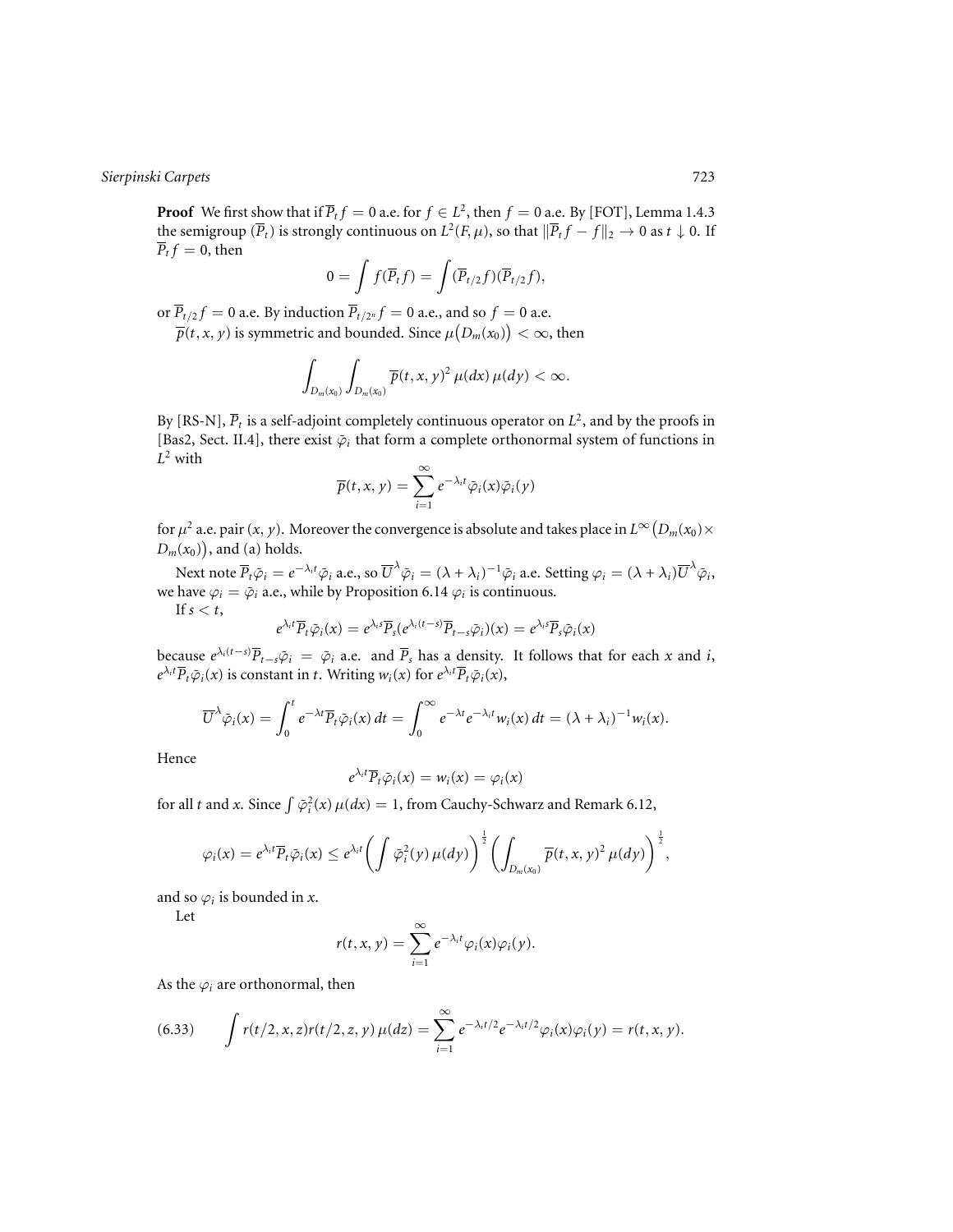$$
\text{If } f = \sum a_i \varphi_i \in L^2,
$$

$$
\int f(y)r(t,x,y)\,\mu(dy)=\sum e^{-\lambda_i t}a_i\varphi_i(x),
$$

while

$$
\overline{P}_t f(x) = \sum a_i \overline{P}_t \tilde{\varphi}_i(x) = \sum a_i e^{-\lambda_i t} \varphi_i(x).
$$

Thus  $r(t, x, \cdot)$  is a transition density for  $\overline{P}_t$  and  $r(t, x, \cdot) = \overline{p}(t, x, \cdot)$  a.e. We then have by (6.33) that

$$
\overline{p}(t, x, y) = \int \overline{p}(t/2, x, z)\overline{p}(t/2, z, y) \mu(dz)
$$

$$
= \int r(t/2, x, z)r(t/2, z, y) \mu(dy)
$$

$$
= r(t, x, y).
$$

From [Bas2, Sect. II.4], the sum in (6.33) is absolutely and uniformly convergent; consequently  $\overline{p}(t, x, y) = r(t, x, y)$  is jointly continuous in *x* and *y*.

Fix  $t_0 > 0$ , write  $\lambda = t_0^{-1}$ , and let

$$
s_k(x, y) = \sum_{i=1}^{\infty} (\lambda + \lambda_i)(-\lambda_i)^k e^{-\lambda_i t_0} \varphi_i(x) \varphi_i(y), \quad k = 0, 1, 2, \dots,
$$

$$
S_k f(x) = \int f(y) s_k(x, y) \mu(dy).
$$

*Proposition 6.16 There exist constants*  $c_1(k)$  *independent of m such that if*  $f \in L^1$  *then* 

$$
||S_k f||_{\infty} \leq c_1(k)t_0^{-k-1-d_s/2}||f||_1.
$$

**Proof** Note first that  $\sup_{r\geq 0} (\lambda+r)r^ke^{-rt_0/2} = c_1(k)t_0^{-k-1}$  for some function  $c_1(k)$ . So, using Cauchy-Schwarz,

$$
|s_k(x, y)| \leq \sum_{i=1}^{\infty} (\lambda + \lambda_i) \lambda_i^k e^{-\lambda_i t_0} |\varphi_i(x)| |\varphi_i(y)|,
$$
  
\n
$$
\leq \Big( \sum_{i=1}^{\infty} (\lambda + \lambda_i) \lambda_i^k e^{-\lambda_i t_0} \varphi_i(x)^2 \Big)^{1/2} \Big( \sum_{i=1}^{\infty} (\lambda + \lambda_i) \lambda_i^k e^{-\lambda_i t_0} \varphi_i(y)^2 \Big)^{1/2}
$$
  
\n
$$
\leq \sup_x \Big( \sup_i (\lambda + \lambda_i) \lambda_i^k e^{-\lambda_i t_0/2} \sum_{i=1}^{\infty} e^{-\lambda_i t_0/2} \varphi_i(x)^2 \Big)
$$
  
\n
$$
\leq c_1 (k) t_0^{-k-1} \sup_x \overline{p}(t_0/2, x, x)
$$
  
\n
$$
\leq c_2 (k) t_0^{-k-1} - d_s/2.
$$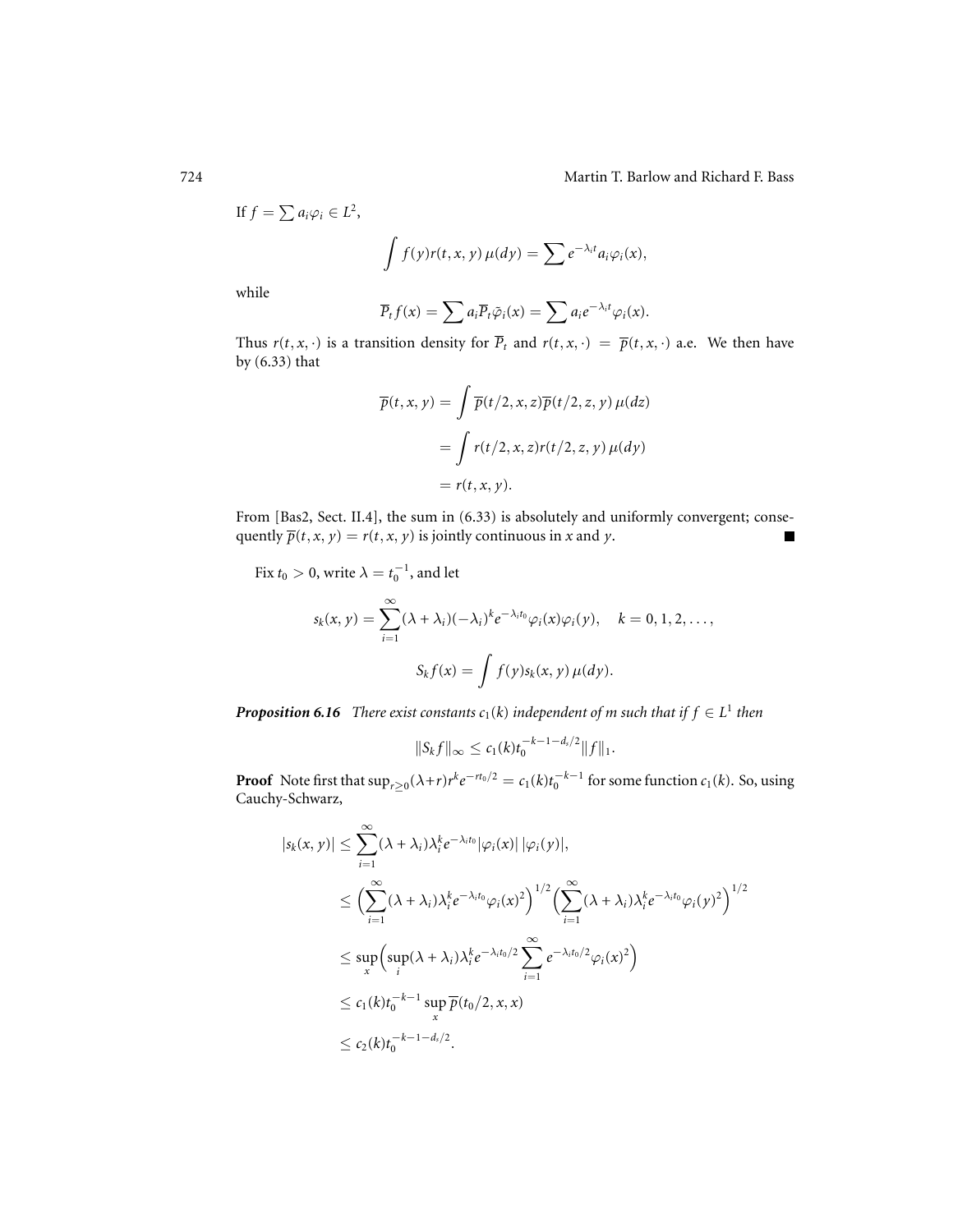The result is now immediate.

Let  $\partial_t$  be an abbreviation for  $\partial/\partial t$  and  $\partial_t^k$  an abbreviation for  $\partial^k/\partial t^k$ .

*Proposition 6.17 For each k*  $\geq 0$ ,  $t > 0$ ,  $\partial_t^k \overline{p}(t, x, y)$  *is continuous in x and y on D<sub>m</sub>*(0)  $\cap$   $\tilde{F}$ . *Further there exist constants c*1(*k*)*, c*2(*k*)*,* β*, not depending on m, such that*

(6.34) 
$$
|\partial_t^k \overline{p}(t,x,y)| \leq c_1(k)t^{-k-d_s/2}, \quad x, y \in D_m(0) \cap \tilde{F},
$$

(6.35) 
$$
|\partial_t^k p(t, x, y) - \partial_t^k p(t, x', y)| \le c_2(k)(1+t)|x - x'|^{\beta} t^{-k-1-d_s/2}
$$
  
for  $x, x', y \in D_m(0) \cap \tilde{F}, |x - x'| \le 1$ .

**Proof** Let  $f(z) = \overline{p}(s, z, y)$ . Then

$$
\overline{P}_{t_0} f(x) = \int \overline{p}(t_0, x, z) \overline{p}(s, z, y) \mu(dz) = \overline{p}(t_0 + s, x, y).
$$

Therefore, using the eigenvalue expansion,

$$
\partial_t^k \overline{p}(t_0+s,x,y) = \partial_t^k \overline{P}_{t_0} f(x) = \overline{U}^{\lambda} S_k f(x).
$$

Thus  $\partial_t^k \overline{p}(t_0+s,x,y)$  is continuous on  $D_m(0)$  by Proposition 6.14(b). As  $||f||_1 = 1$  we have, using Proposition 6.16,

$$
\begin{aligned} |\partial_t^k \overline{p}(t_0+s,x,y)| &\leq \|\overline{U}^{\lambda} S_k f\|_{\infty} \\ &\leq \lambda^{-1} \|S_k f\|_{\infty} \\ &\leq \lambda^{-1} c_3(k) t_0^{-1-k-d_s/2} .\end{aligned}
$$

If  $x, x' \in D_{m+2}(0) \cap \tilde{F}$  and  $|x - x'| \leq 1$  then by Proposition 6.14(a)

$$
\begin{aligned} |\partial_t^k \overline{p}(t_0+s,x,y)-\partial_t^k \overline{p}(t_0+s,x',y)| &\leq |\overline{U}^\lambda S_k f(x)-\overline{U}^\lambda S_k f(x')| \\ &\leq c_4 (1+\lambda^{-1})|x-x'|^\beta \|S_k f\|_\infty \\ &\leq c_5 (k)(1+t_0)|x-x'|^\beta t_0^{-1-k-d_s/2} .\end{aligned}
$$

The result follows immediately from these bounds.

*Theorem 6.18 There exist constants*  $c_1(k)$ ,  $c_2(k)$ *, depending only on k, and*  $\beta > 0$  *such that for*  $x, x', y \in \tilde{F}$ ,  $t > 0$ ,  $k \geq 0$ 

(6.36) 
$$
|\partial_t^k p(t,x,y)| \leq c_1(k)t^{-k-d_s/2}.
$$

*Writing*  $R = |x - x'|t^{-1/d_w}$ ,

(6.37) 
$$
|\partial_t^k p(t,x,y) - \partial_t^k p(t,x',y)| \leq c_2(k) \max(R^{\beta}, R^{d_w}) t^{-k-d_s/2}.
$$

 $\blacksquare$ 

 $\blacksquare$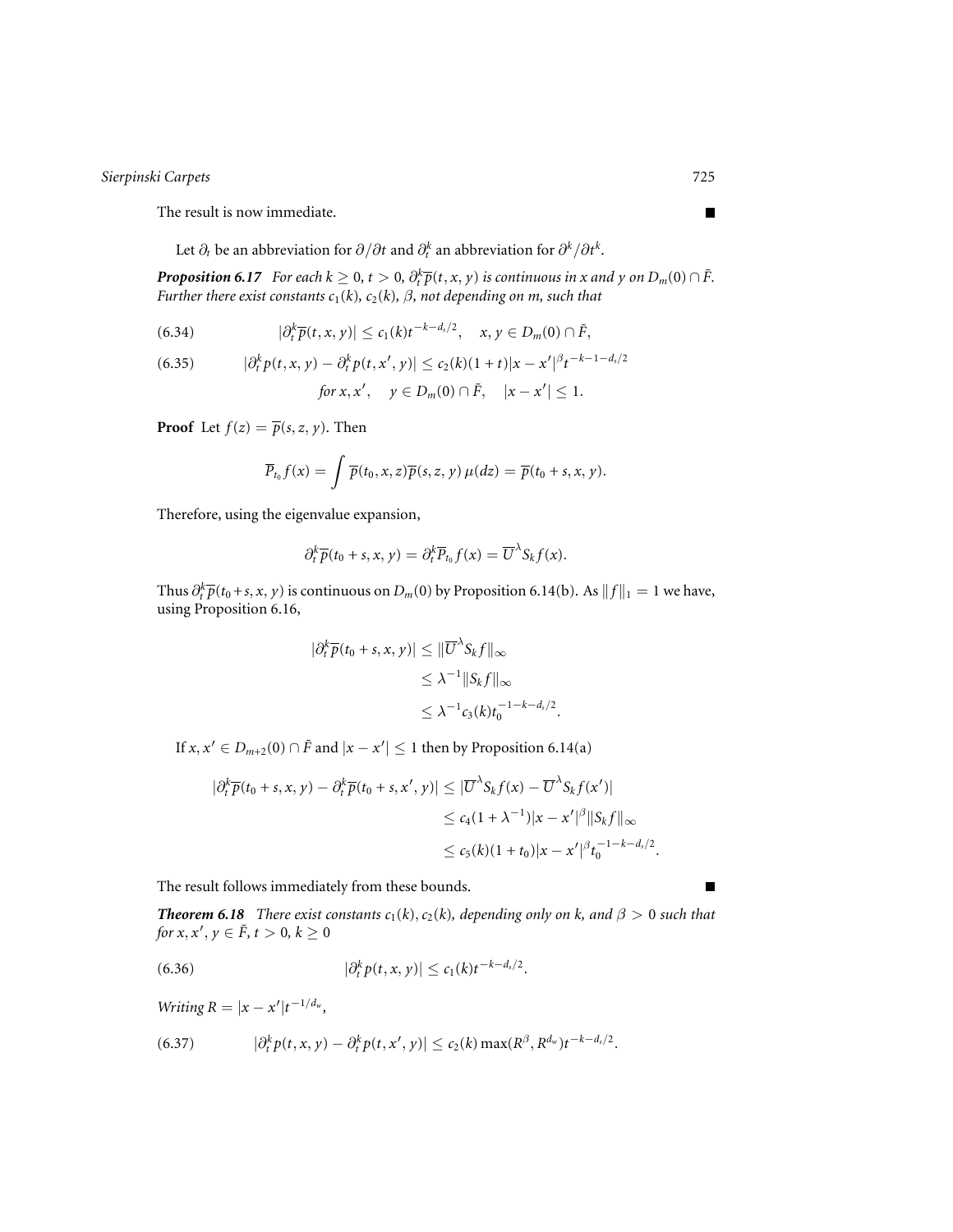Е

Г

**Proof** As the bounds in Proposition 6.17 are independent of *m* it follows by the argument of [BB4, Sect. 4], that  $\partial_t^k p(t, x, y)$  is continuous and satisfies the bounds (6.34) and (6.35). This proves (6.36).

To prove (6.37) we use weak scaling. Let  $X_t' = \frac{\ln X}{\ln X}(t/t_F^n)$ , and let  $p'(t, x, y)$  be the transition density of  $X'$ . Then  $p'$  also satisfies (6.34) and (6.35), and

$$
p(t,x,y)=m_F^n p'(t_F^n t, l_F^n x, l_F^n y).
$$

Write  $\theta = l_F^n$ ; if  $\theta |x - x'| \leq 1$ , then using (6.35) it follows that

$$
|\partial_t^k p(t,x,y)-\partial_t^k p(t,x',y)|\leq c_3(k)(\theta^{-d_w}+t)\theta^{\beta}|x-x'|^{\beta}t^{-k-1-d_s/2}.
$$

Optimizing over  $\theta \in \{l_F^n, n \in \mathbb{Z}\}$  we obtain (6.37).

**Proof of Theorem 1.3** The continuity and symmetry of  $p(t, x, y)$  follow from Propositions 6.15 and 6.17, while the bounds in (1.4) follow from Corollary 6.11. П

**Proof of Theorem 1.2** Combine Theorem 1.3 and Theorem 5.7.

*Remark 6.19* We can use the spectral theorem to obtain an expansion of  $p(t, \cdot, \cdot)$  on  $\tilde{F} \times \tilde{F}$ . *Proposition 6.20 Suppose*  $\overline{p}(t, x, y) = \overline{p}_{D_0(x_0)}(t, x, y)$  *is the transition density for*  $X_t$  *killed on*  $e$ xiting  $D_0(x_0)$ . Let  $t_0\in[1,l_F^d]$  and  $c_1>0$ . Then there exists  $c_2$  such that  $\overline{p}(t,x,y)\geq c_2t_0^{-d_s/2}$  $if |x - y| \leq c_1 t_0^{1/d_w}$  and  $x, y \in D_2(x_0)$ .

**Proof** We have  $\overline{p}(t, x, y) \leq p(t, x, y) \leq c_3 t^{-d_3/2}$  by Theorem 1.3. Just as in the proof of (6.23) there exists  $r > 2$  such that

$$
\overline{p}(t,x,x)\geq c_4t^{-d_s/2}
$$

provided  $x \in D_r(x_0)$ . Just as in the proof of (6.21), we have

$$
\overline{p}(t,x,y)\geq c_5t^{-d_s/2},\quad |x-y|\leq c_6t^{1/d_w},\quad x,y\in D_{r+2}(x_0).
$$

Finally we obtain our proposition by using the chaining argument in the proof of Theorem 7.4 of [BB4].

**Proposition 6.21** Suppose  $\widehat{p}(t, x, y) = \widehat{p}_{D_0(x_0)}(t, x, y)$  is the transition density for  $X_t$  with *reflection on*  $\partial D_0(x_0)$ *. There exists c<sub>1</sub> such that* 

$$
\widehat{p}(t,x,y) \geq c_1 t^{-d_s/2}, \quad t \geq 1.
$$

**Proof** The proof is very similar to that for the unreflected process. In view of (5.26), if  $x \in D_{r+2}(y)$ , then  $D_{r+4}(y) \subseteq D_r(x)$  and

$$
\mathbb{E}^{x} \sigma_{r+4}(y) \leq \mathbb{E}^{x} \sigma_{r}(x) \leq c_2 t_F^{-r}.
$$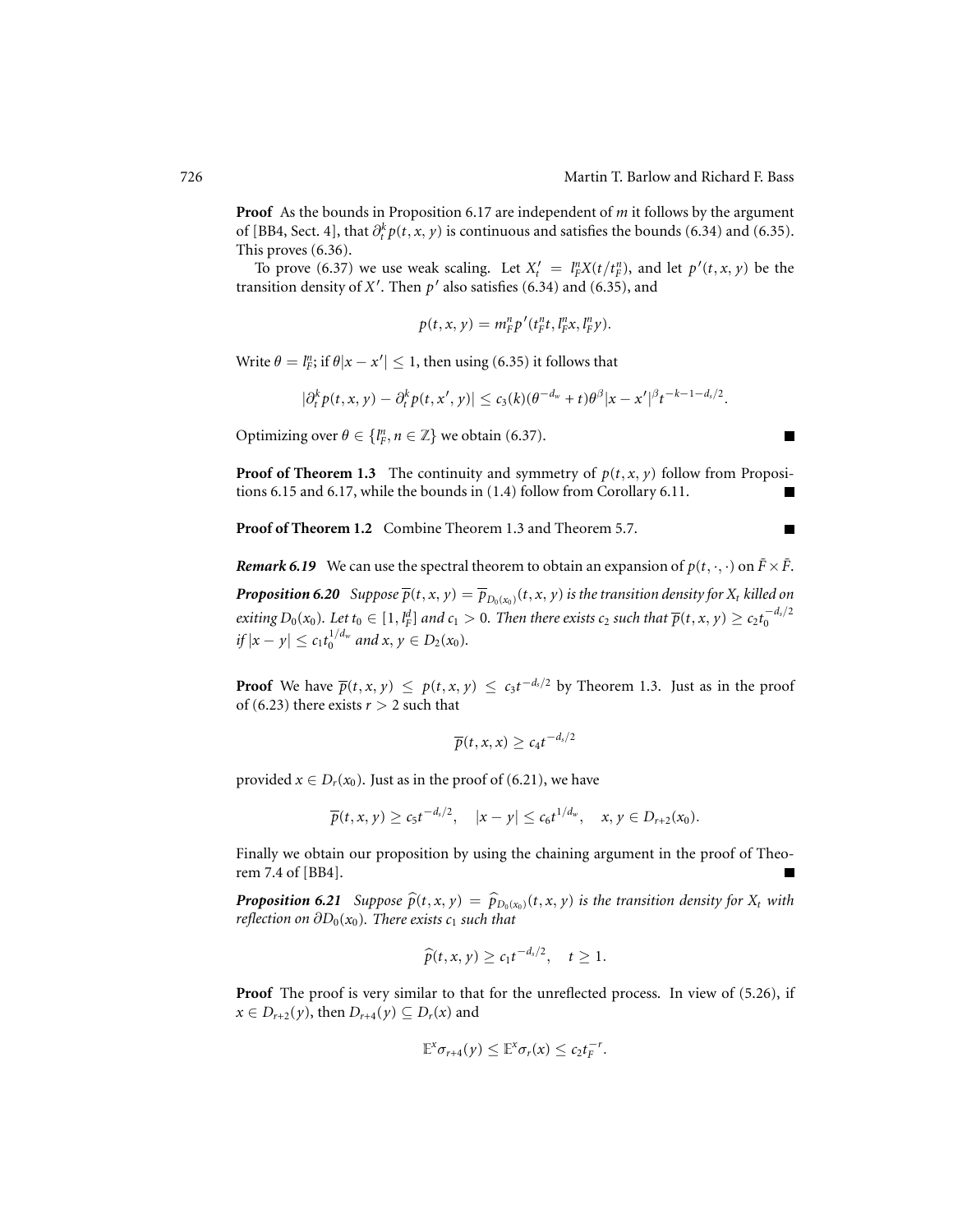If  $x \notin D_{r+2}(y)$ , then  $\mathbb{E}^x \sigma_{r+4}(y) = 0$ . Therefore,

(6.38) 
$$
E^x \sigma_r(y) \leq c_2 t_F^{-(r-4)} \leq c_3 t_F^{-r}, \quad x, y \in F.
$$

 $\sigma_r(y)$  is an additive functional for  $X_t$  and by (6.38) and subadditivity (see [BK]),

(6.39) 
$$
\mathbb{E}^{x} \sigma_r(y)^p \leq c_4(p) t_F^{-rp}, \quad p \geq 1, \quad x, y \in F.
$$

Proceeding just as in the proofs of Lemma 6.8, Proposition 6.7, and Theorem 6.8, we deduce

$$
\widehat{p}(t,x,y)\leq c_5t^{-d_s/2}.
$$

Just as in the proof of (6.23),

$$
\widehat{p}(t,x,x) \geq c_6 t^{-d_s/2}, \quad x \in F,
$$

and as in the proof of (6.21),

$$
\widehat{p}(t,x,y)\geq c_7t^{-d_s/2}
$$

if  $|x - y|$  ≤  $c_8t^{1/d_w}$ . An application of the chaining argument of Theorem 7.4 in [BB4] completes the proof.

# **7 Inequalities**

In this section we apply the estimates obtained in Section 6 to deduce a number of Sobolev and related inequalities for the processes *X* and *W*. Let *U* be the potential operator for  $X_t$ , and  $(\mathcal{E}, \mathcal{D}(\tilde{\mathcal{E}}))$  be the Dirichlet form defined in Section 5. From [CKS] and the upper bound  $p(t, x, y) \leq c_1 t^{-d_s/2}$  given in Theorem 1.3, we deduce immediately

*Theorem 7.1* **(Nash Inequality)** *There exists*  $c_1$  *such that* 

$$
||f||_2^{2+4/d_s} \le c_1 \mathcal{E}(f,f) ||f||_1^{4/d_s}, \quad f \in \mathcal{D}(\mathcal{E}).
$$

*Theorem 7.2* **(Sobolev Inequality)** *Suppose*  $d_s > 2$ *. Let*  $q = 2d_s/(d_s - 2)$ *. Then there exists c*<sup>1</sup> *such that*

$$
||f||_q \leq c_1 \mathcal{E}(f, f)^{\frac{1}{2}}, \quad f \in \mathcal{D}(\mathcal{E}).
$$

Thus Theorem 1.5 is proved.

Recall from Remark 5.11 the construction of Brownian motion on  $D_n(x_0) \cap \tilde{F}$  with reflection on the boundaries of  $D_n(x_0)$ . Let  $\widehat{p}(t, x, y)$  be the transition densities for this reflecting Brownian motion. Normalized Lebesgue measure on  $D_n(x_0) \cap F_m$  is an invariant measure for the approximating processes  $X_t^m$ , and a limit argument shows that  $\mu|_{D_n(x_0)}$  is an invariant measure for reflecting Brownian motion. We write  $\mathcal{E}_{D_n(x_0)}(f, f)$  for the Dirichlet form of this process, and let  $\mathcal{D}_{n,x_0}$  be its domain. For  $A \in \mathcal{B}(\tilde{F})$  let  $f_A = \mu(A)^{-1} \int_A f d\mu$ .

We now give a proof of the Poincaré inequality, modeled after the proof in [SC].

**Theorem 7.3 (Poincaré Inequality)** There exists  $c_1$  such that

$$
\int_{D_n(x_0)}|f-f_{D_n(x_0)}|^2\leq c_1l_F^{-nd_w}\mathcal{E}_{D_n(x_0)}(f,f),\quad f\in \mathcal{D}_{n,x_0}.
$$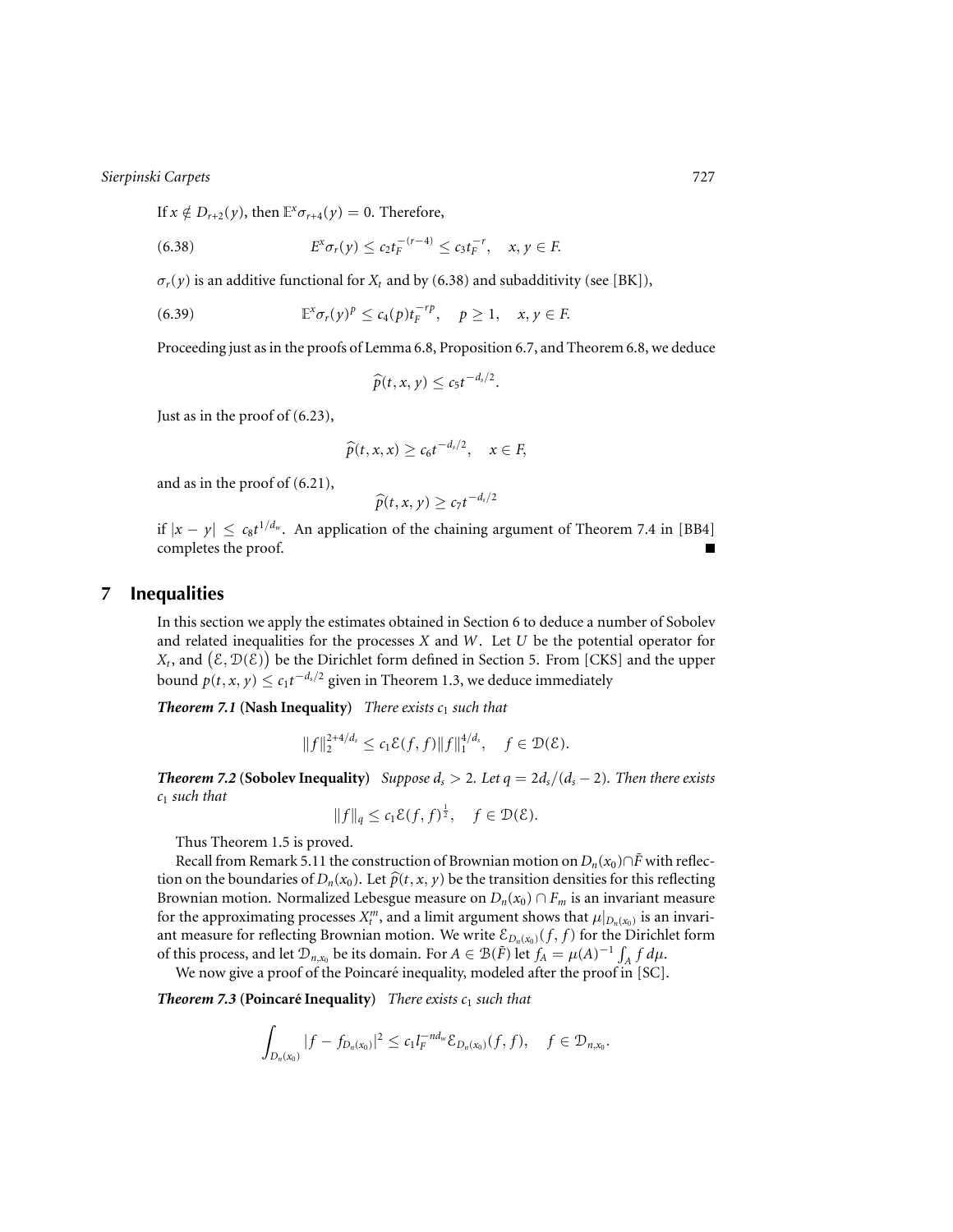**Proof** Let  $t = l_F^{-nd_w}$ . By Proposition 6.21 and weak scaling,

(7.1) 
$$
\widehat{p}(t,x,y) = \widehat{p}_{D_n(x_0)}(t,x,y) \geq c_2 l_F^{n d_f}.
$$

Let  $\widehat{P}_t f(x) = \int f(y) \widehat{p}(t, x, y) \mu(dy)$ . Since  $\mu|_{D_n(x_0)}$  is an invariant measure for  $\widehat{p}(t, x, y)$ , then

(7.2)  

$$
\int_{D_n(x_0)} \widehat{P}_t f(x) \mu(dx) = \int \int \widehat{p}(t,x,y) f(y) 1_{D_n(x_0)}(x) \mu(dy) \mu(dx) = \int_{D_n(x_0)} f(y) \mu(dy).
$$

Now from (7.1), for  $x \in D_{n+1}(x_0)$ ,

$$
\widehat{P}_t(f-\widehat{P}_t f)^2(x) \ge c_2 l_F^{nd_f} \int_{D_{n+1}(x_0)} |f-\widehat{P}_t f|^2 \ge c_2 l_F^{nd_f} \int_{D_{n+1}(x_0)} |f-f_{D_{n+1}(x_0)}|^2.
$$

Integrating both sides over  $D_{n+1}(x_0)$ ,

(7.3) 
$$
\int_{D_{n+1}(x_0)} \widehat{P}_t(f - \widehat{P}_t f)^2(x) \,\mu(dx) \geq c_3 \int_{D_{n+1}(x_0)} |f - f_{D_{n+1}(x_0)}|^2.
$$

The left-hand side of (7.3) is equal to

$$
\int_{D_n(x_0)} \widehat{P}_t(f^2) - \int_{D_n(x_0)} (\widehat{P}_t f)^2 = \int_{D_n(x_0)} f^2 - \int_{D_n(x_0)} (\widehat{P}_t f)^2
$$
  
= 
$$
- \int_0^t \int_{D_n(x_0)} \partial_s (\widehat{P}_s f)^2 \mu(dy) ds
$$
  
= 
$$
c_4 t \mathcal{E}_{D_n(x_0)}(f, f).
$$

The conclusion of Theorem 7.3 now follows by applying the techniques of Jerison [Je].  $\blacksquare$ 

Suppose  $d_s > 2$ . For  $A \subset \tilde{F}$  define  $C(A)$ , the capacity of  $A$ , by

$$
C(A) = \sup \{ \nu(A) : U \nu \le 1 \}.
$$

It is standard [FOT] that  $C(A)$  can also be defined as

$$
C(A) = \inf \{ \mathcal{E}(f, f) : f = 1 \text{ on } A, f(x) \to 0 \text{ as } x \to \infty \}
$$

if all points of  $\partial A \cap \tilde{F}$  are regular for  $A^c$ .

*Theorem 7.4* **(Mass-Capacity Inequality)** *Let*  $d_s > 2$ *. Then for*  $A \in \mathcal{B}(\tilde{F})$ 

$$
\mu(A) \leq c_1 C(A)^{d_s/(d_s-2)}.
$$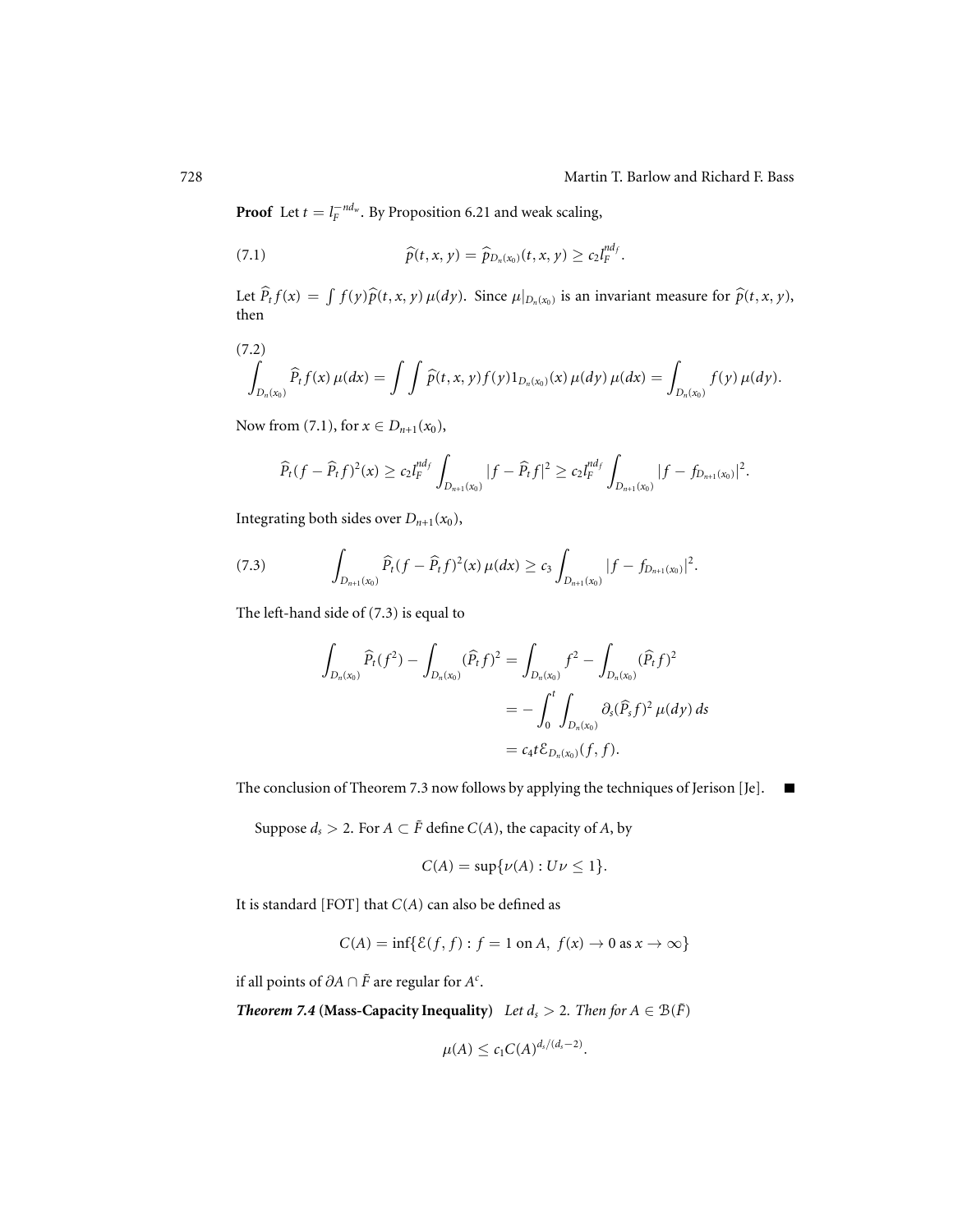**Proof** Choose  $n \in \mathbb{Z}$  such that  $m_F^{-n} \leq \mu(A) \leq m_F^{-n+1}$ . Write  $\mu_A = \mu|_A$ . Then

$$
(7.4) \qquad U(\mu_A)(x) = \int_A u(x, y) \, \mu(dy) = \int_{D_n(x)} u(x, y) \, \mu(dy) + \int_{A-D_n(x)} u(x, y) \, \mu(dy).
$$

Now  $\mu(D_m(x) - D_{m+1}(x)) \le c_2 m_F^{-m}$ , while by Corollary 6.13 we have

(7.5) 
$$
u(x, y) \le c_3 (l_F^{-m})^{d_w - d_f} = c_3 t_F^{-m} m_F^m, \quad y \in D_n(x)^c.
$$

Therefore

$$
\int_{D_m(x)-D_{m+1}(x)} u(x,y) \,\mu(dy) \leq c_4 t_F^{-m}.
$$

Summing over  $m \ge n$  to bound the first term in (7.4) and using the estimate (7.5) in the second, we deduce that

$$
U(\mu_A)(x) \le c_5 t_F^{-n} + c_3 t_F^{-n} m_F^n \mu_A(A)
$$
  

$$
\le c_6 t_F^{-n} \le c_7 \mu(A)^{2/d_s}.
$$

So if  $\nu = (c_7\mu(A)^{2/d_5})^{-1}\mu_A$ , then  $U\nu \le 1$ , and therefore  $C(A) \ge \nu(A) = c_7^{-1}\mu(A)^{1-2/d_5}$ .

We now proceed to obtain the Sobolev, mass-capacity, and Poincaré inequalities for the pre-carpet. We start with the mass-capacity inequality. We let  $C_0(A)$  denote the capacity of *A* with respect to RBM( $\tilde{F}_0$ ). Recall that  $\mu_0$  is Lebesgue measure restricted to  $\tilde{F}_0$ .

*Theorem 7.5 Suppose*  $d_s > 2$ *. There exists*  $c_1$  *such that if*  $A \in \mathcal{B}(\tilde{F}_0)$  *and*  $\mu_0(A) \geq 1$ *, then* 

$$
C_0(A) \geq c_1 \mu_0(A)^{(d_s-2)/d_s}.
$$

**Proof** This is very similar to the proof of Theorem 7.4, except that we use Corollary 6.10 instead of Corollary 6.13. Let  $A \subset \tilde{F}_0$ , with  $\mu_0(A) \geq 1$ . Then choosing *n* such that  $m_F^{-n} \leq$  $\mu_0(A) \leq m_F^{-n+1}$ , we have  $n \leq 1$ . Corollary 6.10 implies that

$$
\int_{D_0(x)} u(x, y) \, \mu(dy) \leq c_2,
$$

and the remainder of the proof follows that of Theorem 7.4.

*Remark 7.6* Write

$$
\mathcal{E}_0(f,f) = \frac{1}{2} \int_{\tilde{F}_0} |\nabla f|^2 dx
$$

for the Dirichlet form associated with *W*. By [FOT, Sect. 2.2], the capacity of *A* is equal to

$$
\inf\{\mathcal{E}_0(f,f):f\geq 1\text{ on }A,f\to 0\text{ as }||x||_{\infty}\to\infty\}.
$$

We now proceed to the Sobolev inequality.

*Theorem 7.7 Suppose*  $d_s > 2$ *. Let*  $q = d_s/(d_s - 2)$ *.*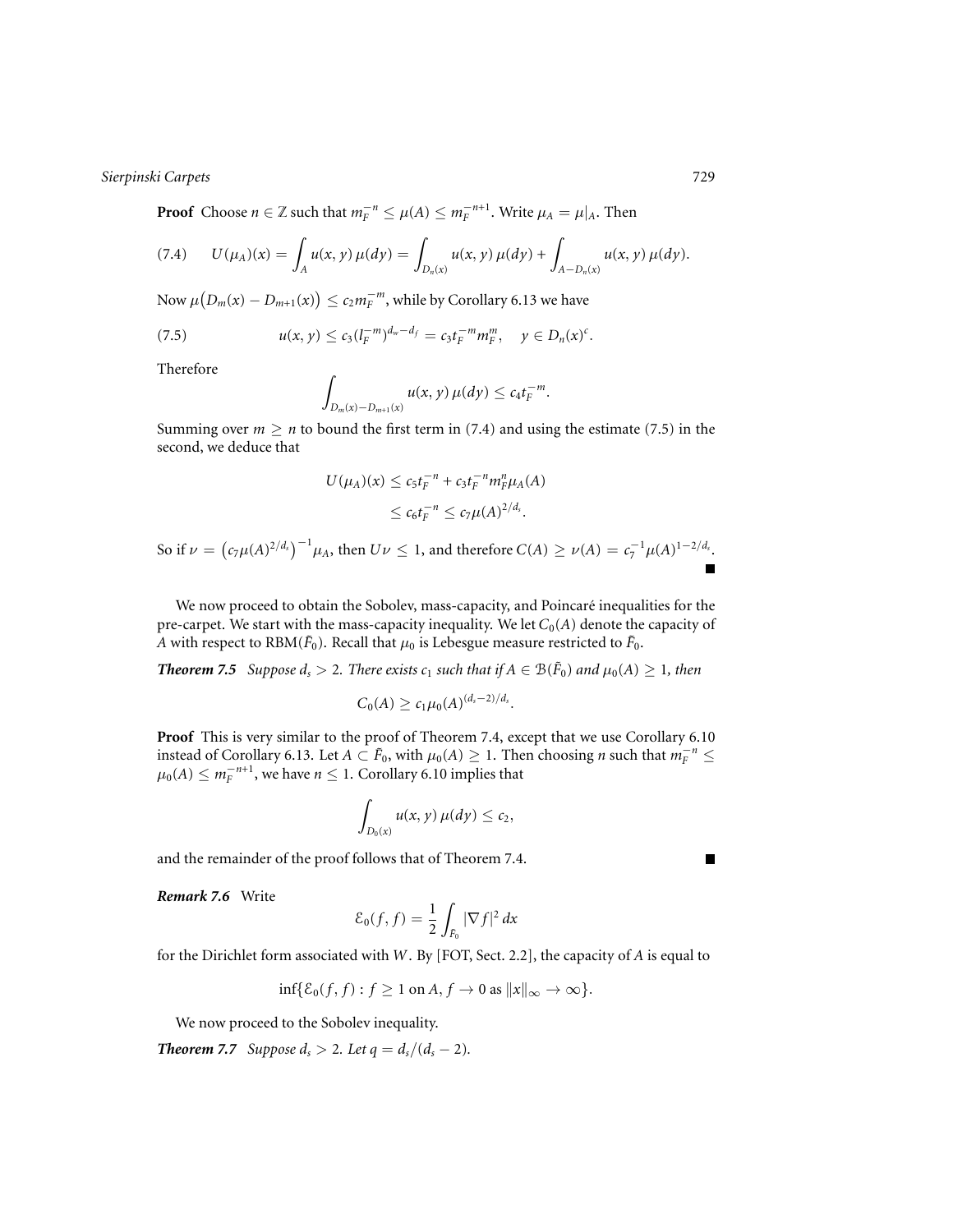$\blacksquare$ 

*(a)* There exists  $c_1$  such that if f is nonnegative and r is such that  $\mu_0(\{x : f(x) > r\}) \geq 1$ , *then*

$$
||f||_{2q} \leq c_1 \mathcal{E}_0(f, f)^{1/2} + ||(f - r)^+||_{2q}.
$$

(b) There exists  $c_2$  such that if r and s are such that  $\mu_0(\{x : f^+(x) > r\}) \geq 1$  and  $\mu_0({x : f^-(x) > s})$  ≥ 1*, then* 

$$
||f||_{2q} \leq c_2 \mathcal{E}_0(f,f)^{1/2} + ||(f^+ - r)^+||_{2q} + ||(f^- - s)^+||_{2q}.
$$

#### **Proof** We have

$$
||f||_{2q} \leq ||f \wedge r||_{2q} + ||(f - r)^{+}||_{2q}.
$$

So if we show

$$
(7.6) \t\t\t ||f \wedge r||_{2q} \leq c_1 \mathcal{E}_0(f \wedge r, \wedge r)^{1/2},
$$

(a) will follow since  $\mathcal{E}_0(f \wedge r, f \wedge r) \leq \mathcal{E}_0(f, f)$ .

We follow the proof of [Ma, pp. 110–112]. Let  $\Phi(x,\xi) = |\xi|$  and  $p = 2$ ; then the  $(p - \Phi)$ -capacity of Maz'ja is, using Remark 7.6, the same as our capacity. Let  $N_t = \{x :$  $f(x) \wedge r > t$ . By our assumption on *r*,  $\mathcal{N}_t$  is either empty or  $\mu_0(\mathcal{N}_t) \geq 1$ . So using Theorem 7.5,  $\mu_0(\mathcal{N}_t) \leq c_3 C_0(A)^q$ . We now obtain (a) by the proof in [Ma].

To prove (b), we write

$$
||f||_{2q} \le ||f^+||_{2q} + ||f^-||_{2q}
$$

and apply (a) to  $f^+$  and  $f^-$ , observing that  $f^+ = -(-f \wedge 0)$ , so

$$
\mathcal{E}_0(f^+, f^+) = \mathcal{E}_0(-f \wedge 0, -f \wedge 0) \le \mathcal{E}_0(-f, -f) = \mathcal{E}_0(f, f)
$$

and similarly for  $\mathcal{E}_0(f^-, f^-)$ .

*Remark 7.8* The Sobolev inequality for  $\mathcal{E}_0$  is more complicated than that for  $\mathcal{E}_1$ , as  $q(t, x, x)$ behaves differently at 0 and  $\infty$ . We give here two other Sobolev inequalities for  $\mathcal{E}_0$ , both of which follow from the bounds in Theorem 6.9.

First, from [V2] we have

(7.7) 
$$
||f||_{2q} \leq c_1 (\mathcal{E}_0(f,f) + ||f||_{\infty}).
$$

We also have, from [Co],

(7.8) 
$$
||P_1 f||_{2q} \leq c_2 \mathcal{E}_0(f, f).
$$

Here  $P_1$  can be replaced by other "regularizing" operators which smooth out short range fluctuations in *f* .

From [CKS, Theorem 2.9] we have the following conditional Nash inequality for  $\mathcal{E}_0$ .

*Theorem 7.9 For each*  $c_1 > 0$  *there exists*  $c_2$  *such that* 

$$
||f||_2^{2+4/d_s} \le c_2 \mathcal{E}_0(f,f)||f||_1^{4/d_s}
$$
 whenever  $\mathcal{E}_0(f,f) \le c_1||f||_1^2$ .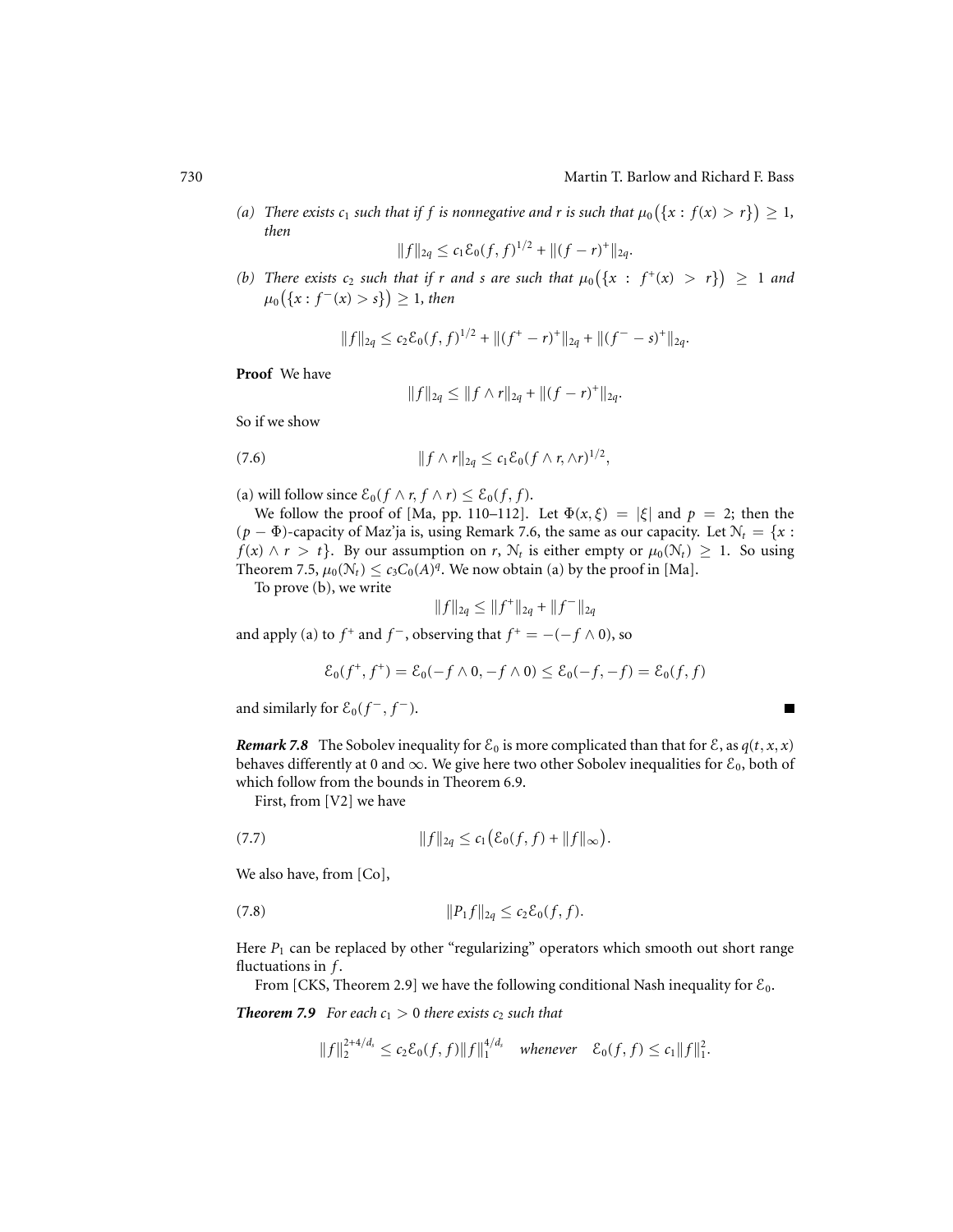Finally we give a Poincaré inequality for  $\tilde{F}_0$ . Write

$$
\mathcal{E}_{0,D_n(x_0)}(f,f)=\int_{D_n(x_0)\cap \tilde{F}_0}|\nabla f(x)|^2\,dx.
$$

*Theorem 7.10 There exists*  $c_1$  *such that if*  $x_0 \in \tilde{F}$ *,*  $n \leq 0$ *, then* 

$$
\int_{D_n(x_0)}|f-f_{D_n(x_0)}|^2\leq c_1t_F^{-n}\mathcal{E}_{0,D_n(x_0)}(f,f).
$$

The proof is very similar to that of Theorem 7.3.

As remarked in the introduction, the bounds in Theorem 6.9 are sufficient to show that, while (by Theorem 4.3) an elliptic Harnack inequality holds for  $\tilde{F}_0$ , the usual type of parabolic Harnack inequality fails for any GSC for which *dw* > 2. (See Remark 5.4.)

Let  $B \subset \mathbb{R}^d$  be open, and  $0 < t_1 < t_2 \leq \infty$ . A function  $u = u(t, x)$ ,  $t \in (t_1, t_2)$ , *x* ∈ *B* ∩  $\tilde{F}_0$ , is *parabolic* on  $(t_1, t_2) \times (B \cap \tilde{F}_0)$  if

$$
\frac{\partial u}{\partial t} = \frac{1}{2} \Delta u \quad \text{on} \quad (t_1, t_2) \times (B \cap \tilde{F}_0),
$$

and  $\partial u / \partial n = 0$  almost everywhere on *B* ∩  $\partial \tilde{F}_0$ . Let *x* ∈  $\tilde{F}_0$ , *r* > 0, *t* > 4*r*<sup>2</sup>, and set

$$
Q_{-} = [t - 4r^{2}, t - 3r^{2}] \times (B(x, 2r) \cap \tilde{F}_{0})
$$
  

$$
Q_{+} = [t - r^{2}, t] \times (B(x, r) \cap \tilde{F}_{0}).
$$

The standard parabolic Harnack inequality (see for example [FS]) would assert that if *u* is parabolic and non-negative then

$$
\sup_{Q_-} u \leq c_1 \inf_{Q_+} u,
$$

where the constant  $c_1$  is independent of  $x$ ,  $r$ ,  $t$  and  $u$ .

**Proposition 7.11** Suppose the GSCF is such that  $d_w > 2$ . Then the parabolic Harnack *inequality (7.9) fails for*  $\tilde{F}_0$ *.* 

**Proof** Fix  $x \in \tilde{F}_0$ , and let  $r > 1$ . Let  $y \in \tilde{F}_0$  be chosen so that  $|x - y| = r$ , and let  $u(s, z) = q(s, y, z)$ . Take  $t = 5r^2$ . Then by (6.16)

$$
\sup_{Q_-} u \ge q(r^2, y, y) \ge c_1 r^{-d_s},
$$

while (since  $|x - y| = r < r^2 < t$ )

$$
\inf_{Q_+} u \leq q(5r^2, x, y)
$$
\n
$$
\leq c_2 r^{-d_s} \exp(-c_3 (r^{d_w}/5r^2)^{1/(d_w-1)})
$$
\n
$$
= c_2 r^{-d_s} \exp(-c_4 r^{(d_w-2)/(d_w-1)}).
$$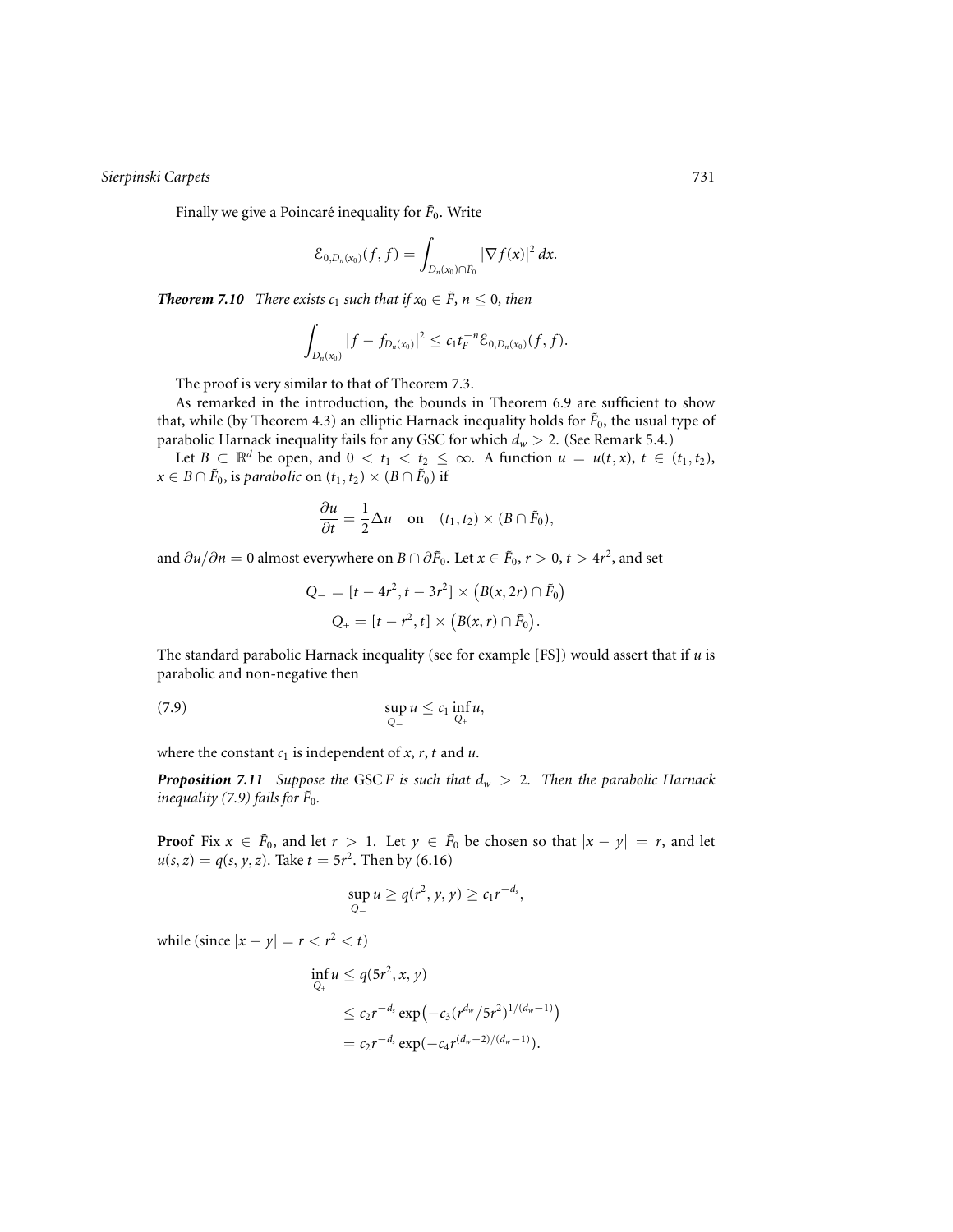$\blacksquare$ 

Taking *r* sufficiently large, (7.9) fails.

We can, however, give a different form for a parabolic Harnack inequality for  $\tilde{F}_0$ . Let  $x \in \tilde{F}_0$ ,  $r > 1$ ,  $t > 4$ *r*<sup>*dw*</sup>, let *n* be such that  $l_F^{-n} \le r < l_F^{-n+1}$ , and set

$$
R_{-} = [t - 4r^{d_w}, t - 3r^{d_w}] \times (D_n(x) \cap \tilde{F}_0),
$$
  

$$
R_{+} = [t - r^{d_w}, t] \times (D_{n+2}(x) \cap \tilde{F}_0).
$$

Let  $0 \le t_1 < t - 4r^{d_w} < t < t_2$ , and  $B \subset \mathbb{R}^d$  be an open set with  $D_n(x) \subset B$ . Let *u* be non-negative and parabolic on  $(t_1, t_2) \times (B \cap \tilde{F}_0)$ .

*Theorem 7.12 There exists a constant c*1*, independent of x*,*r*,*t*, *u such that*

$$
\sup_{R_{-}} u \leq c_1 \inf_{R_{+}} u.
$$

The proof follows from the estimates on  $q(t, x, y)$  in Theorem 6.9 by the same argument as that used in [FS].

We now discuss the functions in  $\mathcal{D}(\mathcal{E})$  in a little more detail. If  $f \in \mathcal{D}(\mathcal{E})$  then by [FOT, Lemma 1.3.4]

$$
\mathcal{E}(f,f)=\lim_{t\downarrow 0}\mathcal{E}_t(f,f),
$$

where

$$
\mathcal{E}_t(f,f) = t^{-1}\big((I-P_t)f,f\big).
$$

Set

$$
\Gamma_t(f)(x) = (2t)^{-1} \int p_t(x, y) (f(x) - f(y))^2 \mu(dy).
$$

Then

$$
\int \Gamma_t(f)(x)\,\mu(dx) = \frac{1}{2}t^{-1} \int \int p_t(x,y) (f(x) - f(y))^2 \,\mu(dy)\,\mu(dx)
$$

$$
= t^{-1} \int \int f(x)p_t(x,y) (f(x) - f(y)) \,\mu(dy)\,\mu(dx)
$$

$$
= \mathcal{E}_t(f, f).
$$

*Proposition 7.13 Suppose the GSCF is such that*  $d_w > 2$ *. Let*  $f \in C^1(\mathbb{R}^d)$ *, and suppose*  $g = f|_{\tilde{F}} \in \mathcal{D}(\mathcal{E})$ *. Then g is constant.* 

**Proof** Suppose *g* is non-constant. Then we can find  $x_0 \in \tilde{F}$  such that *f* is approximately linear (with non-zero gradient) in a neighbourhood of *x*0. It follows that we can find sufficiently small constants  $a_0$ ,  $a_1$ ,  $a_2$ ,  $a_3$  such that whenever  $x \in B_0 = B(x_0, a_0)$  and  $0 < t < a_1$ , there exists  $y_0 \in B(x, t^{1/d_w})$  such that

$$
|f(y) - f(x)| \ge a_2 t^{1/d_w} \quad \text{for } y \in B(y_0, a_3 t^{1/d_w}).
$$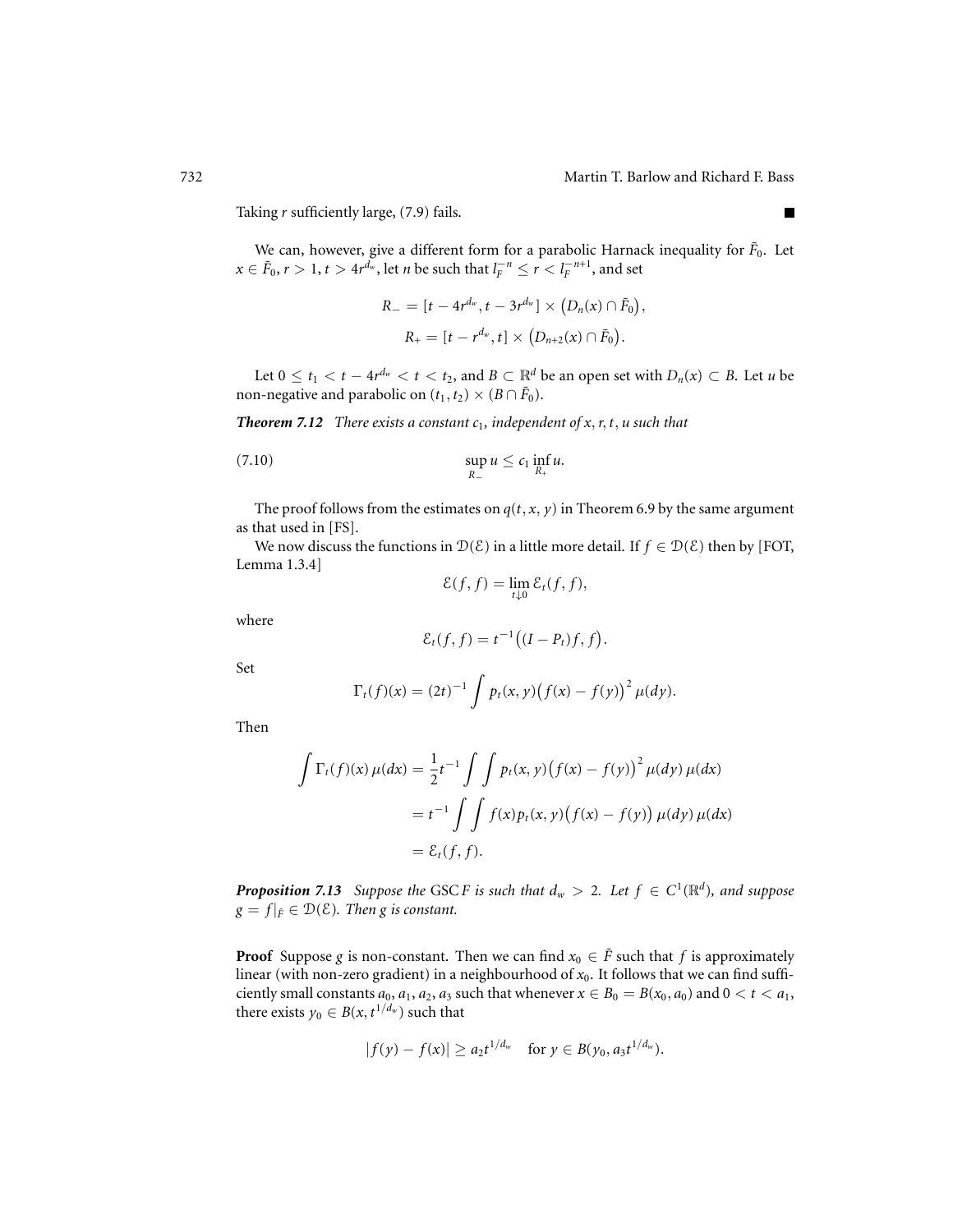So, writing  $B_1 = B(y_0, a_3 t^{1/d_w})$ , and  $c_1, c_2$  for positive constants depending on the  $a_i$ ,

$$
\Gamma_t(f)(x) \ge (2t)^{-1} \int_{B_1} p_t(x, y) (f(x) - f(y))^2 \mu(dy)
$$
  
 
$$
\ge c_1 t^{-1} \mu(B_1) t^{-d_f/d_w} t^{2/d_w} \ge c_2 t^{(2-d_w)/d_w}.
$$

Hence

$$
\mathcal{E}_t(f,f) \geq \int_{B_0} \Gamma_t(f)(x)\,\mu(dx) \geq c_2 \mu(B_0)t^{(2-d_w)/d_w}.
$$

Hence  $\lim_{t \downarrow 0} \mathcal{E}_t(f, f) = \infty$ , so  $f \notin \mathcal{D}(\mathcal{E})$ .

*Remark 7.14* For the Sierpinski gasket, see [BP, Corollary 9.2] (or [BST, Theorem 4.4] for an analytic proof) for an analogous result for  $D(L)$ .

*Remark 7.15* There are several recent papers on Sobolev inequalities and capacity on general metric spaces (including fractals)—see, for example, [H1] and [KM]. Specialized to a GSC  $\tilde{F}$ , Hajłasz [H1] defines the space  $L^{1,2}(\tilde{F}, \mu)$  to be the set of  $f : \tilde{F} \to \mathbb{R}$  such that there exists *E* ⊂ *F* and *g* ∈ *L*<sup>2</sup>( $\tilde{F}$ ,  $\mu$ ) such that for *x*, *y* ∈  $\tilde{F}$  − *E*,

$$
|f(x) - f(y)| \le |x - y| (g(x) + g(y)).
$$

The norm  $||f||_{L^{1,2}}$  is defined to be the infimum of  $||g||_2$  for *g* satisfying the above.

As an example of the kind of results that can be obtained, Hajłasz proves [H1, Lemma 2] the Poincaré inequality

(7.11) 
$$
\int_{B} |f(x) - f_{B}|^{2} \leq c r^{2} ||f||_{L^{1,2}},
$$

where  $B = B(x, r) \cap \tilde{F}$ . Thus this Poincaré inequality has the usual  $r^2$  scaling, rather than the *rdw* scaling of Theorem 7.3.

While the relation between these two approaches is not clear to us in general, we can remark that Hajłasz's space  $L^{1,2}(\tilde{F}, \mu)$  is very different from  $\mathcal{D}(\mathcal{E})$ . For example, if  $f \in$  $C_K^1(\mathbb{R}^d)$  and  $f_0 = f|_{\tilde{F}}$  then  $f_0 \in L^{1,2}(\tilde{F}, \mu)$ , while, by Proposition 7.13,  $f_0 \in \mathcal{D}(\mathcal{E})$  only if  $f_0$ is constant.

# **8 Properties of the Process**

In this section we list a number of properties of the processes *X* and *W*.

### **(a) Spectral Dimension**

Let  $x_0$  be fixed and let  $\overline{p}(t, x, y)$  be the transition densities of  $X_t$  killed on exiting  $D_0(x_0)$ . By Proposition 6.15 we may write

$$
\overline{p}(t,x,y)=\sum_{i=1}^{\infty}e^{-\lambda_i t}\varphi_i(x)\varphi_i(y)
$$

 $\blacksquare$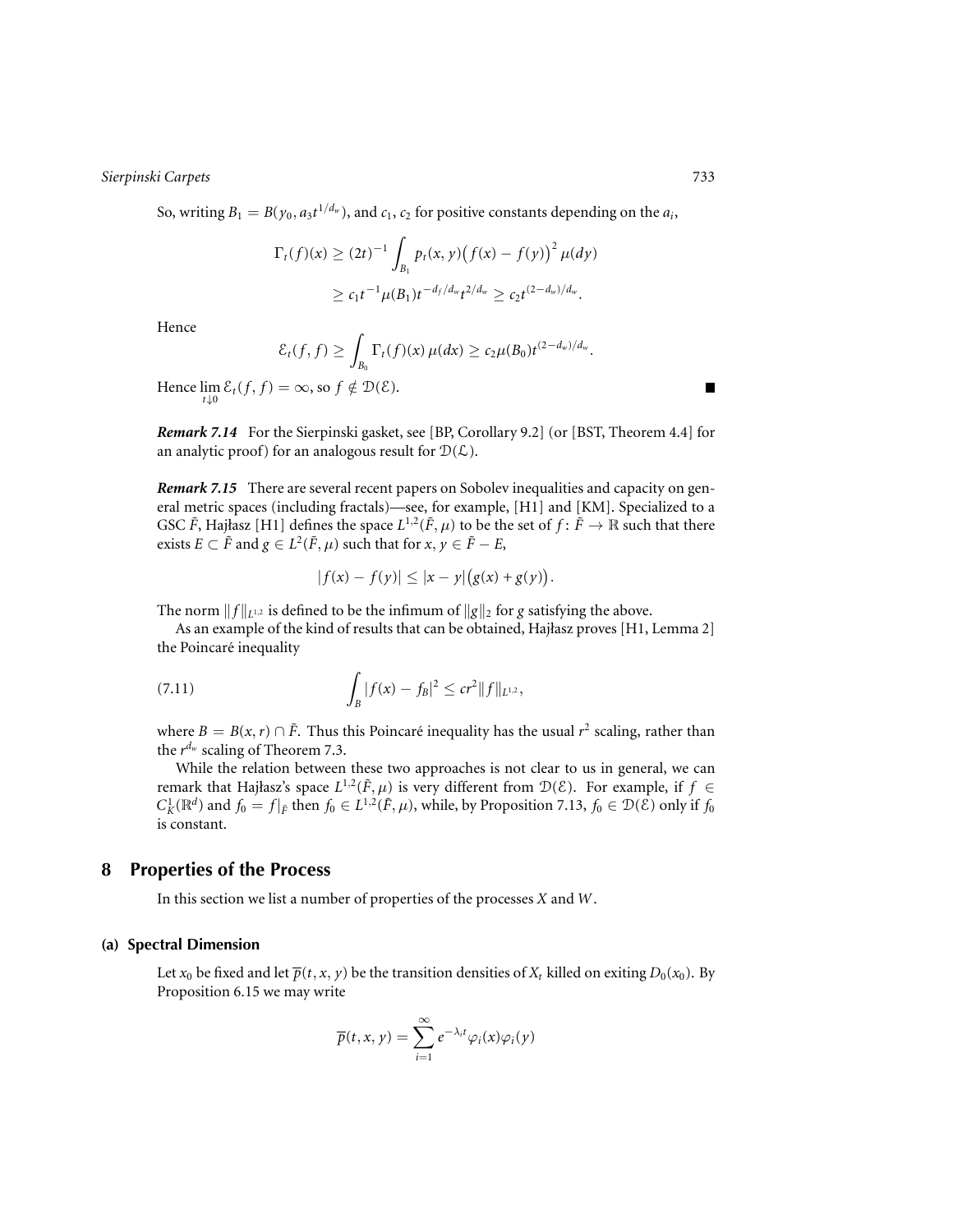for suitable eigenvalues  $\lambda_i$  and eigenfunctions  $\varphi_i$  (*cf.* [Bas2, Section II.4]). Just as in [BP, pp. 618–619],

$$
\lim_{\lambda \to \infty} \frac{\log \#\{\lambda_j : \lambda_j \leq \lambda\}}{\log \lambda} = d_s,
$$

which says that *ds* agrees with what is known in the mathematical physics literature as the spectral dimension.

# **(b) Transience, Recurrence and Regularity of Points**

Let  $T_x = \inf\{t > 0 : X_t = x\}.$ 

**Theorem 8.1** *X* is transient if and only if  $d_s > 2$ . Points are regular for themselves if and only *if d<sub>s</sub>* < 2*. More precisely, if x,*  $y \in \tilde{F}$  *then:* 

\n- (a) if 
$$
d_s < 2
$$
, then  $\mathbb{P}^x(T_y < \infty) = 1$  and  $\mathbb{P}^x(T_x = 0) = 1$ ,
\n- (b) if  $d_s = 2$ , then  $\mathbb{P}^x(T_y < \infty) = 0$ ,  $\mathbb{P}^x(T_x = 0) = 0$ , and  $\mathbb{P}^x(\mathcal{T}_{D_n(y)} < \infty) = 1$  for all n,
\n- (c) if  $d_s > 2$ , then  $\mathbb{P}^x(T_y < \infty) = 0$ ,  $\mathbb{P}^x(T_x = 0) = 0$ , and  $\mathbb{P}^x(\lim_{t \to \infty} |X_t - y| = \infty) = 1$ .
\n

**Proof** (a) may be proved as in [BB4, Theorem 8.1].

(b) Let  $\lambda > 0$ . By Corollary 6.13(c)  $u^{\lambda}(x, y) < \infty$  for  $x \neq y$ , while  $u^{\lambda}(x, x) = \infty$  for all *x*. Since  $u^{\lambda}(X_t, y)$  is a non-negative  $\mathbb{P}^x$ -supermartingale, it follows that  $X_t$  cannot hit *y*.

Since  $X_t$  has a density,  $\mathbb{E}^x \int_0^{\sigma_m(x_0)} 1_{\{x\}}(X_s) ds \leq \int_0^{\infty} p(s, x, x) ds = 0$ , or  $X_t$  leaves  $\{x\}$ immediately. By the preceding paragraph and the strong Markov property,  $X_t$  never returns to *x*.

Let  $\overline{u}(x, y)$  be the Green function for  $X_t$  killed on exiting  $D_0(y)$ . We observe that there exist  $c_1$  and  $c_2$  such that

$$
\overline{u}(x, y) = \int_0^{\infty} \overline{p}(t, x, y) dt \ge c_1 \int_{c_2 |x - y|^{d_w}}^1 t^{-d_s/2} dt \ge -c_3 \log |x - y|, \quad x, y \in D_2(y).
$$

From (2.12), Theorem 6.9, and integration we obtain  $\overline{u}(x, y) \le -c_4 \log |x - y|$ . Since  $\overline{u}(X_{t \wedge \sigma_{n+m}(y)}, y)$  is a martingale and  $\overline{u}(x, y) = 0$  if  $x \in \partial D_0(y)$ , this martingale is a timechange of a one-dimensional Brownian motion. Since  $\sigma_0(y)$  has finite expectation, it is finite almost surely, and we conclude that

$$
\mathbb{P}^{\mathbb{P}^{m-n}_{F}x}\big(\mathfrak{T}_{D_{n+m}(y)} < \sigma_0(y)\big) \to 1 \quad \text{as} \quad m \to -\infty.
$$

By weak scaling,  $\mathbb{P}^{x}(\mathcal{T}_{D_n(y)} < \sigma_m(y)) \to 1$  as  $m \to -\infty$ , which completes the proof of (b).

(c) The first two assertions are proved as in (b).  $u(X_t, y)$  is a nonnegative supermartingale, hence it converges a.s. It is clear that the only possible limit value is 0. Therefore  $|X_t| \to \infty$ , a.s. Г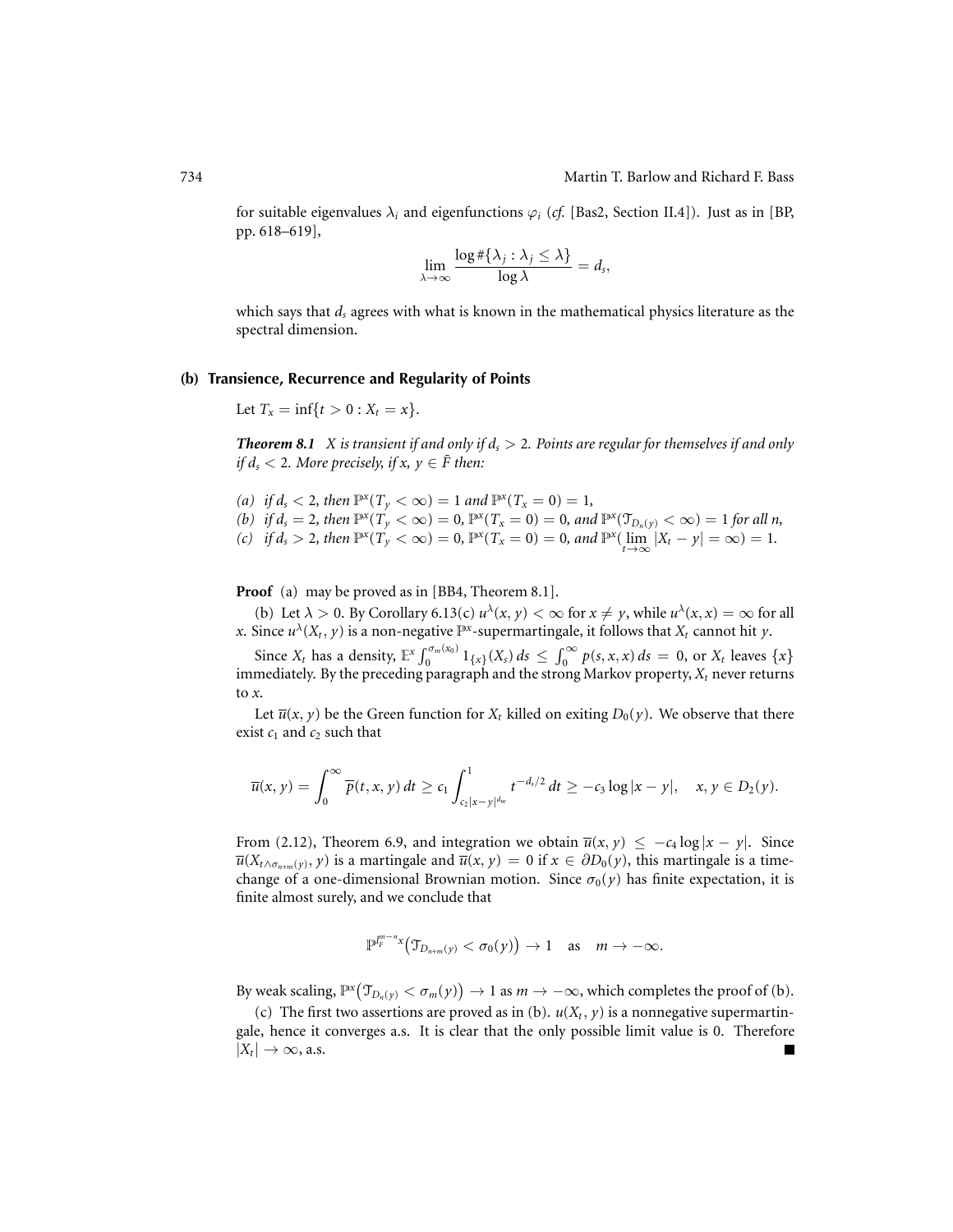# **(c) Modulus of Continuity**

There exists  $c_1$  such that

(8.1) 
$$
\lim_{\delta \to 0} \sup_{\substack{0 \le s,t \le T \\ |s-t| \le \delta}} \frac{|X_t - X_s|}{|s-t|^{1/d_w} (\log(1/|s-t|))^{(d_w-1)/d_w}} \le c_1, \quad \text{a.s.}
$$

The proof is the same as that of the corresponding result for the Sierpinski gasket in [BP].

# **(d) Occupation Times**

*Proposition 8.2 Suppose ds* > 2 *and let*

$$
A_t(r) = \sup_{x \in F_0} \int_0^t 1_{B(x,r)}(X_s) \, ds.
$$

*Then there exists*  $c_1 < \infty$  *such that* 

$$
\limsup_{r\to 0}\frac{A_\infty(r)}{r^{d_w}\log(1/r)}\leq c_1.
$$

**Proof** Let  $C_t(x, r) = \int_0^t 1_{B(x, r)}(X_s) ds$ . By Corollary 6.10

$$
\sup_{y} \mathbb{E}^y C_\infty(x,r) \leq \sup_{y} \int_{B(x,r)} |z-y|^{d_w-d_f} \mu(dz) \leq c_2 r^{d_w}.
$$

Since  $C_t(x, r)$  is an additive functional, by subadditivity (see [BK]), there exist  $c_3$  and  $c_4$ such that

$$
\sup_{y} \mathbb{E}^{y} \exp\big(c_{3}C_{\infty}(x,r)/r^{d_{w}}\big) \leq c_{4}.
$$

So

$$
\mathbb{P}^{\gamma}\big(C_{\infty}(x,r) > \lambda r^{d_w}\big) \leq c_5 e^{-c_6\lambda}.
$$

There exist  $M = c_7 r^{-d}$  balls of radius 4*r* such that if  $x \in [0, 1]^d$ , then  $B(x, r)$  is contained in one of these *M* balls. Then

$$
\mathbb{P}^{\gamma}\big(A_{\infty}(r) > c_8 \log(1/r) r^{d_w}\big) \leq c_5 c_7 r^{-d} e^{-c_6 c_8 \log(1/r)}.
$$

If we choose  $c_8$  sufficiently large (but depending only on  $c_6$  and  $d$ ), then

$$
\mathbb{P}^{\gamma}\big(A_{\infty}(r) \geq c_8 \log(1/r) r^{d_w}\big) \leq r^{-2}.
$$

We apply this estimate for  $r_j = 2^{-j}$ ,  $j = 1, 2, \ldots$  By the Borel-Cantelli lemma,

$$
\mathbb{P}^{\mathcal{Y}}\big(A_{\infty}(r_j) \geq c_8 \log(1/r_j) r_j^{d_w} \text{ i.o.}\big) = 0.
$$

Since  $A_{\infty}(r)$  increases in *r* as does  $\log(1/r)r^{d_w}$  for *r* small, while  $\log(1/2r)(2r)^{d_w}$  is bounded by a constant times  $\log(1/r)r^{d_w}$ , the proposition follows.  $\blacksquare$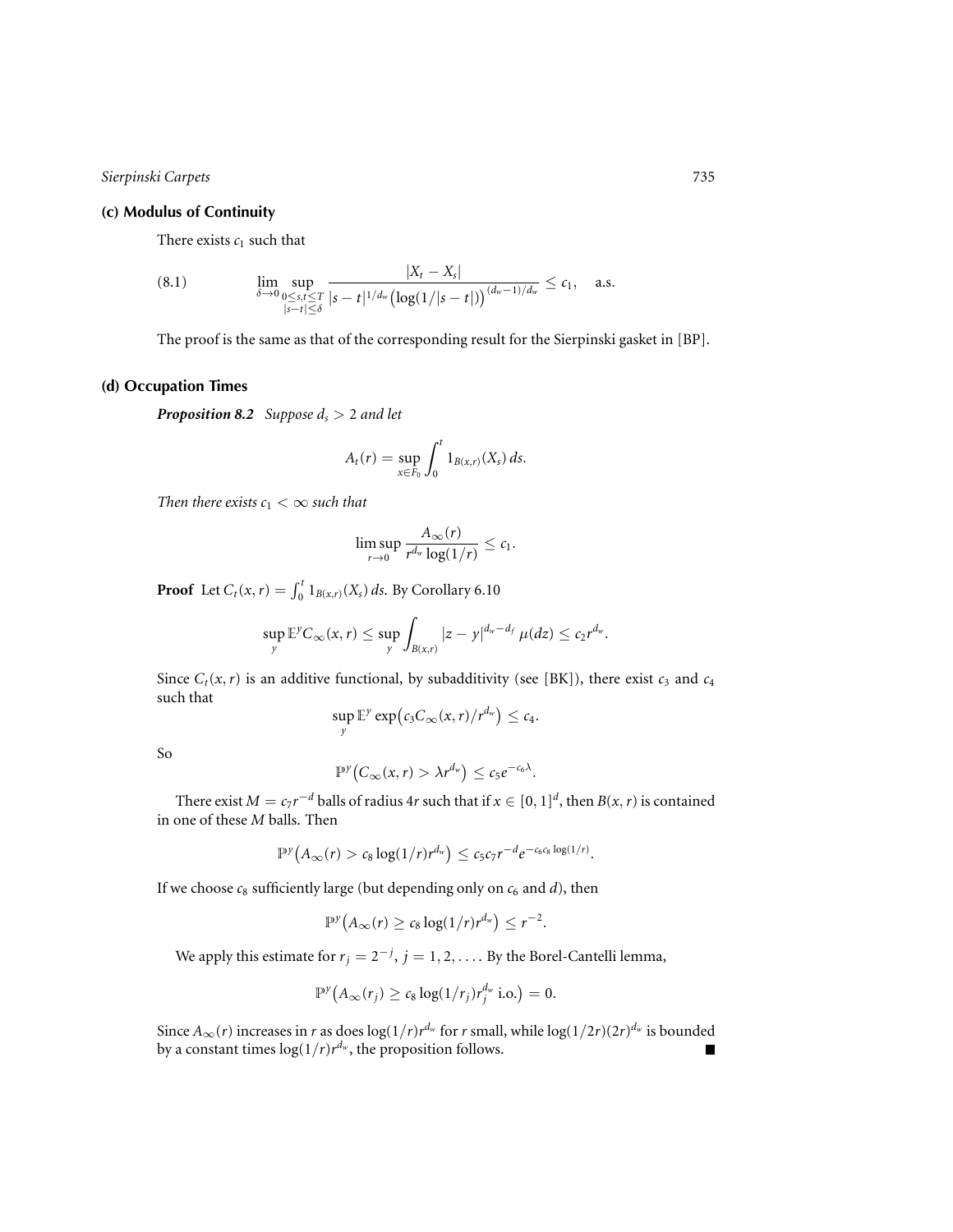### **(e) Local Times**

If  $d_s < 2$ , the argument of [BB4] shows  $X_t$  has a jointly continuous local time. If  $d_s \ge 2$ , Theorem 8.1 shows that a point  $\gamma$  is never hit, so a local time at  $\gamma$  cannot exist.

#### **(f) Hausdorff Dimension of the Range**

*Proposition 8.3 Suppose*  $d_s > 2$ *. If*  $R(\omega) = \{X_t(\omega) : 0 \le t \le 1\}$ *, then with probability one the Hausdorff dimension of R*( $\omega$ ) *is d<sub>w</sub>*.

This provides some justification for calling  $d_w$  the "dimension" of the walk. (See [AO], [RT].) If  $d_s < 2$ , then the continuity of the local times of *X* implies that the range of  $X_t$ includes an open subset of  $F$ , and hence the Hausdorff dimension of the range is  $d_f$ .

**Proof** We first show the dimension of  $R(\omega)$  is less than or equal to  $d_w$ . Let  $\varepsilon > 0$ . By the modulus of continuity result in (c), there exists  $M$  (depending on  $\omega$ ) such that

$$
|X_t - X_s| \leq M|s-t|^{1/(d_w+\varepsilon)}
$$

if  $0 \le s, t \le 1$ . Let *j* be an integer,  $\delta = 1/(j + 1)$ , and  $t_i = i\delta, i = 0, 1, \ldots, j$ . Then the set of balls  $B(X_{t_i}(\omega), \tilde{M} \delta^{1/(d_w+\varepsilon)})$  covers  $R(\omega)$ . We also have

$$
\sum_{i=0}^{j} (M \delta^{1/(d_w+\varepsilon)})^{d_w+\varepsilon} = M^{d_w+\varepsilon} \sum_{i=0}^{j} \delta = M^{d_w+\varepsilon} < \infty
$$

for all *j*. This implies that the dimension of  $R(\omega)$  does not exceed  $d_w + \varepsilon$ , and since  $\varepsilon$  is arbitrary, dim  $R(\omega) \leq d_w$ .

Next we show that dim  $R(\omega)$  is at least  $d_w$ . By Proposition 8.2 there exists  $M'$  (depending on  $\omega$ ) such that  $A_1(r)(\omega) \leq M'r^{d_w-\epsilon}$  if  $r \leq 1$ . Suppose there exists a sequence of balls  $B(x_1, r_1), B(x_2, r_2), \ldots$  that cover  $R(\omega)$  with  $\sup_i r_i \leq \frac{1}{2}$  and  $\sum_i r_i^{d_w-2\varepsilon} \leq 1/M'$ . We have

$$
\int_0^1 1_{B(x_i,r_i)}(X_s) ds \leq A_1(r_i) \leq M'r_i^{d_w-\varepsilon}.
$$

Summing over *i*,

$$
1 = \int_0^1 1_{R(\omega)}(X_s) ds \leq M' \sum_i r_i^{d_w - \varepsilon} \leq (\frac{1}{2})^{\varepsilon} M' \sum_i r_i^{d_w - 2\varepsilon} \leq (\frac{1}{2})^{\varepsilon},
$$

a contradiction. Therefore there cannot exist such a sequence of balls, and so dim  $R(\omega) \geq$  $d_w - 2\varepsilon$ . However,  $\varepsilon$  is arbitrary.

# **(g) Self-Intersections**

By  $[Ro]$  and  $[FiS]$ ,  $X_t$  intersects itself if and only if

$$
\int_{D_1(x)} \left(u^1(x,y)\right)^2 \mu(dy) < \infty,
$$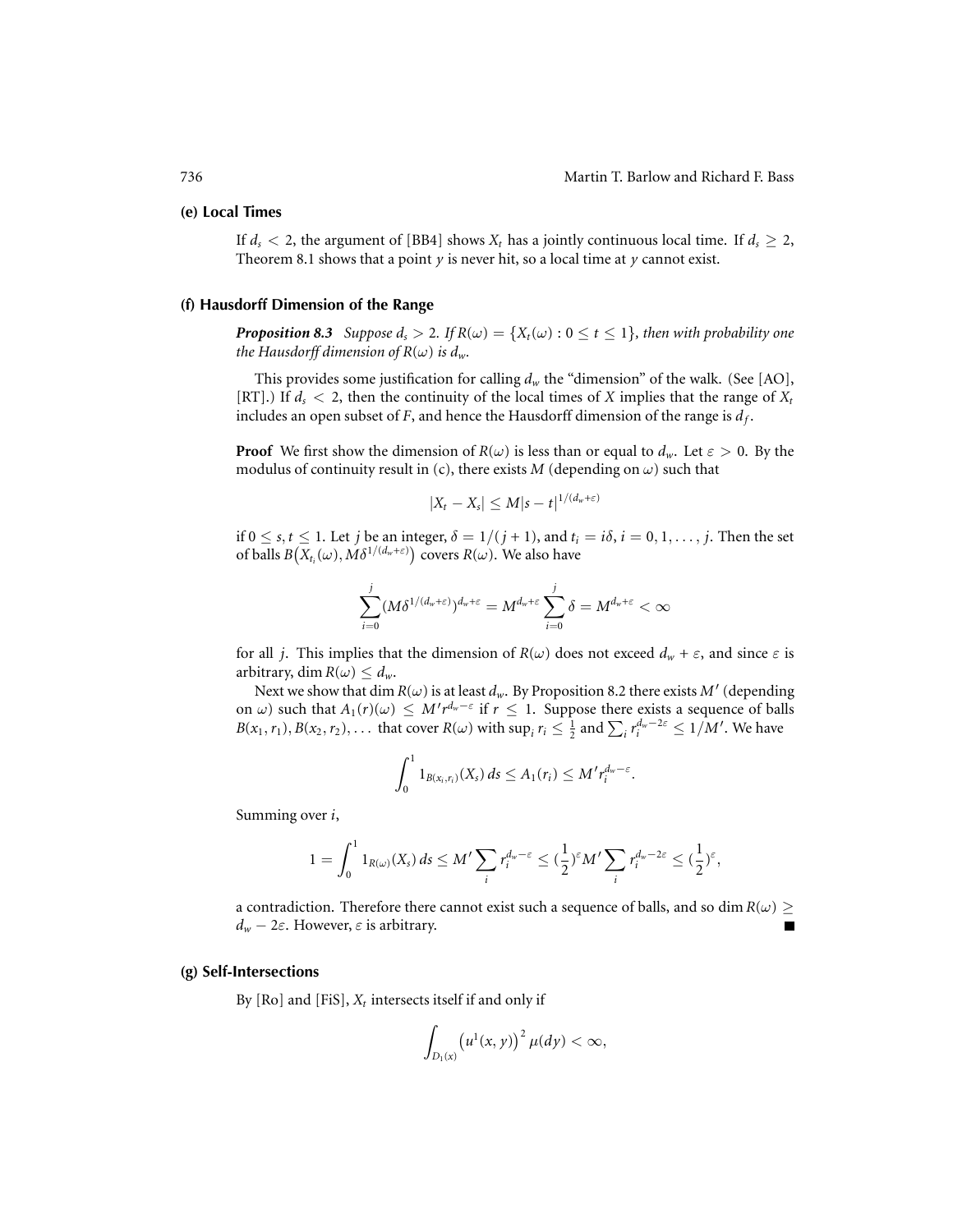where  $u^1$  is the 1-resolvent for  $X_t$ . Note that

$$
\int_{D_1(x)} \left(u^1(x,y)\right)^2 \mu(dy) = \sum_{i=1}^{\infty} \int_{D_i(x)-D_{i+1}(x)} \left(u^1(x,y)\right)^2 \mu(dy).
$$

 $\mu\big(D_i(x)\big) \leq c_1 l_F^{-id_f}$  and it is easy to see that  $\mu\big(D_i(x) - D_{i+1}(x)\big) \geq c_2 l_F^{-id_f}$ . Using the estimates for  $u^1(x, y)$ , which are obtained similarly to those for  $u(x, y)$ , it follows that  $X_t$ has self-intersections if and only if

$$
\sum_{i=1}^{\infty} \left[ (l_F^{-i})^{d_w - d_f} \right]^2 l_F^{-id_f} < \infty,
$$

that is, if  $2(d_w - d_f) + d_f > 0$ , or if  $d_s = 2d_f/d_w < 4$ .

# **(h) Zero-One Law**

An event *A* is a tail event if it is in  $\sigma(X_u; u \ge t)$  for all  $t > 0$ . We prove that the tail  $\sigma$ -field is trivial.

**Theorem 8.4** Suppose A is a tail event. Then either  $\mathbb{P}^x(A)$  is 0 for all x or else it is 1 for all x.

**Proof** Let  $\varepsilon > 0$  and fix  $x_0 \in \tilde{F}$ . By the martingale convergence theorem,  $\mathbb{E}^{x_0}[1_A | \mathcal{F}_t] \to 1_A$ almost surely as  $t \to \infty$ . Choose  $t_0$  large enough so that

(8.2) 
$$
\mathbb{E}^{x_0}[\mathbb{E}^{x_0}[1_A | \mathcal{F}_{t_0}]-1_A] < \varepsilon.
$$

Write *Y* for  $\mathbb{E}^{x_0}[1_A | \mathcal{F}_{t_0}]$ . Using (5.21), choose *M* large so that

(8.3) 
$$
\mathbb{P}^{x_0}(\sup_{s\leq t_0}|X_s-x_0|>Mt_0^{1/d_w})<\varepsilon.
$$

For each *t*, by Theorem 6.18 we have the continuity of  $P_t f(x)$  in *x* with a modulus depending only on *t* and  $||f||_{\infty}$ . We use scaling and choose  $t_1$  large so that

(8.4) 
$$
|P_{t_1}f(x)-P_{t_1}f(x_0)|<\varepsilon||f||_{\infty}, \quad |x-x_0|\leq Mt_0^{1/d_w}.
$$

We note

(8.5) 
$$
|\mathbb{P}^{x_0}(A) - \mathbb{E}^{x_0}(Y;A)| = |\mathbb{E}^{x_0}(1_A;A) - \mathbb{E}^{x_0}(Y;A)| < \varepsilon.
$$

Since *A* is a tail event, there exists *C* such that  $A = C \circ \theta_{t_0 + t_1}$ . Let  $f(z) = \mathbb{P}^z(C)$ . By the Markov property at time  $t_1$ ,

(8.6) 
$$
\mathbb{E}^w(1_C \circ \theta_{t_1}) = \mathbb{E}^w \mathbb{E}^{X(t_1)} 1_C = \mathbb{E}^w f(X_{t_1}) = P_{t_1} f(w).
$$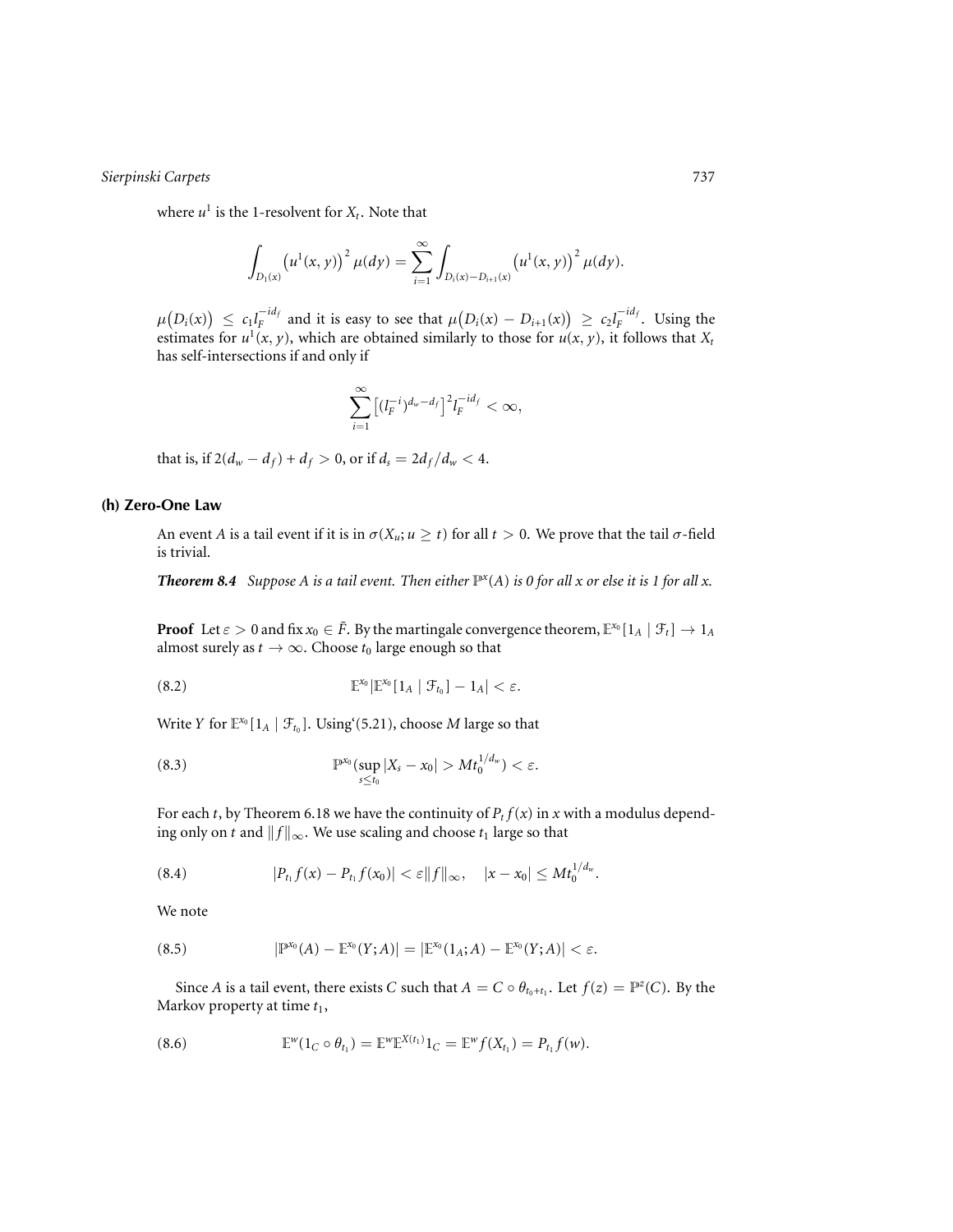,

By the Markov property at time  $t_0$  and (8.6),

(8.7) 
$$
\mathbb{E}^{x_0}(Y;A) = \mathbb{E}^{x_0}[Y\mathbb{E}^{X(t_0)}(1_C \circ \theta_{t_1})] = \mathbb{E}^{x_0}[YP_{t_1}f(X_{t_0})],
$$

while

(8.8) 
$$
\mathbb{P}^{x_0}(A) = \mathbb{E}^{x_0} 1_A = \mathbb{E}^{x_0} \mathbb{E}^{X(t_0)} (1_C \circ \theta_{t_1}) = \mathbb{E}^{x_0} [P_{t_1} f(X_{t_0})].
$$

If 
$$
|X_{t_0} - x_0| \leq Mt_0^{1/d_w}
$$
, then  $|P_{t_1}f(X_{t_0}) - P_{t_1}f(x_0)| < \varepsilon$  by (8.4). Since  

$$
\mathbb{E}^{x_0} \left[YP_{t_1}f(X_{t_0})\right] = \mathbb{E}^{x_0} \left[YP_{t_1}f(X_{t_0}); |X_{t_0} - x_0| \leq Mt_0^{1/d_w}\right]
$$

$$
+ \mathbb{E}^{x_0} \left[YP_{t_1}f(X_{t_0}); |X_{t_0} - x_0| > Mt_0^{1/d_w}\right]
$$

$$
|\mathbb{E}^{x_0}\big[YP_{t_1}f(X_{t_0});|X_{t_0}-x_0|\leq Mt_0^{1/d_w}\big]-P_{t_1}f(x_0)\mathbb{E}^{x_0}[Y;|X_{t_0}-x_0|\leq Mt_0^{1/d_w})|\leq \varepsilon,
$$

and

$$
\mathbb{E}^{x_0}[Y;|X_{t_0}-x_0|\leq Mt_0^{1/d_w}]=\mathbb{E}^{x_0}Y-\mathbb{E}^{x_0}[Y;|X_{t_0}-x_0|>Mt_0^{1/d_w}],
$$

then

(8.9) 
$$
|\mathbb{E}^{x_0}[YP_{t_1}f(X_{t_0})] - P_{t_1}f(x_0)\mathbb{E}^{x_0}Y| \leq 3\varepsilon.
$$

Similarly

$$
(8.10) \t\t\t |\mathbb{E}^{x_0} P_{t_1} f(X_{t_0}) - P_{t_1} f(x_0)| \leq 3\varepsilon.
$$

Combining (8.5), (8.7), (8.8), (8.9), and (8.10),

$$
\left|\mathbb{P}^{x_0}(A)-\mathbb{P}^{x_0}(A)\mathbb{E}^{x_0}Y\right|\leq 7\varepsilon.
$$

Using this and (8.2),

$$
\left|\mathbb{P}^{x_0}(A)-\mathbb{P}^{x_0}(A)\mathbb{P}^{x_0}(A)\right|\leq 10\varepsilon.
$$

Since  $\varepsilon$  is arbitrary, we deduce  $\mathbb{P}^{x_0}(A) = [\mathbb{P}^{x_0}(A)]^2$ , or  $\mathbb{P}^{x_0}(A)$  is 0 or 1. Since  $\mathbb{P}^{x}(A) =$  $\mathbb{E}^x P_{t_1} f(X_{t_0}) = P_{t_0}(P_{t_1} f)(x)$  is continuous in *x* and  $\tilde{F}$  is connected, then  $\mathbb{P}^x(A)$  is either identically 0 or identically 1. identically 0 or identically 1.

*Remarks 8.5* 1. An event *A* is invariant if  $A \circ \theta_t = A$  for all *A*. In particular, invariant events are in the tail  $\sigma$ -field, hence trivial. It follows that there are no nonconstant bounded harmonic functions on  $\tilde{F}$ .

2. Since we have similar estimates for the transition densities of Brownian motion on the nested fractals, the same proof shows there is a zero-one law for (unbounded) nested fractals as well.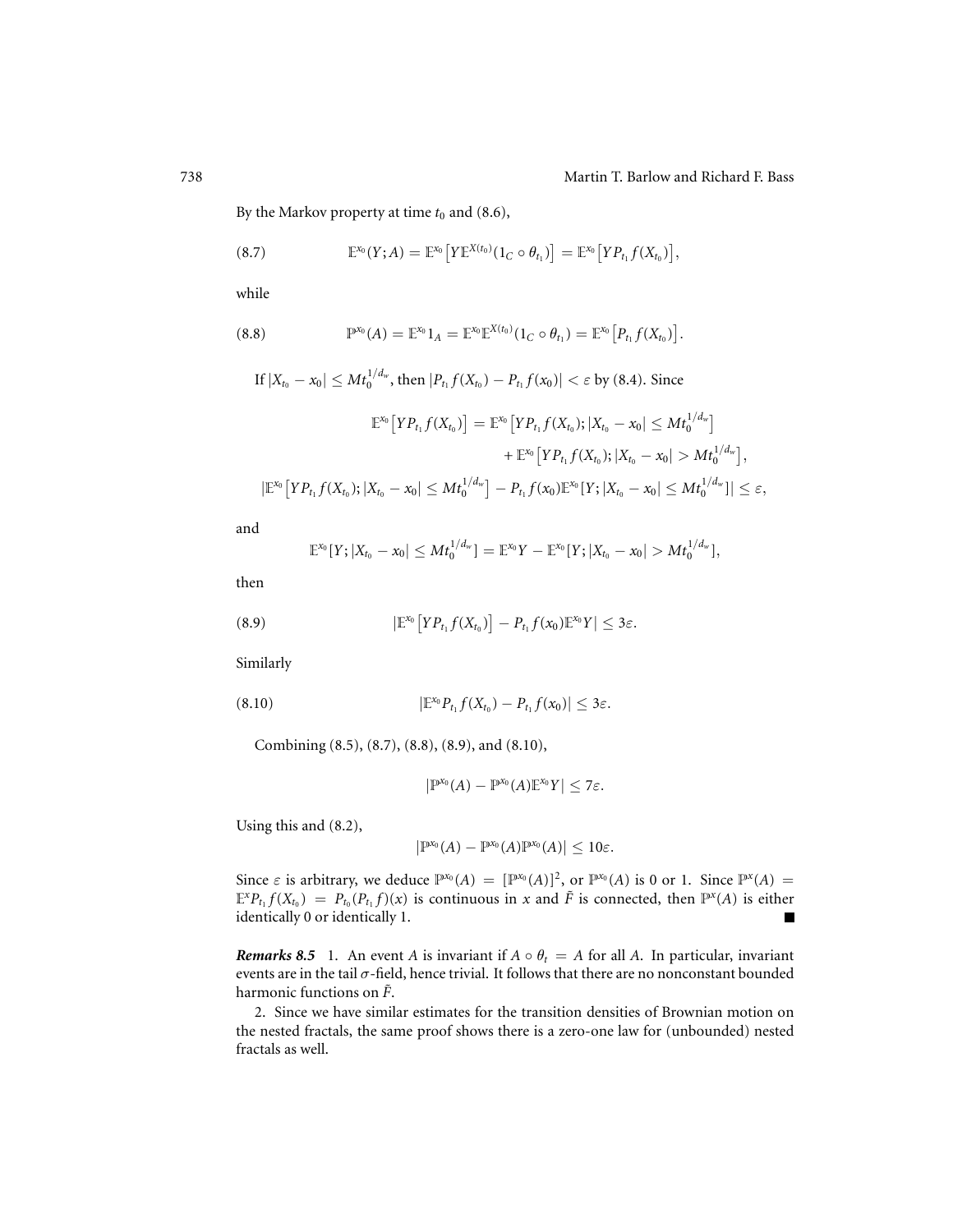# **(i) Rate of Escape**

*Proposition 8.6 Suppose ds* > 2*. Then*

$$
\liminf_{t\to\infty}\frac{|X_t-x|}{t^{1/d_w}(\log t)^\gamma}
$$

*equals* 0 *with*  $\mathbb{P}^x$  *probability one if*  $\gamma > 1/(d_w - d_f)$  *and equals*  $\infty$  *with*  $\mathbb{P}^x$  *probability one if*  $\gamma < 1/(d_w - d_f)$ .

**Proof** By Corollary 6.13(a) and the fact that  $u(X_t, x)$  is a local martingale, there exist  $0 <$  $c_1 < c_2 < \infty$  such that

$$
c_1\big(1 \wedge (r/|y-x|)^{d_w-d_f}\big) \leq \mathbb{P}^y\big(X_t \text{ ever hits } B(x,r)\big) \leq c_2\big(1 \wedge (r/|y-x|)^{d_w-d_f}\big).
$$

Using this, for any  $q > 1$  and any  $z \in \tilde{F}$ ,

$$
\mathbb{P}^{z}(|X_{t}-x| \leq r_{n} \text{ for some } t > q^{n})
$$
  
\n
$$
= \mathbb{E}^{z} \mathbb{P}^{X_{q^{n}}}(|X_{t}-x| \leq r_{n} \text{ for some } t \geq 0)
$$
  
\n
$$
= \int \mathbb{P}^{y}(|X_{t}-x| \leq r_{n} \text{ for some } t \geq 0)\mathbb{P}^{z}(X_{q^{n}} \in \mu(dy))
$$
  
\n
$$
\leq c_{2} \int \left(\frac{r_{n}}{|y-x|} \wedge 1\right)^{d_{w}-d_{f}} p(q^{n}, z, y) \mu(dy).
$$

Set  $r_n = c_3 q^{n/d_w} (\log q^n)^{-\gamma}$ . If

$$
A_n = \{ |X_t - x| \le r_n \text{ for some } t \ge q^n \},
$$

then

(8.11) 
$$
\mathbb{P}^{z}(A_n) \leq c_4(\log q^n)^{-\gamma(d_w - d_f)}.
$$

By the Borel-Cantelli lemma we see that if  $\gamma > 1/(d_w - d_f)$ , then  $\mathbb{P}^x(A_n \text{ i.o.}) = 0$ , no matter what  $c_3$  is.

For the other direction

$$
P^{\mathfrak{X}}(|X_t - x| \leq r_n \text{ for some } t \in [q^n, q^{n+1}]) = \mathbb{E}^{\mathfrak{X}}P^{X_{q^n}}(|X_t - x| \leq r_n \text{ for some } t \geq 0)
$$

$$
-\mathbb{E}^{\mathfrak{X}}P^{X_{q^{n+1}}}(|X_t - x| \leq r_n \text{ for some } t \geq 0).
$$

Let  $r_n = c_5 q^{n/d_w} (\log q^n)^{-\gamma}$ . As above, the second term on the right is bounded by

$$
c_6(\log q^n)^{-\gamma(d_w-d_f)}q^{-1/d_w}.
$$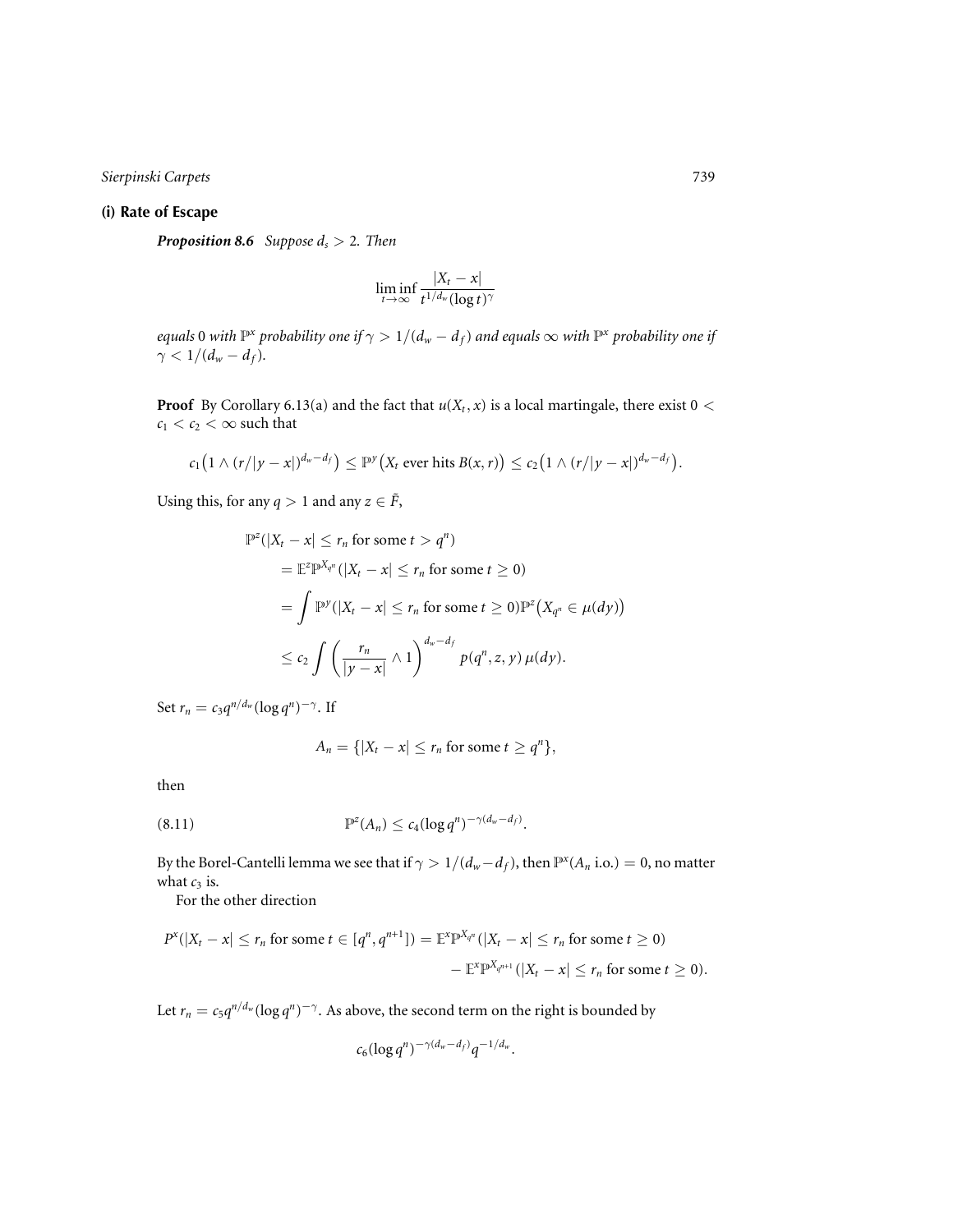.

On the other hand, the first term on the right is bounded below by

$$
\int \mathbb{P}^{\gamma}(|X_t - x| \leq r_n \text{ for some } t \geq 0) p(q^n, x, y) \mu(dy) \geq c_7 (\log q^n)^{-\gamma(d_w - d_f)}
$$

Set *B<sub>n</sub>* = { $|X_t - x|$  ≤ *r<sub>n</sub>* for some *t* ∈  $[q^n, q^{n+1}]$ }. Then provided *q* is sufficiently large,

P*x* (*Bn*) ≥ *c*8(log *q<sup>n</sup>*) <sup>−</sup>γ(*dw*−*df* ) (8.12) .

If  $\gamma < 1/(d_w - d_f)$ , then  $\sum P^x(B_n) = \infty$ . Let  $\varepsilon > 0$ . If  $j > i + 2$ , then

$$
\mathbb{P}^x(B_i \cap B_j) = \mathbb{E}^x \big[ \mathbb{P}^{X(q^{i+1})}(|X_t - x| \le r_j \text{ for some } t \in [q^j - q^{i+1}, q^{j+1} - q^{i+1}]); B_i \big] \newline \le \mathbb{E}^x \big[ \sup_y \mathbb{P}^y(|X_t - x| \le r_j \text{ for some } t \ge q^j - q^{i+1}); B_i \big].
$$

As in the proof of (8.11), the right hand side is at most  $c_9 \mathbb{P}^x(B_i) (\log q^j)^{-\gamma(d_w-d_f)}$ . Using (8.12), this in turn is bounded by  $c_{10} \mathbb{P}^x(B_i) \mathbb{P}^x(B_i)$ , so

$$
\mathbb{P}^{\mathfrak{X}}(B_i \cap B_j) \leq c_{10} \mathbb{P}^{\mathfrak{X}}(B_i) \mathbb{P}^{\mathfrak{X}}(B_j).
$$

By a Borel-Cantelli lemma for dependent events (see, *e.g.*, [Bas2, Prop. II.5.14]),  $\mathbb{P}^{x}(B_n \text{ i.o.}) > 0$ . The result now follows from Theorem 8.4, the zero-one law. Г

# **(j) Process on the Pre-Carpet**

The properties of *X* above which relate to large scale behavior of the process have analogues for the process *W* on  $\tilde{F}_0$ , with almost identical proofs. We summarize some of them in the following theorem.

# *Theorem 8.7*

- *(a)* If  $d_s \leq 2$  then  $\mathbb{P}^x(\mathcal{T}_{D_n(y)}^W < \infty) = 1$  for all  $x, y \in \tilde{F}_0$ , so that W is neighborhood*recurrent.*
- *(b)* If  $d_s > 2$  then W is transient, and

$$
\liminf_{t\to\infty}\frac{|W_t-x|}{t^{1/d_w}(\log t)^\gamma}
$$

*equals* 0 *with probability one if*  $\gamma > 1/(d_w - d_f)$  *and equals*  $\infty$  *with probability one if*  $\gamma < 1/(d_w - d_f)$ .

*(c) The tail* σ*-field for W is trivial.*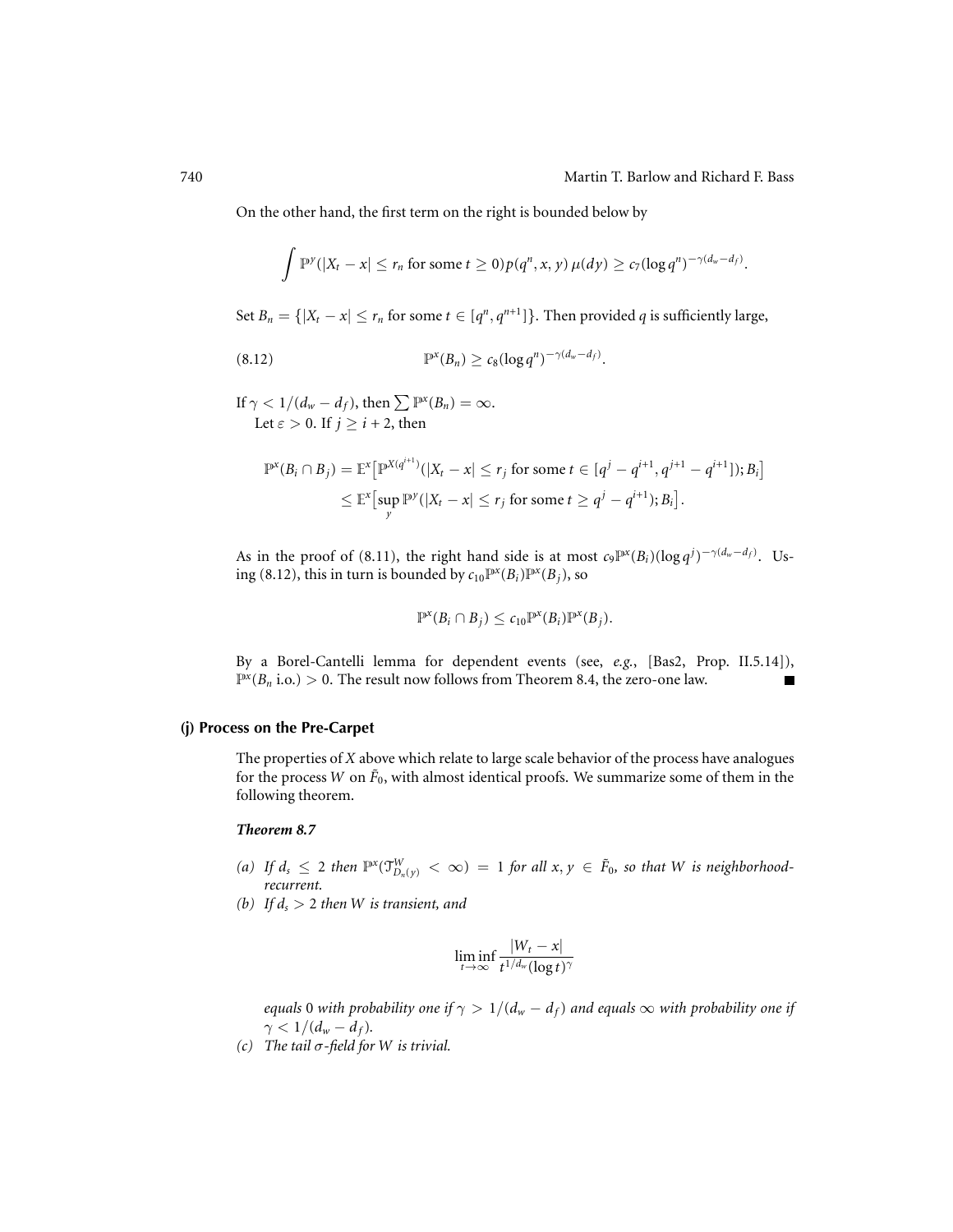# **9 Examples and Open Problems**

## **Examples**

We have already, in Example 5.4, defined the the carpet  $SC(a, b, d)$ , where  $a, b, d$  are integers,  $d \ge 2$ , and  $1 \le b < a$ . Note that the symmetry assumption Hypothesis 2.1 (H1) implies that  $a = b \pmod{2}$ , and that therefore  $b \le a - 2$ . Recall that for SC(*a*, *b*, *d*),  $m_F = a^d - b^d$ , and that

(9.1) 
$$
\frac{a-b}{a^{d-1}} + \frac{b}{a^{d-1} - b^{d-1}} \le \rho_F \le \frac{a}{a^{d-1} - b^{d-1}}.
$$

Since  $b^{d-1}$  ≤  $(a-2)^{d-1}$  <  $(a-2)a^{d-2} = a^{d-1} - 2a^{d-2}$ , we have  $\rho_F$  <  $\frac{1}{2}a^{3-d}$ . In particular  $\rho_F$  < 1 whenever *d* > 2, so that SC(*a*, *b*, *d*) is transient for all *d*  $\geq$  3. (This generalizes a result of Zhou [Z]). This result is not surprising, since all these spaces contain a copy of  $\mathbb{R}^2_+$ . SC(*a*, *b*, 2) is recurrent by Corollary 5.3, since  $d_s \leq d_f < 2$ .

To obtain a GSC in dimension 3 for which the processes *W* or *X* are recurrent, we need to ensure that  $\tilde{F}$  does not contain a copy of  $\mathbb{R}^2_+$ . Take  $d = 3$ , let  $1 \leq b \leq a - 2$ , write  $I_{ab} = \left( (a - b)/2a, (a + b)/2a \right)$ , let  $\alpha(x) = \sum_{i=1}^{3} 1_{I_{ab}}(x_i)$ , and let

$$
F_1 = \{x \in F_0 : \alpha(x) \le 1\}.
$$

Call the resulting GSC a Menger Sponge (see [Man, p. 134]) or *MS*(*a*, *b*). For the basic  $MS(3, 1)$ ,  $F_1$  consists of  $F_0$  with the central cube and the 6 adjacent cubes removed. (See [Man, p. 145] for an excellent picture.) Note that  $m_F = a^3 - (b^3 + 3b^2(a - b))$ . Using shorts and cuts, as in Proposition 5.1, we can easily estimate  $\rho_F$  for these sets: we obtain

(9.2) 
$$
\frac{a-b}{a^2-b^2} + \frac{b}{(a-b)^2} \le \rho_F \le \frac{a}{(a-b)^2}.
$$

In particular, for  $MS(3, 1)$  we have  $\frac{1}{2} \leq \rho_F \leq 3/4$ , so that  $MS(3, 1)$  is transient. However, if  $a = 6$  and  $b = 4$  then we have  $11/10 \le \rho_F \le 3/2$ , so that  $MS(6, 4)$  is recurrent. On the other hand, as  $m_F = 56$ , we have  $d_f = \log 56 / \log 6 \approx 2.25 > 2$ , so the family of Menger Sponges includes sets with Hausdorff dimension greater than 2, but spectral dimension less than 2.

#### **Open Problems**

We conclude this paper with some open questions concerning these processes. (See also the problems in [Bas3].)

1. Spectral Dimension Of the three "dimensions" mentioned in this paper,  $d_f$ ,  $d_w$ , and  $d_s$ , the first is given explicitly in terms of  $l_F$  and  $m_F$ . The other two are defined in terms of the resistance exponent  $\rho_F$ , which we only know how to define as a limit:

$$
\log \rho_F = \lim_{n \to \infty} \frac{\log R_n}{n}.
$$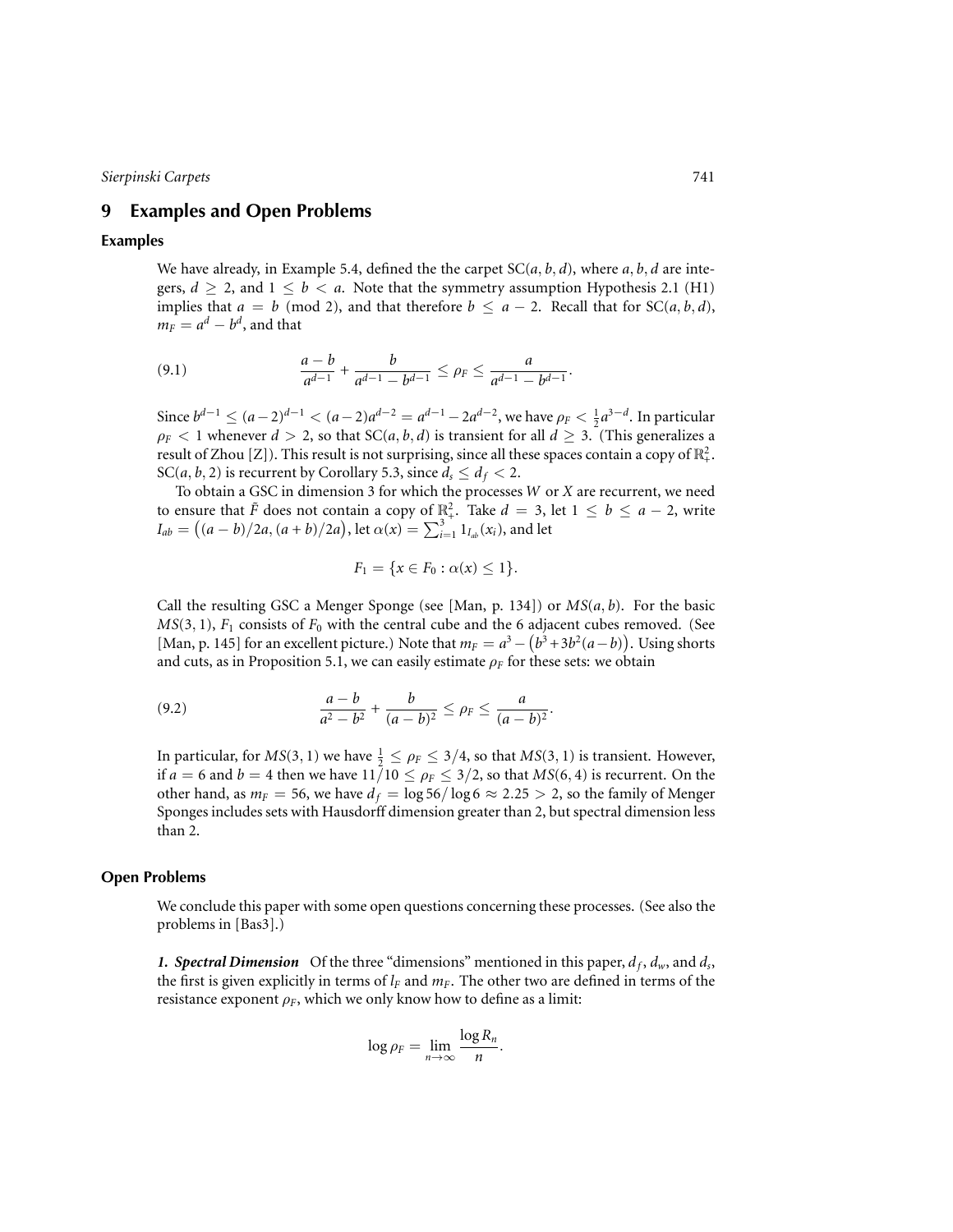Is there a more explicit equation which defines  $\rho_F$ ? S. R. S. Varadhan has asked if  $\rho_F$  could be defined by some kind of variational equation.

*2. Uniqueness* There are two different kinds of uniqueness we can consider. The first relates to the construction of  $X$  and its law  $\mathbb{P}^x$  given here. In Section 5 we stated that the set of laws of the approximating processes  $\{P_n^x, n \geq 0\}$  was weakly compact, and so has limit points. Can one show that  $P_n^x$  converges weakly to  $\mathbb{P}^x$ , that is, that the limit is unique? If so, then one would immediately have that the resulting process was self-similar.

A second kind of uniqueness is given by our conjecture that the process constructed in this paper is (up to a deterministic time change) the unique symmetric diffusion on *X* which is locally isotropic. (For an analogous theorem for the Sierpinski gasket see [BP].) If we knew this, then any two limit points of  $\mathbb{P}^x_n$  could differ only by a deterministic time change, and also, more significantly, we would know that any other construction of a symmetric locally isotropic diffusion on  $\tilde{F}$  (such as the one given in [KZ] using random walks) would lead to essentially the same process.

We remark here that Osada [O2] has recently defined a diffusion  $Z = (\mathbb{Q}^x, Z_t)$  on *F* which is not equal in law to *X* and does not satisfy (5.18), but which does satisfy a more limited kind of invariance under local isometries. Let  $S_1, S_2 \in S_n$ , write  $A_i = \text{int}(S_i)$ , and suppose that  $\varphi$  is an isometry between *S*<sub>1</sub> ∩ *F* and *S*<sub>2</sub> ∩ *F*. Then for  $x \in A_1 \cap F$  one has

$$
(9.3) \t\t\t\t\mathbb{Q}^{\mathfrak{X}}\big(\varphi(Z_{t\wedge\tau(A_{1})})\in\cdot\,,t\geq0\big)=\mathbb{Q}^{\varphi(x)}(Z_{t\wedge\tau(A_{2})}\in\cdot\,,t\geq0).
$$

The key difference between (9.3) and (5.18) is that in (9.3) the processes are stopped on hitting the boundary of the cubes *Si*.

This example shows that the definition of "locally isotropic" is quite sensitive. See [Sa] and [Me] for some uniqueness results in the finitely ramified case.

*3. Continuity of Harmonic Functions* Let  $x_0 \in \tilde{F}$  and set  $D = D_n(x_0) \cap \tilde{F}$ ,  $D' = D_{n+2}(x_0)$ . Let *h* be non-negative and harmonic in *D*. Then we know by Theorem 4.2 that there exists  $\alpha > 0$  such that *h* is Hölder continuous of order  $\alpha$  in *D'*. What is the correct Hölder exponent for  $h$ ? The constant  $\alpha$  given in Theorem 4.2 comes from the Harnack inequality, so would not be a good estimate. If  $d_s < 2$  then the estimates of Section 4 of [BB3] imply that *h* is Hölder continuous of order  $d_w - d_f$ . Even here, though, we do not know if that is best possible.

# **References**

- [AO] S. Alexander and R. Orbach, *Density of states on fractals: "fractons".* J. Physique (Paris) Lett. **43**(1982), L625–L631.
- [A] D. G. Aronson, *Bounds on the fundamental solution of a parabolic equation.* Bull. Amer. Math. Soc. **73**(1967), 890-896.
- [Bar1] M. T. Barlow, *Diffusions on fractals*. Lectures on Probability Theory and Statistics, École d'Été de Probabilités de Saint-Flour XXV - 1995, 1-121. Lecture Notes in Math. 1690, Springer 1998.
- [BB1] M. T. Barlow and R. F. Bass, *The construction of Brownian motion on the Sierpinski carpet.* Ann. Inst. H. Poincaré Probab. Statist. **25**(1989), 225–257.
- [BB2] , *Local times for Brownian motion on the Sierpinski carpet.* Probab. Theory Related Fields **85**(1990), 91–104.
- [BB3] , *On the resistance of the Sierpinski carpet.* Proc. Roy. Soc. London Ser. A **431**(1990), 345–360.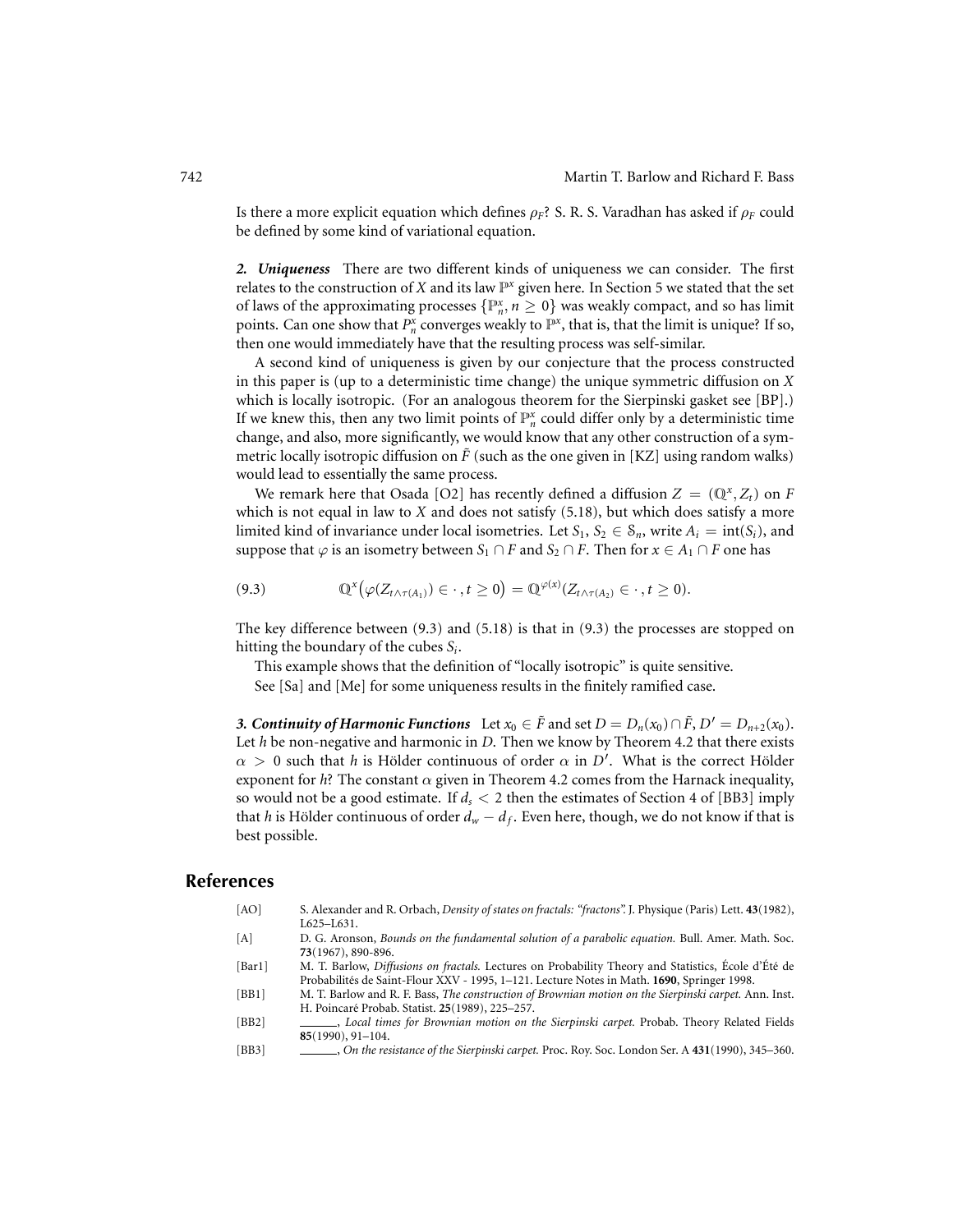- [BB4] , *Transition densities for Brownian motion on the Sierpinski carpet.* Probab. Theory Related Fields **91**(1992), 307–330.
- [BB5] , *Coupling and Harnack inequalities for Sierpinski carpets.* Bull. Amer. Math. Soc. **29**(1993), 208–212.
- [BB6] , *Random walks on graphical Sierpinski carpets.* In: Proceedings of the Conference "Random walks and Discrete Potential Theory", Cortona 1997, to appear.
- [BBS] M. T. Barlow, R. F. Bass, and J. D. Sherwood, *Resistance and spectral dimension of Sierpinski carpets.* J. Phys. A **23**(1990), L253–L258.
- [BP] M. T. Barlow and E. A. Perkins, *Brownian motion on the Sierpinski gasket.* Probab. Theory Related Fields **79**(1988), 543–623.
- [Bas1] R. F. Bass, *Uniqueness for the Skorokhod equation with normal reflection in Lipschitz domains.* Electron. J. Probab. (11) **1**(1996), 1–29.
- [Bas2] , *Probabilistic Techniques in Analysis*. Springer, New York, 1995.
- [Bas3] , *Diffusions on the Sierpinski carpet.* In: Trends in Probability and Related Analysis, World Scientific, Singapore, 1997, 1–34.
- [BH] R. F. Bass and P. Hsu, *Some potential theory for reflecting Brownian motion in Hölder and Lipschitz domains.* Ann. Probab. **19**(1991), 486–508.
- [BK] R. F. Bass and D. Khoshnevisan, *Local times on curves and uniform invariance principles.* Probab. Theory Related Fields **92**(1992), 465–492.
- [BAH] D. Ben-Avraham and S. Havlin, *Exact fractals with adjustable fractal and fracton dimensionalities.* J. Phys. A. **16**(1983), L559–563.
- [BST] O. Ben-Basset, R. S. Strichartz and A. Teplyaev, *What is not in the domain of the Laplacian on Sierpinski gasket type fractals?* Preprint.
- [Ca] L. Caffarelli, *M´etodos de continuac¸ao em equac ˜ ¸oes eliticas n ˜ ao-lineares ˜* . Inst. Mat. Pura Apl., Rio de Janeiro, 1986.
- [CKS] E. A. Carlen, S. Kusuoka, and D. W. Stroock, *Upper bounds for symmetric Markov transition functions.* Ann. Inst. H. Poincare Probab. Statist. ´ **23**(1987), 245–287.
- [CRRST] A. K. Chandra, P. Raghavan, W. L. Ruzzo, R. Smolensky and P. Tiwari, *The electrical resistance of a graph captures its commute and cover times.* Proceedings of the 21st ACM Symposium on theory of computing, 1989.
- 
- [Co] T. Coulhon, *Dimension a l'infini d'un semi-groupe analytique. ´* Bull. Sci. Math. **114**(1990), 485–500. [DS] P. Doyle and J. L. Snell, *Random Walks and Electric Networks*. Carus Math. Monographs, Math. Assoc. America, Washington DC, 1984.
- [FS] E. B. Fabes and D. W. Stroock, *A new proof of Moser's parabolic Harnack inequality via the old ideas of Nash.* Arch. Rational Mech. Anal. **96**(1986), 327–338.
- [FHK] P. J. Fitzsimmons, B. M. Hambly and T. Kumagai, *Transition density estimates for Brownian motion on affine nested fractals.* Comm. Math. Phys. **165**(1995), 595–620.
- [FiS] P. J. Fitzsimmons and T. S. Salisbury, *Capacity and energy for multiparameter Markov processes.* Ann. Inst. H. Poincaré Probab. Statist.  $25(1989)$ , 325–350.
- [Fuk] M. Fukushima, *Dirichlet forms, diffusion processes, and spectral dimensions for nested fractals.* In: Ideas and methods in stochastic analysis, stochastics and applications, Cambridge University Press, Cambridge, 1992, 151–161.
- [FOT] M. Fukushima, Y. Oshima, and M. Takeda, *Dirichlet Forms and Symmetric Markov Processes*. de Gruyter, Berlin, 1994.
- [GAM] Y. Gefen, A. Aharony, and B. Mandelbrot, *Phase transitions on fractals: III. Infinitely ramified lattices.* J. Phys. A **17**(1984), 1277–1289.
- [Go] S. Goldstein, *Random walks and diffusion on fractals.* In: Percolation theory and ergodic theory of infinite particle systems, Springer, New York, 1987, 121–129.
- [Gr] A. A. Grigor'yan, *The heat equation on noncompact Riemannian manifolds.* Math. USSR Sbornik **72**(1992), 47-77.
- [H1] P. Hajłasz, *Sobolev spaces on an arbitrary metric space.* Potential Analysis **5**(1996), 403–415.
- [HHW1] K. Hattori, T. Hattori, and H. Watanabe, *Gaussian field theories and the spectral dimensions.* Progr. Theoret. Phys. Suppl. **92**(1987), 108–143.
- [HHW2] , *New approximate renormalisation method on fractals.* Phys Rev. A **32**(1985), 3730–3733.
- [HBA] S. Havlin and D. Ben-Avraham, *Diffusion in disordered media.* Adv. in Phys. **36**(1987), 695–798.
- [Hu] J. E. Hutchinson, *Fractals and self-similarity.* Indiana J. Math. **30**(1981), 713–747.
- [Je] D. Jerison, *The Poincaré inequality for vector fields satisfying Hörmander conditions. Duke Math. J.* **53**(1986), 503–523.
- [Kig1] J. Kigami, *A harmonic calculus on the Sierpinski space.* Japan J. Appl. Math. **6**(1989), 259–290.
- [Kig2] , *A harmonic calculus for p.c.f. self-similar sets.* Trans. Amer. Math. Soc. **335**(1993), 721–755.